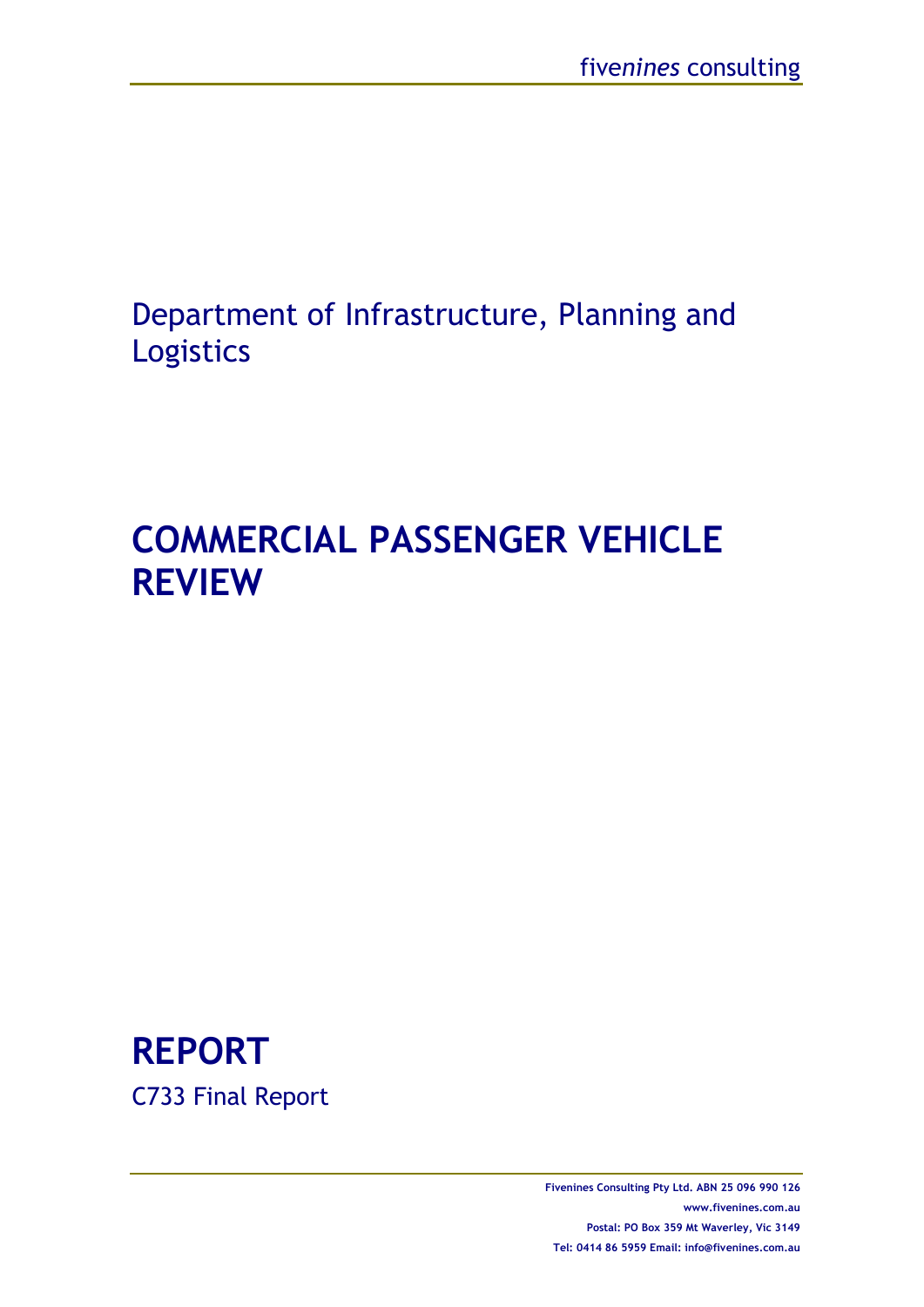# **CONTENTS**

| 1. |      |                                                                                 |  |  |  |  |  |
|----|------|---------------------------------------------------------------------------------|--|--|--|--|--|
|    | 1.1. |                                                                                 |  |  |  |  |  |
|    | 1.2. |                                                                                 |  |  |  |  |  |
|    | 1.3. |                                                                                 |  |  |  |  |  |
|    | 1.4. |                                                                                 |  |  |  |  |  |
|    | 1.5. |                                                                                 |  |  |  |  |  |
|    |      |                                                                                 |  |  |  |  |  |
|    |      | 1.5.2.                                                                          |  |  |  |  |  |
|    |      | 1.5.3.                                                                          |  |  |  |  |  |
|    |      | Recommendation Group 4 - Driver professionalism and identification  9<br>1.5.4. |  |  |  |  |  |
|    |      | 1.5.5.                                                                          |  |  |  |  |  |
|    |      | 1.5.6.                                                                          |  |  |  |  |  |
|    |      | 1.5.7. Recommendation Group 7 - Chain of Responsibility 11                      |  |  |  |  |  |
| 2. |      |                                                                                 |  |  |  |  |  |
|    | 2.1. |                                                                                 |  |  |  |  |  |
|    | 2.2. |                                                                                 |  |  |  |  |  |
|    |      |                                                                                 |  |  |  |  |  |
|    |      | 2.2.2.                                                                          |  |  |  |  |  |
|    | 2.3. |                                                                                 |  |  |  |  |  |
|    | 2.4. | ABOUT POINT TO POINT TRAVEL IN THE NORTHERN TERRITORY  19                       |  |  |  |  |  |
| 3. |      |                                                                                 |  |  |  |  |  |
|    | 3.1. |                                                                                 |  |  |  |  |  |
|    | 3.2. |                                                                                 |  |  |  |  |  |
|    | 3.3. |                                                                                 |  |  |  |  |  |
|    | 3.4. |                                                                                 |  |  |  |  |  |
|    | 3.5. |                                                                                 |  |  |  |  |  |
| 4. |      |                                                                                 |  |  |  |  |  |
|    | 4.1. |                                                                                 |  |  |  |  |  |
|    | 4.2. |                                                                                 |  |  |  |  |  |
|    |      | 4.2.1.                                                                          |  |  |  |  |  |
|    |      | 4.2.2.                                                                          |  |  |  |  |  |
|    |      |                                                                                 |  |  |  |  |  |
|    |      | Network, licence holder and operator standards  33<br>4.2.4.                    |  |  |  |  |  |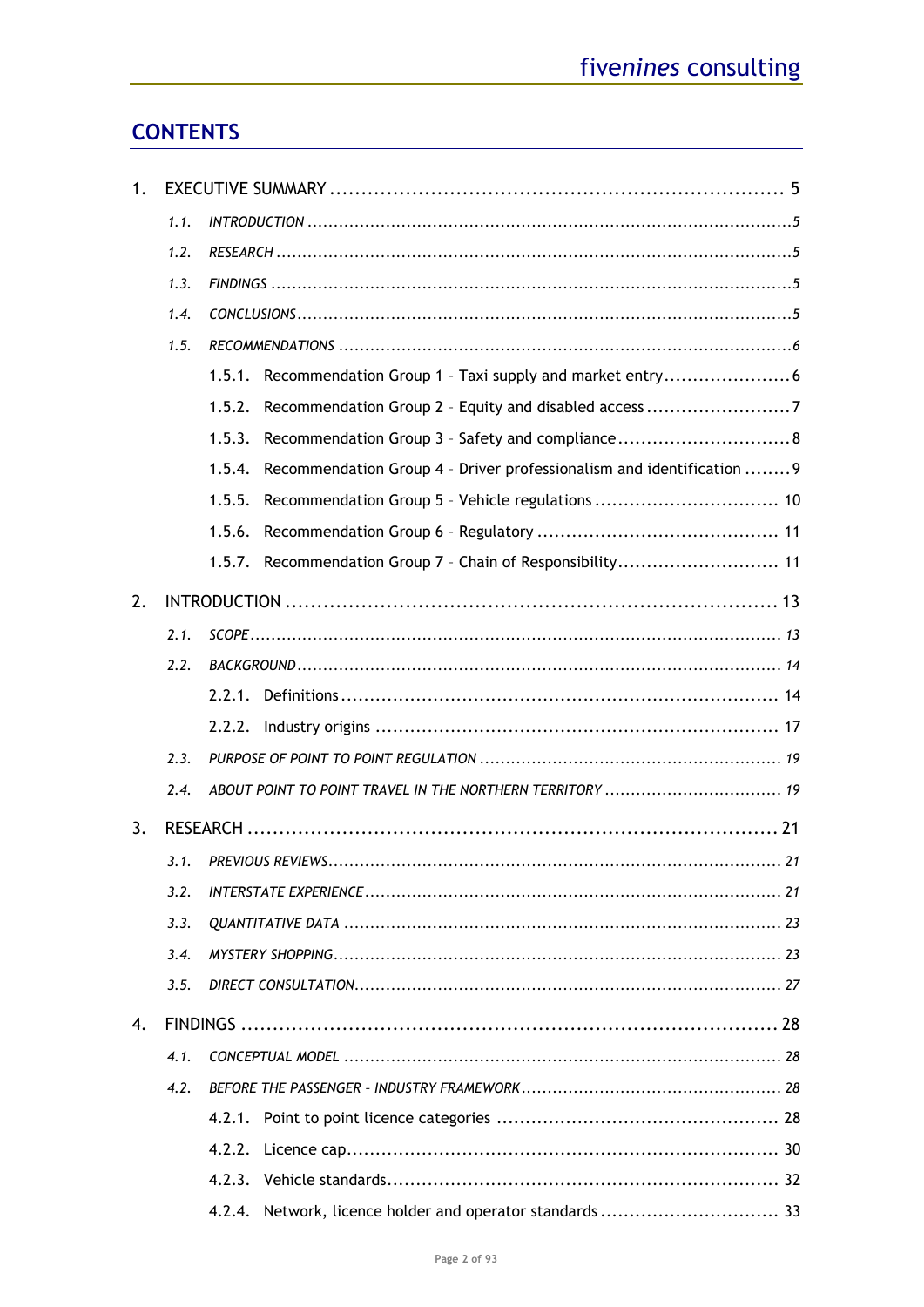|    | 4.3. |                                                          |    |
|----|------|----------------------------------------------------------|----|
|    |      |                                                          |    |
|    |      |                                                          |    |
|    | 4.4. |                                                          |    |
|    |      |                                                          |    |
|    |      |                                                          |    |
|    |      |                                                          |    |
|    |      |                                                          |    |
|    |      |                                                          |    |
|    | 4.5. |                                                          |    |
|    |      |                                                          |    |
|    |      |                                                          |    |
|    |      |                                                          |    |
|    |      |                                                          |    |
|    |      |                                                          |    |
|    |      |                                                          |    |
|    | 4.6. |                                                          |    |
|    |      |                                                          |    |
|    |      |                                                          |    |
|    |      | 4.6.3. Industry structure and business sustainability    | 51 |
|    |      |                                                          |    |
|    |      |                                                          |    |
| 5. |      |                                                          |    |
|    | 5.1. |                                                          |    |
|    | 5.2. |                                                          |    |
|    | 5.3. |                                                          |    |
|    | 5.4. |                                                          |    |
|    | 5.5. |                                                          |    |
|    | 5.6. |                                                          |    |
| 6. |      |                                                          |    |
|    |      |                                                          |    |
|    | 6.1. | RECOMMENDATION GROUP 1 - TAXI SUPPLY AND MARKET ENTRY 72 |    |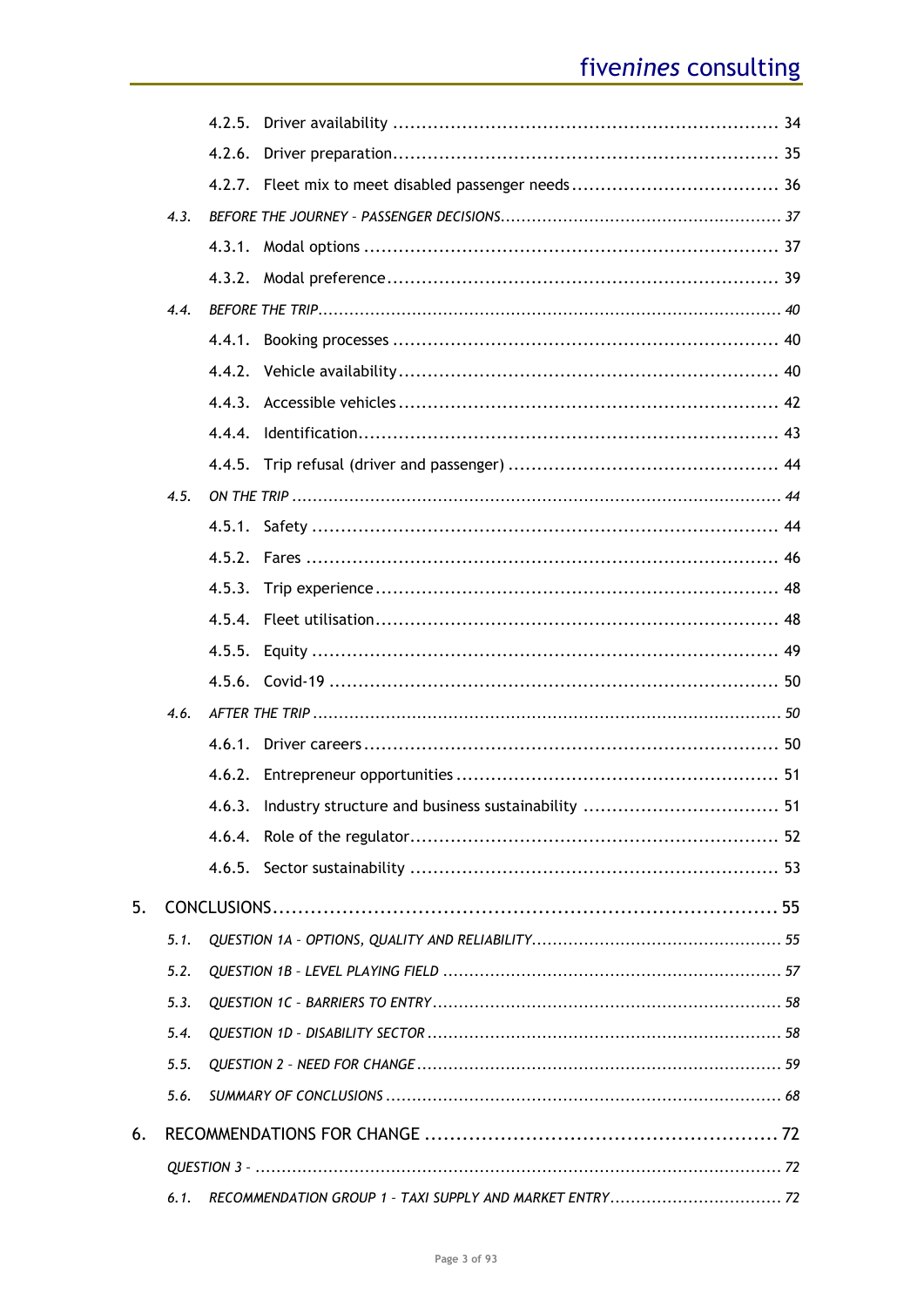|    | 6.2. |                                                                        |  |
|----|------|------------------------------------------------------------------------|--|
|    | 6.3. |                                                                        |  |
|    | 6.4. | RECOMMENDATION GROUP 4 - DRIVER PROFESSIONALISM AND IDENTIFICATION  79 |  |
|    | 6.5. |                                                                        |  |
|    | 6.6. |                                                                        |  |
|    | 6.7. |                                                                        |  |
| 7. |      |                                                                        |  |
|    | 7.1. |                                                                        |  |
|    | 7.2  |                                                                        |  |
|    | 7.3. |                                                                        |  |
|    | 7.4. |                                                                        |  |

# **FIGURES AND TABLES**

# *List of figures*

| Figure 2 - Alice Springs licence numbers: taxi, minibus, private hire  29     |  |
|-------------------------------------------------------------------------------|--|
|                                                                               |  |
|                                                                               |  |
| Figure 5 - Total trips by category in Alice Springs. Source DIPL levy data 39 |  |

# *List of tables*

| Table 1: Licence fee reform 2018                                                             | 18 |
|----------------------------------------------------------------------------------------------|----|
| Table 2: Previous CPV and Point to Point reviews                                             | 21 |
| Table 3 - Median Wait Times by location, type and passenger category. Mystery Shopping. 2021 |    |
| and comparison to 2018                                                                       | 25 |
| Table 4 - Satisfaction with drivers. Mystery shopping. 2021 and comparison to 2018           | 25 |
| Table 5 - Overall average customer satisfaction. Mystery shopping. 2021 and comparison to    |    |
| 2018                                                                                         | 26 |
| Table 6: Mystery Shopping observations                                                       | 26 |
| Table 7 - Wait times and trip volumes by shift, location and booking type                    | 41 |
| Table 8: Maximum fares and charges for Darwin taxi area                                      | 47 |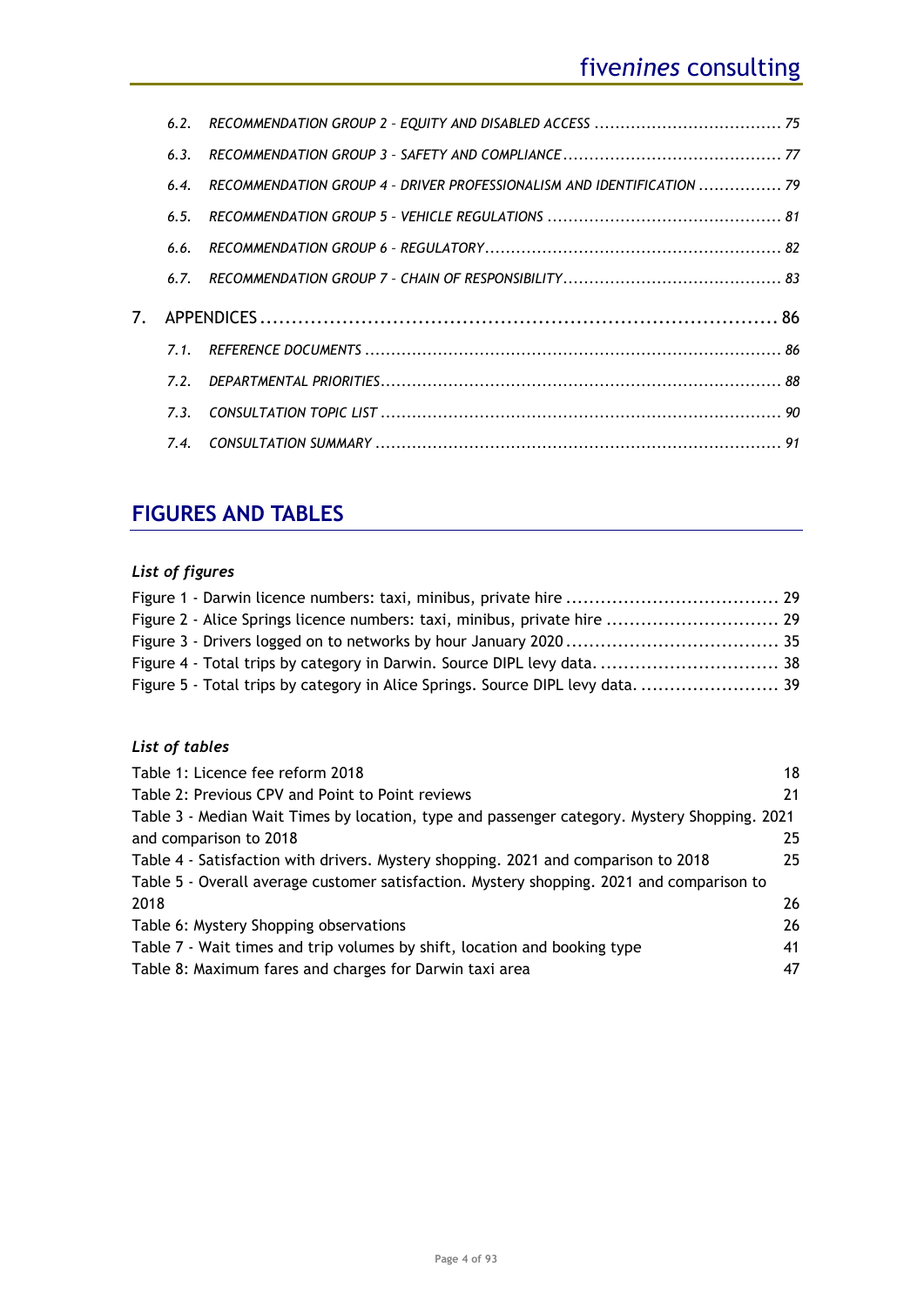# <span id="page-4-0"></span>**1. EXECUTIVE SUMMARY**

# <span id="page-4-1"></span>*1.1. INTRODUCTION*

This report sets out a review of Commercial Passenger Vehicle (CPV) regulation and industry operation within the Northern Territory. It covers the impact of the introduction of rideshare, the administrative cap on taxi numbers in Darwin and Alice Springs and issues relating to quality of service, industry fairness, barriers to entry and equity in service to the disability community. The scope is broad and most of the issues that are required to be covered have interrelationships. The report highlights important relationships between issues.

The following sections describe and summarise the research undertaken; describes the current position in its findings; and then draws conclusions which cover all elements within the scope of the Review. Finally, the report makes recommendations for implementation which are achievable and cost effective.

The next section includes a discussion about definitions and meanings of some of the key terms used in the Summary and throughout the document. This Definitions section should be consulted to understand the significance of words and terms used in this section.

# <span id="page-4-2"></span>*1.2. RESEARCH*

Five forms of research were undertaken.

- 1. Seven **previous studies**, undertaken over the past 25 years, were considered.
- 2. Fivenines Consulting spoke to five of the seven **other Australian jurisdictions**, seeking information and advice on interstate experience in the key matters covered by this Review.
- 3. The Department provided extensive, detailed **data and analysis** from which Fivenines Consulting was able to derive supply, demand and service profiles.
- 4. True North Strategic Communication, who undertook a **Mystery Shopper** Programme in 2018, were again engaged to run a comparison survey in Darwin and Alice Springs.
- 5. Fivenines Consulting undertook an extensive programme of **direct consultation** with individuals and groups in person in Darwin, Alice Springs and Katherine, and nationally by telephone and video.

# <span id="page-4-3"></span>*1.3. FINDINGS*

The findings are presented in five groups, covering industry capability; passenger modal choices; how a trip is commenced; the experience on the trip; and industry sustainability. The section includes extensive detail on current and historical industry operational models, passenger and industry feedback and views, and data about operations.

# <span id="page-4-4"></span>*1.4. CONCLUSIONS*

The scope of work posed three groups of questions. The first required us to draw conclusions about the impacts of rideshare and the taxi numbers cap as well as service options, quality, reliability, affordability, fairness, access to the market and equitable access for disabled passengers. We identified 29 elements and drew conclusions about each.

The first question focused in particular on rideshare and the taxi number cap. We concluded that rideshare has had a material impact on taxi trip numbers in Darwin but not in Alice Springs. The evidence for service quality decline across able bodied passengers was limited and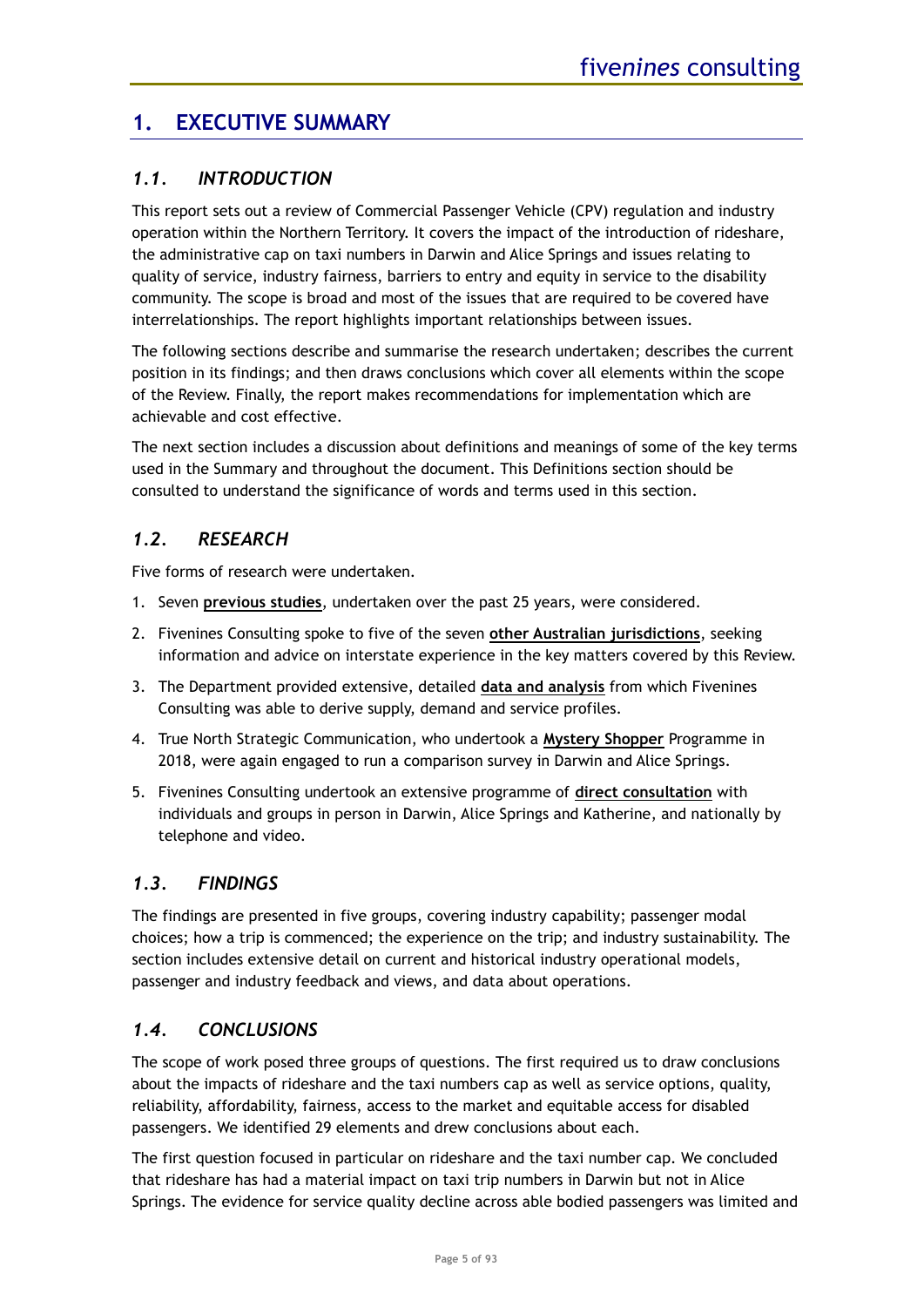driver satisfaction had increased, but that there was a material decline in service to disabled passengers. We concluded that the cap on taxi numbers has been broadly appropriate to meet demand but that it creates a barrier to entry for aspirant licence holders and appears to lead to some fare money being paid by passengers to licence holders for the licence value rather than the service provided.

The second question asked whether work is required for sustainable delivery of that element. Of the 29, 14 required action while we concluded that the remainder were satisfactory, had not deteriorated, or did not require action. The conclusions are both narrated and tabulated in the report.

# <span id="page-5-0"></span>*1.5. RECOMMENDATIONS*

The third question asked how necessary change could be achieved 'easily and cost effectively'.

Given the complexity of the issues covered, we make seven groups of recommendations which, together, address the conclusions which we believe merit some action in the 14 groups.

### <span id="page-5-1"></span>**1.5.1. Recommendation Group 1 – [Taxi supply and market entry](#page-71-2)**

**Major Recommendation 1** – We recommend that the cap on taxi numbers in both Darwin and Alice Springs be relaxed in a controlled manner over the medium term and removed in the longer term.

**Minor Recommendations –** Three minor recommendations cover placing a limit on the number of new licences issued during the transition period, requiring taxi and minibus licence holders to provide service for a set proportion of available hours, and requiring licence applicants to attend an industry briefing as part of their application.

#### *Discussion*

We accept the proposition that the cap does deliver a stable numbers of taxis in Darwin and Alice Springs. We also note that no other category is capped in the Territory and that rideshare in Darwin, in particular, appears to have significantly eroded taxi demand there.

We do not believe that the cap will preserve the business of existing licence holders in the longer term as other categories are uncapped and will further reduce the market share of taxis, nor that Government has any obligation to maintain these existing businesses.

We do believe over the longer term that the market will adjust to demand, as is happening in other jurisdictions.

Finally, we believe that the loss of fare box money to investors will continue to be a cost that provides no benefit to active industry participants and that the removal of the cap is the only sustainable way to overcome this.

If it is important to prevent short term "market failure" through rapid growth in taxi numbers and to allow efficient industry players time to adjust, the key to lifting the cap is to do so in a gradual, managed and fair way.

In the medium term (one to five years) we believe that the market should have the opportunity to adapt gradually so that new entrants can acquire annual licences while not flooding the market with so many vehicles that the viability of all operators is jeopardised and unacceptable quality outcomes result.

Bearing in mind that, although total trip demand has not declined in Darwin or Alice Springs, the response to falling demand for taxis in Darwin has been for owners to drive their taxis in the daytime and garage them at night. As a consequence, the rank and hail market, which is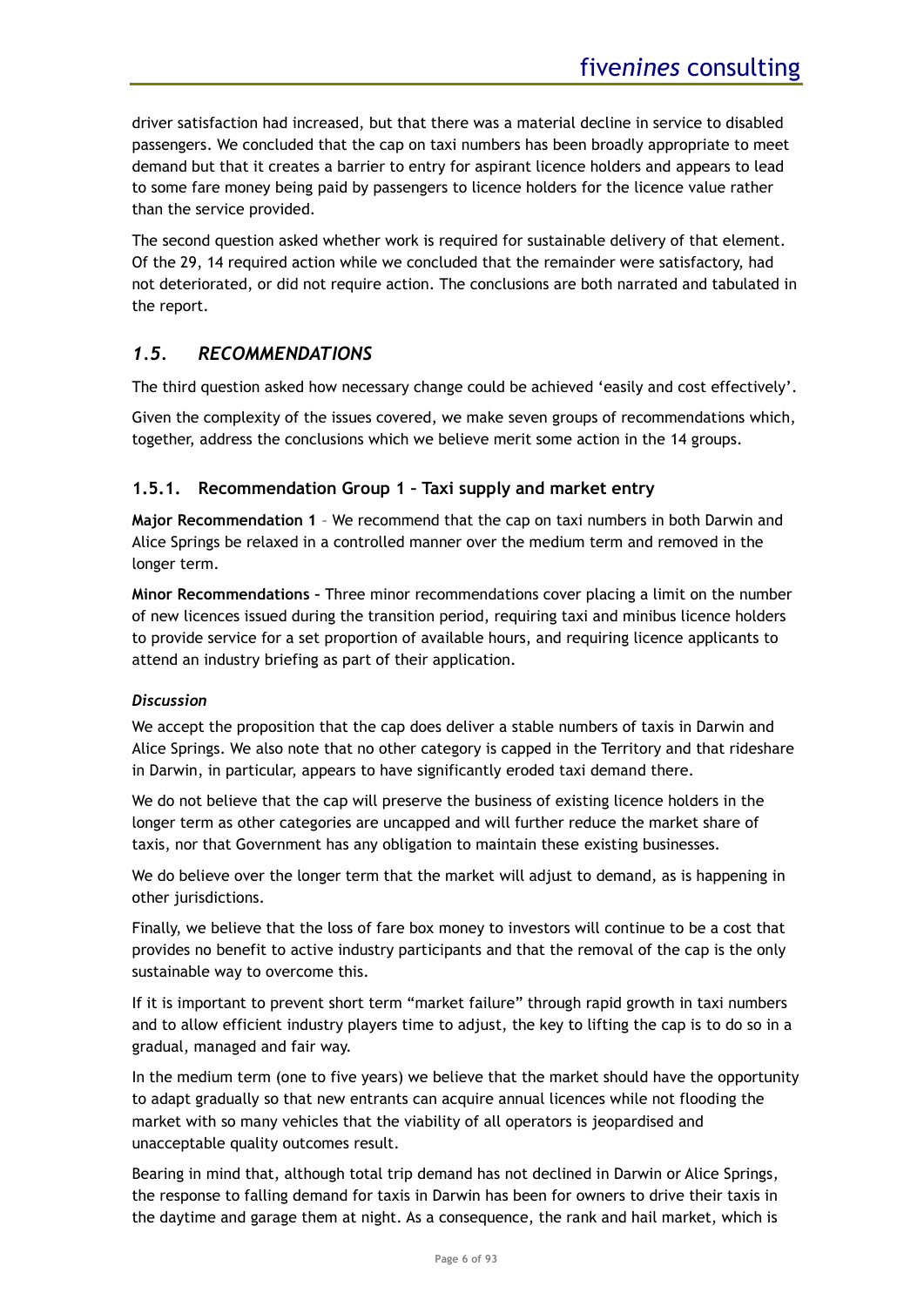restricted to taxis and minibuses, is not being well serviced in anti-social hours or lower demand periods.

A number of unsuccessful applicants in past licence ballots have complained that the lottery approach produces random outcomes rather than either 'fairness' or best service outcomes. We see the ballot system as a means of making an arbitrary rather than an optimal decision. NSW has introduced a tendering system for new licences and the concept could provide for the market to set a price and for competition to award each licence to the applicant who sees the greatest value in it.

As a condition of holding a privileged licence to take rank and hail work, we propose requiring a proportion of total hours for each taxi in a given year be worked during night periods. The detail of this will need to be carefully designed, but will place pressure on licence holders to find drivers or drive night shifts themselves.

The risk of unacceptable deterioration in service quality that might arise from more taxis on the road is also addressed in other recommendations.

#### *Practical implementation*

The number of new licences to be issued in each centre should be notified to industry no less than one year in advance to allow industry to adjust.

New licences should be allocated on an auction basis rather than a lottery.

The number of licences issued should be based on a detailed analysis of demand and wait time data.

The hours of operation requirement should be based on analysis of demand and wait times and seek to encourage delivery of service in anti-social working hours.

Individuals interested in applying for a new taxi or minibus licence should be provided with an entrepreneur briefing on business models, costs and obligations.

# <span id="page-6-0"></span>**1.5.2. [Recommendation Group 2 –](#page-74-0) Equity and disabled access**

**Major Recommendation 2** – We recommend that the KPI for dispatched MPT jobs be enforced and sanctions applied for breaches.

**Minor Recommendations –** Six minor recommendations cover: addressing the high occupancy<sup>1</sup> tariff incentive, maintaining the current proportion of MPT to standard vehicles, requiring large rideshare networks to provide WATs, providing a capital subsidy to equip new WAT vehicles, requiring demonstrated training in wheelchair securing and providing additional information for disadvantaged passengers on their rights and responsibilities.

#### *Discussion*

There appears to be an increasing gap in the quality of service between able bodied passengers and passengers living with a disability.

Additionally, it appears that taxis have shouldered more of the burden of carrying disadvantaged and Aboriginal passengers during the pandemic and since the introduction of rideshare in Darwin. It is important that all passengers are aware of their rights and responsibilities.

We believe that the current high occupancy tariff, particularly for longer trips, encourages drivers to preference such trips over wheelchair trips and that reducing or removing this

<sup>&</sup>lt;sup>1</sup> The term 'high occupancy' is used throughout this report to refer to tariffs 5 and 6 which provides a 50% higher per kilometre rate where 5 or more passengers are travelling in one taxi.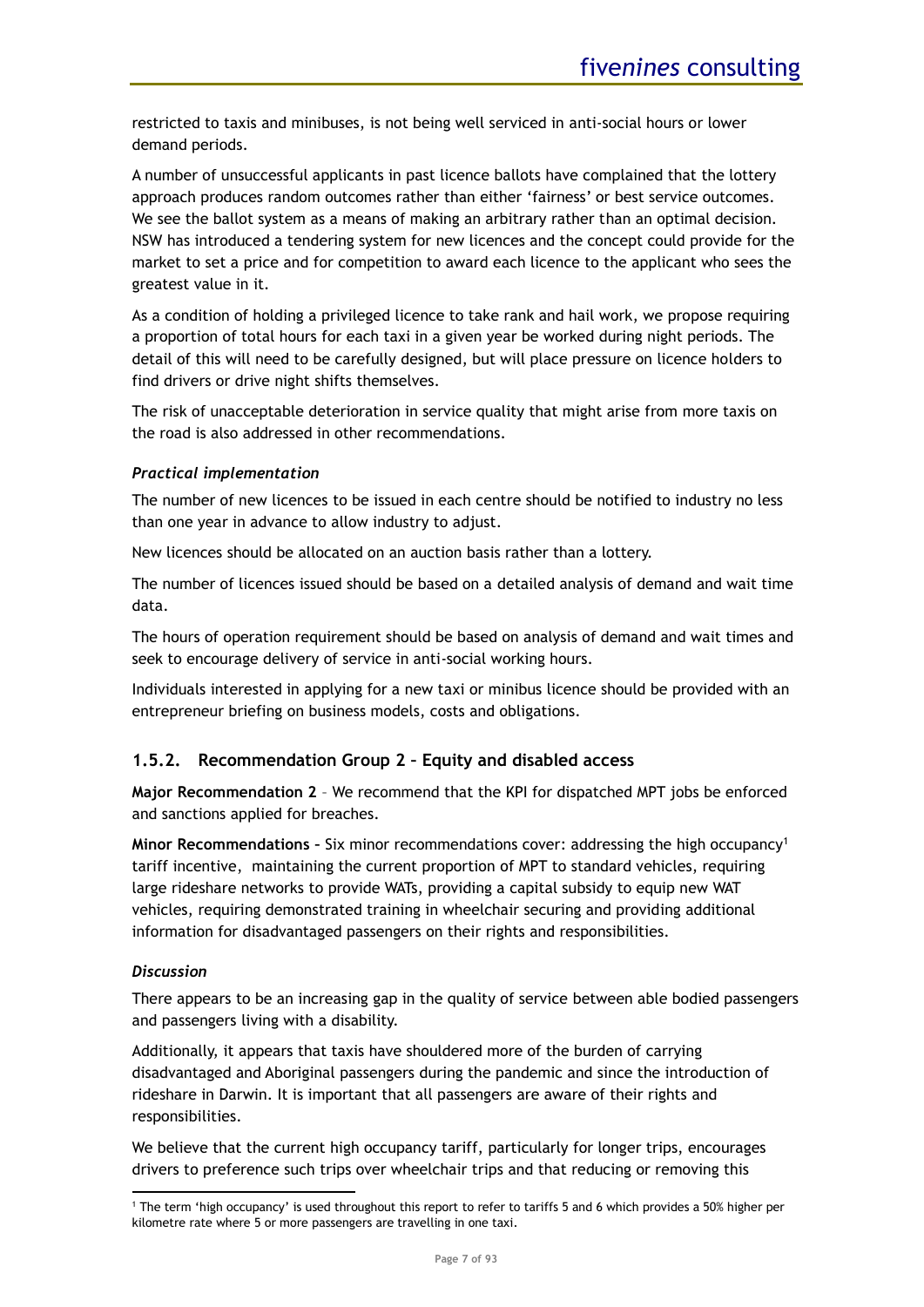incentive would make the lift incentive relatively more attractive, hence increasing disability access.

Draft Information Bulletin CPV45 provides measures for dispatched jobs completed by MPTs each month for both Darwin and Alice Springs. The specific targets should be reviewed periodically to reflect actual demand and monitored through KPI reporting. Financial sanctions should be imposed on licence holders and/or networks which do not accept sufficient offered jobs, perhaps lifting the MPT licence fee for the period to that of a standard taxi.

The significant reduction in annual licence fees for taxis has reduced the differential advantage for MPTs. It is no longer clear that the additional cost of fitting wheelchair ramps and securing devices, together with higher running costs, are now recoverable from the annual licence fee saving. This is a disincentive for potential MPT applicants and may lead to a lower level of service for wheelchair passengers.

Training in how to secure a wheelchair in a WAT is not onerous but, in practice, the current arrangement allows drivers to operate an MPT without training. Requiring every driver of an MPT to be trained in securing wheelchairs will require only limited organisation and training by licence holders as well as some compliance oversight.

Limited additional information in vehicle, in public places and through media would deliver a higher level of understanding amongst disadvantaged, Aboriginal and disability sector passengers, some of whom have important misconceptions about their rights and their responsibilities.

# *Practical implementation*

The enforcement of booking acceptance will need to take account of demand variations. Networks, operators and drivers will require a mechanism to show that there was no demand in the period.

Consultation will be required with the taxi sector to determine how to address the high occupancy tariff issue. This, in conjunction with quantitative modelling, would be intended to lead to its reduction or removal and, possibly a compensating adjustment in tariff 1 and 2.

Rideshare platforms should be required to provide WAT vehicles in their fleets in a similar proportion to that within the taxi fleet. This should apply once a network manages more than a set number of vehicles.

The proposed capital subsidy for WAT equipment would need to be carefully configured. We propose that the payment would be subject to the selection of a single industry-agreed wheelchair restraint method, the use of that restraint in the vehicle seeking the subsidy, and the continued use of that vehicle over a set period.

# <span id="page-7-0"></span>**1.5.3. [Recommendation Group 3 –](#page-76-0) Safety and compliance**

**Major Recommendation 3** – Mandate in-vehicle cameras where there is a foreseeable risk that no passenger on a trip can be identified.

**Minor Recommendations –** Two minor recommendations cover extending compliance activities outside normal business hours and a greater compliance focus on trip refusal.

#### *Discussion*

The absence of cameras in rideshare vehicles is just one difference between that category and taxis. There is no reason to require rideshare vehicles to be fitted with cameras to satisfy a perceived levelling of the playing field.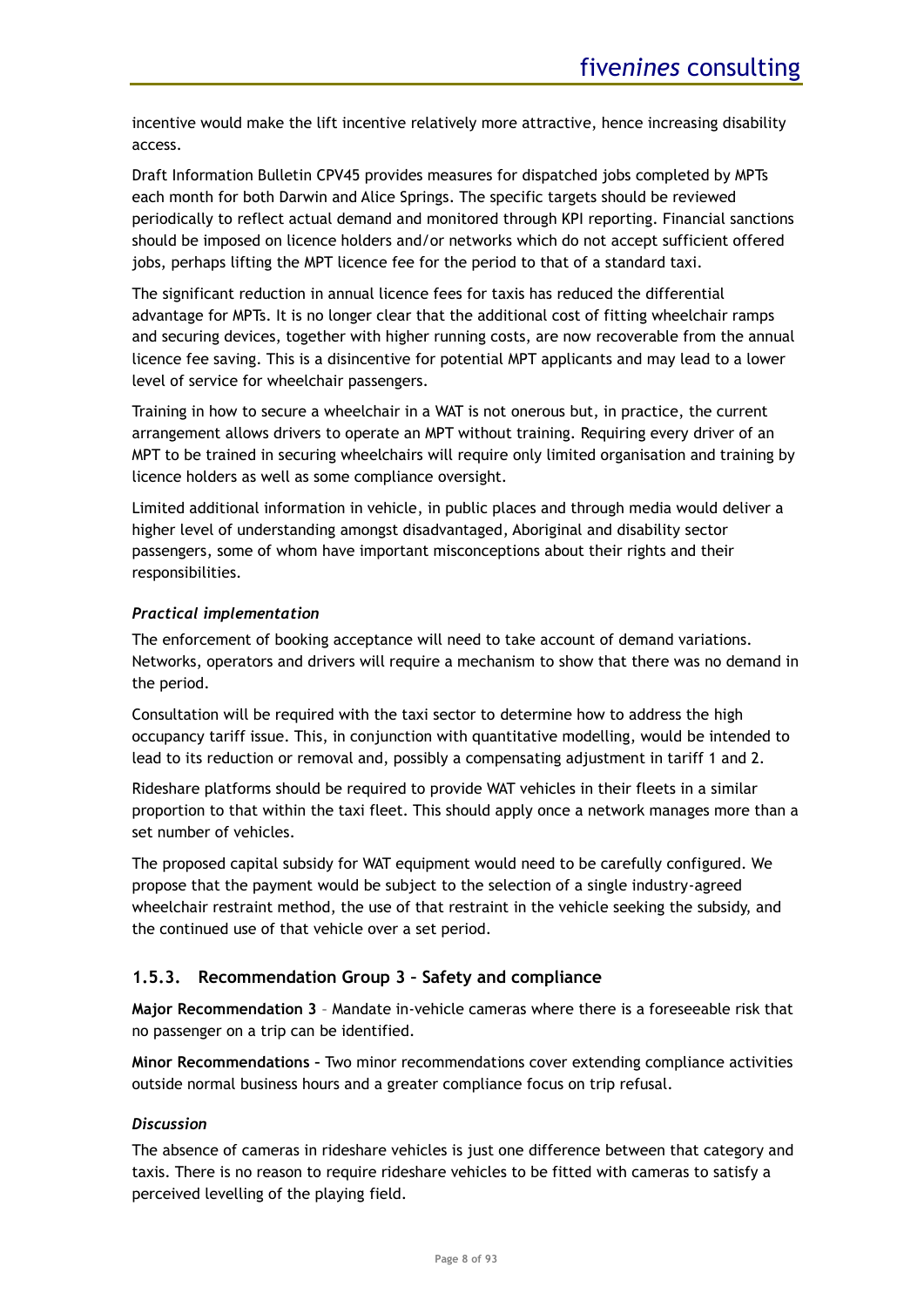The nature of rank and hail makes it essential for driver safety that every taxi has a camera.

Provided rideshare networks can trace one passenger on a trip through their booking system, there should be no requirement for a camera to be fitted. However, the taxi industry observes that not all rideshare passengers can be identified through booking systems. Hence the recommendation that rideshare demonstrate through process and performance that their businesses are generally able to identify one passenger.

Compliance activities are currently concentrated in office hours. While surprise will rarely be achievable, regular presence will mean that compliant behaviours will be required across industry for some of the time, and the vital educational and informative role of compliance officers with night shift drivers should raise standards.

#### *Practical implementation*

The operation of the recommendation will require compliance oversight of booking processes, perhaps through process review and audit to ensure that anonymous or untraceable bookings are hard to make.

Trip refusal will most likely be constrained by complaint management and on-road enforcement as well as the monitoring of the acceptance of notified wheelchair or special needs jobs.

The recommendation about out of hours compliance would see more officers working shifts in anti-social hours in both Darwin and Alice Springs.

#### <span id="page-8-0"></span>**1.5.4. [Recommendation Group 4 –](#page-78-0) Driver professionalism and identification**

**Major Recommendation 4** – Upgrade training requirements for all drivers.

**Minor Recommendations –** Four minor recommendations cover the driver training syllabus and funding for drivers while undergoing; network issue of ID cards in the shorter term replaced by biometric identification of drivers by networks in the longer term.

#### *Discussion*

While feedback about taxi drivers is largely positive (and broadly improving) there are drivers who do not deliver satisfactory service. In some cases, this is conscious on their part and compliance activities should remove them from the industry. In other cases, lack of detailed training is more likely to be the cause.

The delegation of training to networks by providing a skeleton topic list has resulted in significant differences in the duration and quality of training. The challenge of training applies to all categories and the ability of drivers to move between categories means that there is virtue in ensuring that all Point to Point drivers undertake comparable training.

While we do not propose that the Department should intervene directly in training content. We gather that the best industry training in the Territory is very good and the purpose of these recommendations is to raise the standard of all training to that level.

Drivers and taxi networks (or licence holders) fund driver training at present by way of paid labour for trainers and unpaid labour for trainees. Some payment to taxi drivers to cover living costs, subject to satisfactory completion, might attract some drivers who could otherwise not afford to commence the training. It seems reasonable for the taxi industry to bear the cost of delivery as this is a strong motivator for careful selection which subsidies might otherwise undermine.

We note that rideshare has similar challenges in identifying and on-boarding drivers. The inclusion of rideshare businesses in industry-wide training would eliminate a potential and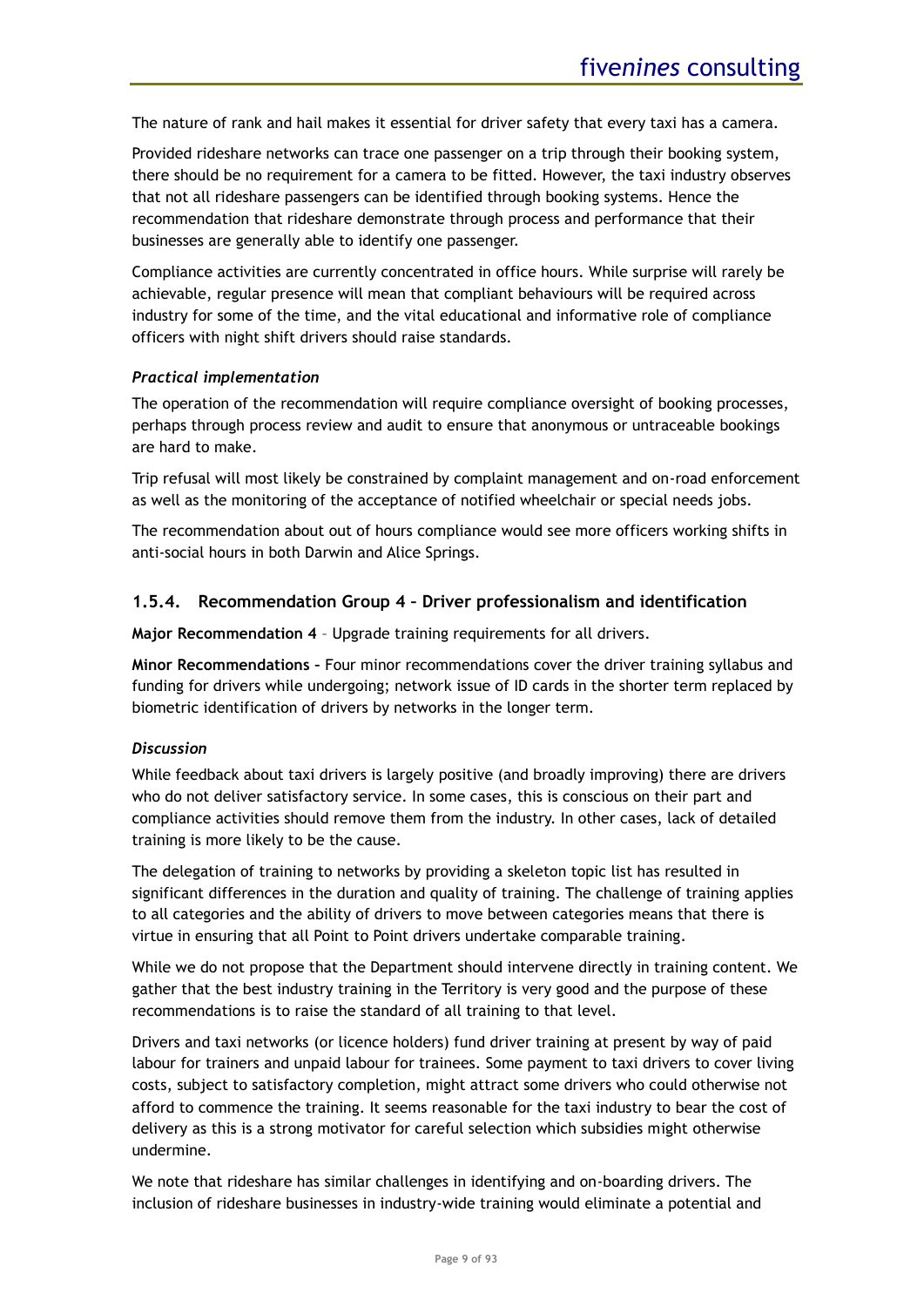unjustified inter-category distinction while supporting rideshare businesses of all sizes in assuring driver standards.

Identification of drivers is important for passenger safety. The process of issuing driver identity cards at present is problematic for industry and is not fraud proof as it relies on passengers matching the driver to the picture. Networks and licence holders are better placed to correctly identify the actual driver of a vehicle at a point in time and this then allows the passenger and compliance to trace the driver through the vehicle registration and then the network. Hence we propose a short term solution of requiring networks to issue their own cards while instituting mechanisms to reliably identify drivers at all times (with material penalties where this is not done) together with longer term planning to introduce biometric solutions across all categories.

### *Practical implementation*

An industry task force should be formed to consider training options and propose a best practice framework.

Network issued identity cards would need to comply with specified formats. The Department would need to develop a policy to deal with drivers working for more than one network.

The requirement for all networks to reliably identify drivers of all vehicles at all times means that each network would need to propose an auditable identification procedure. In the longer term, a technology based biometric system is most likely to deliver this affordably and effectively.

### <span id="page-9-0"></span>**1.5.5. [Recommendation Group 5 –](#page-80-0) Vehicle regulations**

**Major Recommendation 5** – Introduce core 'cosmetic' requirements for CPVs.

**Minor Recommendation -** Review and relax vehicle age limits.

#### *Discussion*

Territory CPVs operate in some of the harshest conditions in the world yet, in many cases, are immaculate. Issues raised with vehicle regulations relate to a minority of vehicles.

Neither industry nor passengers consider it reasonable for Point to Point vehicles, perhaps other than private hire cars, to be in showroom condition. However, passengers have a reasonable expectation that their vehicle will not have litter, torn or damp seats, or significant private belongings in luggage space that they require.

Current vehicle condition requirements focus on passenger, driver and third party safety. We propose that additional, basic cosmetic requirements that are focused on passenger comfort should be developed, introduced and enforced.

The application of an age limit to Point to Point vehicles is common in other jurisdictions but it is only an indicator of the state of a vehicle.

#### *Practical implementation*

We propose that, while a general upper age limit should be maintained, two changes should be considered.

Firstly, while taxi and rideshare networks are increasingly national in operation, there is no consistency in vehicle age limits. For example, South Australia sets an eight year age limit while Queensland has no specific age limit. We propose that industry be consulted to determine a preferred age limit that continues to meet satisfactory safety standards and which takes account of business operations in other jurisdictions.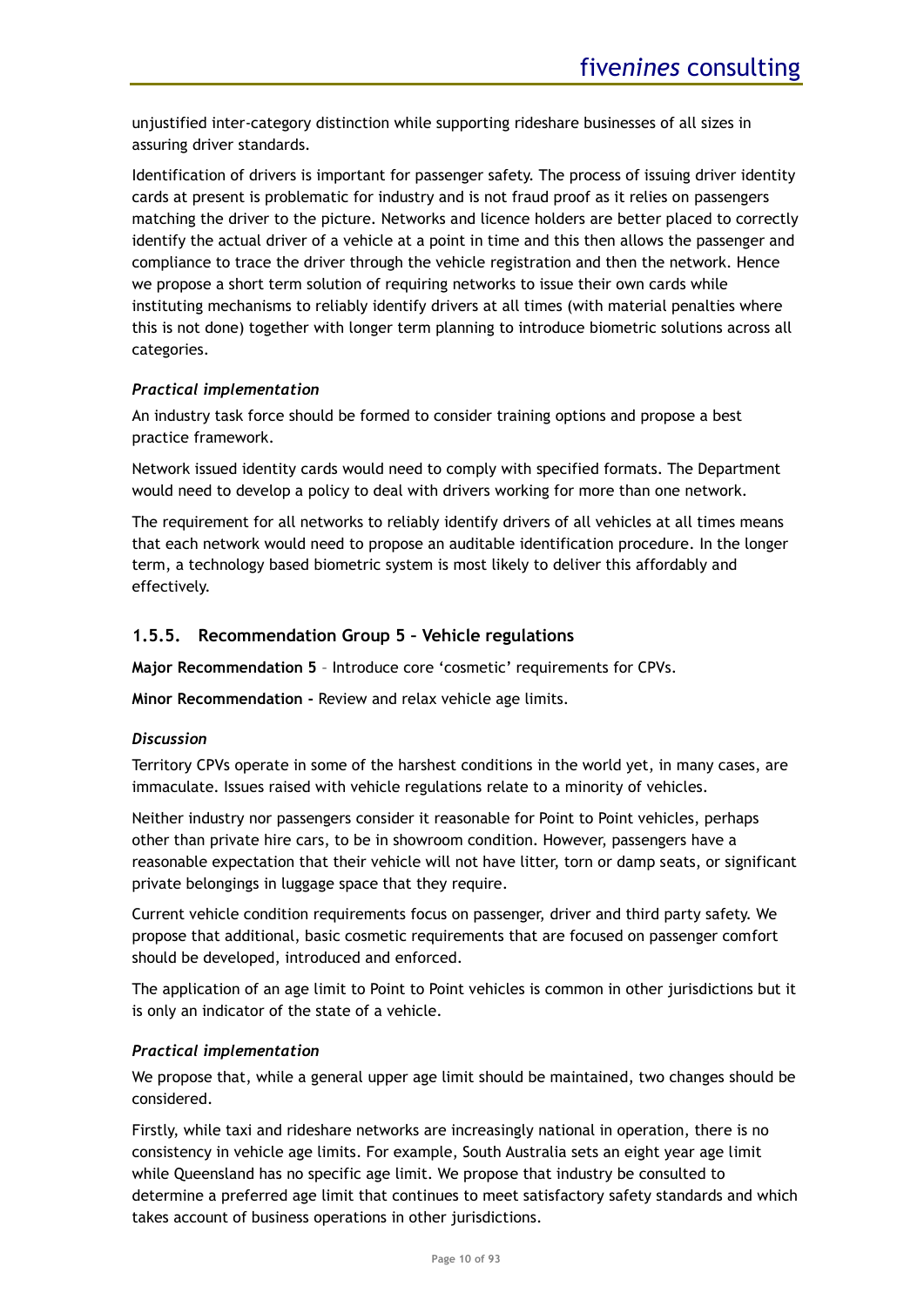Secondly, the Department should set an inspection regime to allow vehicles in excellent condition to continue to operate for an additional, limited period. This would entail additional cost for the vehicle owner, including one or more inspections, and would most likely mean that the exemption would only be sought in exceptional circumstances.

# <span id="page-10-0"></span>**1.5.6. [Recommendation Group 6 –](#page-81-0) Regulatory**

**Major Recommendation 6** – Strengthen data gathering and apply sanctions to KPI model.

**Minor Recommendation -** Review role of Department as service regulator, sector advocate and facilitator of economic development through the Point to Point industry.

### *Discussion*

The Department receives comprehensive data from the taxi, minibus and private hire networks as part of the data collection for KPIs. Informed and considered use of this data is vital for enforcement and also for industry monitoring. We believe that the data sets are, perhaps, 90% complete and accurate based on our analysis of some data extracts and that limited work would be needed in most cases to rectify current data issues.

The KPI framework provides meaningful performance targets for networks, licence holders and drivers. The current framework is not backed by sanctions for non-compliance. We believe that industry would support the gradual introduction of mandatory standards as this would reduce the incentive to lower quality and strengthen the 'level playing field' within and between categories.

Our general discussions during the consultation work suggest that the role of the Department is largely seen by industry and passengers as rule making and enforcement. The Territory Government has an interest in promoting the use of public transport, including Point to Point, for social, environmental and economic reasons. In practice, Departmental staff see themselves as advocates for Point to Point transport and for its use to support economic development. The Department actively assists businesses in the sector and, through its work, supports general economic development in the Territory. These roles are not clear to many stakeholders.

# *Practical Implementation*

We propose that the Department undertakes or commissions a review of data collection to identify aspects that need improvement including local and national consistency, data definitions, data collection methods, data accuracy, data consolidation and reporting. This is vital if data is used to underpin sanctions.

We propose that the Department progressively introduce financial or other penalties for failure to deliver KPI outcomes. This will need to be done sensitively and in close consultation with industry to ensure that the performance standards are reasonably achievable in practice and to avoid the creation of perverse incentives.

We propose that the Department review its strategic and operational role in regulating and supporting the Point to Point industry as well as its relationship with other parts of Government. The outcome of this should be clearly communicated to stakeholders.

# <span id="page-10-1"></span>**1.5.7. [Recommendation Group 7 –](#page-82-0) Chain of Responsibility**

**Major Recommendation 7** – Investigate a Chain of Responsibility legal model across the Point to Point sector.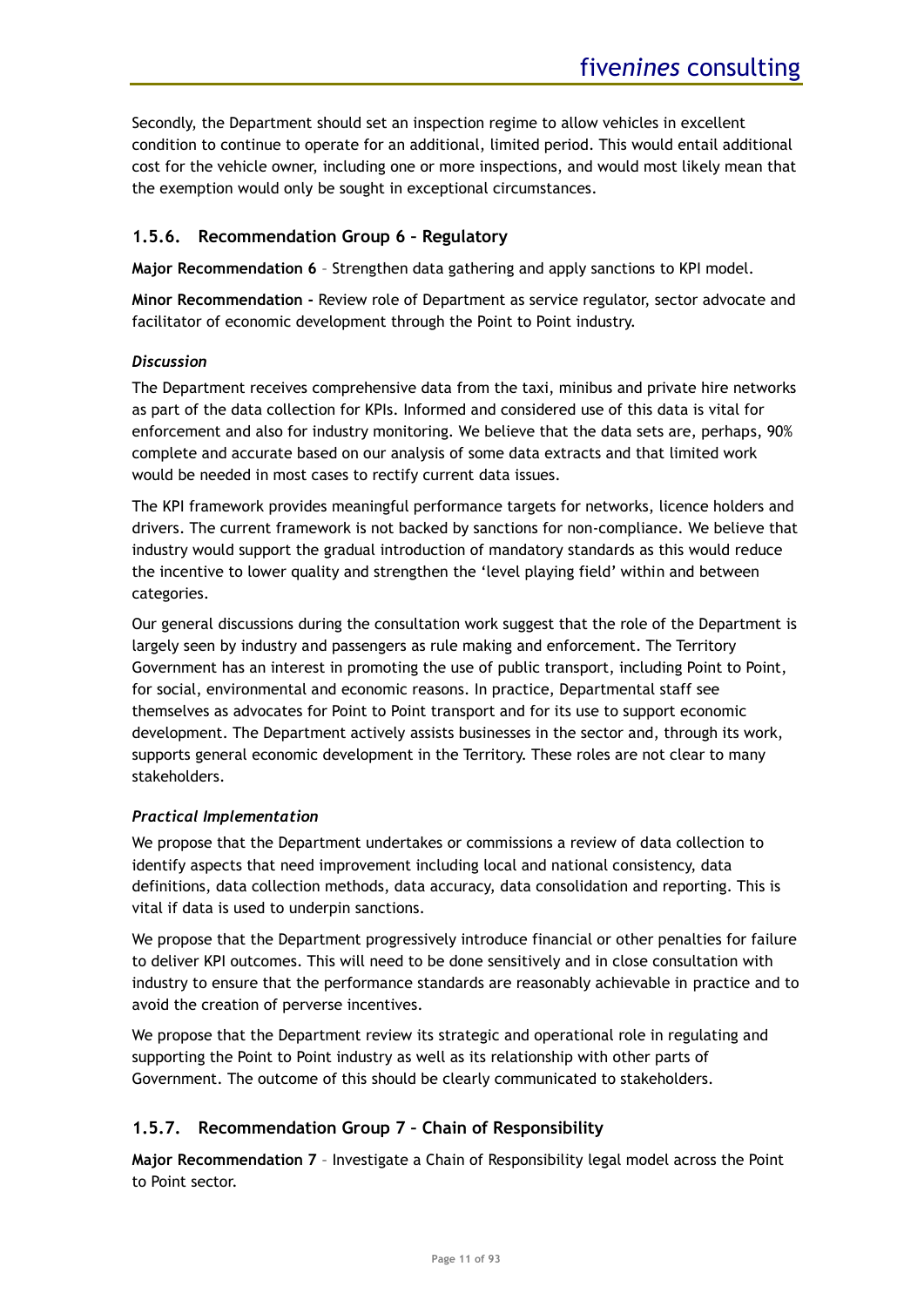#### *Discussion*

Most breaches of regulations are detected at the point of delivery which means that the compliance interface is with drivers and drivers typically bear the penalty. We appreciate that this is not universally the case, but also note that often the driver has limited control over the state of the vehicle they are provided with and may be put under financial and other pressure by the licence holder or the network to do things that lead to breaches of regulations.

We note the adoption of a Chain of Responsibility model for legislation within both the National Heavy Vehicle Law and Rail Safety National Law. Such a model would allow all parties to have some responsibility for any regulatory breach and, vitally, provide an incentive for those not directly delivering on-road service to be held accountable for their negligence or wilful misconduct.

### *Practical Implementation*

The adoption of this recommendation would be relatively long term and would require extensive consultation with industry as well as detailed advice from legislative drafting experts, perhaps informed by experience in national transport legislation.

The transition to a chain of responsibility model would then require industry education as well as reviews of departmental processes, industry training and KPIs so that responsibility is appropriately attributed and perverse incentives are not created.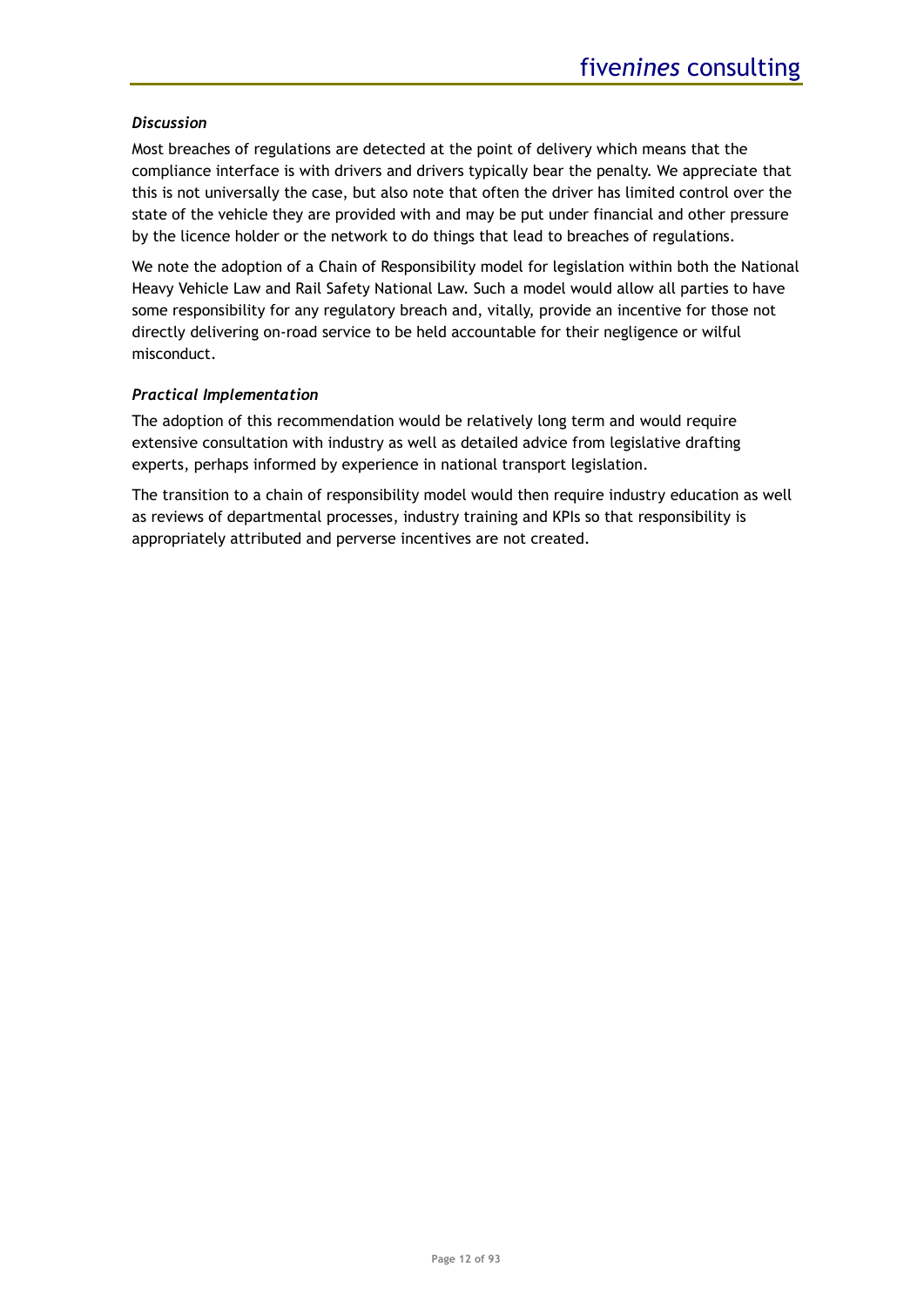# <span id="page-12-0"></span>**2. INTRODUCTION**

# <span id="page-12-1"></span>*2.1. SCOPE*

Fivenines Consulting was engaged by the Northern Territory Department of Infrastructure, Planning and Logistics to undertake a:

*...review of the implementation of ridesharing services and the administrative cap on taxi numbers in the Northern Territory and provide analysis of the effect of the current regulatory regime to provide Government evidence based recommendations to ensure:*

*• the public is receiving a transport service which provides options, quality service and is reliable and affordable;* 

*• a level playing field exists for each industry sector in the Point to Point passenger transport market;*

*• barriers to entering the market as a transport provider are minimal;*

*• the disability community is afforded an equitable, convenient and quality service; and*

*• any proposed changes to the regulatory framework are able to be easily and cost effectively implemented by Government and industry.<sup>2</sup>*

The contracted scope of work comprised:

*...a detailed review into whether the regulatory changes, made in 2017/18 by the Government relating to the introduction of ridesharing services, have achieved the anticipated outcomes and whether further work is still needed to ensure the CPV industry is delivering sustainable, quality transport services to the travelling public.*

Detailed discussion with the Department identified specific issues which should be addressed in the Review. These topics are [explained i](#page-87-0)n the Appendix and summarised here:

- Taxi cap future requirement for a cap
- Driver training industry or Government led
- Standard taxi licence to wheelchair taxi licence conversion
- Annual licence fees structure
- Passenger Service Levy appropriateness to fund regulation of industry
- Vehicle age limits appropriateness
- Impact of ridesharing impact on sustainability of industry and on service
- Advertising on rideshare vehicles appropriateness of current restrictions
- Rank and hail appropriateness of current regulatory framework
- Taxi fares fare setting and impact on passengers, particularly on the disadvantaged
- Vehicle condition and safety effectiveness of current regulations
- Rideshare vehicle signage merits of provider identification

<sup>2</sup> REQUEST FOR QUOTATION Transport and Civil Services

RFQ NUMBER Q20-0340

RFQ TITLE ALL REGIONS - CONSULTANCY - 2020 COMMERCIAL PASSENGER VEHICLE (CPV) REVIEW Quotation is Section 3.2 Project Objective Overview and the first paragraph of Section 4 Scope of Work.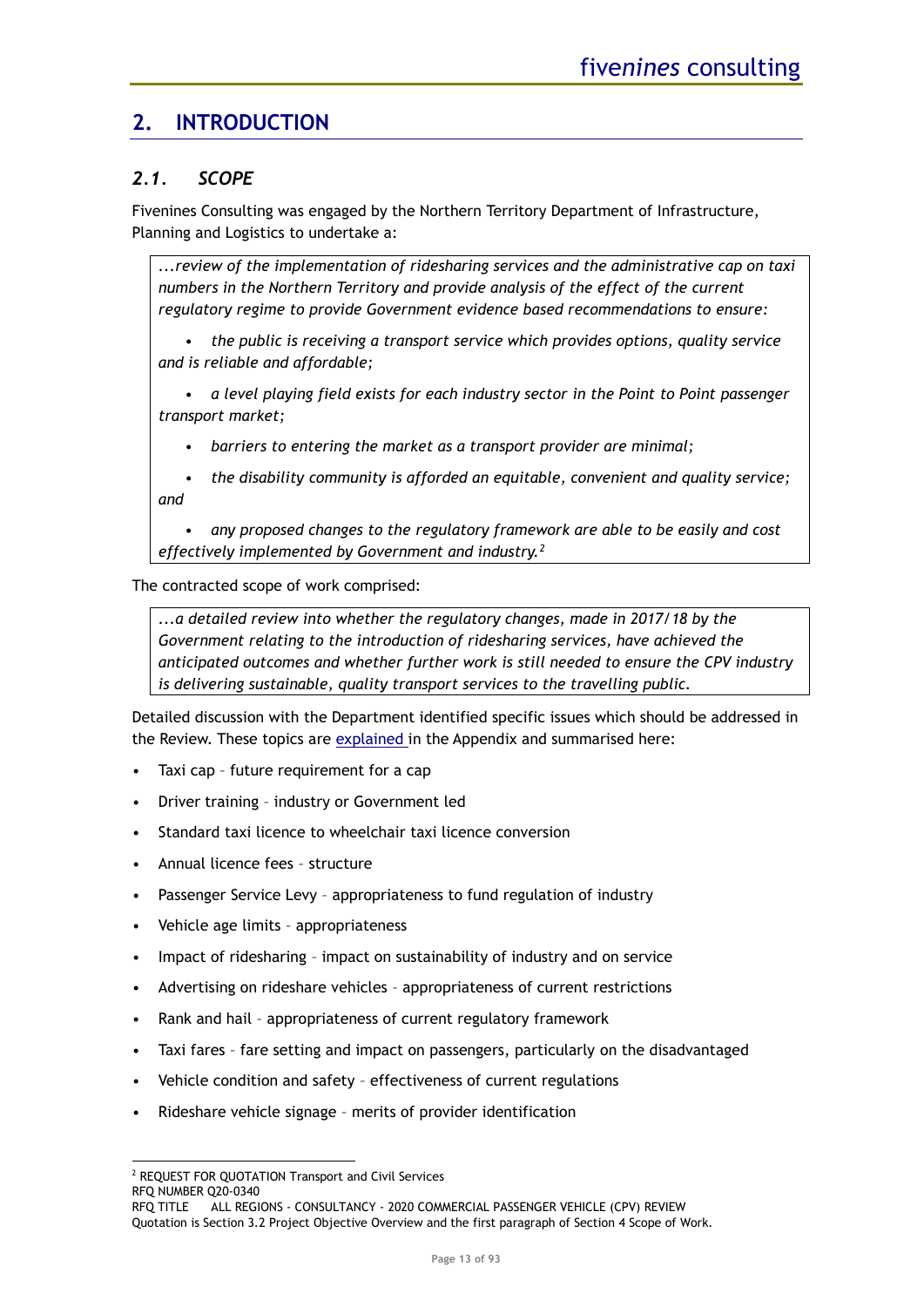- ID cards simplification of current regulations while achieving purpose
- Amalgamation of the Point to Point industry viability of consolidation into a single licence category

# <span id="page-13-0"></span>*2.2. BACKGROUND*

### <span id="page-13-1"></span>**2.2.1. Definitions**

#### *Commercial Passenger Vehicles*

A Commercial Passenger Vehicle (CPV) is a vehicle, with driver, that is used to carry passengers for hire or reward. A number of vehicle and service types are covered by the term CPV, including taxis, private cars offering paid journeys as well as small and large buses.

#### *Point to Point*

Point to Point travel takes passengers from an agreed pick up point to an agreed drop off point. This contrasts with mass public transport which conventionally operates between set locations such as bus stops or railway stations.

This Review covers the regulation and oversight of the Point to Point sub-sector.

The scope also includes trips where groups travel together, whether known to each other or not. There are specific situations where this occurs.

- Where the group collectively books a vehicle
- Where the driver invites the first passenger to share with others unknown to them (multihire), typically on an exceptional basis where there are insufficient taxis to meet demand at a surge location
- Where the Point to Point is delivered by a minibus (having more seats than a typical private vehicle) and the route between the points is determined by the driver and this is the business model for that vehicle

#### *Buses*

The scope focuses on point to point services and excludes other CPV services such as route service buses, tourist vehicles, Limousines and community buses although the latter have functional similarities with some group Point to Point services.

#### *Journey and trip*

Throughout this report the words 'journey' and 'trip' are given specific meanings. A passenger seeks to make a 'journey' from a starting point to a finish point. From a transport provider perspective, the passenger takes a 'trip' between two points.

In mass transit, the journey may involve a walk to a station, multiple trains and buses and a walk at the end.

The concept of Point to Point is to provide a service that potentially makes the trip and the journey the same, though it is the choice of the passenger whether to divide their journey up into component trips – perhaps only catching a taxi at the end of a bus trip.

*The term 'journey' is used to describe where the passenger is going from and to.* 

*The term 'trip' is used to refer to the pick up point to drop off point travel undertaken in the CPV.*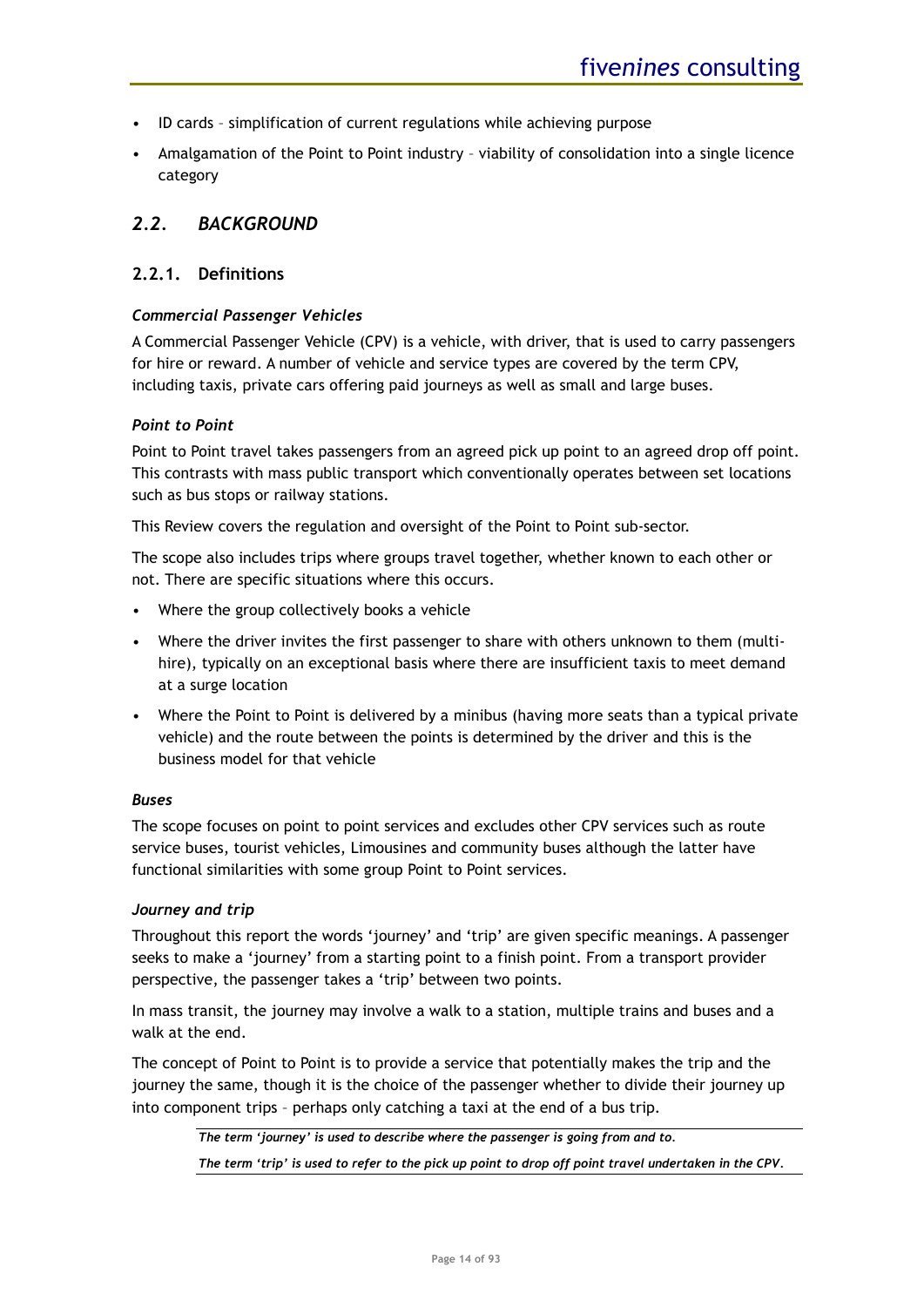### *Licences, plates, categories and distinctions within categories*

There are four regulatory categories of Point to Point operation, excluding Motor Omnibuses (buses), Tourist Vehicles, Limousines, Special Function Vehicles and the general category of Special Passenger Vehicles. These four are:

- Taxi
- Minibus
- Private Hire Car
- Rideshare

To operate a vehicle in any of these categories, a licence is required. This is allocated to a vehicle which displays a registration plate unique to each category except rideshare, where a general issue plate is used. Colloquially, the taxi industry often uses the term 'plate' interchangeably with 'licence'.

Some vehicles are equipped with a platform or ramp and a lifting mechanism by which a wheelchair can be loaded into a vehicle and then secured so that the passenger can remain in their chair. Taxis so equipped are called Wheelchair Accessible Taxis (WAT)<sup>3</sup>.

WATs are treated differently under the regulations, including through a lower annual fee. For regulatory purposes, they are described as Multi-Purpose Taxis (MPTs).

A taxi with a licenced carrying capacity of six seats or more and is not wheelchair accessible, is treated as a standard taxi. However, such vehicles have access to the high occupancy tariffs (tariffs 5 and 6) when carrying five people or more.

#### *Rideshare*

Rideshare is a type of CPV business which emerged in the early 2010s. The initial concept was for private motorists who were making a trip to carry a paying passenger so that the costs were shared. However, rideshare now almost invariably refers to paid trips offered by individuals in their own vehicles, booked through an intermediary, where the driver is not making a journey for their own purposes. The term rideshare has been used in this report though alternatives are preferred by some industry participants.

#### *Level playing field*

Much is made by industry and passengers about the concept of a 'level playing field' and this concept is picked up in the scope of this Review.

This sporting metaphor is intended to imply that the same rules should apply to all players so that anyone can compete without a regulatory disadvantage.

In practice, it is the purpose of regulation to place limits on what can be done. Indeed, the purpose of the CPV categories is to create different regulations. Where more than one set of regulations applies (one, say, for taxis and another for minibuses) the playing field is most unlikely to be strictly 'level' in that different rights and responsibilities will necessarily apply. Alternatively, the playing field may be level, but different groups of players are playing different ball games (vehicle categories) on it at the same time (competing in the same physical and temporal space), sometimes with the same ball (passenger), sometimes not.

We understand that the intent of the level playing field in this context is twofold.

<sup>&</sup>lt;sup>3</sup> Some Minibuses are also equipped to carry wheelchairs. Licence holders pay a concessional annual fee of \$300 fee in place of the standard \$3,000 (Darwin) with the obligation to provide priority service to passengers travelling in wheelchairs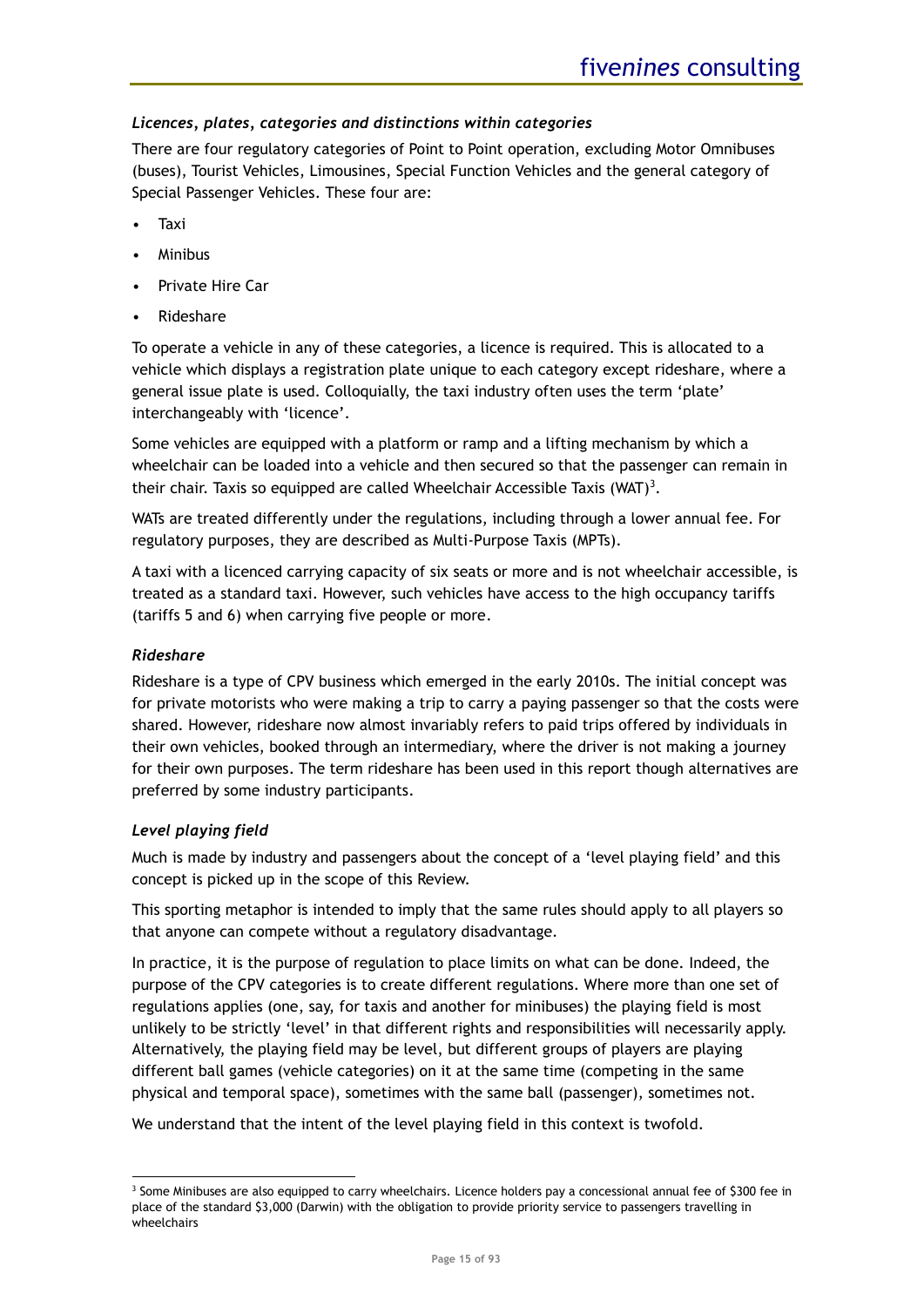- 1. It should allow different types of CPV to operate in the same market without one being so attractive to participants (passengers or operators) that one or more of the others is unviable. This might be called competitive fairness between categories.
- 2. It should also allow different types of operator within a regulatory category to be able to run viable businesses in sustainable competition with each other.

It is important to note that the success of these intents is ultimately judged in the market. It would be easy for an inefficient, ineffective or otherwise badly run business to blame differential regulation when a better operator might compete effectively.

In practice, industry considers matters such as licence fees, the \$1 levy, vehicle standards and network approvals as being areas where unfairness within or between categories affects them.

#### *The market*

A number of stakeholders talked about 'market failure' during consultation. It is important to explore the significance of this in the context of the Review. The particular concern for industry is that where supply (the number of vehicles on the road) increases, fixed demand will be spread more thinly, meaning that earnings from trips will be less for each driver, licence holder and vehicle. While demand is likely to be affected by the supply of vehicles and price of trips (as well as quality and other factors), it does appear that overall demand does not vary enough to maintain earnings as the fleet size grows. This is usually referred to as demand inelasticity.

Conventional market theory suggests that as returns diminish due to increased supply and inelastic demand, the least profitable suppliers will exit the market, restoring the supply to a level that is viable for the remaining players.

The proposition of market failure is that this automatic adjustment can fail, at least in the short term, and that oversupply then leads to an extended period of unsustainably low earnings and an unacceptable decline of standards across all providers as they strive for a lower cost base. For some, this kind of market failure potentially also envisages the majority of suppliers (licence holders, networks, drivers) exiting the market at some point leaving a subsequent lack of supply to meet demand.

The extent to which there is evidence that this has or might occur in the Territory is explored further in later sections.

#### *The Disability Community*

The scope of work refers to "the disability community". We appreciate that disability takes many forms and that the focus within this review is on equitable access for all passengers, regardless of any disability that they might have. Unfortunately, the term 'disabled' is often used loosely and this can mask important issues for real people, as well as resulting in a degree of insensitivity to the challenges they have when travelling.

Three types of disability were considered in preparing this report.

Some passengers need to travel with or in a wheelchair that does not fit in a standard taxi and therefore require a non-standard vehicle. Most of the interviews, and most of the narrative within this report, cover this group as the different service is both considerably more complex than a standard service yet reasonably consistent within this type of disability. In practice, this means that any Wheelchair Accessible Taxi or Minibus should be able to carry almost any wheelchair and any trained driver should be able to provide this service.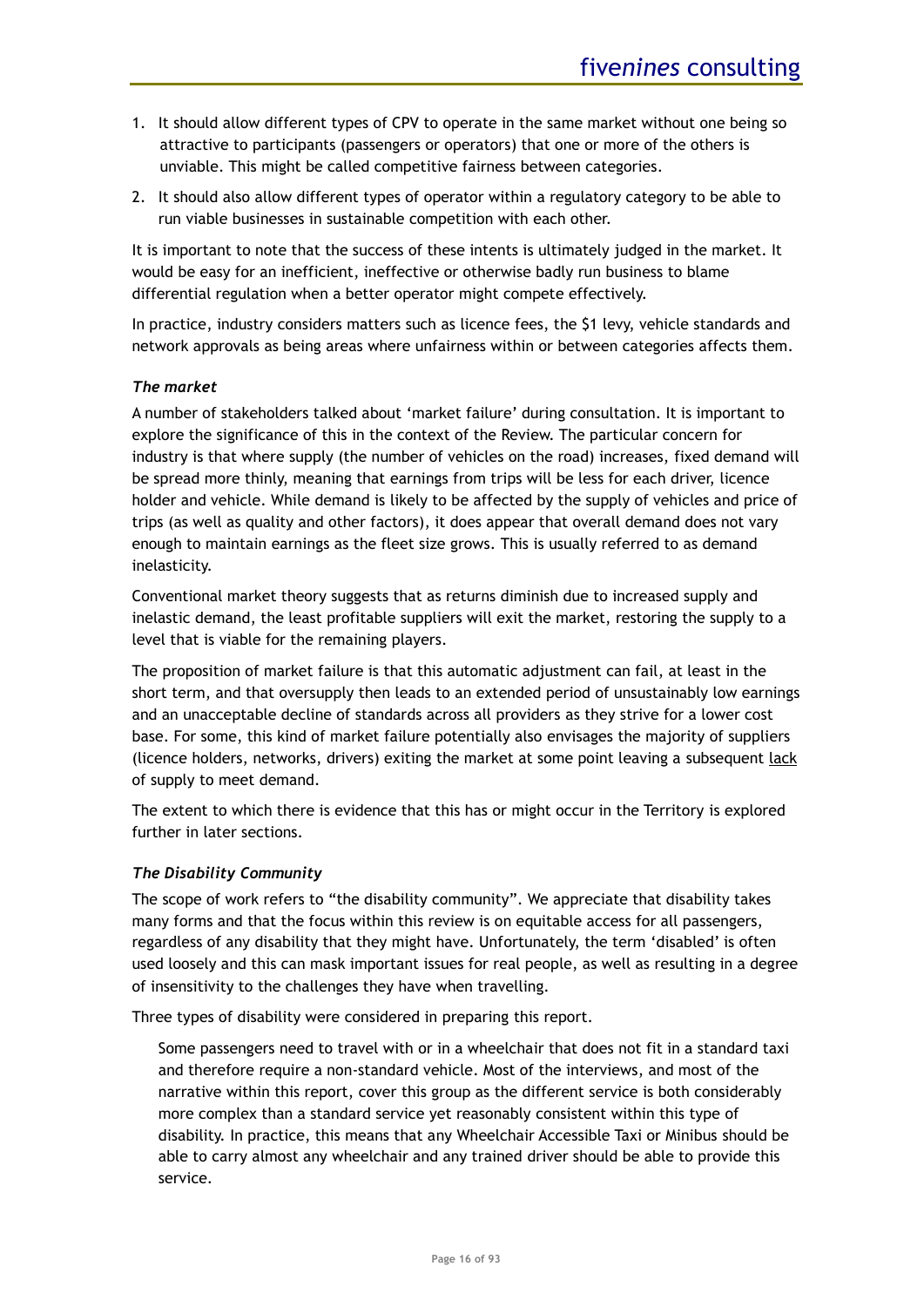Some passengers have a disability which requires some form of non-standard service, but does not require a Wheelchair Accessible Taxi or Minibus. The group may have a wide variety of disabilities, including physical or intellectual disabilities, whether permanent or temporary. While some of these disabilities are apparent to a driver, some will not be. The complexity of this group precluded a detailed examination of the issues, but the subject was covered when talking to peak bodies.

Some passengers have a disability which does not require a non-standard service. This group can for practical purposes be treated as standard passengers as they do not require a materially different service. As an example, this group might include someone with an artificial leg who is ambulant but able to call for and get in and out of a standard taxi normally<sup>4</sup>.

# <span id="page-16-0"></span>**2.2.2. Industry origins**

The history of regulatory change and industry reform has been documented exhaustively in a series of past reviews which are referenced later. The most comprehensive, recent summary of the industry and regulatory background can be found in the Legislative Assembly, Public Accounts Committee (PAC) Inquiry into Taxi Licensing and Subleasing of November 2017.

Rather than repeat past documents, this section provides a high level summary.

Traditionally, single Point to Point journeys were provided by the taxi industry which comprised network providers (who matched bookings to taxis/drivers), taxi operators who provided the taxis, and drivers who drove them. Every vehicle required a licence and over decades these generally acquired a financial scarcity value in markets where licence numbers were limited and transferable.

The most significant change to regulation, which is a key to understanding the current situation, was the 'buy-back' of licences in 1999 and the concurrent (though temporary, in the event) lifting of the limit (cap) on taxi licences.

The Territory had been the first Australian jurisdiction to respond to the Council of Australian Governments commitment to the National Competition Policy. The Northern Territory Government applied this policy by removing the limit on the number of licences issued (the 'cap') and compensating licence holders by buying back taxi licences in 1999 at the same time aiming to eliminate the 'scarcity' value from the licence.

Once it became possible for any suitably qualified individual or business to acquire a licence, there was a 35% increase in the number of taxi licences on issue. However, the Public Accounts Committee Inquiry reported that total numbers of Point to Point vehicles changed little overall as minibus and private hire licences were converted into taxi licences. The Department submitted to the 2017 PAC Inquiry that after this happened: "critics of deregulation cited a decrease in vehicle standards and safety, as well as poor incomes for owner operators and taxi drivers. Sectors of the industry lobbied the Government to intervene".<sup>5</sup>

A temporary cap was reimposed in 2002 in Darwin and Alice Springs which has remained in place since, though some small changes have been made to licence numbers.

Following the buy-back of leases in 1999, the law now intends that licences cannot be transferred or operated by a third person. In practice, additional drivers are engaged by most licence holders and these individuals enter a financial arrangement to use a taxi. This allows the taxi owner to make full use of the 24/7 licence and for the industry to provide a full

<sup>&</sup>lt;sup>4</sup> For some ambulant disabled passengers, a sedan is more accessible than a Wheelchair Accessible vehicle due to the lower step and seat of the former.

<sup>5</sup> PAC Inquiry report p22, citing DIPL Submission No 15, 2017, P.6.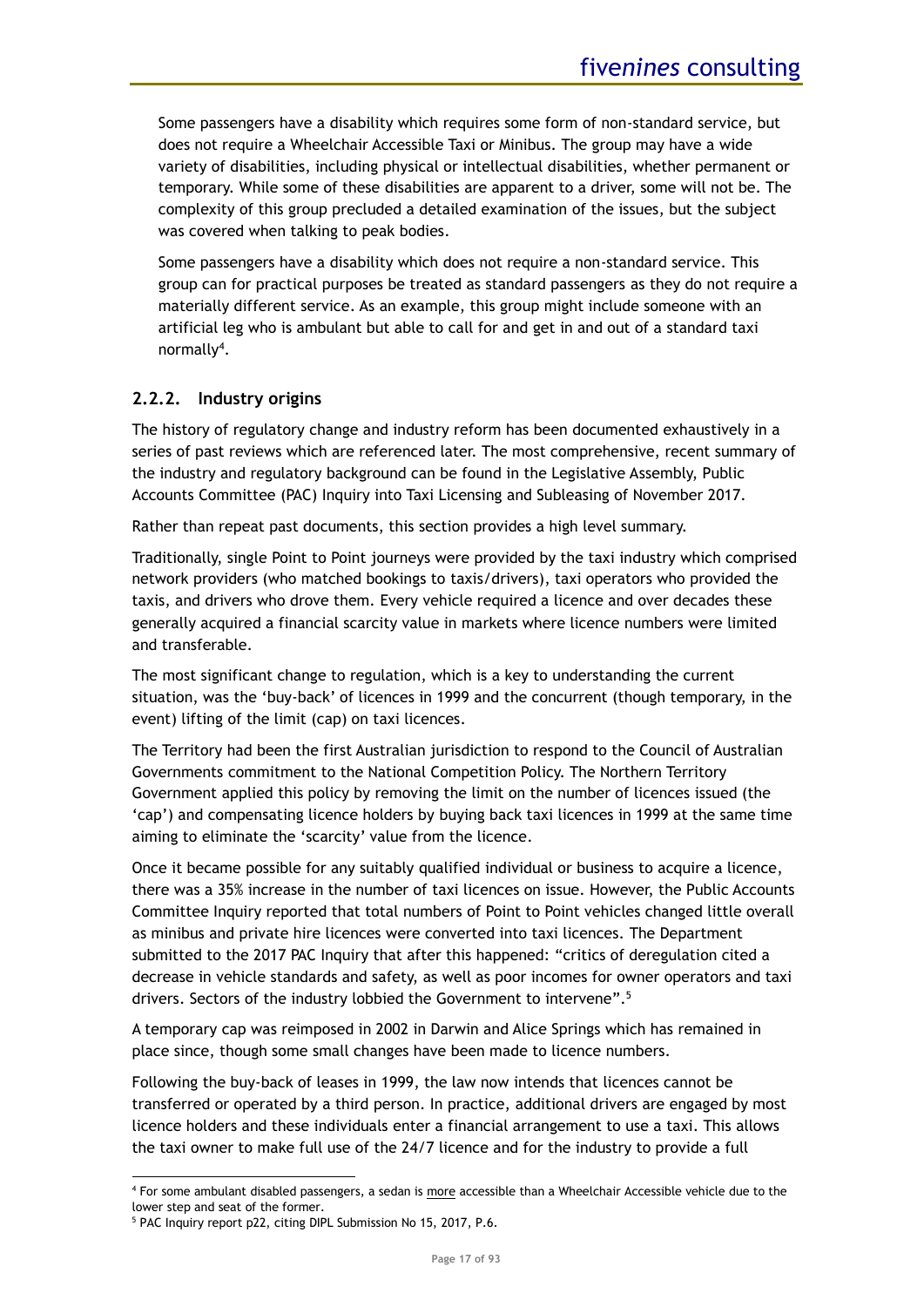service. This is a legally acceptable agreement but other arrangements started to emerge where the licence holder stepped back from direct involvement and received a payment by a third party.

By 2008 specific issues had arisen involving formal attempts by licence holders to make licences transferable. The Fivenines Consulting review in 2008-9 considered this and was also driven by wider changes in society, transport and the industry as well as changes within the sector in the Territory.

At the time of this review, Darwin and Alice Springs still both provided a classic example of the traditional point-to-point CPV model with taxis and luxury vehicles providing Point to Point services. The Territory also illustrated how other models could be successfully developed to meet particular needs. The Minibus category provided a combination of Point to Point with small scale mass transit while there was a 'bush taxi' service out of all major centres and a number of owner drivers in major centres. In combination, this mix provided street (hail) service, rank based service and booked service through networks.

The Public Accounts Committee Inquiry in 2017 was partly driven by continuing concerns about sub-leasing, which was believed to be widespread despite regulatory conditions on licence holding, and the related enforcement efforts of the Department.

During this period traditional Point to Point public transport models were being challenged globally by the advent of rideshare businesses. The Territory undertook a measured and widely consulted programme between 2016 and 2017 leading to regulatory change which was designed to accommodate rideshare businesses in legislation and regulation.

Regulations were commenced in 2017 (completed and effective  $1<sup>st</sup>$  February 2018) to accommodate rideshare<sup>6</sup>. The definition of rideshare requires a vehicle to be part of a network and not receive direct payment from the hirer. Rideshare vehicles are required to display a rideshare label but not identify themselves as available for hire and reward.

| Category                  | <b>Before reform</b> | After reform |
|---------------------------|----------------------|--------------|
| Taxi                      | \$20,240             | \$5,000      |
| Taxi (Multi Purpose)      | \$10,120             | \$300        |
| <b>Minibus</b>            | \$17,600             | \$3,000      |
| Private Hire Car          | \$6,600              | \$300        |
| Limousine                 | \$2,200              | \$300        |
| Special Passenger Vehicle | \$165                | \$150        |

Concurrently, the annual licence fee model was radically changed. The fees for categories in Darwin before and after the reform are shown below<sup>7</sup>:

<span id="page-17-0"></span>*Table 1: Licence fee reform 2018*

Finally, a levy of \$1 per trip was introduced. Unlike other jurisdictions which are using this to fund a buyback of licences, that is not necessary in the Territory as a result of the non-

<sup>6</sup> <https://dipl.nt.gov.au/strategies/commercial-passenger-vehicle-reforms/ridesharing> retrieved 30 May 2021 <sup>7</sup> Fro[m https://dipl.nt.gov.au/strategies/commercial-passenger-vehicle-reforms/ridesharing/new-licence-fees](https://dipl.nt.gov.au/strategies/commercial-passenger-vehicle-reforms/ridesharing/new-licence-fees)

retrieved 30 May 2021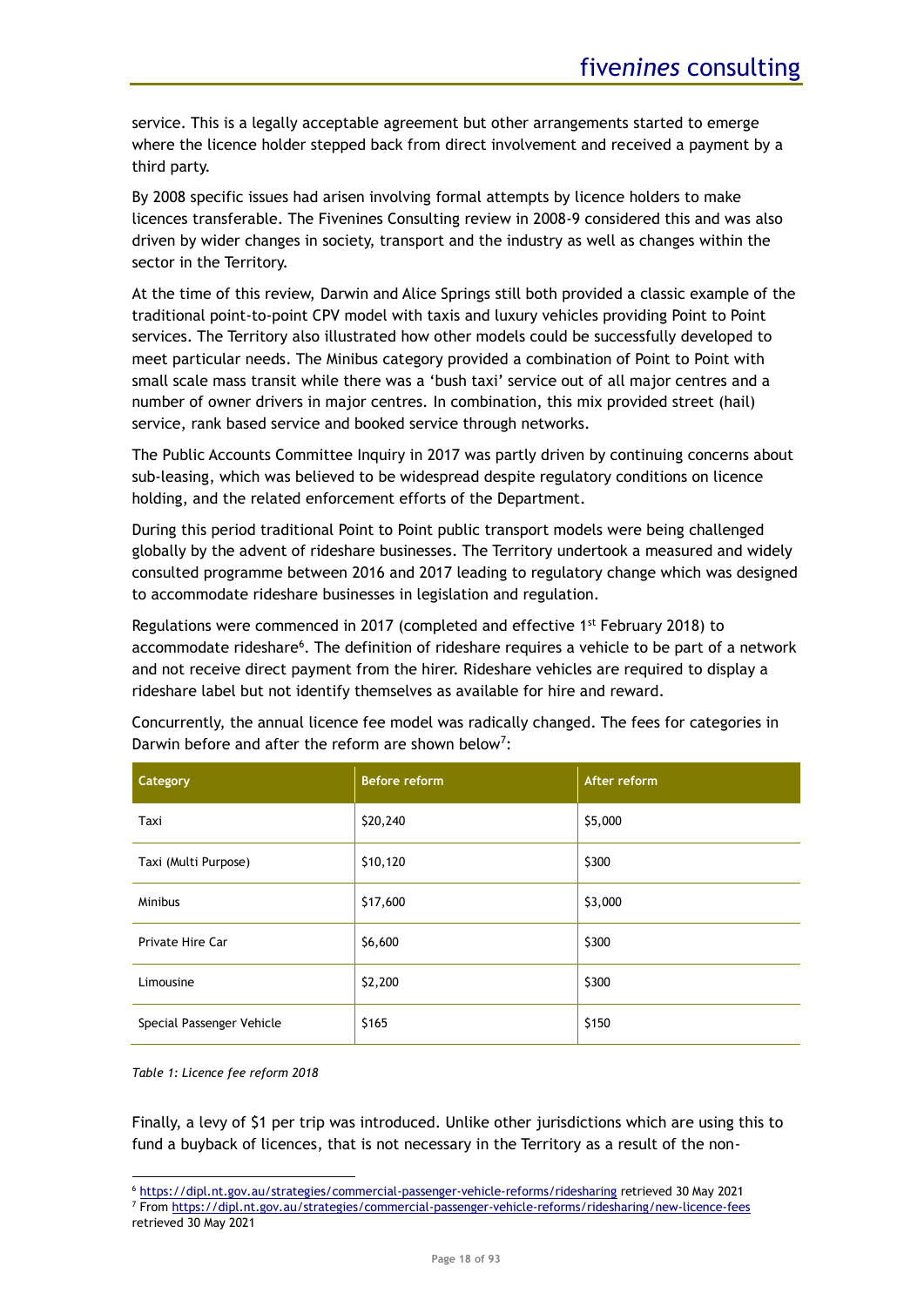transferability of licences. The levy, less the GST component, is used to fund the regulatory oversight of the industry and the Transport Subsidy and Lift Incentive schemes which assists Territorians with accessing the community through point to point transport.

# <span id="page-18-0"></span>*2.3. PURPOSE OF POINT TO POINT REGULATION*

Government oversees Point to Point provision through the Passenger Transport Directorate which administers the regulations for Commercial Passenger Vehicles. The Passenger Transport Directorate sits within the Department of Infrastructure, Planning and Logistics. The current Departmental Strategy identifies the purpose of its regulatory frameworks and delivery of customer services as being:

*"...to ensure safe, efficient and sustainable land, building, development, planning, and transport and logistics systems"*

Regulating Point to Point transport appears to provide four important outcomes for the Government, though these are not explicitly stated elsewhere.

- 1. Passenger safety
- 2. Availability of transport, beyond public or social transport services, for those without their own vehicle
- 3. Equity of access to transport regardless of ability or social advantage
- 4. Support for the economic growth of the Territory, both through a sustainable industry and through facilitating business and economic activity via travel

The first of these is generally recognised as paramount and non-negotiable but the remainder reflect aspects of Government policy across portfolios.

# <span id="page-18-1"></span>*2.4. ABOUT POINT TO POINT TRAVEL IN THE NORTHERN TERRITORY*

Fivenines Consulting has undertaken transport projects across Australia, including detailed work on CPV regulation. It is our view that the Territory is unusual, if not unique, in the passenger profile of CPV industry. Industry participants from all segments, as well as passenger representatives, consistently reported that the majority of non-rideshare passengers are from Aboriginal settings.

We are exceptionally careful not to stereotype passengers on any dimension as everyone is an individual with their own particular needs and behaviours. However, it is clear that there are specific travel attributes that characterise a significant proportion of the passenger base for CPVs in the Northern Territory.

It was not the nature of this Review to examine the social or societal nature of this passenger group and we have had to rely on information from consultation, which was both consistent and non-judgemental. Throughout this report, where we have referred to this group, we use the word Aboriginal, though racial origin is neither a predictor nor a deterministic label in regard to travel requirements.

Stakeholders report that around two thirds of all taxi and minibus passengers in Darwin are Aboriginal. The proportion is higher in other centres: Alice Springs perhaps 90% and Katherine and Tennant Creek close to 100%.

The characteristics of Aboriginal passenger travel are significantly different from CPV passengers in most urban and large regional settings interstate. The characteristics of Aboriginal passengers appear to be that: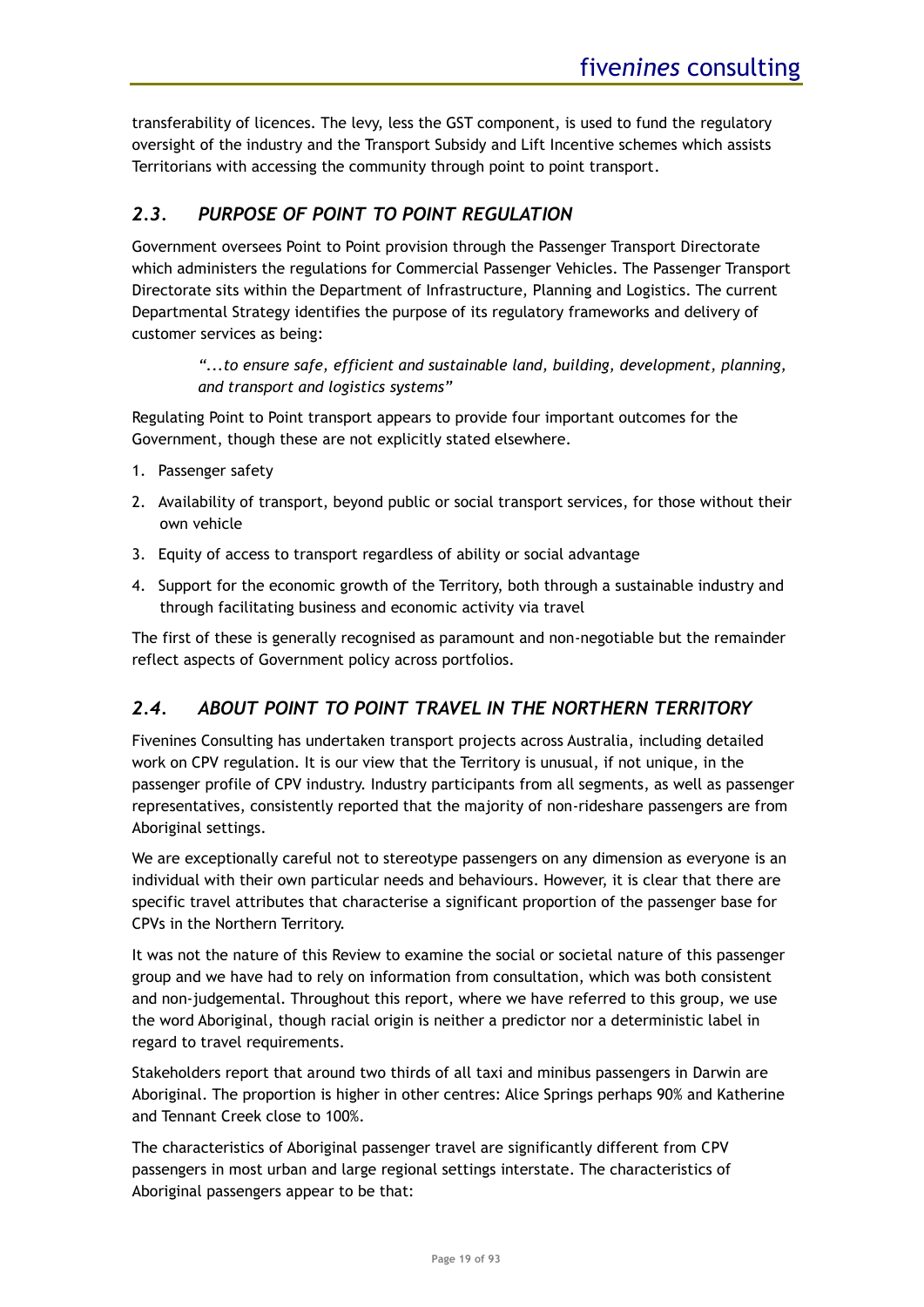- Passengers often travel in family groups, and these may exceed the capacity of a sedan.
- Passengers may have a mobile phone but more often than not do not have apps installed which can interact with booking services.
- Where passengers do have a mobile, these are usually not connected to a bank account, preventing them from using a pre-paid service.
- Unlike urban passengers, many Aboriginal passengers pay for their trips using a Basics card.
- Similarly, many Aboriginal passengers pay for their trips with cash.
- Many passengers place a high level of trust in the CPV provider or driver to provide a good and honest service.
- While passengers are typically willing or keen to travel in groups with their own kin, they may not be willing to travel with groups from outside their own circle.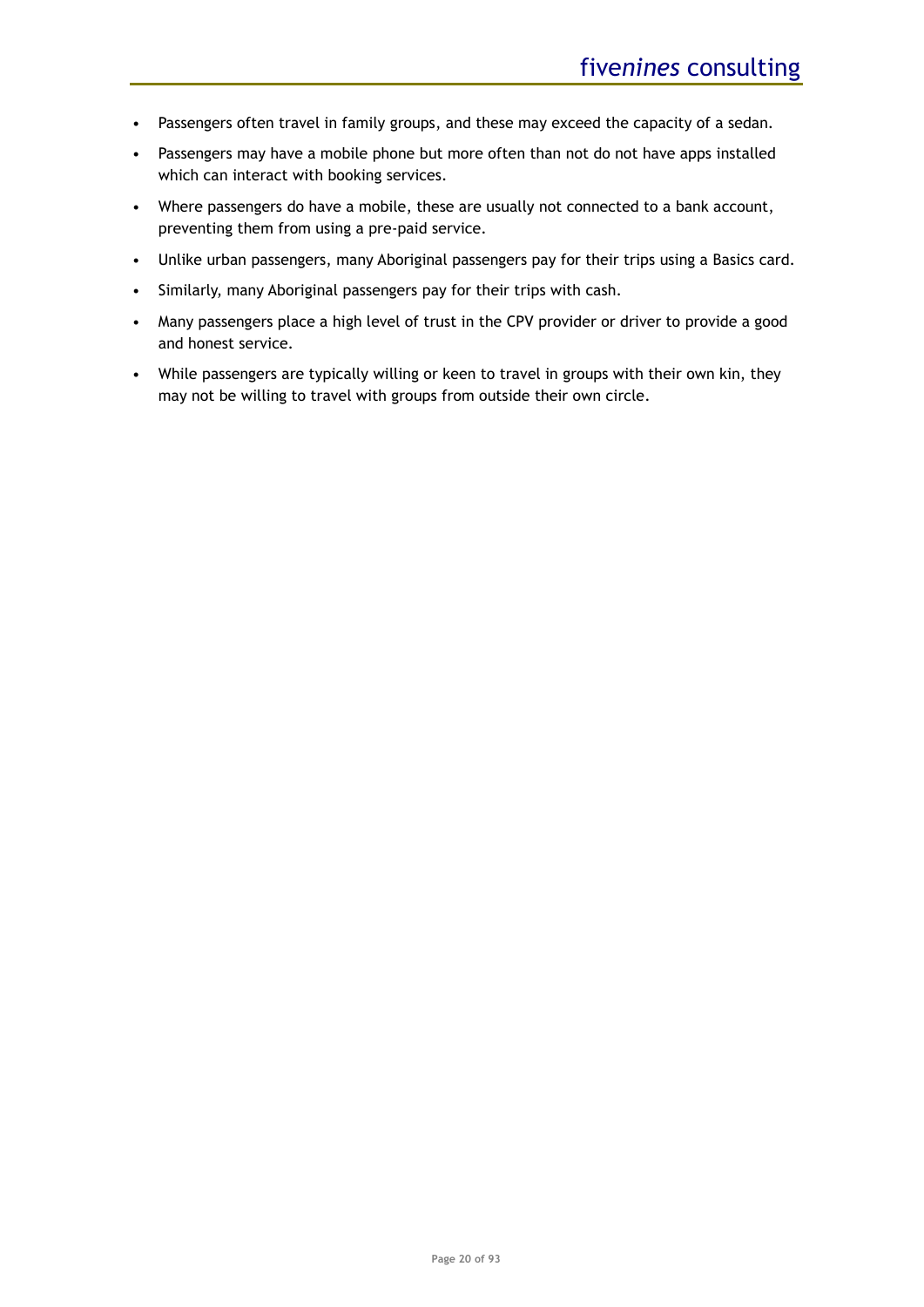# <span id="page-20-0"></span>**3. RESEARCH**

# <span id="page-20-1"></span>*3.1. PREVIOUS REVIEWS*

Point to Point transport regulation has been subjected to a considerable number of reviews across Australian jurisdictions in the last three decades. The Northern Territory has initiated its share of these.

Most of the Territory documents have summarised previous reviews. Rather than repeat that pattern, this document refers to the most recent and perhaps the most authoritative of these: the Legislative Assembly, Public Accounts Committee Inquiry into Taxi Licensing and Subleasing of November 2017.

The table below identifies the main reviews that have been undertaken and the key focus of each.

| <b>Review</b>                                                                                                                                             | <b>Date</b>           | <b>Focus</b>                                                              |
|-----------------------------------------------------------------------------------------------------------------------------------------------------------|-----------------------|---------------------------------------------------------------------------|
| Taxi Number Assessment in Darwin and Alice Springs - Ernst<br>& Young,                                                                                    | May 1996              | Taxi licence numbers                                                      |
| Review of the Commercial Passenger Vehicle Discussion<br>Paper - Department of Infrastructure, Planning and<br>Environment                                | May 2002              | Licence numbers, licence categories,<br>driver training and the CPV Board |
| The Impact of Deregulation on the Northern Territory<br>Commercial Passenger Vehicle Industry - Professor Des<br>Nicholls, Australian National University | February<br>2003      | Impact of removal of the taxi cap                                         |
| Commercial Passenger Vehicle Review - Fivenines Consulting<br>Pty Ltd                                                                                     | 2008 - 2010           | Broad review of CPV future regulation<br>and transport options            |
| Come along for the ride - Commercial Passenger Vehicle<br>Industry Review Report - Department of Transport                                                | February<br>2014-2016 | Safety, infrastructure, industry issues<br>and regulatory simplification  |
| Ridesharing Steering Committee Position Paper -<br>Department of Infrastructure, Planning and Logistics                                                   | February<br>2017      | Rideshare                                                                 |
| Public Accounts Committee Inquiry into Taxi Licensing and<br>Subleasing                                                                                   | November<br>2017      | Subleasing                                                                |

<span id="page-20-3"></span>*Table 2: Previous CPV and Point to Point reviews*

# <span id="page-20-2"></span>*3.2. INTERSTATE EXPERIENCE*

Fivenines Consulting spoke with relevant representatives of most<sup>8</sup> interstate jurisdictional regulators to identify regulatory and market changes since the advent of rideshare. The jurisdictions consulted are listed below together with the most relevant observations about the current situation and alternative approaches.

<sup>8</sup> Tasmania and the ACT were approached for information but were unable to respond within the timeframes.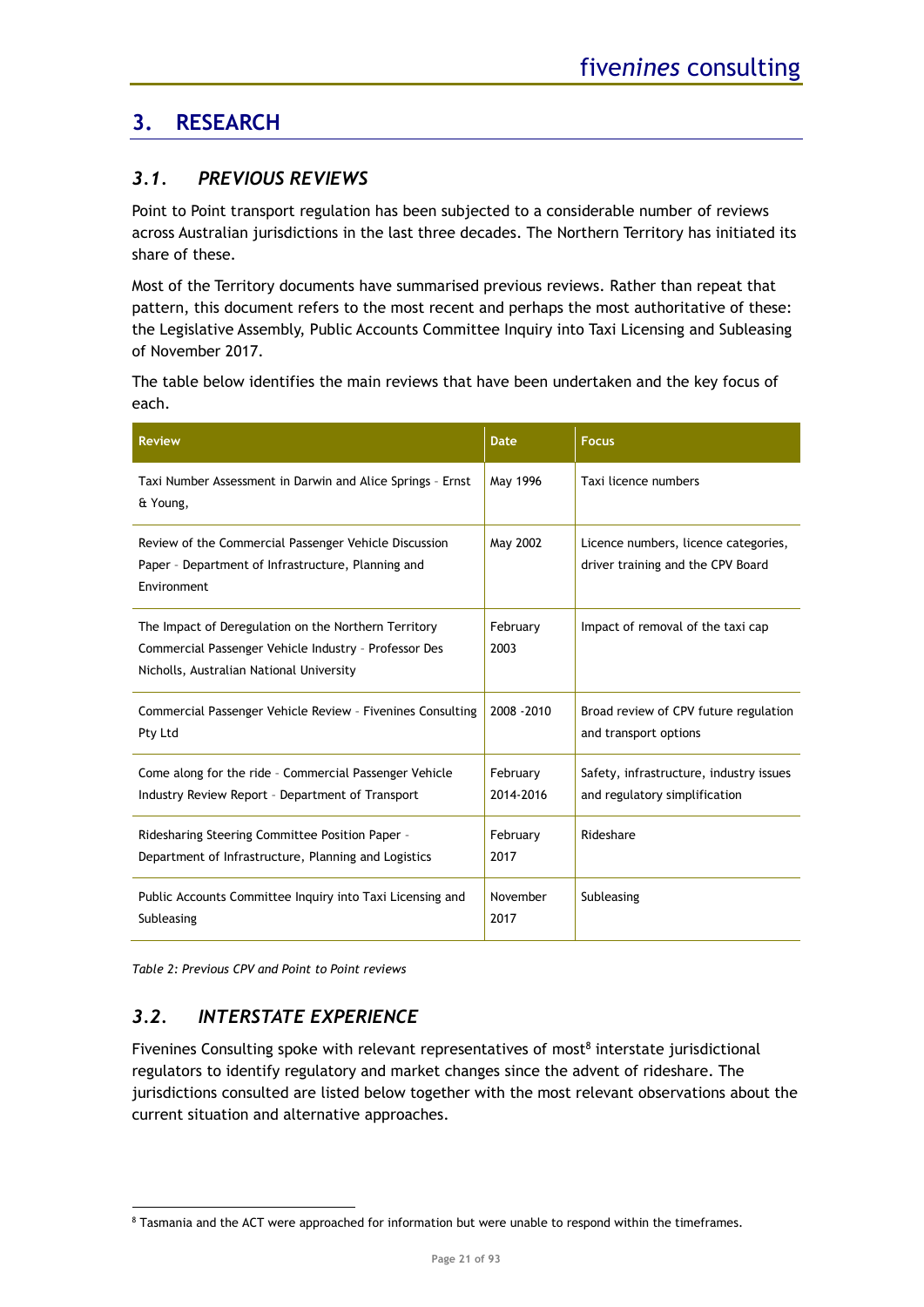| <b>Jurisdiction</b>                                                  | Significant observations in relation to the Northern Territory                                                                                                                                                                                                                                                                                                                                                                                                                                                                                                                                                                                                                                                                                                                                                                                                                                                                                                  |
|----------------------------------------------------------------------|-----------------------------------------------------------------------------------------------------------------------------------------------------------------------------------------------------------------------------------------------------------------------------------------------------------------------------------------------------------------------------------------------------------------------------------------------------------------------------------------------------------------------------------------------------------------------------------------------------------------------------------------------------------------------------------------------------------------------------------------------------------------------------------------------------------------------------------------------------------------------------------------------------------------------------------------------------------------|
| New South Wales<br>Transport for New South<br>Wales (TfNSW)          | Traditional (ordinary) licences are grandfathered with new licences leased. TfNSW<br>determines numbers of new licences based on demand models and auctions these. The<br>winning bids are those offering the highest annual fee for a maximum of 10 years.<br>Leases can be traded.<br>Rideshare commenced in 2012 but the UberX model (drivers not making the trip for<br>their own purposes) emerged somewhat later. It is believed that more rideshare than<br>taxi trips are now made.<br>Similar operating requirements apply to both taxi and rideshare drivers and operators<br>and some former taxi regulations have been relaxed.<br>Taxis retain a monopoly on rank and hail.<br>Wheelchair taxis do not incur a licence fee and interest free loans are available for fit<br>out in addition to a lift incentive and subsidised fares.                                                                                                              |
| Victoria<br><b>Commercial Passenger</b><br>Vehicles Victoria         | Simplified regulatory model with low barriers to entry. Regulator has comparatively<br>low visibility of industry.<br>No taxi licence cap but Covid-19 has reduced demand and many licences not being<br>operated.<br>Rideshare limited to booked services only.<br>Metro taxis must have camera and operate set fares - country taxis have neither. \$1<br>levy plus GST collected by State Revenue Office.<br>Focus on safety duties rather than industry oversight in managing standards and<br>compliance, though taxis must be inspected and have a taxi plate.                                                                                                                                                                                                                                                                                                                                                                                            |
| Queensland<br><b>Transport and Main Roads</b>                        | Rideshare implemented in 2017 for booked services only. 3 categories - booked, taxi<br>and limousine. Transferable taxi (and limousine) licences currently all grandfathered<br>but legislation in place for future non-transferable licences. Booked hire licence<br>annual, non-renewable and non-transferable.<br>Taxi licence cap based on areas, reviewed based on demand and supply in the context<br>of other transport availability.<br>No vehicle age limits and no evidence of an increase in defect notices as a result.<br>Government financial support is being provided to replace older WATs.<br>Transport Subsidy Scheme for WAT trips only for taxis.<br>WAT drivers required to have WAT training and to accept WAT jobs, but the industry<br>finds it very difficult to recruit drivers.<br>Fares reviewed on cost model but no change since 2014. There is a \$2 levy between<br>midnight and 5am to encourage drivers to work these times. |
| South Australia<br>Department for<br>Infrastructure and<br>Transport | Licence categories distinguish taxis from small passenger vehicles. Rideshare (private<br>licence plate) is effectively defined by the central booking method, whereas direct<br>booking requires a chauffeur plate while only taxis can rank and hail. Many operators<br>combine a taxi and rideshare fleet.<br>Booking services pay a service levy.<br>While a taxi licence cap still exists, as some licences are currently unused, this might<br>be considered notional.<br>Differences in compulsory insurance premiums between categories are a cause for taxi<br>industry concern.<br>Vehicle standards: 8 year age limit across all categories as a result of industry<br>compromise. Safety oversight of vehicle standards but including where trim could<br>damage or soil a passenger.                                                                                                                                                               |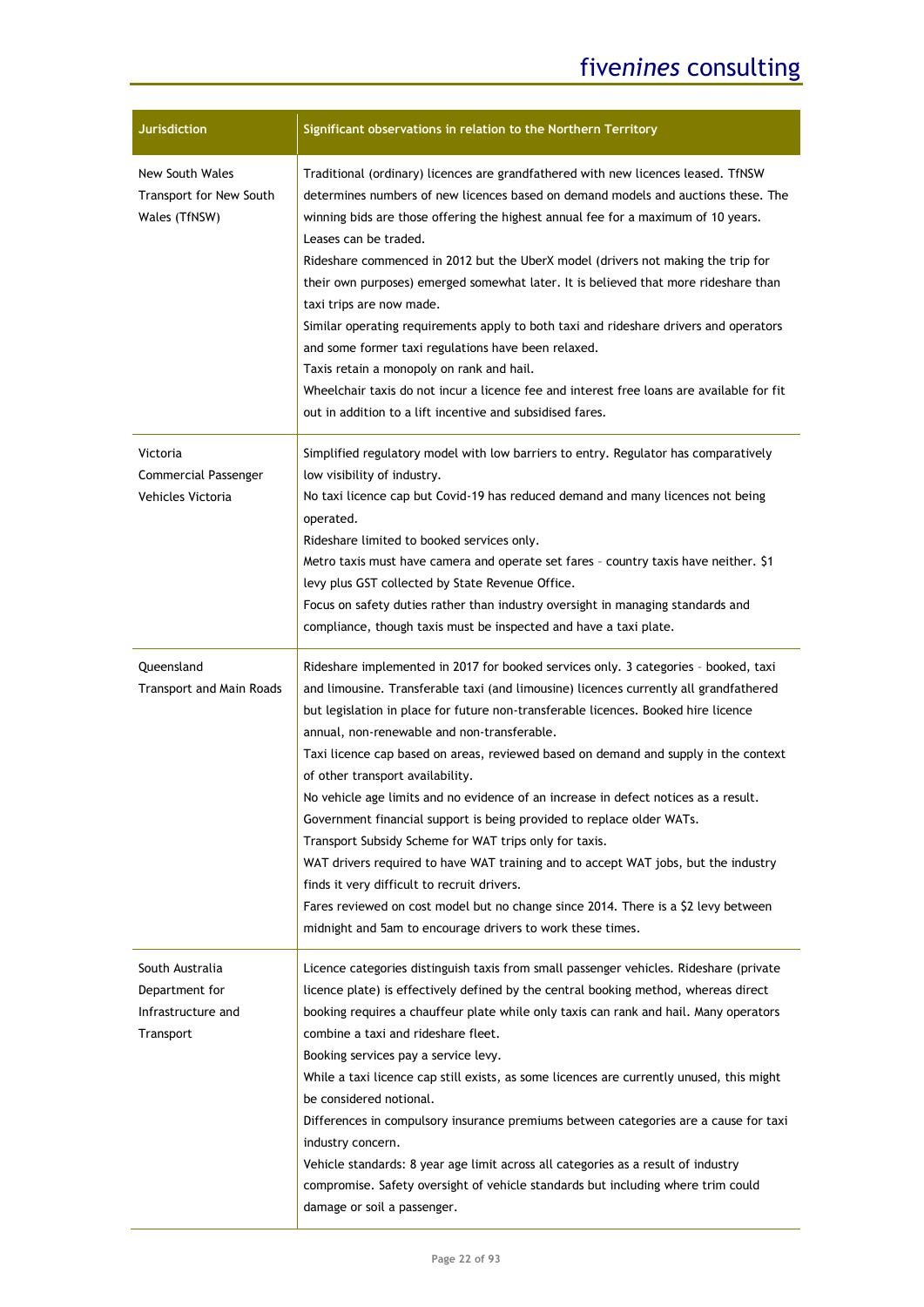| <b>Jurisdiction</b>                          | Significant observations in relation to the Northern Territory                                                                                                                                |
|----------------------------------------------|-----------------------------------------------------------------------------------------------------------------------------------------------------------------------------------------------|
| Western Australia<br>Department of Transport | Increasingly simplified and deregulated market with 4 categories distinguished by type<br>of trip.                                                                                            |
|                                              | No cap on taxi licence numbers.<br>Growing integration of categories into consolidated businesses.                                                                                            |
|                                              | Regulatory focus on chain of responsibility and moving away from compliance being<br>primarily a driver responsibility.<br>Fares unchanged since 2015 but set via basket of costs previously. |
|                                              | Vehicle standards safety only.<br>Centralised Disabled Booking Service not entirely effective as many passengers work                                                                         |
|                                              | direct through drivers.                                                                                                                                                                       |

# <span id="page-22-0"></span>*3.3. QUANTITATIVE DATA*

This review was provided with extensive industry data by the Department.

Information about Point to Point licences and drivers is collected by the Department as applications are approved and details changed.

Data is also collected from industry as part of a requirement to report Key Performance Indicator (KPI) data<sup>9</sup> and to support the collection of the \$1 trip levy.

Together, these data sets provide extensive information that can, in many cases, identify trends over time and differences between and within locations and categories. While this data is not perfect, we believe it is broadly of a high quality both in terms of sound data definitions and in terms of confidence in the data gathering methodologies. However, the data issues that surfaced during our analysis suggest that material further work would be needed to progress from the current ability to use the data to identify trends to being able to monitor performance for licensing purposes.

Additionally, the data available does not cover all dimensions that are important in providing regulatory oversight. A specific concern is that data about demand for wheelchair trips appears to be incomplete or inconsistently collected.

This quantitative data provides objective evidence to support many of the findings made in later sections and, in conjunction with other evidence, has allowed us to draw evidence based conclusions and develop recommendations.

# <span id="page-22-1"></span>*3.4. MYSTERY SHOPPING*

The Review incorporated a Mystery Shopping survey.

Mystery Shopping is a method of testing service delivery in practice without the service provider being aware that they are being observed.

Mystery Shopping of CPV service is undertaken by engaging a cross section of the public to undertake CPV trips. The participants are chosen to be representative of the community and travel a representative array of trips, across a variety of distances and times of day.

<sup>&</sup>lt;sup>9</sup> KPI data collection commenced in 2016 and allows the Department to monitor service standards and vehicle availability. The data collected is extensive and allows for sophisticated modelling of industry operations. Much of the data in this report comes from KPI reports. While the KPI schedule sets 'measures' such as "80% of passengers picked up in 5 mins or less", these standards are not enforced and no sanctions are in place should industry fall below the measures. The requirements are set out in Commercial Passenger Vehicles Information Bulletin – CPV45.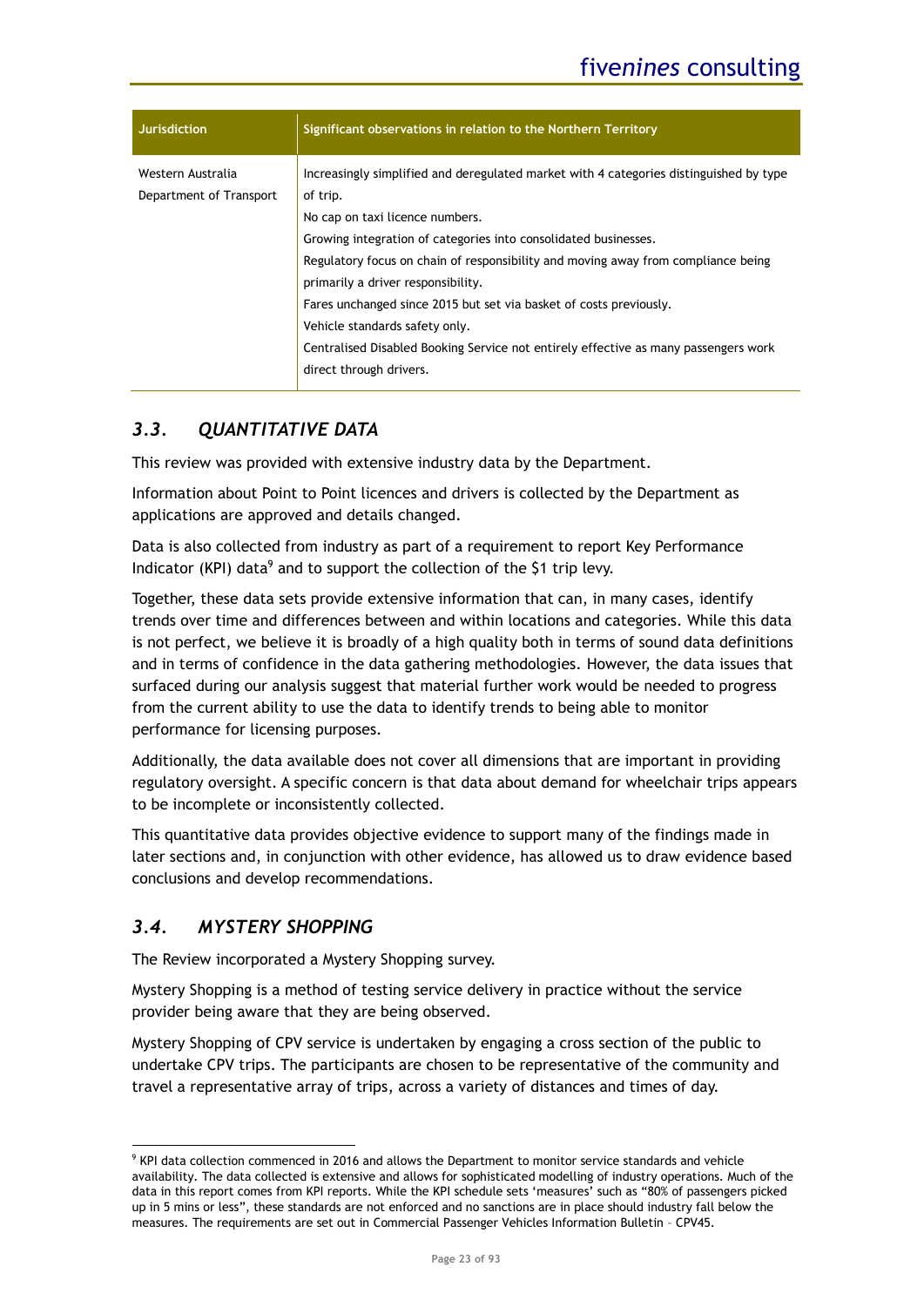The results of the survey can include qualitative responses describing the experience and quantitative responses which may provide an opinion-based rating for an aspect of the service or a factual record of, for instance, waiting time.

Analysis of the survey results is typically intended to provide insight into how well the service providers deliver their service across a range of factors. Where the survey is repeated at intervals, Mystery Shopping can also reveal trends over time. Trends enable the analyst to conclude whether aspects of service are getting better or worse.

A Mystery Shopping survey was undertaken in 2016. The Department then engaged True North Strategic Communication to undertake a fresh mystery shopping exercise in 2018. That survey was in a different format from the 2016 survey, though some important questions were common to the two.

The Department required Fivenines Consulting to engage True North again in 2021 as part of the Review and the 2018 questionnaire was repeated with the addition of a rideshare group. This decision was made because the previous questions covered the essential elements being researched in the 2021 scope and because keeping the questions the same would allow for comparison over time.

As with the previous survey, passengers were grouped by location and by whether they selfselected as 'able' or 'disabled'<sup>10</sup>. This distinction was critical as it determined the vehicle type required and tested all aspects of equitable access including vehicle availability, dispatch reliability, vehicle suitability and driver performance.

The True North Mystery Shopping survey was conducted from mid February to early March 2021.

The report provides comprehensive detail on the methodology, the survey results and resulting findings. The full report is available separately.

The heat map (coloured) tables below, and narrative [Table 6](#page-25-1) which follows, highlight some of the observations most relevant to the findings of this Review but the report itself should be consulted to understand the full range of service aspects surveyed.

NOTE THAT in the heat map tables [\(Table 3,](#page-24-0) [Table 4](#page-24-1) and [Table 5\)](#page-25-0) each box indicates two things:

- The typical *performance* across all trips in that category where green is best and red is worst
- − *Improvement or deterioration* (up or down arrow or an = sign) in performance since the previous survey.

The colours provide a coarse, visual comparison based on the values shown.

Wait times are a critical metric of satisfaction for passengers and are quantifiable, in contrast to overall satisfaction scores.

 $10$  We understand 'disabled' to reference a person who identifies as living with a disability and 'able' to mean a person who has not declared as having a disability.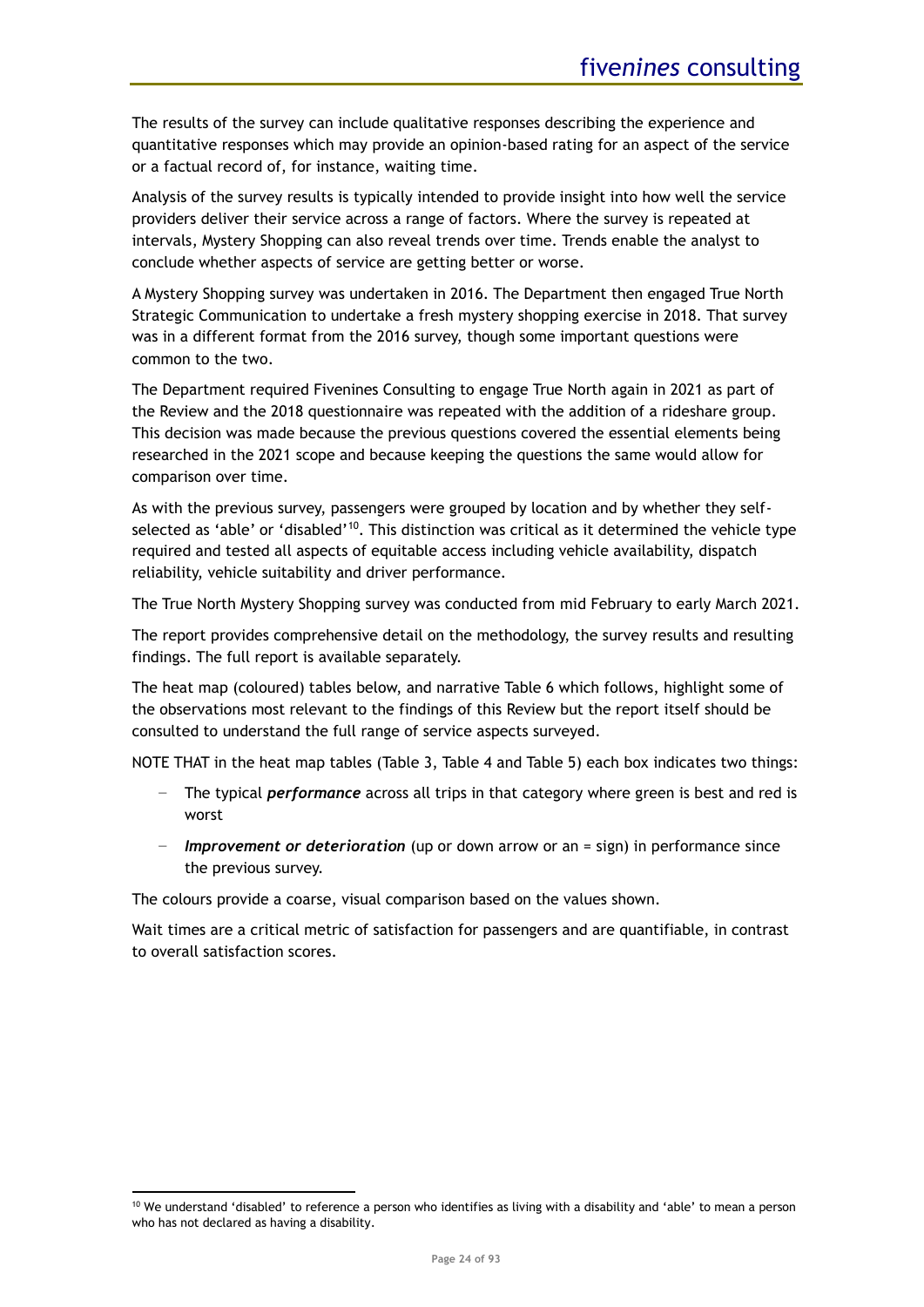| 2021 Median Wait Times |                         |                                       |                                |                      |                   |  |
|------------------------|-------------------------|---------------------------------------|--------------------------------|----------------------|-------------------|--|
|                        |                         | Darwin                                | Alice Springs                  | Darwin Rideshare     |                   |  |
|                        | Pre-booked<br>Immediate |                                       | Pre-booked                     | Immediate            | From booking time |  |
| Able                   | On time $=$             | $5 - 10$ minutes $\blacktriangledown$ | On time<br>$=$                 | Within 5 minutes $=$ | Within 5 minutes  |  |
| <b>Disabled</b>        | On time $=$             | 10 - 15 minutes $\blacktriangledown$  | 7 minutes $\blacktriangledown$ | 10-15 minutes<br>V   |                   |  |

<span id="page-24-0"></span>*Table 3 - Median Wait Times by location, type and passenger category. Mystery Shopping. 2021 and comparison to 2018*

Once a passenger has boarded their CPV for the trip, the experience provided by the driver is paramount. The survey asked a number of questions about aspects of the driver's service and the average response scores are shown in the graphic below.

|                 | 2021 Percentage of Passengers Satisfied with Driver's Service |                                                                               |                                       |                                |                   |                                                                     |                                    |                                    |                            |
|-----------------|---------------------------------------------------------------|-------------------------------------------------------------------------------|---------------------------------------|--------------------------------|-------------------|---------------------------------------------------------------------|------------------------------------|------------------------------------|----------------------------|
|                 | Friendly and<br>helpful driver                                | Driver's<br>knowledge of<br>area/Ability to<br>navigate to the<br>destination | Driver's<br>appearance<br>and hygiene | Driver's level<br>of English   | Driver's attitude | Driver's<br>knowledge<br>of looking<br>after disabled<br>passengers | Driver's ID card<br>displayed<br>× | Driver's ID card<br>same as driver | Adherance to<br>road rules |
|                 |                                                               |                                                                               |                                       |                                | Darwin            |                                                                     |                                    |                                    |                            |
| Able            | $93%$ $\triangle$                                             | 92%<br>- 4                                                                    | 97% $\triangle$                       | 92% $\triangle$                | 98% A             | N/A                                                                 | 97% $\triangle$                    | $93%$ $\triangle$                  | ٠                          |
| <b>Disabled</b> | $100\%$ $\triangle$                                           | 100% ▲                                                                        | 92% $\triangle$                       | 96% A                          | 92% $\triangle$   | 100% ▲                                                              | 87% ▲                              | 91% $\triangle$                    | $\overline{\phantom{a}}$   |
|                 | Alice Springs                                                 |                                                                               |                                       |                                |                   |                                                                     |                                    |                                    |                            |
| Able            | 91%<br>$\overline{\mathbf{v}}$                                | $\overline{\mathbf{v}}$<br>89%                                                | 96%<br>$\lambda =$                    | 94% <b>V</b>                   | 96% ▼             | N/A                                                                 | 91%<br>$\sqrt{2}$                  | 91% $\triangle$                    | ×.                         |
| <b>Disabled</b> | 85% ▲                                                         | 86%<br>$\overline{\mathbf{v}}$                                                | 90%<br>$\overline{\mathbf{v}}$        | 86%<br>$\overline{\mathbf{v}}$ | $90%$ $\triangle$ | 70%<br>А                                                            | 95% A                              | 95% ▲                              | ٠                          |
|                 | Rideshare                                                     |                                                                               |                                       |                                |                   |                                                                     |                                    |                                    |                            |
| All             | 100%                                                          | 100%                                                                          | 100%                                  | 94%                            | 100%              | N/A                                                                 | N/A                                | N/A                                | 94%                        |

<span id="page-24-1"></span>*Table 4 - Satisfaction with drivers. Mystery shopping. 2021 and comparison to 2018*

Overall customer satisfaction brings together all aspects of the trip experience and is presented in the final graphic below: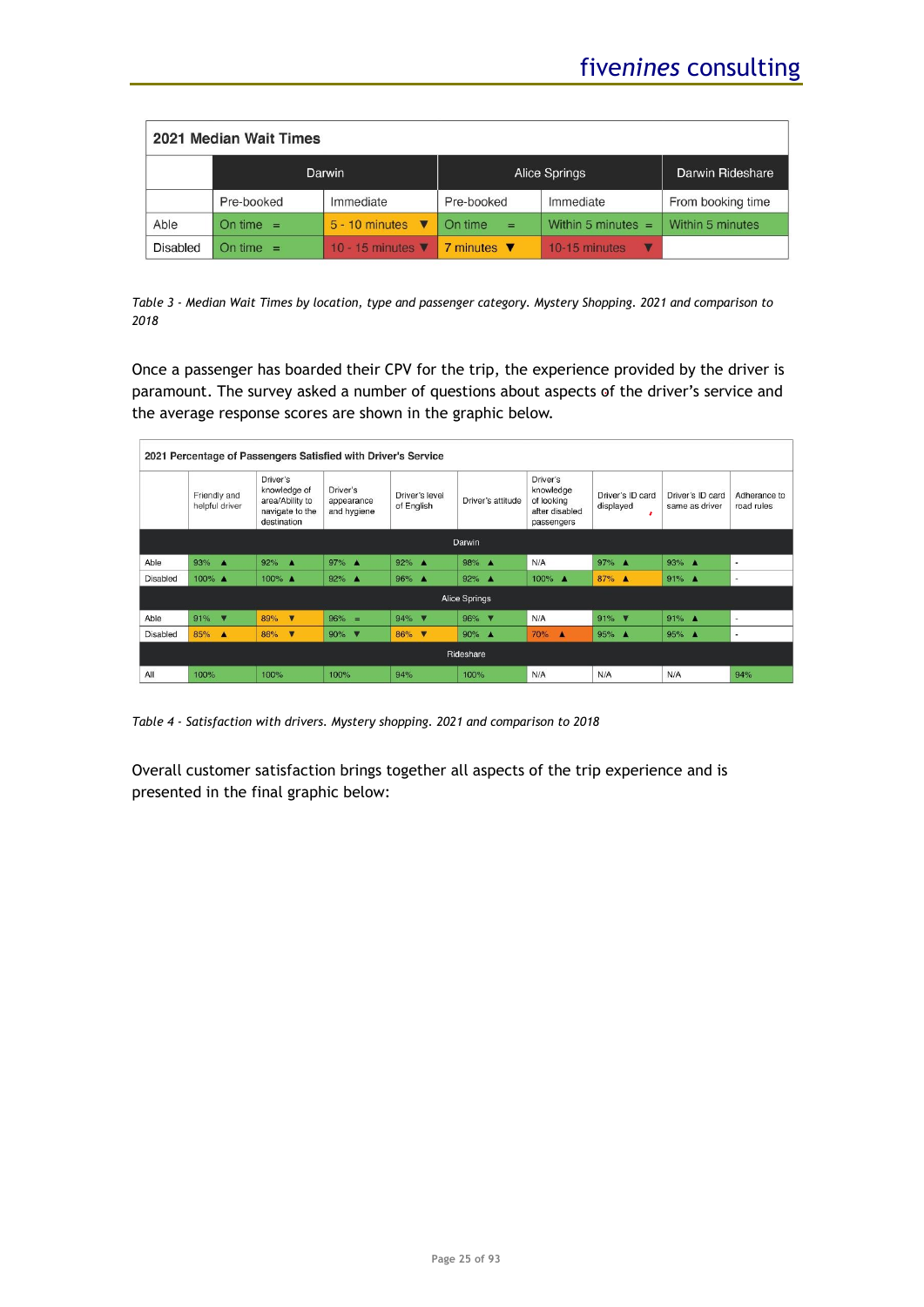The table below summarises the narrative analysis from the True North report which should be consulted for more comprehensive findings from the survey.

| 2021 Average Customer Satisfaction<br><b>Ratings (1-10)</b> |                            |  |  |  |  |  |
|-------------------------------------------------------------|----------------------------|--|--|--|--|--|
| <b>Overall Satisfaction</b><br>Rating                       |                            |  |  |  |  |  |
|                                                             | Darwin                     |  |  |  |  |  |
| Able                                                        | $7.1 \triangle$            |  |  |  |  |  |
| <b>Disabled</b>                                             | $6.4$ V                    |  |  |  |  |  |
|                                                             | <b>Alice Springs</b>       |  |  |  |  |  |
| Able                                                        | $7.4$ $\blacktriangledown$ |  |  |  |  |  |
| Disabled                                                    | $6.6$ V                    |  |  |  |  |  |
| Rideshare                                                   |                            |  |  |  |  |  |
| All                                                         | 8.9                        |  |  |  |  |  |

<span id="page-25-0"></span>*Table 5 - Overall average customer satisfaction. Mystery shopping. 2021 and comparison to 2018*

| <b>Location</b>      | Passenger category | <b>Observations</b>                                                                                                                                                                                                                                                                                  |
|----------------------|--------------------|------------------------------------------------------------------------------------------------------------------------------------------------------------------------------------------------------------------------------------------------------------------------------------------------------|
| Darwin               | Able               | Waiting times for immediate or timed bookings increased, though not<br>significantly, from 2018. Driver standards were good and improving.<br>There was an overall perception of trip safety.                                                                                                        |
|                      | Disabled           | Waiting times were longer than for able passengers and also<br>increased against 2018. However, driver standards improved from<br>2018 and trips were perceived to be generally safe. However, overall<br>satisfaction for the disabled service was lower than for the able<br>service.              |
| <b>Alice Springs</b> | Able               | There was a very minor deterioration in wait times and a minor fall in<br>driver standard, though this was still rated relatively highly. 10% of<br>passengers were concerned about safety and 24% had issues with<br>fares.                                                                         |
|                      | <b>Disabled</b>    | Waiting times increased significantly from around 5 minutes to almost<br>15 minutes. Driver standards were mixed and lower than other<br>groups. Nearly one in five trips were perceived to be unsafe and 14%<br>had issues related to fares. Poor securing of wheelchairs was a<br>recurrent issue. |
| Darwin               | Rideshare          | Rideshare scored well on all dimensions except booking                                                                                                                                                                                                                                               |

<span id="page-25-1"></span>*Table 6: Mystery Shopping observations*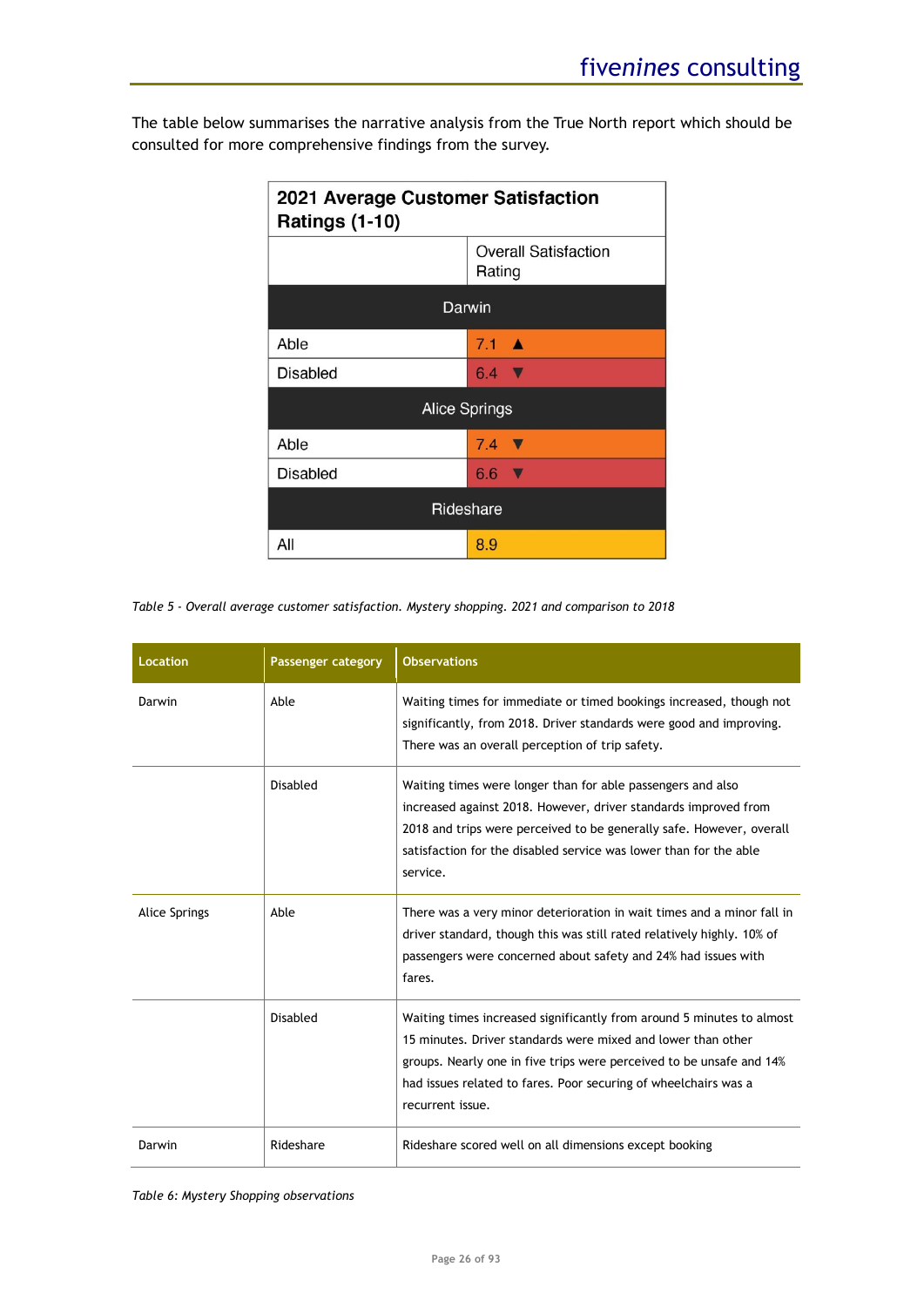# <span id="page-26-0"></span>*3.5. DIRECT CONSULTATION*

Fivenines Consulting undertook an extensive programme of direct consultation. This comprised nine days of interviews and workshops in Darwin, three days in Alice Springs and one day in Katherine.

In addition, individuals and organisations who could not be seen in person were consulted by phone and a number of emails were received from stakeholders.

Stakeholder interests covered:

- General passenger groups via peak bodies
- Passenger groups with particular needs or travel patterns, notably disability advocates and their peak bodies and Aboriginal passengers and their peak bodies.
- Territory and local government bodies including City of Darwin Council and the Territory Police
- Point to Point businesses, including network and vehicle owners
- Taxi licence holders and taxi operators
- Taxi, minibus, private hire and rideshare drivers
- Inter-state Point to Point regulators

Consultations took a number of forms. We spoke to over 60 individuals in one-on-one meetings or in small groups.

We led discussions in consultative meetings (notably the CPV Forums). We facilitated thematic workshops attended by segments of the industry. A listing of the consultation sessions is attached.

The structure of each interaction was specific to the group and their interests, with questions based on a comprehensive topic template (see section [7.3\)](#page-89-0). The wide range of topics covered by the Review meant that no consultation covered all topics but participants were provided with or directed to the topics within the Review scope and invited to provide additional contributions.

A significant number of driver, operator and licence holder submissions were received and each was considered in preparing this Review.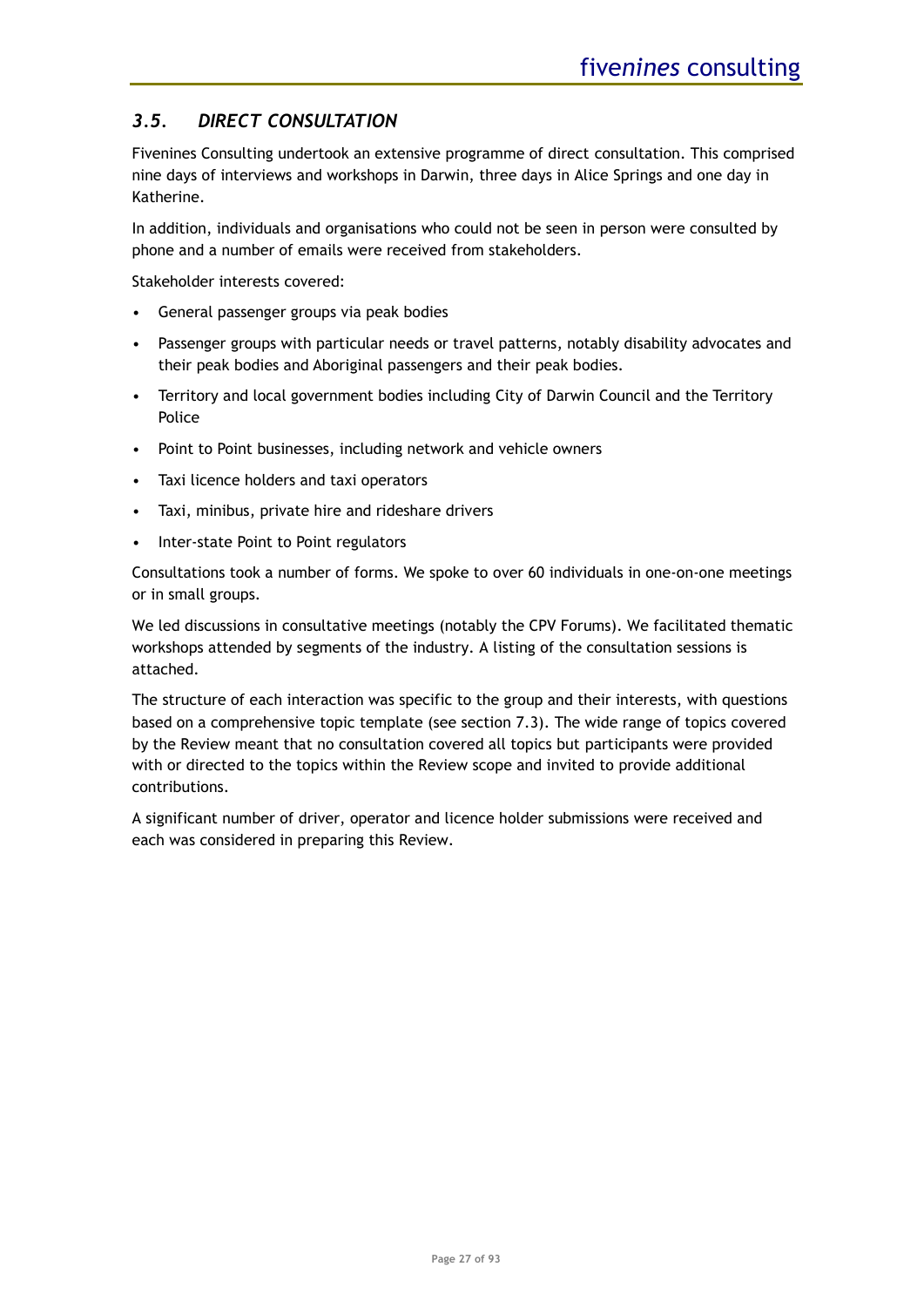# <span id="page-27-0"></span>**4. FINDINGS**

# <span id="page-27-1"></span>*4.1. CONCEPTUAL MODEL*

The next three sections are presented in a structure that reflects an end-to-end process model of the Point to Point industry.

The sequence starts with the building blocks that industry must have in place and the decisions that a passenger makes before determining how they will make their journey. It then considers the precursors to the trip, the trip itself and the longer term issues for the industry that follow from having delivered that and all other trips.

# <span id="page-27-2"></span>*4.2. BEFORE THE PASSENGER – INDUSTRY FRAMEWORK*

# <span id="page-27-3"></span>**4.2.1. Point to point licence categories**

A common observation by industry stakeholders is that the Territory has a large number of CPV categories (not all of which are Point to Point). The incorporation of rideshare into an existing category (Special Vehicles) perhaps supports this view. However, the categories considered in this review all have established service providers and deliver distinct services. Only categories identified by the NT Government as point to point vehicles were within scope of this review, and include the following:

- Taxis provide individual and small group trips from bookings, rank and hail. Maximum fares are set by regulation but in principle drivers can negotiate a lower (but not higher) fare. While multi-hire is permitted, it is only with the permission of the first passenger. The category also provides individual transport for wheelchair passengers in vehicles designed for the purpose.
- Minibuses provide scheduled fares on a multi-hire basis (at the discretion of the driver). Passengers are taken Point to Point for a fare known in advance while potentially sharing the vehicle with other passengers and potentially not travelling directly to their destination. Some minibuses have wheelchair ramps and routinely provided trips to disabled passengers. In centres where minibuses operate, they are provided with ranks. These ranks are physically separate from taxi ranks. Taxis and minibuses therefore do not rank together.
- Private Hire cars provide a booked service which is more personal than a taxi. Private Hire can ply for hire at approved functions and events and these are separate from taxi ranks in designated areas. It should be noted that some of these locations are declared on a permanent or recurring basis, including airports and named special events.
- "Special Passenger Vehicles" is the category under which rideshare operates<sup>11</sup>. Rideshare differs from other categories in that drivers are not allowed to accept payment in vehicle as passengers must pay via the booking service, which typically means via a mobile phone app to which a bank account is linked. Rideshare is not permitted to rank or hail.

A diverse range of businesses operate vehicles across the categories.

The graphs below show the number of taxi, minibus and private hire licences on issue in Darwin and Alice Springs.

<sup>&</sup>lt;sup>11</sup> Part 8, COMMERCIAL PASSENGER (ROAD) TRANSPORT ACT 1991 As in force at 20 June 2018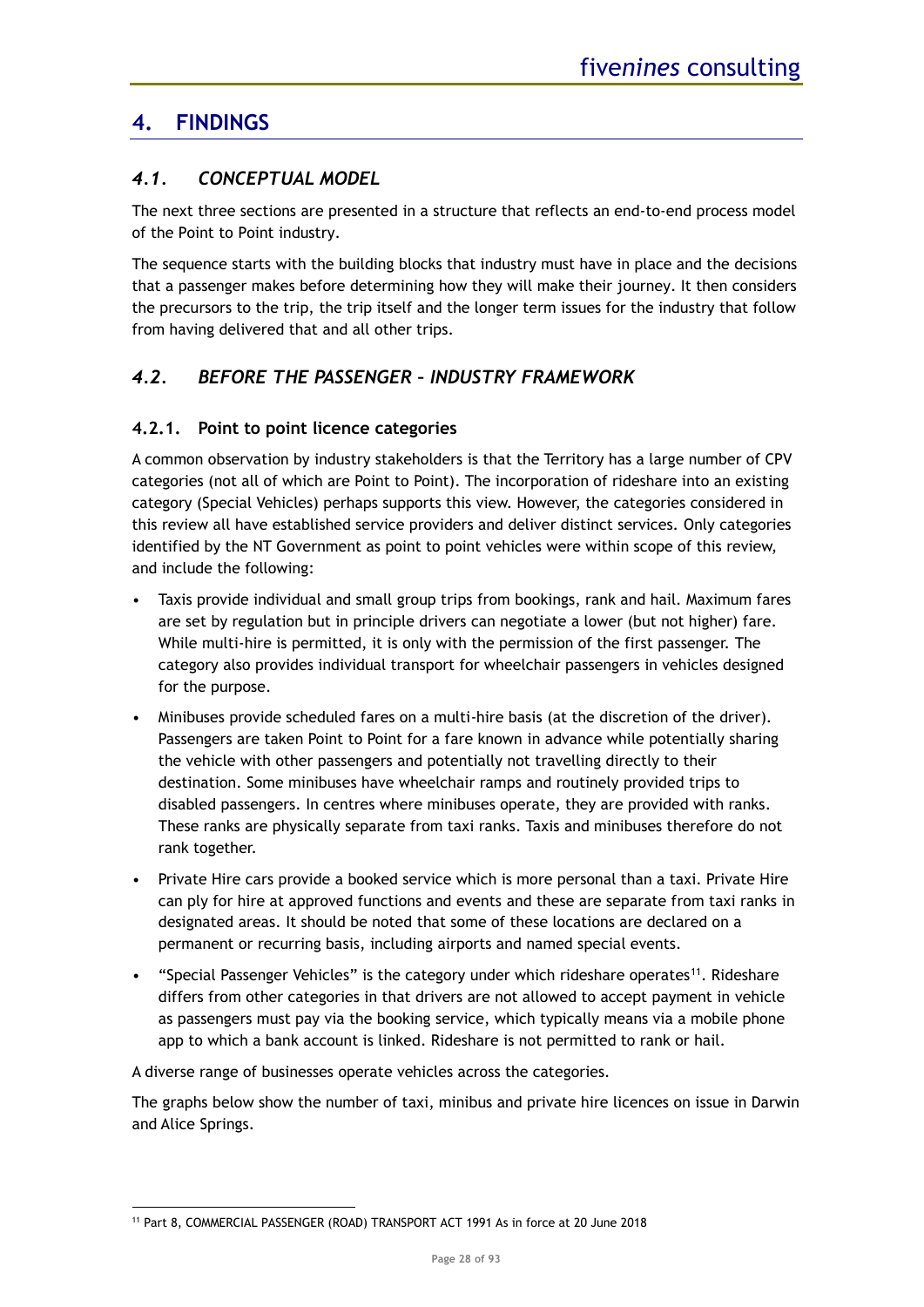

*Figure 1 - Darwin licence numbers: taxi, minibus, private hire*



*Figure 2 - Alice Springs licence numbers: taxi, minibus, private hire*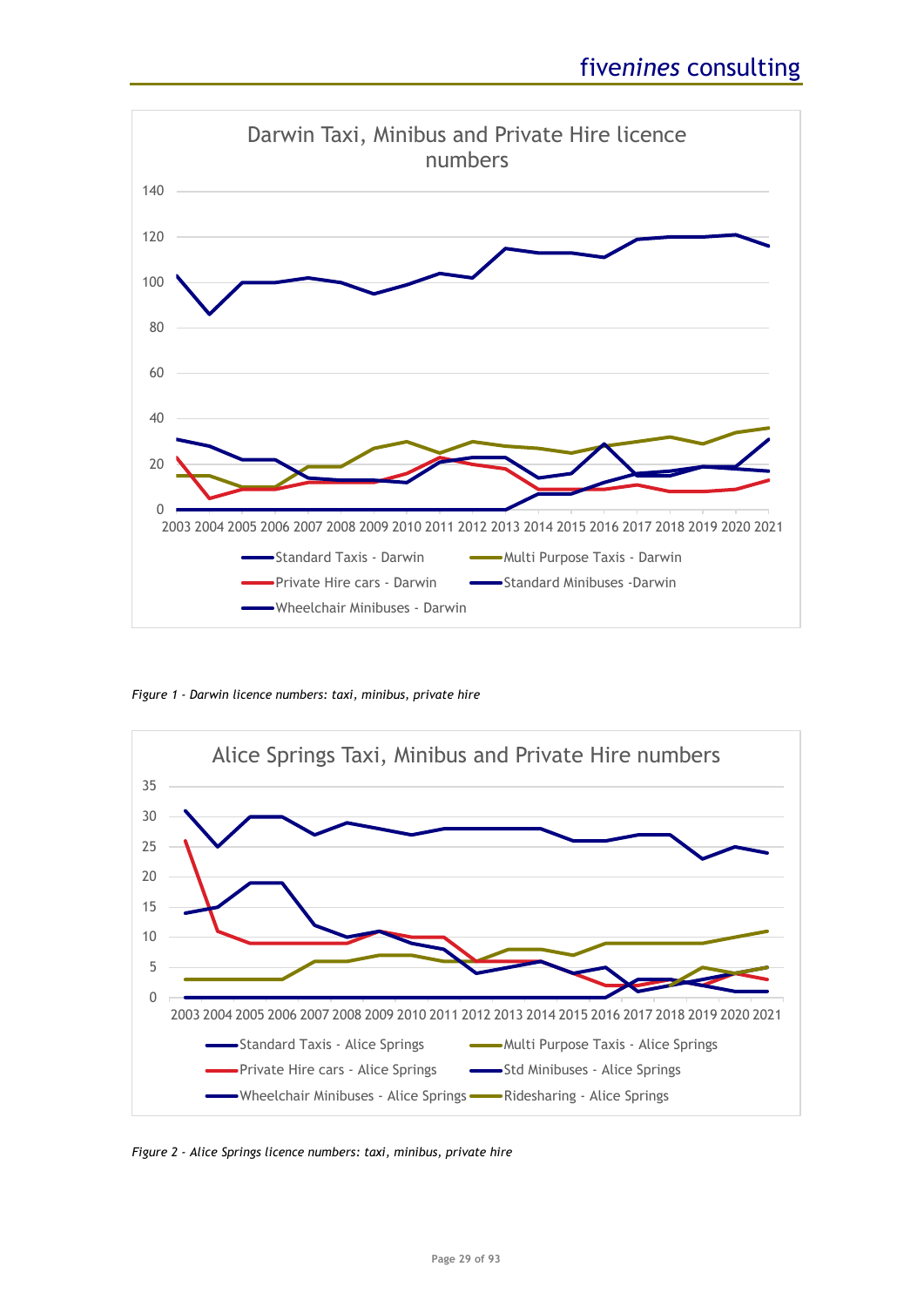The annual fees (in Darwin region) for these categories distinguish between taxis and minibuses (at \$5,000 and \$3,000 respectively) and other categories at or below \$300 per annum. MPTs which are intended to prioritise wheelchair service also have a \$300 licence fee.

The taxi and minibus industry both consider that their higher fees constitute a payment for access to rank and hail work. Those who hold this view therefore consider that allowing other categories to rank is unfair and would distort the 'level playing field'.

# <span id="page-29-0"></span>**4.2.2. Licence cap**

The issues related to licence caps (i.e. limits on the numbers of licences that can be issued at any time) have been widely canvassed in reports about the Territory CPV market and in other jurisdictions. These findings do not repeat these in detail and the documents cited at the end should be reviewed for a comprehensive understanding of the issues.

The consultation and research process for this Review highlighted these specific considerations:

- Globally, many but not all, jurisdictions have capped the numbers of taxi licences available for many decades. The origins of these caps often date back to periods where society had different expectations of government intervention in markets.
- Some markets, of which London black cabs are a famous example, do not cap licence numbers but place an alternative "barrier to entry" which effectively limits the number of licences held. In London, "the Knowledge" has for generations imposed a 1-2 year learning programme on new entrants which, combined with a requirement for the licence holder to operate the cab, has restricted the number of new entrants and maintained a stable market without a formal cap.
- Traditional economic thinking has theorised that as supply increases, returns will reduce and that there will come a point where new entrants will no longer be attracted and supply (i.e. licence holder numbers) will stabilise. Such theory suggests that caps therefore make a market inefficient.
- Economic theory also supports an expectation that if a cap allows for fewer taxis than the market would support, then licence holders will make a 'super-profit': a return higher than would be made from alternative investments with similar risk. Where such an excess profit can be generated, the licence therefore has a value. A transferable licence allows that value to be realised. This logic can be used to explain the development of markets for taxi licences which, in Melbourne and Sydney, reached \$500,000 per licence at their peak immediately prior to the introduction of rideshare.
- The key issue with licence value is that where someone needs to buy into the industry, this acquisition cost is ultimately funded from fares paid by passengers. This is sometimes referred to as 'leakage' from the fare box, signifying that money paid by the passenger for the trip is partly consumed by costs that are not related to the provision of service. In the longer term, either the active industry participants earn less or the passenger pays more.
- The Territory Government did not intend to create licence value when licences were first issued, reportedly in the 1940s. However, the cap facilitated that occurring and the Government compensated licence holders for the current licence value in 1999 when the cap was lifted. Unsurprisingly, and according to the theory, the reintroduction of a cap in Darwin and Alice Springs subsequently created a new market for licences. By forbidding transfer of licences, the market was forced to operate via leasing rather than sale. Actions to prevent sub-leasing have had limited success despite enforcement efforts, as the Public Accounts Committee investigation in 2017 found. As a result, every holder of a licence has a vested interest in the maintenance of the cap.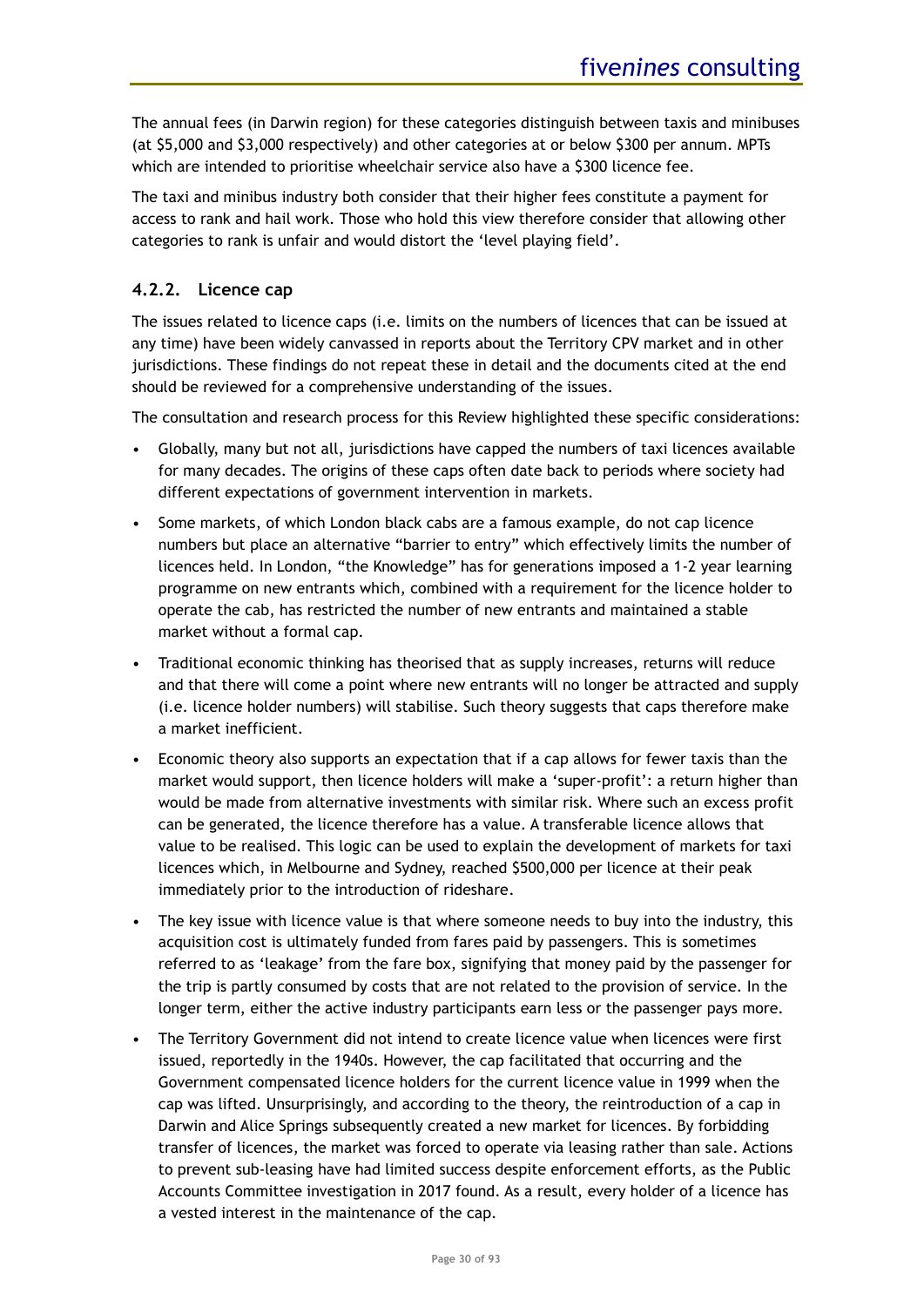- The Territory experience after 1999 is widely cited by the taxi industry as evidence of the market failing to achieve a natural, satisfactory and sustainable equilibrium<sup>12</sup>. During our consultation, taxi drivers and licence holders who were involved at the time noted that the lifting of the cap was followed by a large number of new taxi licences being issued and claimed that, as a direct result, the existing work was spread so thinly that few industry players could make a living. At the same time, they felt that standards fell. However, as explained above, the main impact was a 35% increase in taxi licences and the total number of Point to Point licences changed only slightly.
- It undoubtedly makes sense that the consequence of a rapid increase in the number of licences could be a reduction in income across the market. In hindsight it is not clear why so many additional taxi licences were applied for. The stated intention was for taxi licence numbers to be unrestricted, meaning there should have been no urgency to apply, allowing applicants time to monitor the market before entry. There are a number of reasons why the significant increase might have happened, though these are conjectures:
	- − A very low barrier to entry whether low entry cost, a low administrative burden or low knowledge about the regulatory requirements
	- Poor information about the business opportunities arising from licence holding
	- − Poor general business knowledge by applicants
	- − Driver frustration that they had until then been prevented from owning a taxi, choosing their shift and controlling the fare box returns
	- − Independent and parallel action by applicants who were not expecting so many competitors to enter the market at the same time
	- − As a result, an innocent belief that by applying for one licence, supply (number of taxis on the road) would only increase trivially and overlooking the reality that many others were applying so that demand would be spread more thinly
	- − Concern amongst larger industry players that loss of market share would reduce their viability, therefore requiring them to acquire licences to maintain share

Once the cap was reimposed, the number of taxis on the road became somewhat fixed as any licence holder surrendering their licence would not expect to recover it later.

While Fivenines Consulting accepts the argument made by a large number of individuals consulted that the 1999 lifting of the cap caused serious market disruption to the detriment of both passengers and industry, we believe the cause-and-effect link was probably quite complex.

- Outside the Territory, global capped markets have delivered stable Point to Point markets but we have not seen research that clearly separates the influence of a cap from market forces of supply and demand: that is, explaining why new entrants would not be deterred from investing in a taxi licence despite the market being oversupplied.
- The arrival of rideshare could have caused even greater disruption than the 1999 deregulation since rideshare licences have not been capped in the Territory, or indeed in any Australian jurisdictions, and it is easier and cheaper to put a rideshare vehicle into service than a taxi. Even though rideshare is generally not allowed to rank or hail and relies

 $12$  The failure of the market to achieve equilibrium was claimed in a paper commissioned by the taxi industry in 2003 entitled "The Impact of Deregulation on the Northern Territory Commercial Passenger Vehicle Industry" by Professor Des Nicholls of the Australian National University. This paper says "While there was a dramatic increase (35%) in the number of taxi licences on issue following deregulation, waiting times have improved but there has been a serious deterioration in service standards, including safety issues, and driver income." (p29 Conclusions)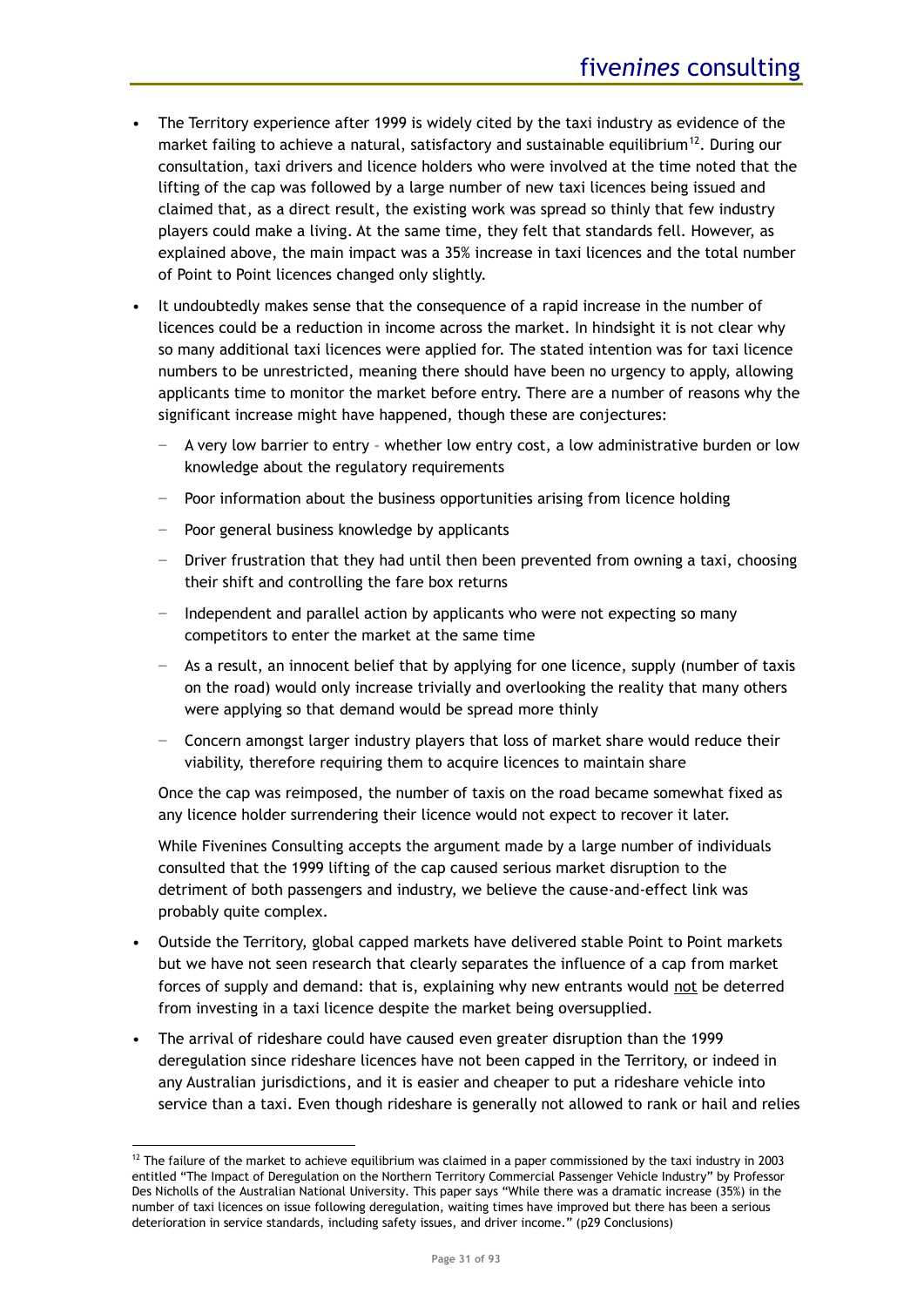on booking systems and out-of-vehicle payment, the booked journey market for the two licence types is conceptually identical. While rideshare does not compete exactly with the taxi industry, it has more than doubled the numbers of vehicles in Darwin without widespread market failure.

In summary, the different experiences in different jurisdictions and over different timeframes suggest that an increase in taxi licences will not necessarily lead to market failure and that the method and rapidity by which licence numbers are changed will have a strong influence on how well the market adapts.

# <span id="page-31-0"></span>**4.2.3. Vehicle standards**

Traditionally, governments have set comprehensive vehicle standards. Both in the Territory and interstate, these standards restricted which vehicles could be used, how mechanical safety was assured, how old the vehicle could be and its cosmetic condition.

As part of the reform process, vehicle regulations were significantly eased. The current requirements<sup>13</sup> are primarily focused on the suitability of the vehicle for passengers and on vehicle safety through equipment requirements and maintenance. Additional requirements cover cameras in taxis and minibuses, the taxi dome, signage and the meter.

The consultation sessions highlighted three areas of widespread concern.

- 1. Vehicle age is limited to nine years, after which vehicles have to be taken out of Point to Point service.
	- a) A number of people commented that the removal of cosmetic requirements means that vehicle age is the remaining restriction preventing the operation of decrepit vehicles.
	- b) However, it was also noted that age is a poor predictor of presentation. Alice Springs operators see a particular opportunity for reform through slight relaxation of the age requirement since they are often able to buy low km, good condition older vehicles cheaply and these may continue to be safe and well presented past the nine year point.
	- c) A rideshare company also pointed out that their general standard nationally, guided by other jurisdictions is to set a ten year age limit and achieve the safety standard through the ANCAP/EUROCAP star rating system.
	- d) Departmental officers noted that the star rating systems change over time and that five star vehicles in 2011 might be three star vehicles now.
- 2. Regulations concerning in-vehicle cameras were raised by many stakeholders for a variety of reasons.
	- a) Camera purchase and installation is a significant cost and is borne by taxi and minibus owners only. The logic for this is that the capacity to take ride and hail passengers means that only these categories have anonymous passengers and the camera makes it easier to find passengers who commit in-vehicle offences. Taxi and minibus owners argue, however, that the absence of a camera in rideshare is not justified because bookings can be made by third parties, can be falsified and often carry passengers other than the booker.
	- b) For privacy reasons, industry does not have unfettered access to camera footage. Footage can only be accessed for an authorised purpose and only by an authorised person, such as a Police officer. Older cameras have required the taxi to be taken off the road, at considerable opportunity cost to the driver and operator. As a result, drivers only request downloads of video when they are sure the police will follow up, and even then they report that they rarely receive compensation. Uploading to online

<sup>13</sup> These are set out at https://nt.gov.au/driving/industry/vehicle-standards-for-cpvs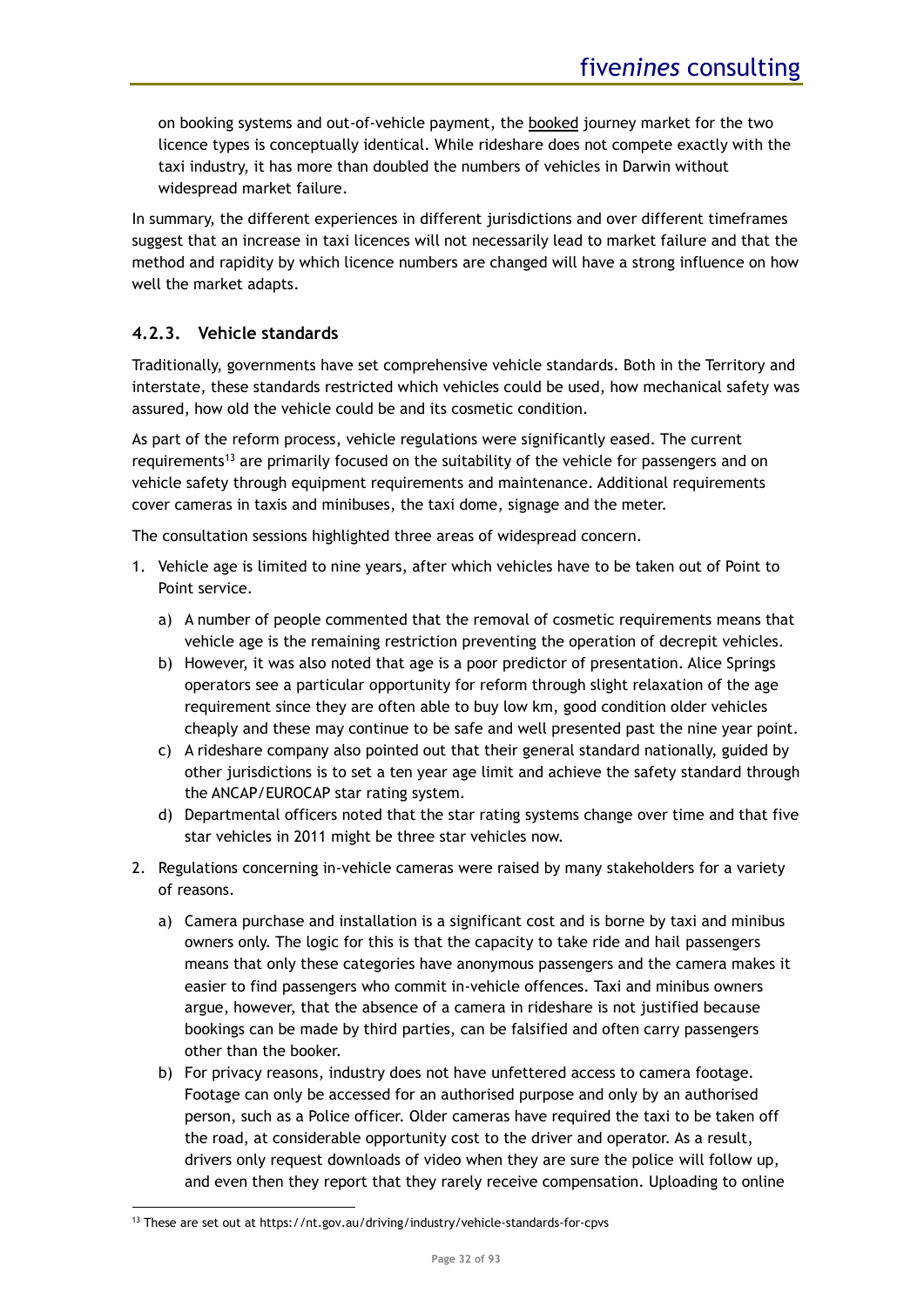servers means taxis can stay on the road and this should increase incident reporting. There are also signs that the police are now more interested in following up incidents where the footage is immediately available online.

- c) Not all drivers are convinced that cameras are sufficiently effective as a deterrent, particularly given a history of limited follow up. Some talked about the merits of solid screens or anti-stab plates in driver seats. In group discussions, while individual drivers might be keen for additional protection, a consensus invariably emerged that cameras are the best security and that screens and plates are of limited benefit. The vehicle standards do not prevent operators from installing them, in any event.
- 3. Cosmetic standards are no longer set by the regulator. It is not an exaggeration to say that in most discussions, stakeholders complained about the presentation of taxis and minibuses. If the stakeholders were owners or operators, they would complain about the standard of their competitors. We believe that these views are sincerely held and based on both extensive observation and a passion for the industry on the part of industry participants.

Fivenines Consulting undertook a structured observation of on-road taxis and minibuses in Darwin and Alice Springs over the consultation period. This observation took account of external but not internal presentation. Our overall impression was that most taxis are in fact well presented and in good external condition, particularly in Darwin. The spate of rock throwing in Alice Springs (and, we understand, in Katherine) means that most vehicles there show signs of panel damage but are otherwise respectable. The relatively rare exceptions in these locations, however, are well below the standards of the worst taxis typically seen in interstate capital cities.

The regulatory position is that cosmetic issues regarding all categories of CPV are a matter for the commercial interests of the industry. This is probably true for booked services where reputation does influence choice of service. For rank and hail this is less true. While passengers can legally choose any ranked vehicle (contrary to the assertion of one taxi operator), only the most stubborn passengers are likely to turn away a hailed taxi once it has pulled up, and the internal state (odour, seat condition, rubbish in footwells) is only apparent on entry.

Finally, two operators commented that the requirement for a taxi but not a rideshare vehicle to carry a fire extinguisher worked against the level playing field. It was suggested that vehicle fires are now very rare, that most drivers would only use the extinguisher once all passengers were clear of the vehicle and that using it might increase their personal risk and reduce their safety rather than the reverse. These operators suggested lifting the requirement for sedanbodied taxis.

# <span id="page-32-0"></span>**4.2.4. Network, licence holder and operator standards**

Few comments were made in consultation about network standards. These booking services are well established and have local reputations and loyalties. There was no evidence that there are issues from passenger, licence holder or operator perspectives. Indeed, our observations suggest that the Territory has some of the better, more integrated network services.

The regulatory model envisages that licences will be operated by the licence holder. Indeed, absentee licence holders can and do have their licences revoked. The interstate concept of a separation of licence holder from operator therefore should not arise.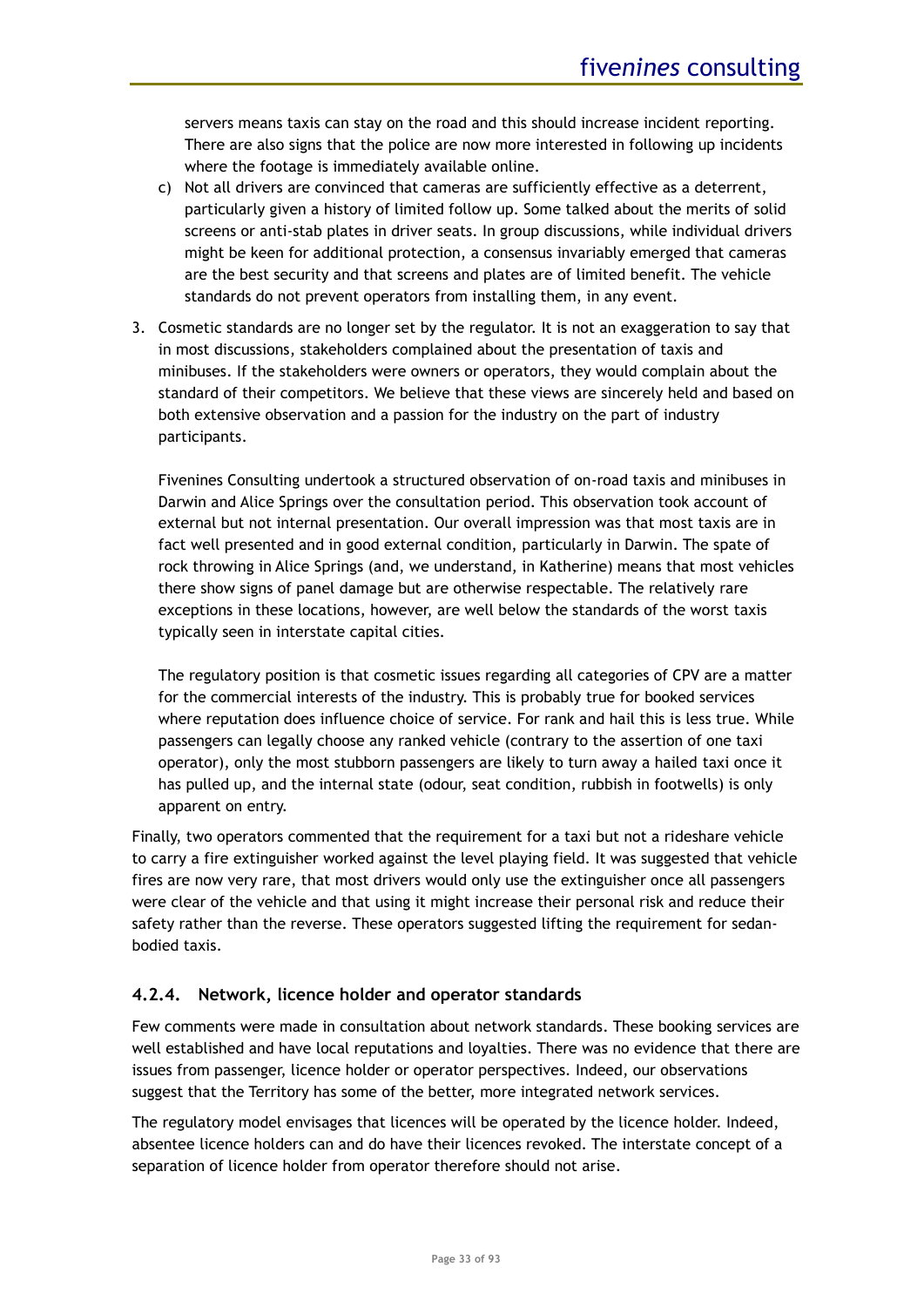In practice, however, individuals do sub-lease licences and act as operators. These operators may have a number of licences under their control and, if they drive at all, fill the majority of shifts with other drivers.

There appears to be no entry standard for licence holders or operators and no requirement to demonstrate their standards other than passing the 'fit and proper' test and understanding the regulatory process well enough to apply and maintain the licence. The 'fit and proper' test is intended to remove persons with some criminal history or financial impropriety and does not address skills or performance standards.

While observing that there is no skill or knowledge requirement for licence holders or operators, stakeholders emphasise that it is unusual for someone to acquire the use of a licence unless they have considerable experience as a driver and therefore know how the industry works.

# <span id="page-33-0"></span>**4.2.5. Driver availability**

As there is demand for Point to Point travel at all hours of the day and night, vehicles with drivers need to be available at all times. This means that there needs to be a pool of working drivers in addition to those individuals who own a licence and operate their own vehicle.

Driver recruitment is a challenge for the CPV industry nationally and the Territory is no exception. Driving a taxi, minibus, rideshare and even private hire is not generally viewed as a prestigious role, though many people enjoy the lifestyle and flexibility, making long term careers in the industry.

It has always been particularly difficult to recruit and retain night shift drivers for taxis and minibuses. There appear to be a number of reasons for this, even though there is night time demand:

- 1. Night work is recognised as being anti-social and, apart from those with daytime work or study, where earnings are similar, most drivers will prefer the day shift.
- 2. If prospective drivers believe there is only night shift work, those for whom this is not suitable will not enter the industry.
- 3. Steady turnover over of drivers means that daytime shifts, which are typically driven by the taxi operator, are fully staffed and that, as gaps in day shifts open up, drivers move from night shifts.
- 4. Safety fears discourage many drivers from working nights. We spoke to drivers in both Alice Springs and Katherine who had been assaulted on more than one occasion and either refused to work some or any nights or were very selective in where they would collect bookings from.
- 5. Drivers also reported that fare evasion can be more prevalent at night, partly because of the different mix of passengers and partly because passengers might believe it is harder for them to be recognised in darkness. Drivers of taxis are often unwilling to require pre-paid fares due to passenger resistance and, as a result, may fall victim to fare evaders<sup>14</sup>.

Industry reported that driver recruitment is particularly difficult at present and that more vehicles in both taxi and rideshare categories would be on the road if more drivers were available. While this is an industry rather than regulatory problem, the non-availability of drivers does impact the quality of service. Assuming most operators would be willing to operate their vehicle if they had a driver, times at which fewer than the total number of

<sup>&</sup>lt;sup>14</sup> Fivenines Consulting notes from our work in other jurisdictions that this is a common problem with pre-paid fare initiatives.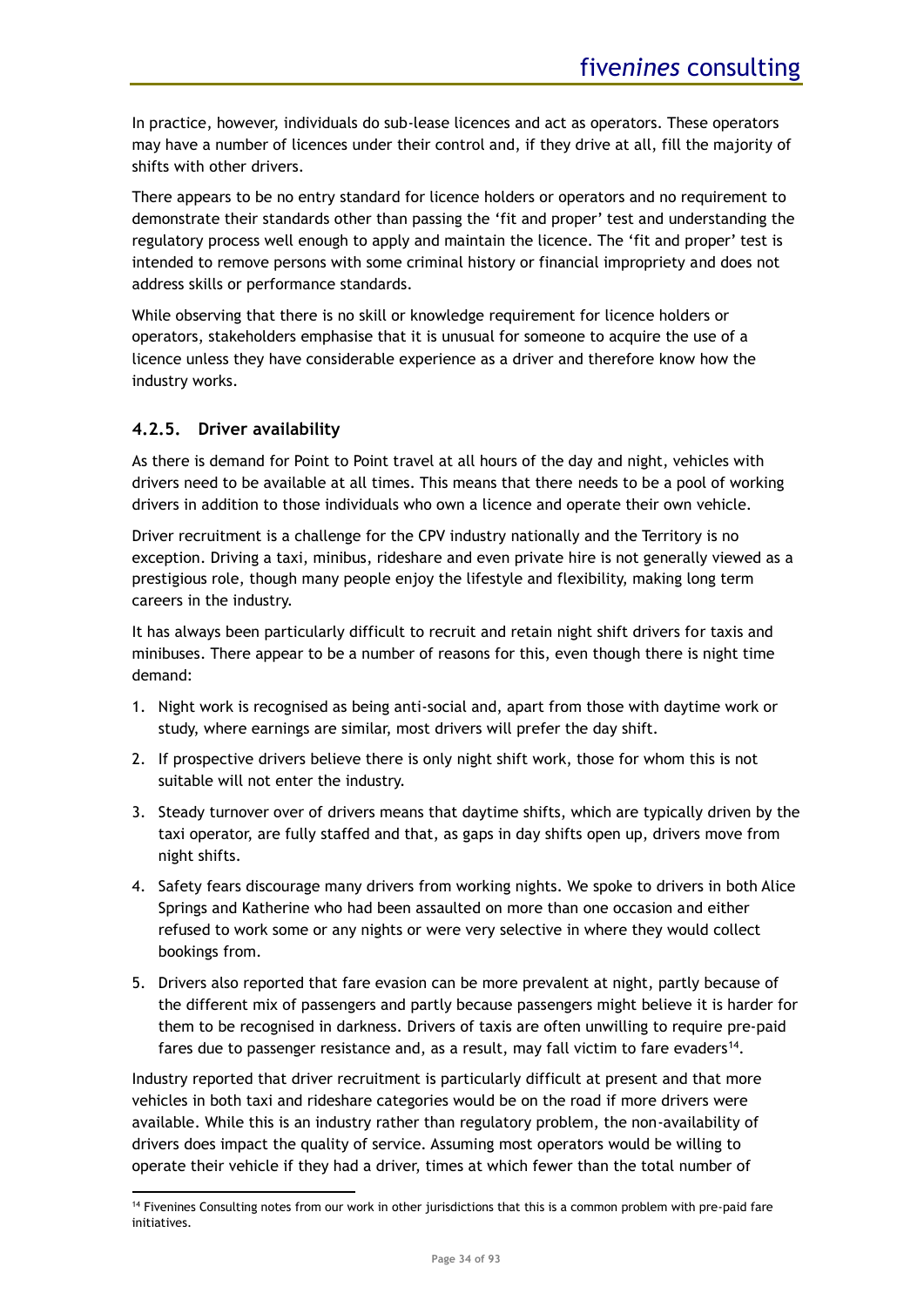licensed vehicles are on the road suggests that drivers are either not available or do not anticipate sufficient business for them to work.

Driver logons to the various networks<sup>15</sup> show that the number of taxis on the road fluctuates over the typical week as shown below:



*Figure 3 - Drivers logged on to networks by hour January 2020*

While operators and networks would like more vehicles on the road and hence are concerned about shortfalls in driver numbers, drivers will only do so if there is passenger demand. We believe that wait times are the best indicators of demand and that where wait times are high but less than 100% of the fleet is on the road, this may indicate a driver shortage or a perceived low demand period by drivers.

# <span id="page-34-0"></span>**4.2.6. Driver preparation**

Drivers are the face of the industry as it is presented to the passenger. Drivers make operational decisions about whether they accept a job, how they treat the customer, which route they take (unless directed) and how they manage the financial transaction.

While the Mystery Shopper report quotes some appalling passenger experiences with drivers, the overall satisfaction ratings are high and (slightly) rising.

Our 2008-9 work identified serious issues with access to driver training, though a reasonable level of satisfaction with the training when delivered.

A CPV ID card is now only issued when an endorsing body has assessed an applicant as having the necessary skills and knowledge to perform the role<sup>16</sup>. As part of a less prescriptive approach to regulation, endorsing bodies are given a checklist of matters that must be covered. The syllabus, duration and standards of training as well as metrics on which to assess applicants are left to industry.

<sup>&</sup>lt;sup>15</sup> Not all networks provided reporting data for this data set and the graph should be viewed as indicative of fluctuations in vehicles on the road through the week rather than an accurate number of operating vehicles.

<sup>&</sup>lt;sup>16</sup> This is covered in Commercial Passenger Vehicles Information Bulletin - CPV18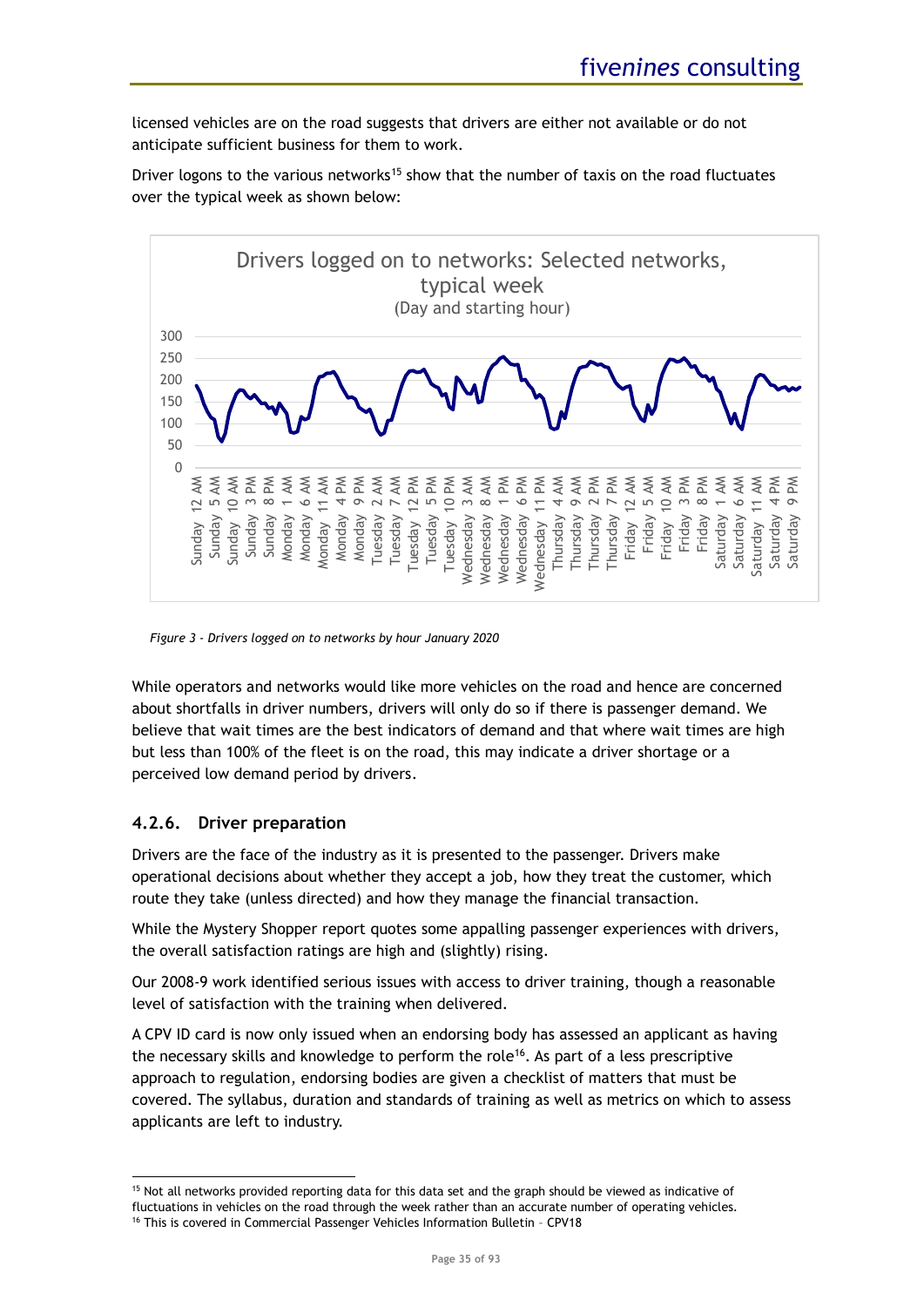In practice, the Department now concentrates on delivery of safe services and regulated fare payment using compliance officers to ensure training outcomes on the ground.

We believe that training varies considerably across operators and networks. One trip undertaken by the consultant was in an immaculate vehicle with an outstanding driver. This driver reported that his training had lasted almost three weeks including supervised trips and that he had been failed and required to repeat two elements of the course. Based on operator and network advice, however, we believe that training is generally much shorter.

As a result, as is demonstrated by Mystery Shopper anecdotes and stakeholder feedback, driver knowledge is patchy.

The conundrum for the industry is that Point to Point driver roles are not prestigious, even at the private hire end of the market. In general, attracting drivers is difficult. The industry is competitive and lean so there is no money for significant training investment. Networks recover their training costs from their levies, operators from bailment or fee, and drivers give their time unpaid. It is essential that drivers are on the road earning fares as quickly as possible.

# <span id="page-35-0"></span>**4.2.7. Fleet mix to meet disabled passenger needs**

One of the most intractable problems with Point to Point transport globally is dealing with the different needs of passenger groups. In Australia national legislation and social expectations mean that the privately operated Point to Point sector must provide access for disabled passengers.

The term Wheelchair Accessible Taxi (WAT – typically used to describe the vehicle) was often used interchangeably with Multi-Purpose Taxi (MPT – used to describe the licence type) with both indicating that the vehicle has a wheelchair lift and securing mechanisms for the wheelchair. These vehicles are larger and more expensive than sedans, costing upwards of \$10,000 to fit out. In recent years, these have typically been based on people movers or small buses rather than wagons, and are convertible so that they can carry a larger number of passengers than a standard taxi can. The tariff structure allows a higher per km fee for a large group than for a single wheelchair (as surcharging the latter would not be equitable).

Since Point to Point travel is undertaken individually or in small groups, this means that ensuring every vehicle can carry every passenger would be a waste of resources. As a result, fleets must have a mix of vehicles which, in particular, include wheelchair accessible vehicles.

By contrast, publicly funded transport (buses and trains) are configured at public expense to provide equity of access. Even this often proves a challenge for governments and operators.

Nationally, jurisdictions continue to struggle to meet the need to provide adequate wheelchair service provision through a market driven model. This is partly because licence holders prefer not to make the higher initial investment in a WAT, and incur higher running costs, despite the lower annual fee.

In principle, one consequence of the taxi licence cap is that if an applicant is unable to acquire the use of a standard licence, they may be able to access an MPT licence. Where a licence holder wishes to switch a non-MPT licence for an MPT one, it is hard to see why this would not be approved, though the Department currently does not have the authority to do this. We understand that no licence holder has requested this and presume that the economics make such a switch unattractive.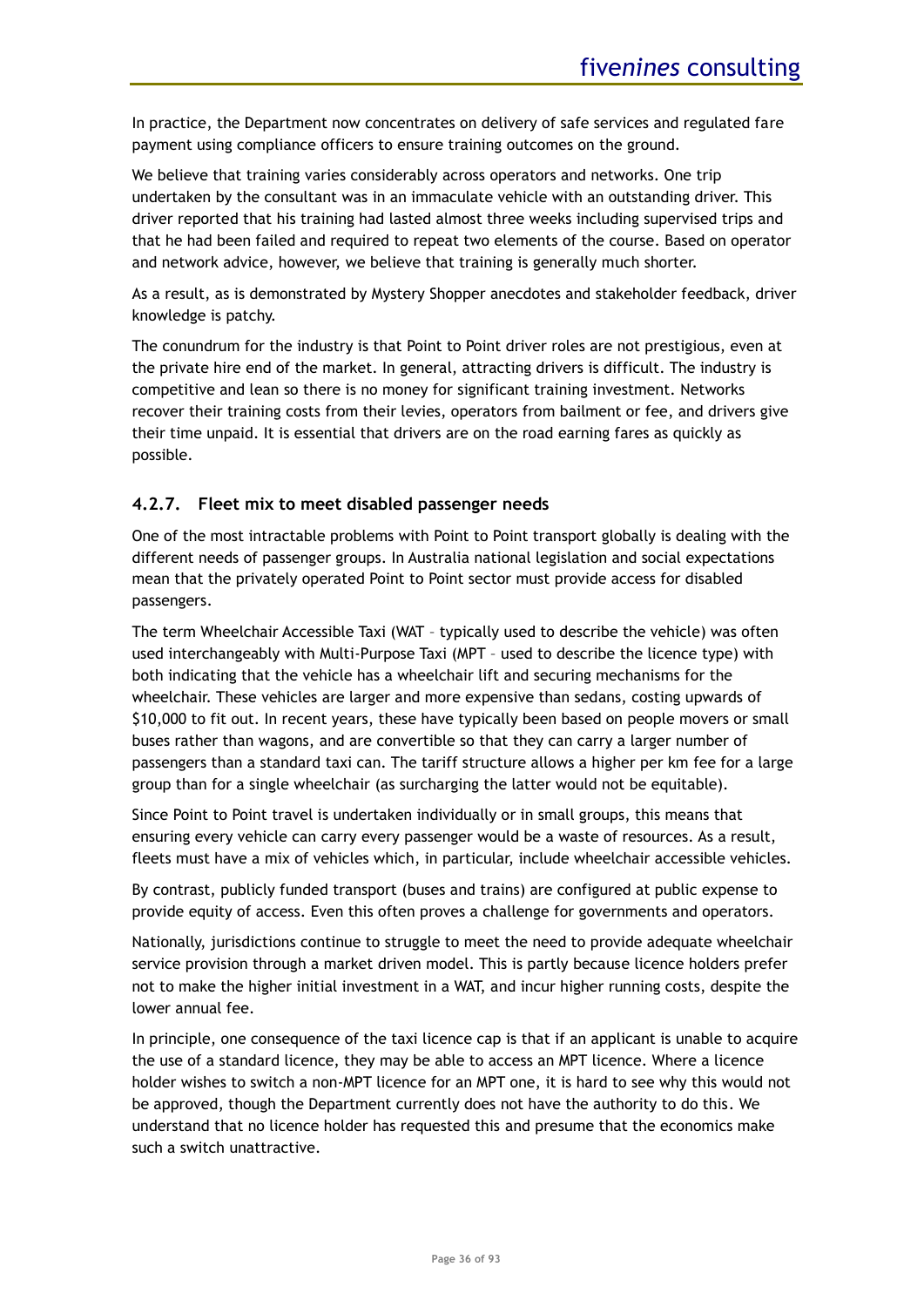National disability access requirements for public transport providers<sup>17</sup> place specific requirements on public transport providers. However, unless some kind of subsidy or fare adjustment is provided, the extra capital and operating costs mean that Point to Point providers have little financial incentive to provide equity of access<sup>18</sup>.

More broadly, passengers with special needs are not only those who are wheelchair bound. Point to Point transport is relied on for other passengers having a physical or mental disability as well as individuals who are unable to satisfactorily use public transport, where it is available.

Skills in helping passengers get in and out of vehicles, as well as empathetic and other social skills, are essential for the wider group of passengers with special needs. Stakeholder feedback is that a proportion of drivers have these skills – and at a high level.

# *4.3. BEFORE THE JOURNEY – PASSENGER DECISIONS*

### <span id="page-36-0"></span>**4.3.1. Modal options**

Passengers can often select between alternative ways of travelling between places. For many journeys in the Territory, Point to Point may be the only mode of transport available. In other cases, the options may range from private cars through to walking. This is important to the industry because it means that the total demand for Point to Point trips is not fixed and depends to some extent on how attractive the mode is by comparison with the alternatives.

This elasticity of demand means that changes in the supply of vehicles and drivers in the Point to Point sector do not necessarily mean that the amount of work each receives will rise or fall in proportion.

The parameters that lead to someone choosing Point to Point are therefore important.

The Mystery Shopping research directed passengers to specific modes within Point to Point and provides no guidance about modal choice. The direct consultation programme was limited in that few passengers (rather than peak bodies) were consulted. Within those limits, we offer the following findings:

- For general passengers, the advent of rideshare has introduced a new type of service. Rideshare offerings still provide Point to Point travel in a sedan (generally) but the services currently available provide a degree of differentiation.
- For disabled and disadvantaged passengers, what is claimed to be a significant growth in community provided transport has created a significant alternative modal option. Passengers who previously used a taxi now take community buses to health appointments, shopping visits and away from harm. Indeed, one community organisation runs a fleet of 40 vehicles covering one million km per annum. These services replace many of the daytime trips that were previously provided by taxis and minibuses.
- Price is a factor in modal choice. In the entertainment precincts, industry and the police observe that price sensitivity may be important in getting to a venue but that, by the end of the evening, safety and time are often more important.

<sup>17</sup> Disability Standards for Accessible Public Transport 2002: "The Disability Discrimination Act 1992 seeks to eliminate discrimination, 'as far as possible', against people with disabilities. Public transport is a service covered by the Disability Discrimination Act 1992." https://www.legislation.gov.au/Details/F2011C00213

 $18$  It should also be noted that it is in principle possible to develop a business model which, though high utilisation, good service and effective marketing, generates sufficient profit to cover the additional costs.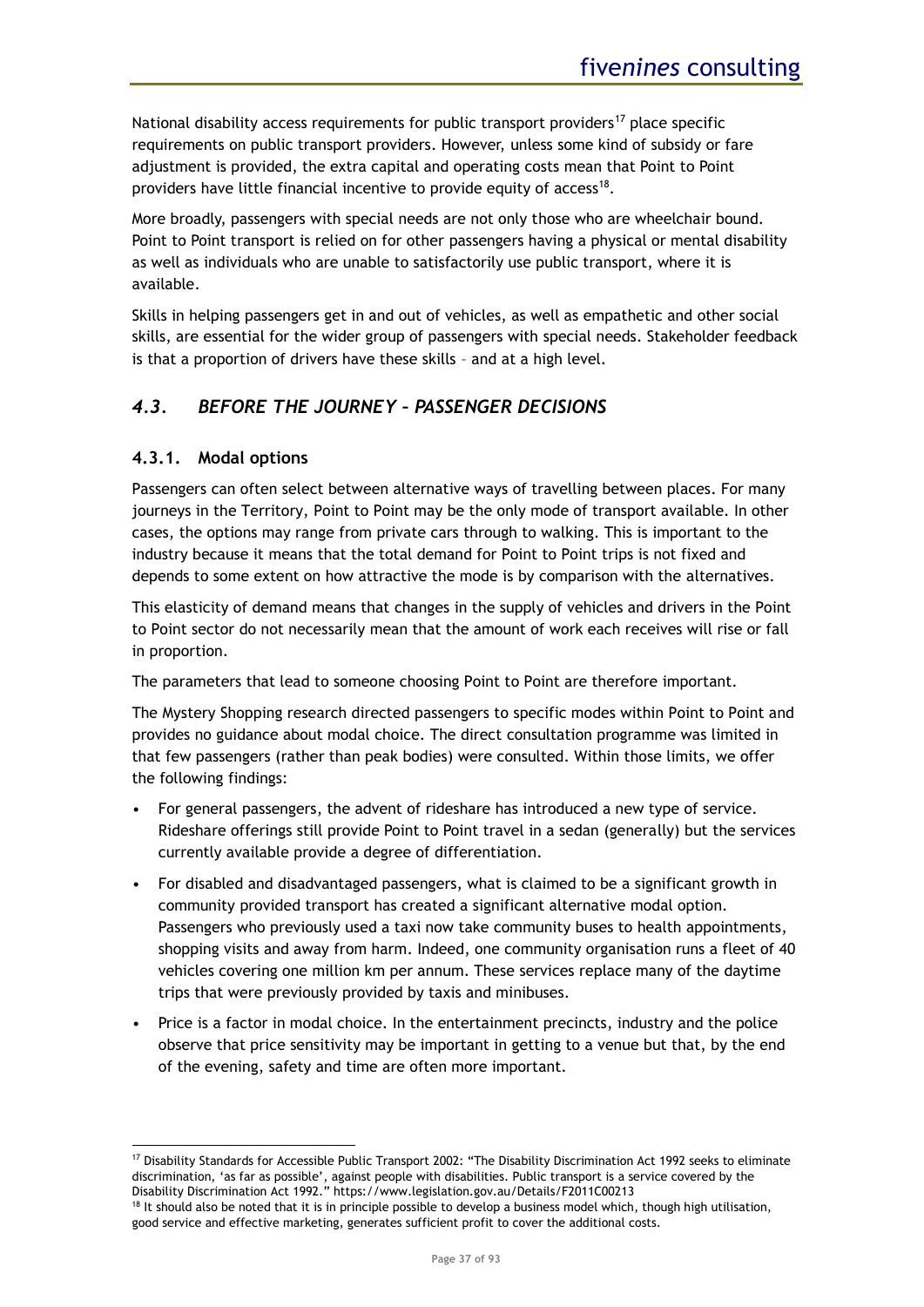- Rideshare is limited to passengers who have, directly or indirectly, access to a booking app which is connected to a payment solution. This modal option is therefore unavailable to demographics and individuals which do not have access to both of these.
- Covid-19 has introduced a new concern about travel. Perceptions of risks from groups of strangers, or surface hygiene, appear to be affecting travel in unexpected and varied ways. There is no doubt that travel patterns have changed as a result of the pandemic. For most of the industry, the evidence seems to be that overall revenue has been maintained but that the mix of passengers and trips is very different. In contrast, interstate capitals are reported to have seen up to a 50% reduction in demand for Point to Point vehicles.

The choices passengers make are directly reflected in the market share of each category.

Trips reported for Levy Purposes - Darwin 250000 200000 150000 100000 50000  $\overline{0}$ Oct-118 00x20 **Oct.19** Feb Dec  $Oe^{\zeta}$  $\mathscr{B}$ Rideshare Private Hire Minibus -Total **Taxi** 

The graph below shows trends in demand by category (modal choice within Point to Point) since the introduction of the \$1 levy in 2018.

<span id="page-37-0"></span>*Figure 4 - Total trips by category in Darwin. Source DIPL levy data.*

This graph clearly shows the seasonality of the industry and the dramatic impact of, and recovery from, the pandemic. The post Covid-19 period has shown an increase in total trips when compared with prior periods. Significantly, however, rideshare has not only taken up the increased demand, but eaten significantly into taxi trip volumes.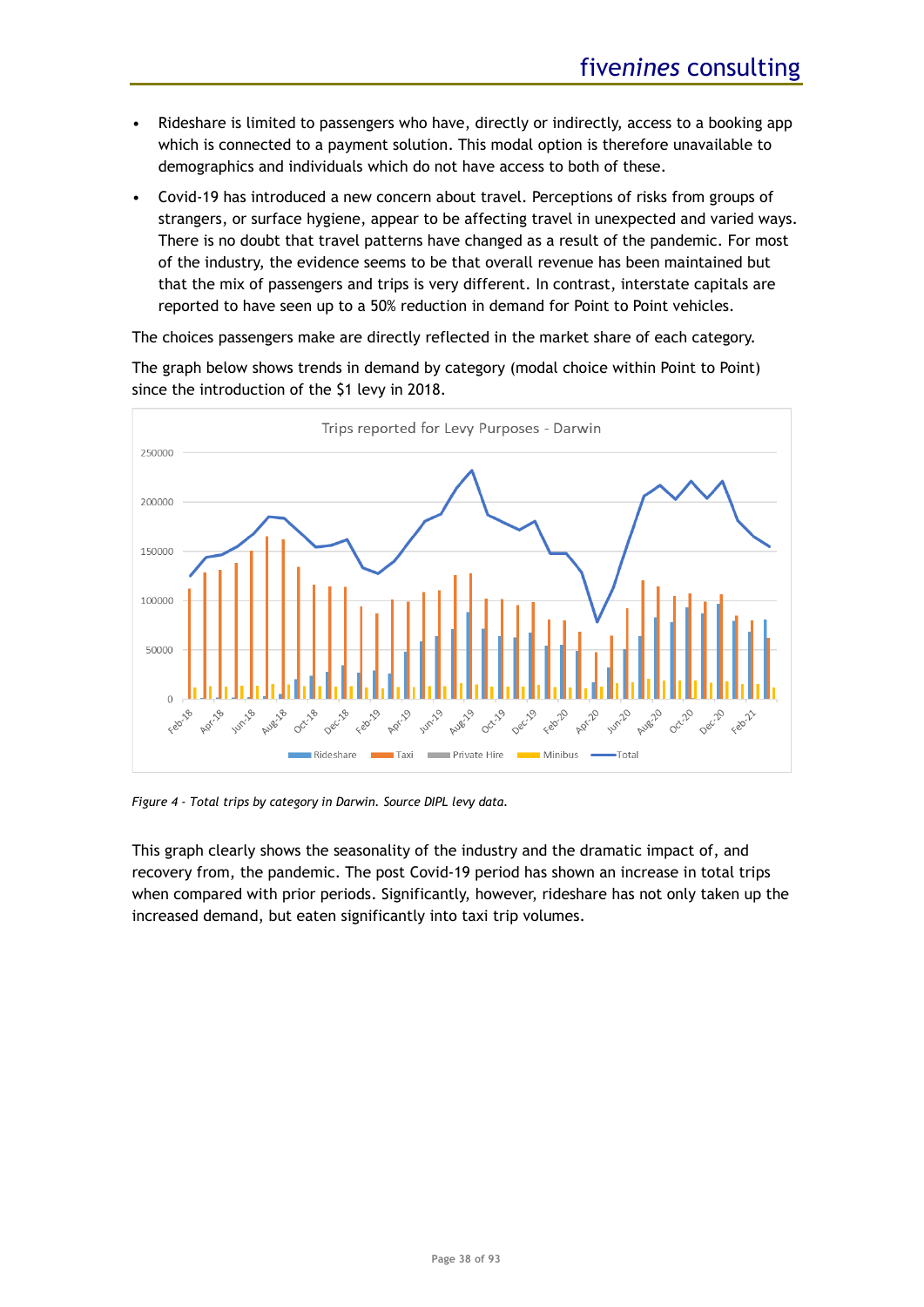

<span id="page-38-0"></span>*Figure 5 - Total trips by category in Alice Springs. Source DIPL levy data.*

The experience in Alice Springs has been similar to Darwin, though the graph shows that there is less seasonality in pre-Covid-19 data. In contrast to Darwin, taxis provide the vast majority of Point to Point trips in Alice Springs.

Overall, rideshare has had a considerable impact on the total Point to Point market in Darwin but has had no serious impact in Alice Springs. By January 2021 rideshare provided 44% of all Darwin trips while minibuses provided a further 4%<sup>19</sup>. In contrast, taxis in Alice Springs provided 96% of trips with minibuses providing the remainder. It should be noted that just over 1% of Alice Springs trips a year prior were in rideshare and we understand that the primary operator there operates somewhat intermittently. Even so, it is reasonable to say that rideshare does not have a meaningful presence in Alice Springs

Passengers have at least two other options for Point to Point travel.

- Community buses appear to provide a more significant part of the total Point to Point mix. While these are offered to meet the needs of their clients, there is a bias to provide them at times that also suit their providers business models (especially daytime), leaving Point to Point to fill a larger proportion of antisocial and low demand hours and locations.
- The advent of Neuron scooters and bikes in large numbers in the Darwin CBD and beyond has created an additional option. We had access to little data on the usage of scooters though we understand that scooters have delivered a total in excess of 1 million km so far.

# **4.3.2. Modal preference**

Where a passenger has to balance relatively attractive, alternative modes of travel, additional factors come into play.

In brief, the feedback from passenger stakeholders is that cost, safety, timeliness, baggage and the mobility of the passenger are all factors.

These choices are no different in the Territory from elsewhere, but the distinctions between categories therefore often steers individual passengers towards one category of service.

<sup>19</sup> Data from Levy returns to DIPL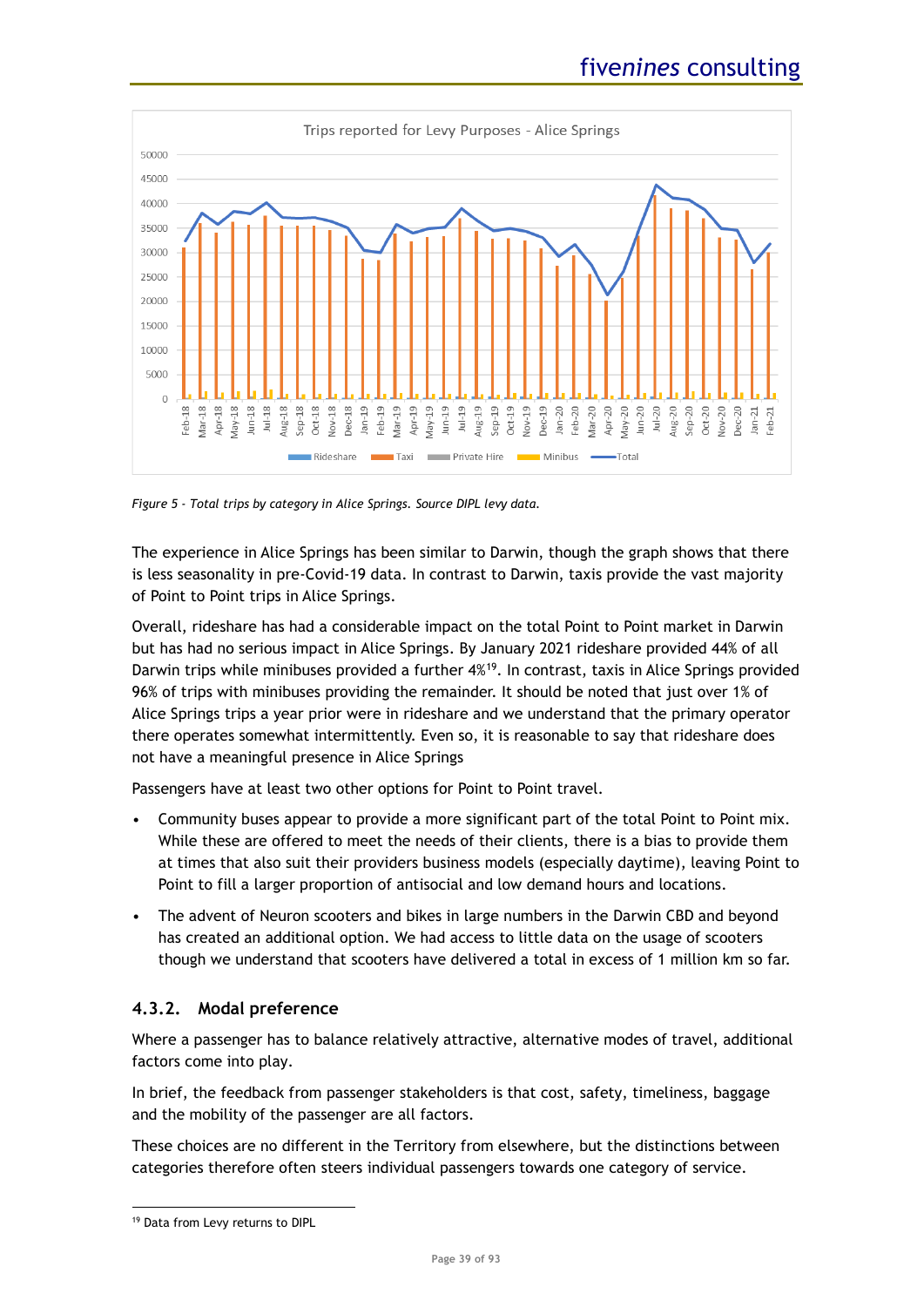Passenger loyalty to a mode as well as to a service provider is also important. Many stakeholders (industry and passenger) talked about how individuals make bookings with specific drivers. This creates the potential for providers to breach any requirement for the booking service to be the sole intermediary, but some rideshare providers enable a driver preference to be indicated. This also means that passengers often remain with a provider until incited to look elsewhere, meaning that provider choices made by passengers may change sluggishly.

# *4.4. BEFORE THE TRIP*

# **4.4.1. Booking processes**

We received few comments on booking services, whether adverse or positive. The Mystery Shopping survey quoted some specific instances where booking services were considered unsatisfactory, unhelpful, rude or misleading. However, apart from Tennant Creek, all centres offer alternative booking services and passengers have commercial choices meaning that issues should be resolved by market pressure.

# <span id="page-39-0"></span>**4.4.2. Vehicle availability**

### *Rank and hail*

We received no feedback regarding the availability of taxis and minibuses on the street (hailed services).

The availability of vehicles from ranks was more of an issue for some stakeholders. Our consultant discussed the availability of minibuses at ranks in Darwin with a group of Aboriginal passengers. They were of the view that while there was often no minibus immediately available, that drivers called by sufficiently frequently that they could rely on the service.

Darwin taxi ranks also appear well served with short waiting times during the day. The Darwin Police rely on taxis and minibuses to clear late night crowds from outside venues and it appears the situation in the other centres is similar.

The location of ranks is an issue for the industry, which probably means it is a problem for passengers also. While ranks provide convenience for passengers, local property owners and shopkeepers have a perception that they also attract anti-social behaviours. Ranks also take parking spaces and require investment to set up and maintain. As a result, local government bodies have conflicting pressures when considering changes to ranking arrangements.

The Department plays an active part (both in Darwin and in Alice Springs) in negotiating with the respective Councils.

Overall, it appears that taxi rank arrangements appear to be reasonably appropriate in providing access to on-demand vehicles around the clock in these locations, while there are opportunities for fine tuning.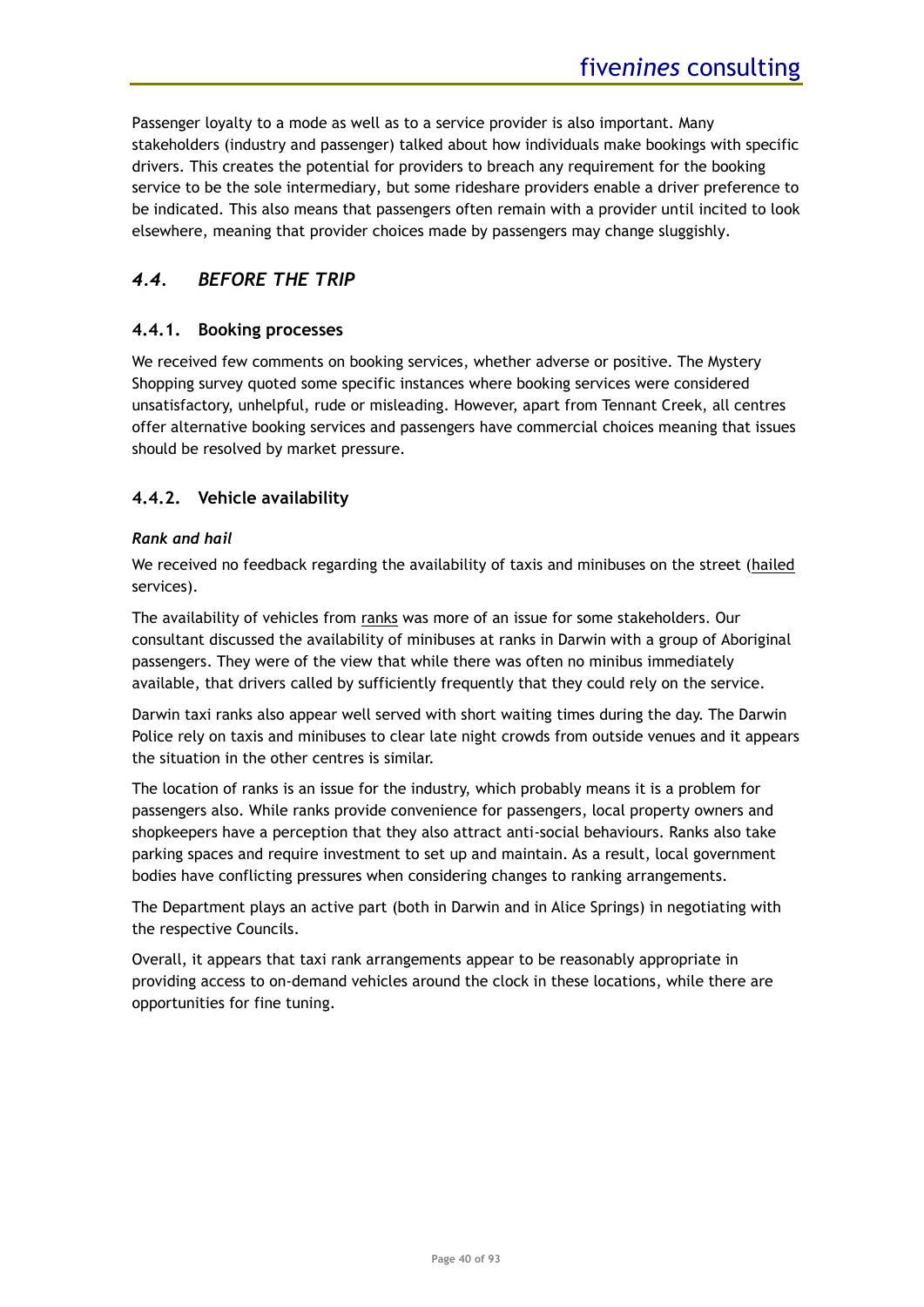### *Booked services*

### **TAXI NETWORK DATA**

Fivenines Consulting was given access to industry-reported taxi Key Performance Indicator data. We used January 2021 data as that was the most recent period for which a full dataset was available<sup>20</sup>. The table shows the average (mean) wait times for booked taxi service in January across both centres in minutes. As Soon As Possible (ASAP) jobs are requested immediately while Specified time jobs may be booked minutes, hours or days in advance and are offered to drivers a set time prior to the requested time.

| <b>Centre</b>        | <b>Type</b>    | <b>Shift</b> | <b>Total trips</b> | Avg wait |
|----------------------|----------------|--------------|--------------------|----------|
| Darwin               | <b>ASAP</b>    | Night        | 15,207             | 7.0      |
|                      | <b>ASAP</b>    | Day          | 19,085             | 6.6      |
|                      | Specified time | Night        | 716                | 8.1      |
|                      | Specified time | Day          | 2,871              | 2.9      |
| <b>Alice Springs</b> | <b>ASAP</b>    | Night        | 7,138              | 8.4      |
|                      | <b>ASAP</b>    | Day          | 7,056              | 12.0     |
|                      | Specified time | Night        | 138                | $-0.4$   |
|                      | Specified time | Day          | 446                | $-0.6$   |

|  |  | Table 7 - Wait times and trip volumes by shift, location and booking type |  |  |  |
|--|--|---------------------------------------------------------------------------|--|--|--|
|--|--|---------------------------------------------------------------------------|--|--|--|

Total booked taxi trips under these categories for January are 52,657.

It must be remembered that for ASAP jobs, the wait time will be partly a function of there being a vehicle available, and partly the distance from the passenger that the vehicle happens to be. In suburbs with few waiting taxis, the wait time will be longer than in the CBD where there are likely to be more at most times.

The following observations about the data should be noted:

- A 4pm/4am typical shift change<sup>21</sup> is assumed in classifying day and night, though we understand shift changes are staggered to maintain service.
- It is assumed that all the various classifications of trips by the networks are correct. Their reports are generally consistent but there are differences that might be significant.

<sup>&</sup>lt;sup>20</sup> Fivenines Consulting notes that all data collected and analysed for this Review is recent. This means that the analysis is based on low season demand at a time when there were no international visitors and few interstate ones. Historically-typical peak season conditions have not been experienced since mid 2019 and data from that time does not reflect changes in the industry since then. It is also not yet clear whether former peak season conditions will return in the next 1-2 years or even at any point in the future. Finally, the data i[n Figure 4](#page-37-0) an[d Figure 5](#page-38-0) shows that overall volumes in January 2021 were similar to peak season pre-pandemic.

 $21$  In practice, shift changes are staggered to avoid service interruptions. We also understand that traditional shift patterns have become less consistent since Covid-19.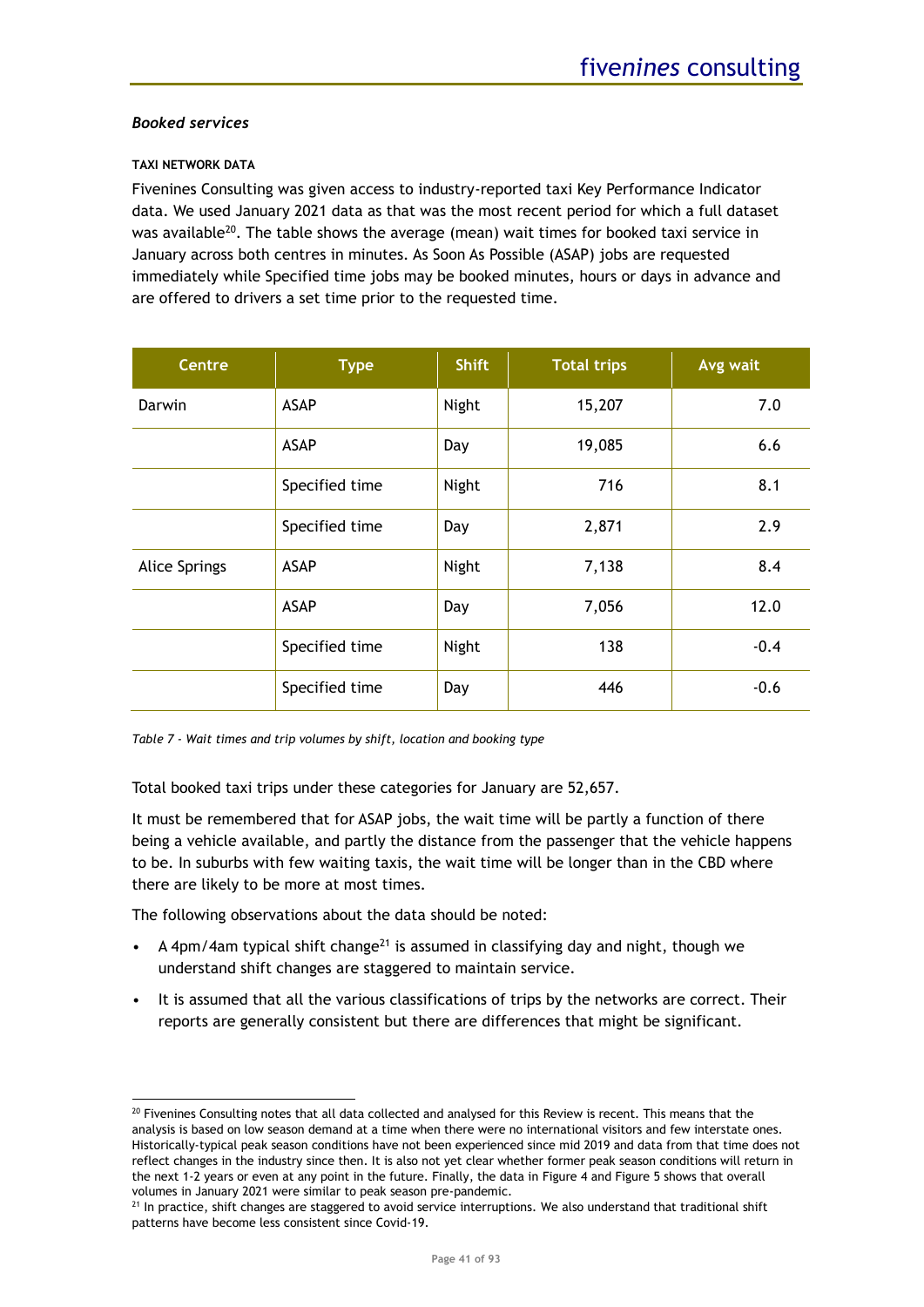- Rank/hail is not covered as there is no meaningful measure available, though on-street availability is important to passengers.
- WAT and standard vehicles are not separated due to data limitations as some networks don't provide adequate data. Additionally, where data is provided, it is not known whether the passenger was in a wheelchair rather than the network receiving a request for a group MPT or a disabled but ambulant passenger.
- This data excludes rank and hail which is approximately 50% of taxi trips and rideshare which is now approaching 50% of total trips. It seems reasonable to assume that rideshare wait times, however, are no longer than taxi wait times as passengers would otherwise call a taxi.

### **MYSTERY SHOPPING DATA**

A separate view of wait times comes from the Mystery Shopper survey and, while this survey is a small sample and reported by passengers rather than measured by the network, it does provide an insight into perceptions.

This survey suggests that waiting times in Darwin and Alice Springs for booked services (whether immediate or future timed) have increased slightly since the last survey.

It should be noted that the Mystery Shoppers were not instructed to travel at particular times, nor is there sufficient data to establish conclusions about variations through the day or week.

### **OTHER EVIDENCE**

In addition, there has always been a strong variation in demand through the year associated with seasonal fluctuations in the numbers of tourists.

Some passenger and industry stakeholders reported that there are now times when vehicles are simply not available. This was only exceptionally the case in 2008 and it is significant in that being unable to make a journey will have material consequences for some passengers, whereas a long wait time may be an inconvenience. Examples we were given ranged from airport trips in Darwin in the small hours to any service after dark in Tennant Creek.

These factors may therefore mean that vehicles are scarce or simply not available at certain times in a 24 hour period or in different seasons despite the existence of trip demand.

# **4.4.3. Accessible vehicles**

Wheelchair reliant passengers reported particular problems in getting vehicles. The Mystery Shopping survey revealed longer wait times for disabled than able passenger trips and discussion with stakeholders confirmed that networks often have difficulties finding a WAT for an immediate (and sometime set-time) booking.

It would appear that the reasons for these difficulties include:

- Drivers prefer to carry groups for a higher tariff than a wheelchair passenger.
- While the lift incentive (a payment of \$20 to the driver) is considered fair compensation by drivers, wheelchair passengers have a limited supply of these and this causes problems when a passenger runs out of vouchers.
- A variety of wheelchair securing arrangements exist in different Territory WATs. Many drivers have not been adequately trained in how to use them, or do not have a sense of the risk of unsecured passengers. As a result, they either carry them unsecured or avoid picking up such fares.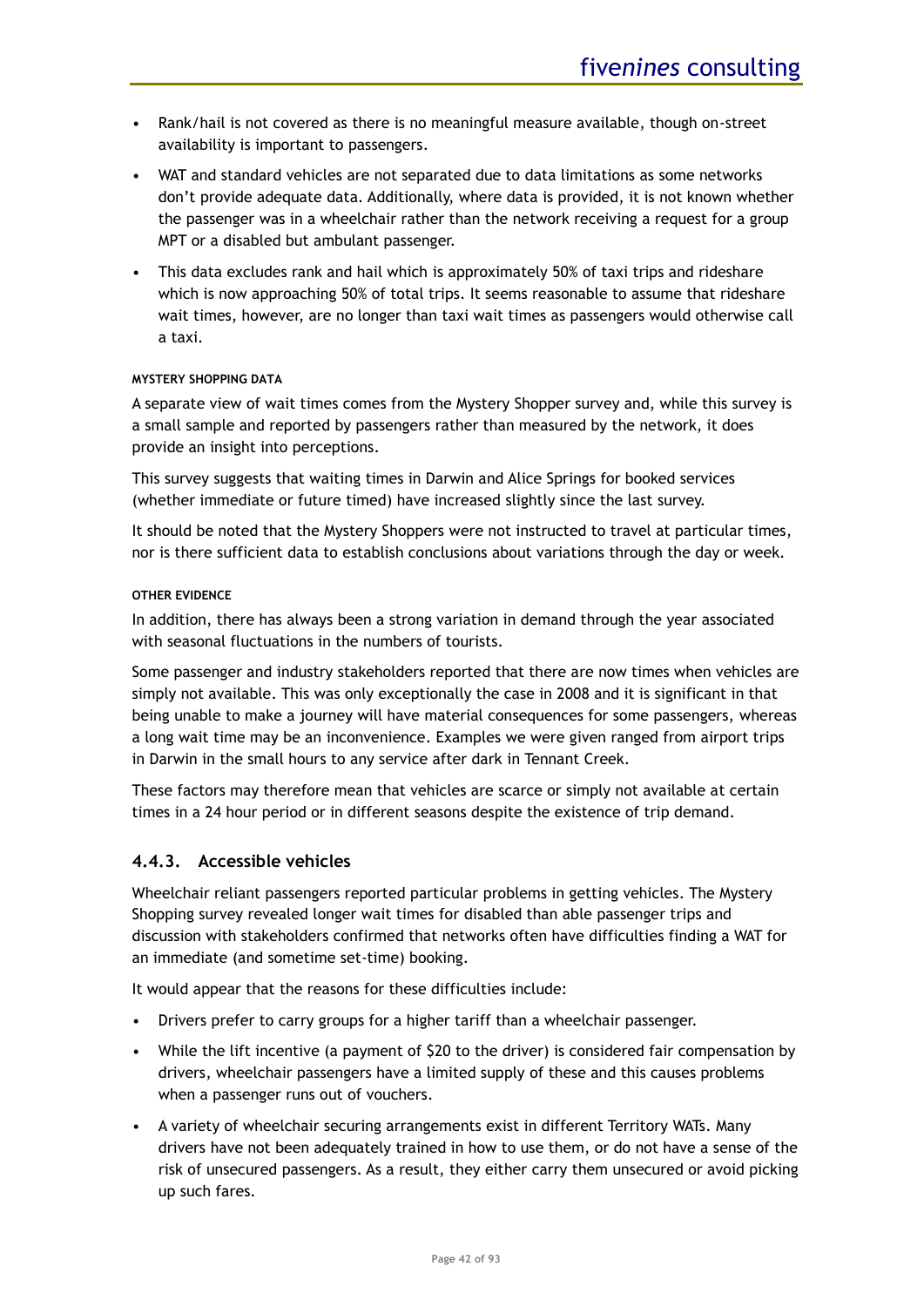• The response of booked services is a function of networks allocating jobs and drivers accepting them. While networks are monitored by the Department, drivers are monitored by the networks. We understand from disability stakeholders that neither appears to have much effect on responsiveness to calls for a WAT.

The consequence of these factors is that wheelchair reliant passengers are not provided the same level of service as others. Indeed, some passengers who would prefer to travel in their wheelchair but are able to sit in a seat will do so to ensure that they can travel.

# **4.4.4. Identification**

### *Vehicle identification*

It is vital for both safety and commercial reasons that a passenger can identify a licensed CPV and identify their own booked vehicle where applicable. No adverse comments were made about the identification of any category other than rideshare.

With rideshare, passengers should be notified via their booking service (app) of the registration of the vehicle allowing them to correctly identify it. Booking services typically also provide information such as make, model and colour. Since rideshare is not permitted to accept rank and hail, it would be difficult to argue that identification of the vehicle is important while the current licence conditions apply.

### *Driver identification by networks and operators*

Taxis and minibuses should always be driven by someone whose identity is known to the operator and, generally, the network. In days before digital dispatch, the network radio operators knew their drivers' voices but modern systems have removed this capability.

In our telephone interviews with rideshare networks, we were told that the driver of a vehicle is always known, though other category operators claim that drivers are sometimes substituted. We understand that some rideshare companies are introducing biometric identification to address this issue and presume that they do in fact recognise the issue and its importance.

Generally, driver substitution, which occurs nationally and internationally, is a real problem for the industry, though its incidence is very difficult to determine.

The key to safety through identification is, however, being able to follow up after the trip and correctly identify both driver and vehicle. This identification may need to be strong enough to stand up in court.

It is our view that all categories (including rideshare) are vulnerable to driver substitution.

There is an administrative element to this as well. The Department issues driver identification cards. With the advent of anti-forgery features, these cards now take some weeks to be delivered. While a forged card obviously creates unacceptable safety issues, preventing a driver for working for some weeks is also strongly undesirable. The delay deters drivers from joining the industry, especially drivers who are also attractive to other employers (and who may also be more desirable candidates for the CPV industry).

The Department has canvassed making networks or operators responsible for providing identification cards to reduce the delay in issuing them.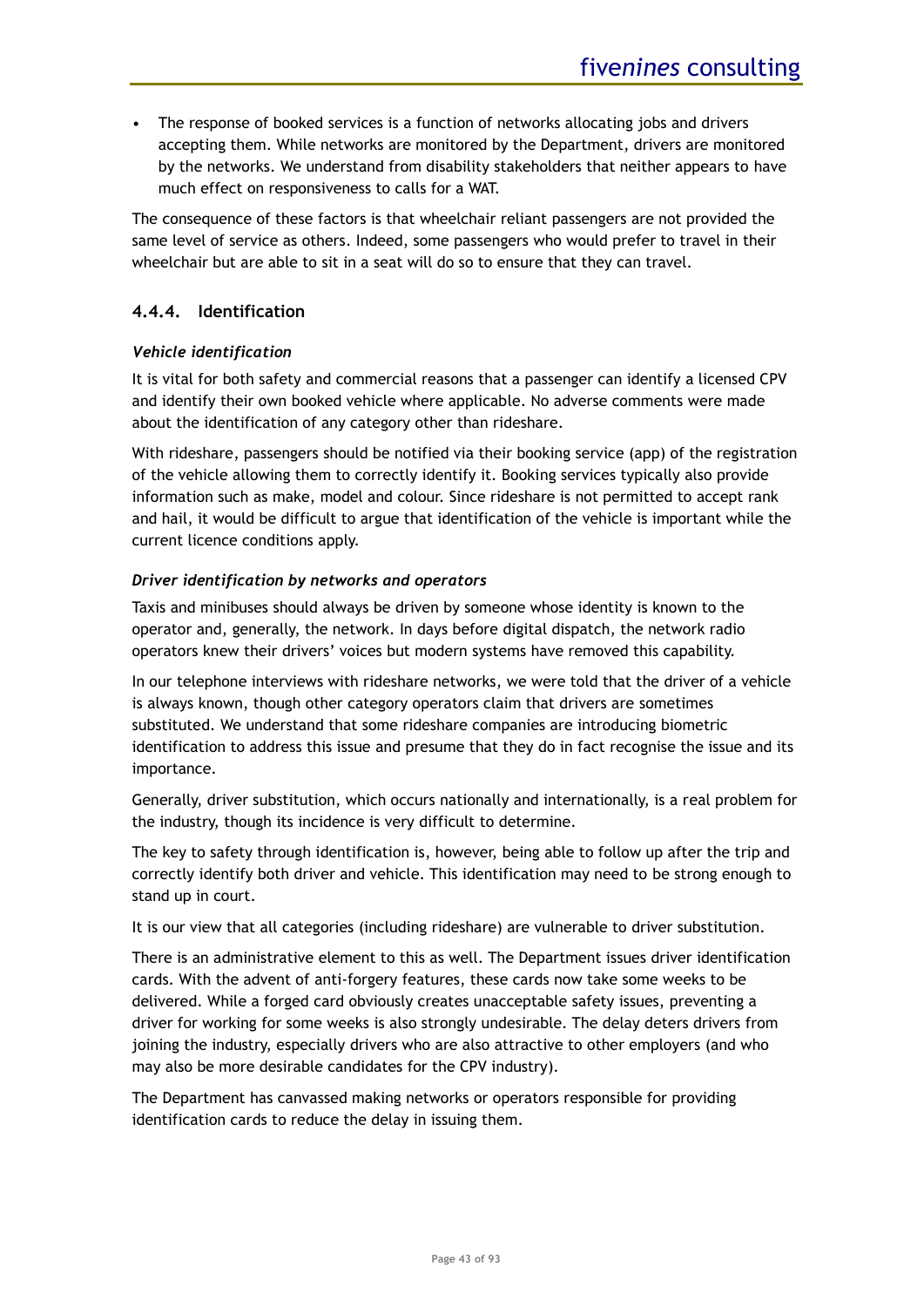# **4.4.5. Trip refusal (driver and passenger)**

Drivers report a variety of reasons to seek to refuse a passenger. This is complicated for taxis and minibuses as they are required by their licences to accept all passengers under certain conditions. Reasons why drivers would like to refuse a fare vary. Some are legal, others not, but the rationale is very varied and includes:

- **Drunkenness**
- Violent behaviour
- Carriage of animals, whether support or otherwise
- **Destination**
- Carriage of objects that the driver objects to, including alcohol or large items
- Visual or other aspects of passenger presentation
- Perceived unreasonable demands or behaviours of the passenger
- Unwillingness to assist the passenger by leaving the driver's seat

Some passengers commented that vehicles are sometimes so fouled or dangerous that they do not want to travel in them. Fouling (smells or wet seats) are usually apparent before the trip starts, but this is not always the case. For instance, mechanical issues don't emerge until the vehicle is under way. It is typically very difficult – and may be dangerous - to attempt to terminate a trip once commenced, especially for disadvantaged passengers of any kind. Follow up after the trip may be too late if things go wrong and this was offered as a compelling argument for some level of cosmetic inspection of all Point to Point vehicles.

# *4.5. ON THE TRIP*

# **4.5.1. Safety**

Safety during a Point to Point trip covers a number of different but generally inter-related aspects. As such, the connections between them need to be considered as changes in one will affect others.

### *Compliance*

Compliance with the relevant regulation is the first step towards passenger safety. Compliance and enforcement are challenging in any regulatory context, but particular issues apply here.

- Point to Point operation is difficult to oversee as trips are generally private and interception on road is particularly unwelcomed by the passenger. This restricts inspection opportunities yet some of the behaviours that would make a trip unsafe can only be observed with the passenger in the vehicle. Drivers and other industry parties know this and behaviours often emerge which are adapted between the 'watched' and 'unwatched' state.
- The Northern Territory is a small jurisdiction and a CPV compliance team sized in proportion to the number of licences translates into a very small number of people on the ground. The Department uses other Transport Inspectors to undertake some CPV inspection, particularly outside Darwin, as well as relying on the police for some compliance functions. This has consequences:
	- − CPV regulation is complex and particular. Generally, only the CPV Compliance officers know the regulations intimately and this leads to either incorrect application of the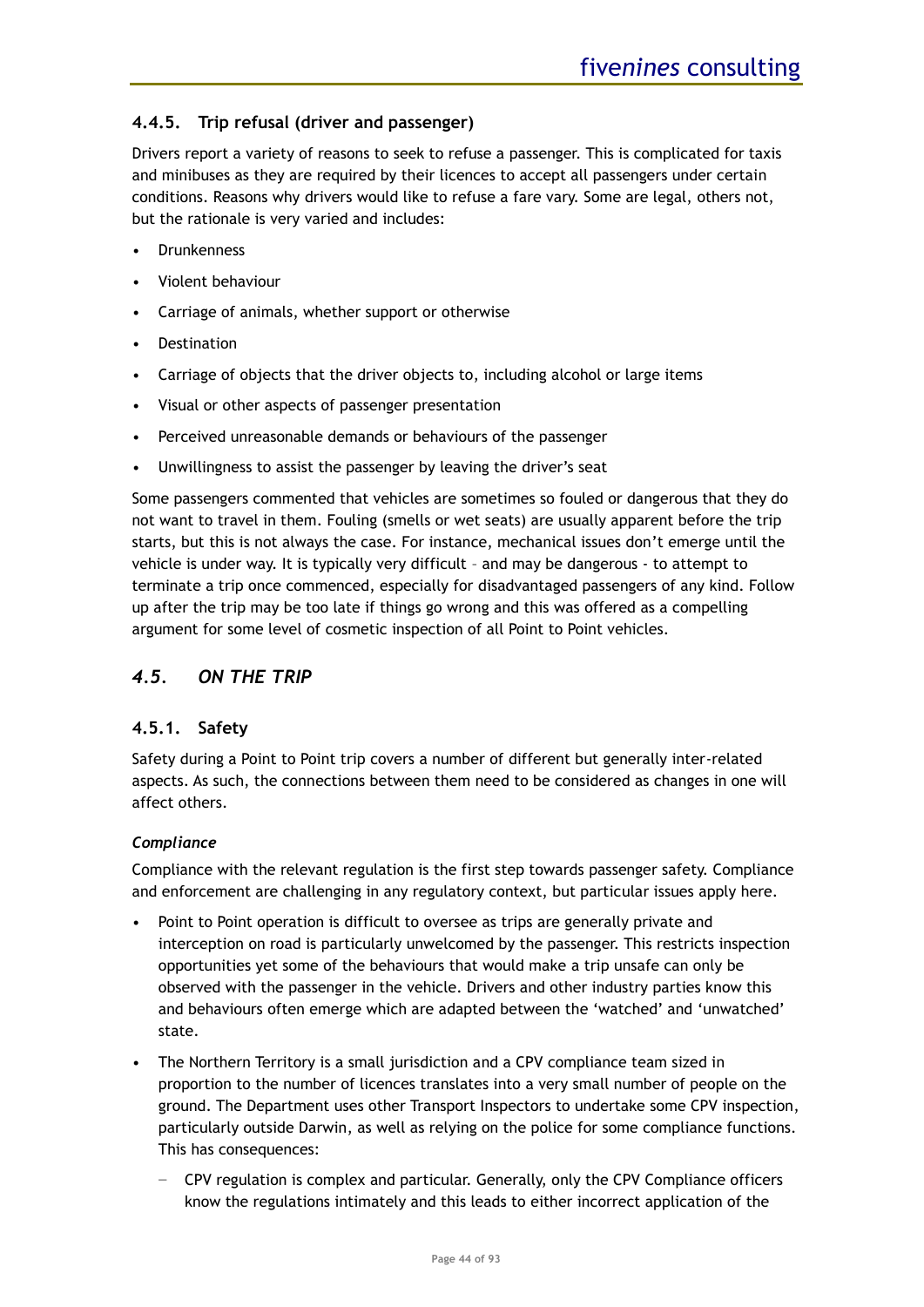rules (as some drivers reported in regard to Transport Inspectors, though without suggesting malice or incompetence) or ignoring apparent offences (mentioned in regard to younger police officers).

- − The small team knows industry players well and without any improper relationships occurring it would be impossible for working relationships not to be formed between compliance officers and industry players. This phenomenon, seen in many similar situations, benefits both parties because industry becomes unwilling to build up a bad relationship with a compliance officer, and compliance officers gain a deep understanding of what industry is doing. However, there is a risk of 'compliance capture' by industry. Our observations are that the current arrangement has produced a largely compliant and supportive industry, although this is less evident with night time drivers.
- The small compliance team, through the close relationship with industry, appears to spend as much time on advice as on enforcement. This is a beneficial outcome.
- As the small team is well known to the industry, it is difficult for them to mount surprise compliance exercises. We were assured that word spreads around the local drivers as soon as a compliance officer appears in centres other than Darwin, and that defective vehicles disappear from the streets and driver behaviour improves. While this is hearsay and perhaps without substance, it is clear that word spreads quickly when inspectors are around. This impairs the ability to enforce regulations and accentuates the 'watched' vs 'unwatched' mindset.
- − Most significantly, the small team, combined with (as we understand it) budgetary constraints means that inspections and checks generally only occur in office hours. This means that at least half of the driver pool is rarely visible to inspectors, and these drivers are usually those working casual shifts, rather than owner drivers. A number of passenger stakeholders commented that daytime compliance is very good, but night time and weekends are very different. This was a particular concern for disabled users, for whom waiting times, driver assistance and on-road safety are greater issues at these times.

### *Driver Identification*

For passenger safety, reliable identification is essential, however this may be achieved.

Only taxis, minibuses and private hire cars are required to display driver identification cards: drivers of other categories must present them on request by an inspector.

A number of stakeholder interviews included casual comments that drivers often don't look like their photo and that some cards were angled away from them, obscured by a holder, or upside down. Wheelchair passengers generally can't see the identity card at all because of where the cards are located.

On the trip, passengers can only benefit from the card existing if it is visible or available. It would be natural to assume that a driver who is showing their own card and considers their behaviour compliant would make their card visible to the passenger and that the reverse might apply.

We believe few passengers would want to ask to see an identification card until they believe themselves to be at risk and are then most unlikely to ask. There seems little point in requiring cards to be carried other than for identification by compliance officers when a driver licence and access to the CPV driver database would be sufficient.

Passengers who expect to see a card may not be confident, however, if no card is displayed.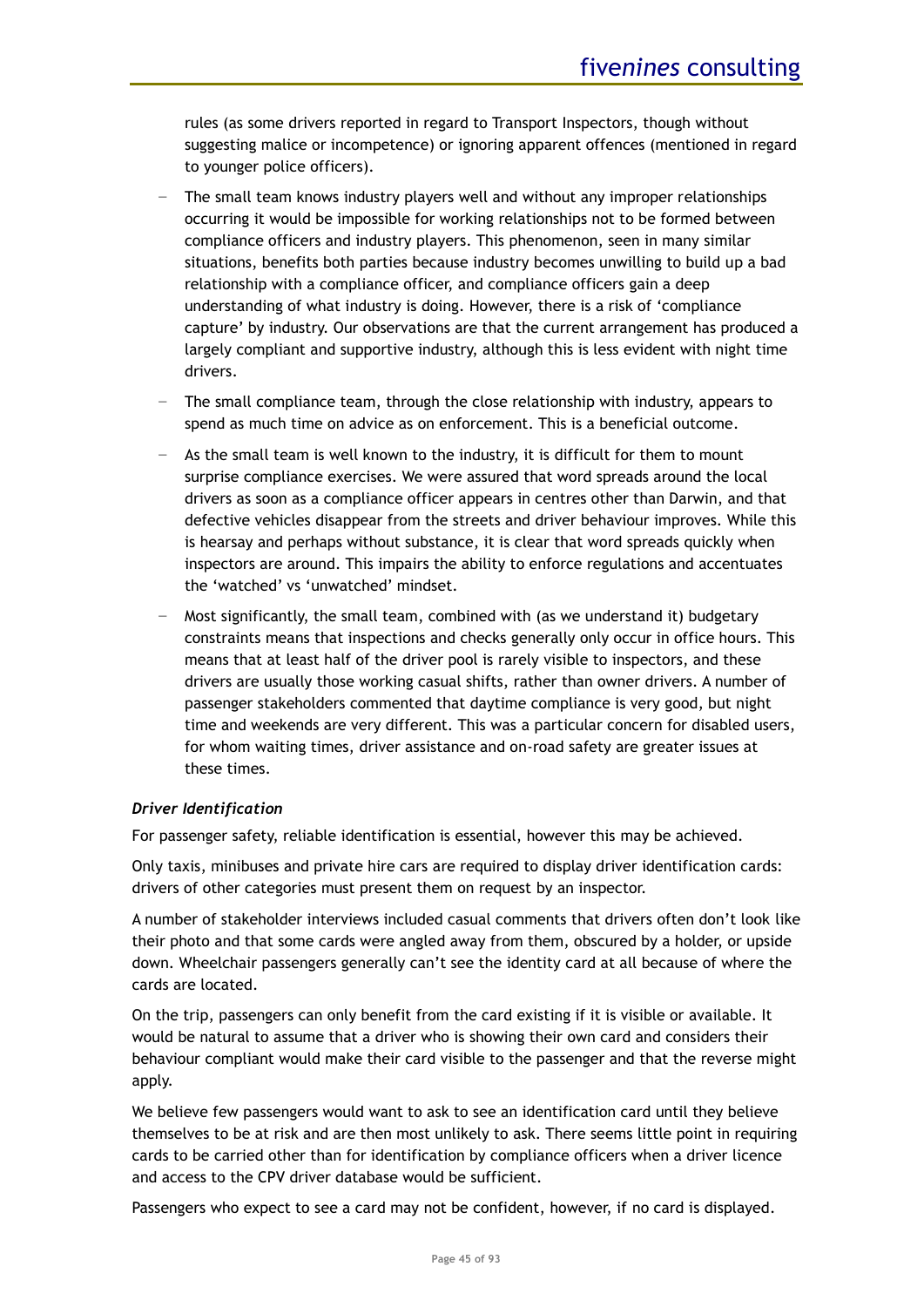In addition, the need to make identity cards visible to wheelchair passengers is rarely met.

### *Driver and passenger behaviour*

Many drivers expressed concern that there is limited follow up if they are assaulted. They report that cameras in taxis and minibuses are generally both a deterrent and a source of evidence, but that many passengers are not deterred and many are not identifiable from imagery. This was viewed as an inevitable function of an anonymous service and best addressed by stronger support from the Police.

This issue did not arise in feedback from other booked services (rideshare and private hire), perhaps due to the demographic of their customers, though we are aware that rideshare in other jurisdictions sometimes experiences incidents where, after investigation, it is found that the passengers were not known to the booking service.

Cameras provide protection for both driver and passenger, again subject to subsequent identification and follow up. We understand that the new, higher specification cameras offer higher resolution imagery and audio. We also understand from industry and from the police that the ability of these cameras to better identify offenders and provide more convincing evidence of any offence will encourage drivers to report and the police to follow up reports.

### *Wheelchair and other disabled passenger trips*

Passengers in both Darwin and Alice Springs reported that wheelchairs are regularly not secured correctly or at all. While some drivers are clearly well trained and are able to secure the wheelchair quickly and correctly, others struggle and will proceed (sometimes against the direction of the passenger) with the wheelchair unsecured.

Peak bodies also told us about other disabled passengers who were able to travel seated but who were not assisted or were assisted inappropriately.

### **4.5.2. Fares**

### *Fare levels*

Taxi fares are the only fares that are regulated, and these only represent a maximum that can be charged. In recent times, these fares have been adjusted based on changes to a 'basket of costs' for the industry. The baseline fares to which these successive changes have been applied appear to have been based on fares from many decades ago rather than on an objective attempt to optimise supply and demand. There is a general expectation that inflation will be low for some years ahead. Whether a CPI or other index is used, or a detailed basket of costs is resumed, the methodology will probably have little impact on the fare levels.

Perhaps surprisingly, most stakeholders are satisfied with current (maximum) taxi fares. We believe passengers recognise that as fares have not risen for some years, the real cost of a trip has declined. The industry generally recognises that an increase in fares will deter passengers from travelling.

Some drivers hold strong views that fares should be increased, though these were explained in terms of lifting driver earnings rather than suggesting that the level of fares was too low.

Current taxi fares (March 2021) in Darwin are $^{22}$ :

<sup>&</sup>lt;sup>22</sup> Sourced from NT Government Gazette No. S4 Table 2 dated 30 January 2018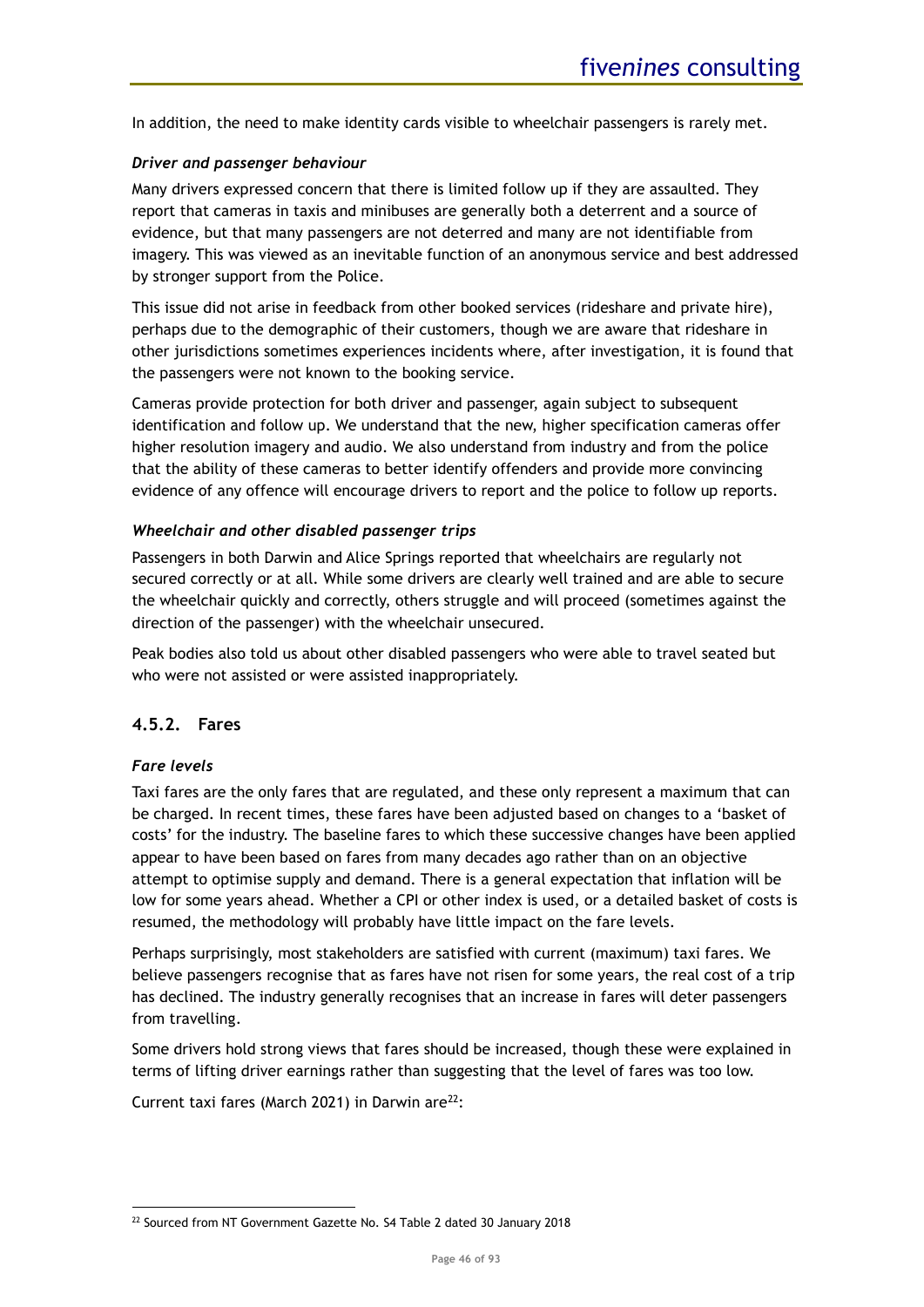| <b>Tariff</b> | <b>Characteristics</b>             | Flagfall $(5)$ | <b>Distance</b><br>Rate (\$/km) | <b>Waiting Time</b><br>(seconds) |
|---------------|------------------------------------|----------------|---------------------------------|----------------------------------|
| Tariff 1      | 06:00 to 18:00 Mon-Fri             | 5.40           | 1.54                            | 6.5                              |
| Tariff 2      | Tariff 1 other times               | 6.50           | 1.89                            | 6.5                              |
| Tariff 3      | Tariff 1 multi hire (shared)       | 4.05           | 1.16                            | 6.5                              |
| Tariff 4      | Tariff 2 multi hire (shared)       | 4.90           | 1.42                            | 6.5                              |
| Tariff 5      | Tariff 1 with 5 or more passengers | 5.40           | 2.31                            | 6.5                              |
| Tariff 6      | Tariff 2 with 5 or more passengers | 6.50           | 2.83                            | 6.5                              |

*Table 8: Maximum fares and charges for Darwin taxi area*

Other surcharges apply, including the \$1 levy per trip. Tariffs in other centres as slightly different.

Note that Tariffs 5 and 6 carry a distance rate that is 50% higher than Tariffs 1 and 2. Tariffs 5 and 6 are often referred to as 'high occupancy' and that term is used in this report.

Fares for other licence types are offered by the network service or driver and are independent of taxi fares from a regulatory perspective, though taxi fares provide a benchmark for passengers. Passengers do not appear to be universally unwilling to pay more for what they perceive to be a higher grade of service, and this underpins the Private Hire market.

We understand that competition in the minibus market in Palmerston has led to a reduction in set fares. In Katherine, an innovative pricing structure (per group rather than per individual) may have lowered the effective fares for many passengers there.

# *Trip price and cost*

We explored why taxi drivers rarely if ever offer a fixed fare or a fare below the metered fare, even though that might increase their business. This might be attractive to many passengers who want certainty or be attracted by a discount. However, under the standard bailment arrangement the driver payment to their operator is based on the metered amount, rather than the amount paid<sup>23</sup>. This means that any discount given to the passenger doubles when calculating the loss to the driver. The fare maxima set by government to provide certainty and limit fare abuse is therefore the de facto market price.

# *Fare evasion*

Many drivers expressed anger that so many passengers refuse to pay their fare. This is to some extent viewed as a civil matter by police and is too low a priority and too resource intensive to follow up generally. However, this has a massive impact on drivers who do not earn the money but still have to pay half the fare to the operator through the bailment agreement. The primary regulatory response is to allow drivers to require pre-payment on Friday and Saturday nights and require proof of the ability to pay at other times.

In practice, customers are often offended by being asked to pay or even prove to pay. One Aboriginal passenger we spoke to considered it an affront to be asked, even if he did not have

 $23$  We note that in Alice Springs and in some interstate markets including Melbourne and Sydney, some operators charge drivers a fixed amount per shift rather than using a shared fare bailment agreement. This allows the drivers to set their own price below the regulated/ metered fare. This model was not raised by drivers or operators during consultation.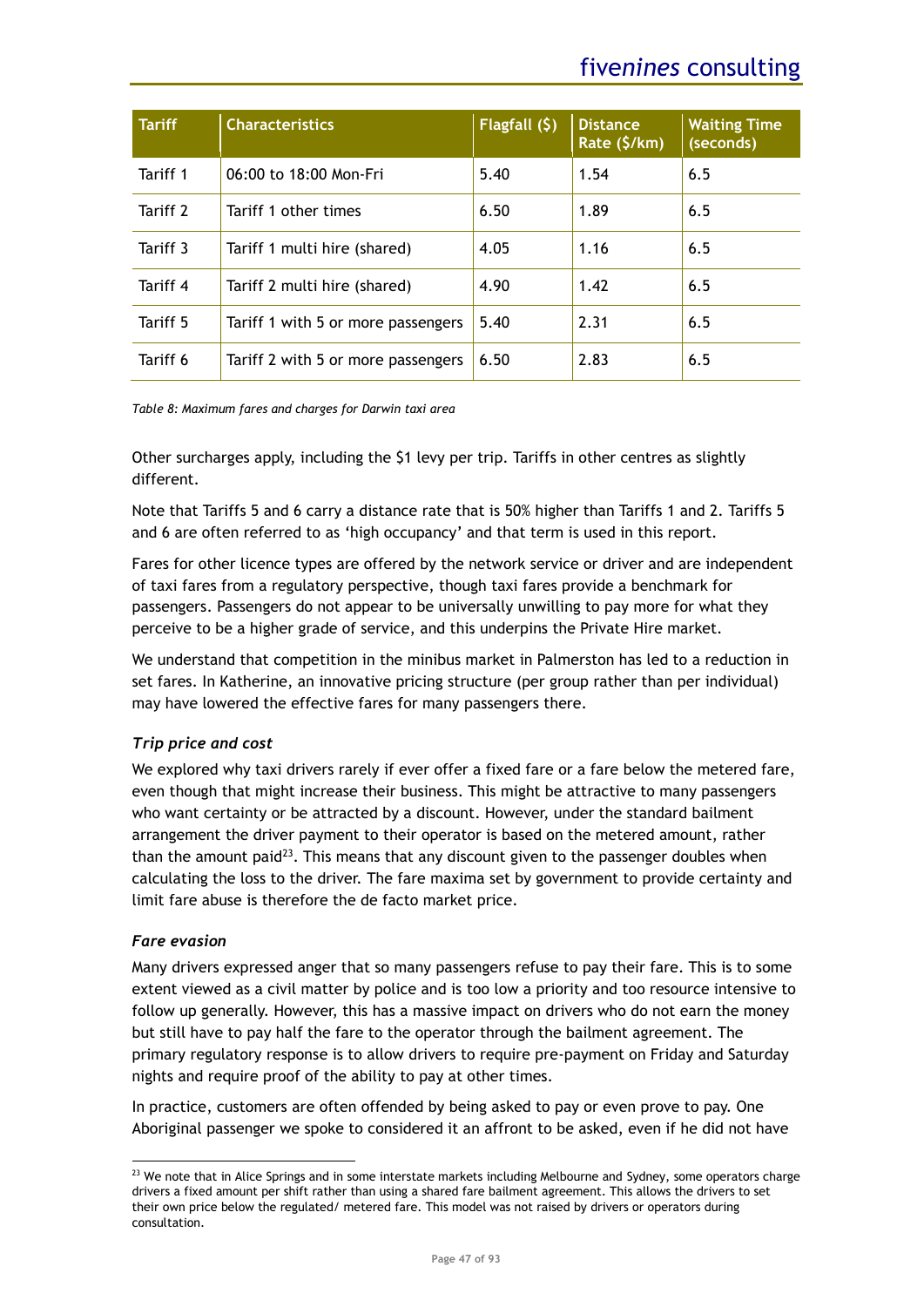the money to pay. Drivers, in turn, are unwilling to ask for fear of the response at the start of a trip.

Where a pre-payment is made, the adjustment mechanism is difficult. Adjusting a Basics card payment is apparently impossible without breaching the card conditions (which are legally binding on both parties).

# **4.5.3. Trip experience**

The Mystery Shopper survey provides the best indicator of passenger experiences. The full report provides an analysis of passenger perceptions in the two centres covered, across the sub-groups in the survey.

The data in the heat map table below is extracted from the report and shows that passengers are mostly satisfied with trips, though most scores are declining and disabled passengers are less satisfied than able passengers. Rideshare shows the highest level of satisfaction – significantly above any taxi group.

The colours indicate relative satisfaction with each group and the words 'up' and 'down' indicate the direction of change compared with the 2018 survey.

|                      | <b>Overall</b><br><b>Satisfaction Rating</b> |  |  |
|----------------------|----------------------------------------------|--|--|
| <b>Darwin</b>        |                                              |  |  |
| Able                 | $7.1$ (up)                                   |  |  |
| <b>Disabled</b>      | $6.4$ (down)                                 |  |  |
| <b>Alice Springs</b> |                                              |  |  |
| Able                 | 7.4 (down)                                   |  |  |
| <b>Disabled</b>      | 6.6 (down)                                   |  |  |
| <b>Rideshare</b>     |                                              |  |  |
| All                  | 8.9                                          |  |  |

# **4.5.4. Fleet utilisation**

Fleet utilisation refers to the percentage of time that a vehicle is on the road with a fare. The higher the utilisation, the higher the income and the more broadly the fixed costs are spread.

Fleet utilisation is a particular problem for the taxi and minibus sector because the higher operating costs, business model and competition put pressure for vehicles to be on the road 24/7. Rideshare exploits lower costs and different driver engagement models by working when there is work and parking up when there isn't. Licence holders are particularly affected as much of their cost is fixed, whereas drivers are only affected when they are working.

The graph below shows the number of drivers logged on as a proportion of the relevant vehicle licence categories. It should be noted that this is, in effect, the same graph as 'drivers logged on' in [Figure 3](#page-34-0) but expressed as a percentage of total licences. It should also be noted that this data is only indicative as not all networks reported for this period so the percentages are believed to be slightly understated.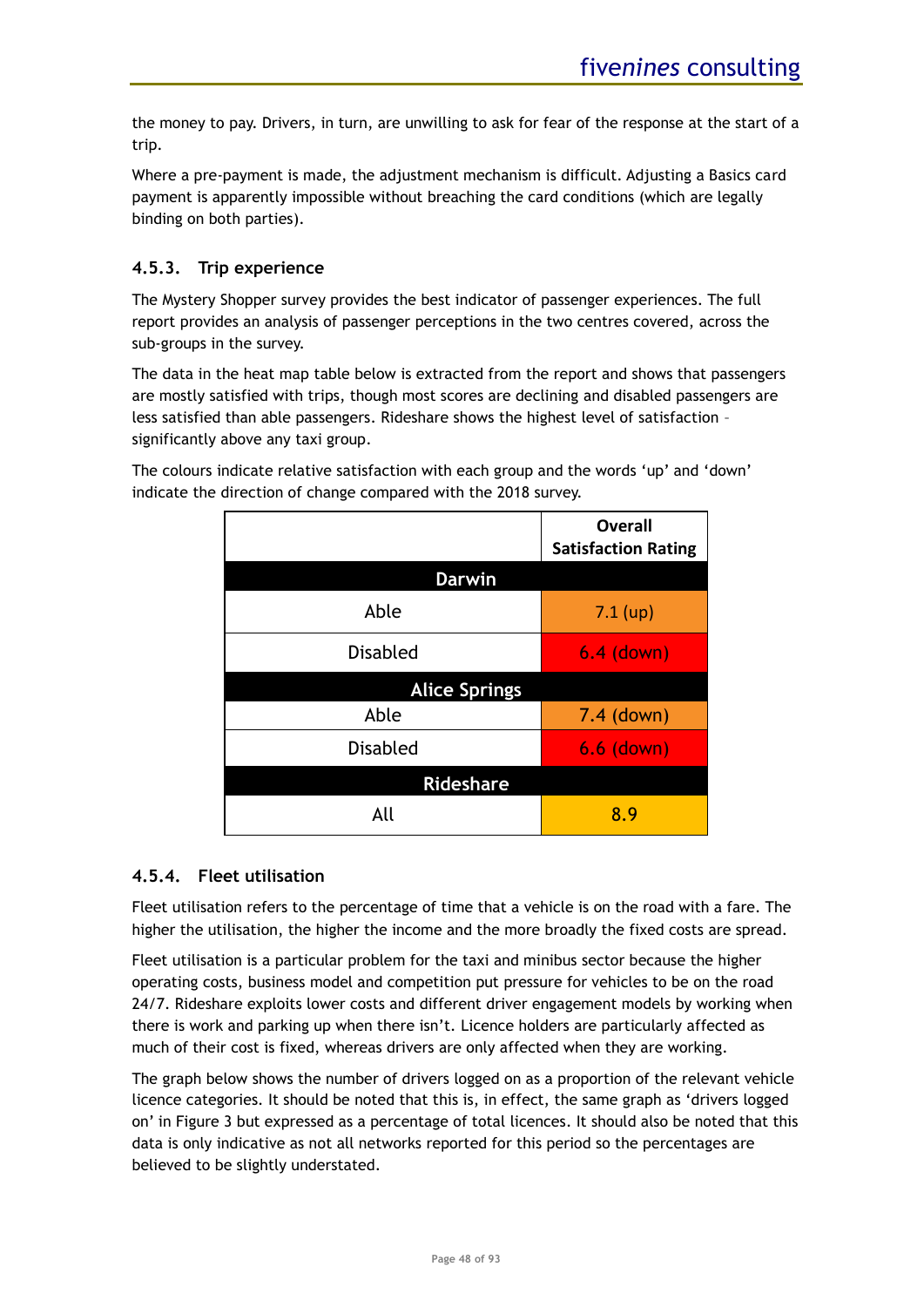

While most industry members believe that business has declined in recent years, this, in our experience, has always been a universal complaint across jurisdictions even prior to Covid-19. The trip volumes graphed in Section [4.3.1](#page-36-0) show an overall increase in demand, though a significant decline in taxi trips as a result of the advent of rideshare. The reduction in taxi work is significant and it is important to appreciate that the low-margin nature of driver earnings means that a slight reduction in income has a significant effect on drivers.

As in other jurisdictions, it was very noticeable that the most experienced drivers talked more about utilisation (percentage of time they had a fare onboard) than on fare levels or other variables. We believe that some drivers, and therefore operators, are able to make a reasonable living by their on-road decisions even though they are charging the same fares as those who are struggling.

Experienced drivers in the Territory and other jurisdictions typically have strategies to exploit rank and hail as well as bookings offered. Most drivers know how to quickly accept a booking, while the more experienced have additional strategies on where to cruise while waiting, as well as ranking preferences. Interstate experience suggests that drivers who rely on airport work or avoid short trips because they are 'not worthwhile' are less successful than those who take a more analytical view of opportunities.

This does not mean that if all drivers were as smart as the smartest that they'd all make a reasonable income, but it does suggest that regulations should not be changed purely to support the drivers who are least skilled at finding work.

It is also possible that smarter choices by taxi drivers might capture fares from passengers who might otherwise not make the trip or instead make it on foot, public transport, via a lift from a friend, or via rideshare.

Rideshare does not have the same opportunity as it relies on bookings, but the booking services have the opportunity to make their services more appealing to passengers and, as numbers of vehicles available increase, wait times will fall. This will place further pressure on taxi services.

# **4.5.5. Equity**

Both the Mystery Shopper survey and our direct consultation with passenger peak bodies and representatives of disadvantaged groups highlighted issues with trips for these passengers. We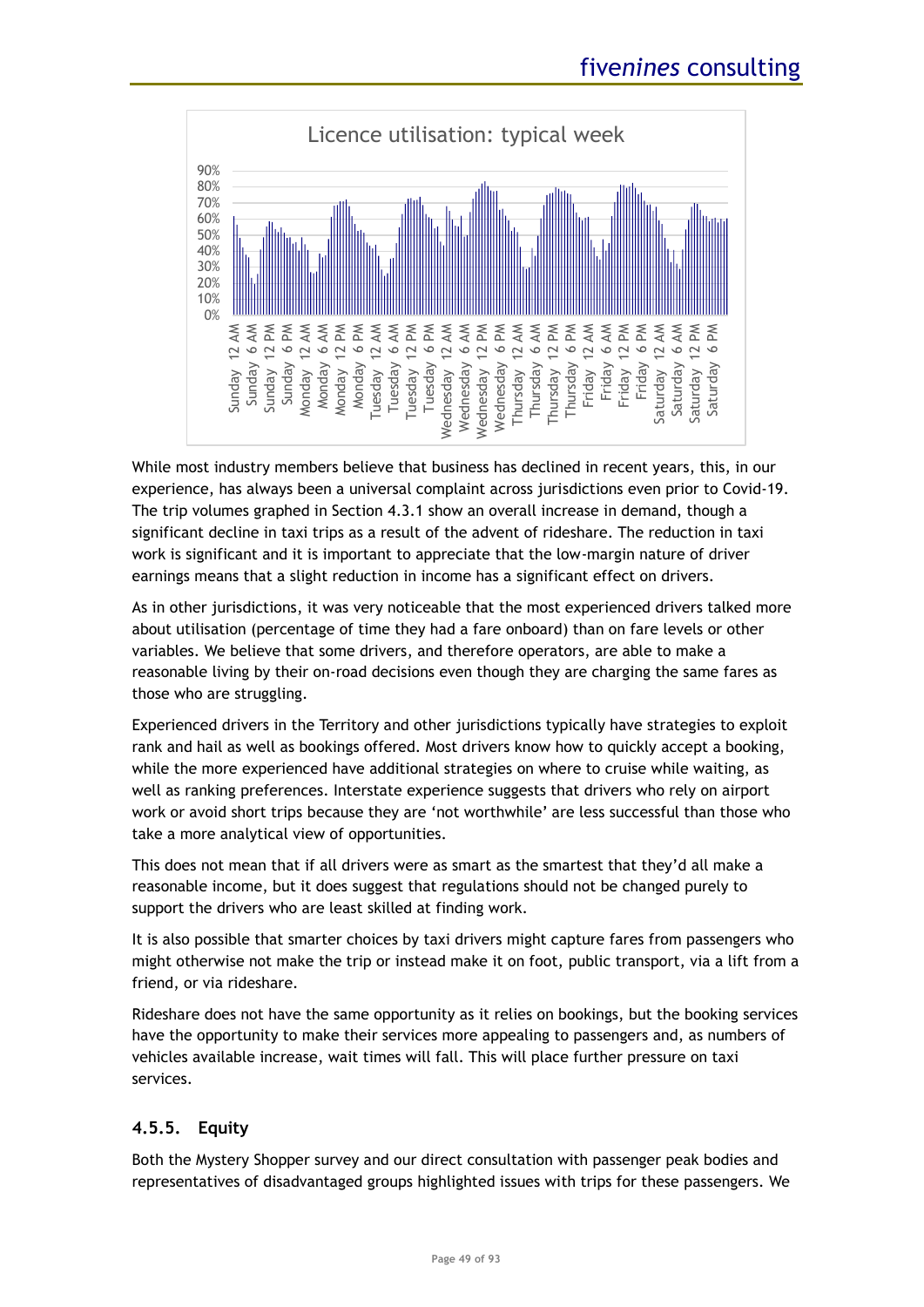believe these issues are not unusual for any Point to Point sector but the fact that they are common does not mean that they should not be fixed.

- Aboriginal passengers often do not understand the fare regulations or structure. Our interviews with passengers and with drivers included a number of claims that the other party was 'wrong' but it is impossible to tell whether drivers are overcharging passengers or whether passengers are misunderstanding the fare.
- Disabled passengers reported that the lift incentive process has some unintended consequences. The incentive is strongly supported by industry, especially as the whole payment goes to the driver. However, where the passenger does not have vouchers left, or is ineligible, drivers are less willing to take time to help the passenger even if the meter is running.

# **4.5.6. Covid-19**

The impact of Covid-19 was widely discussed.

In our discussions with other jurisdictions, we were told that the number of taxis on the roads has reduced, in some centres by as much as 50%. We understand that some interstate licences have been returned, even if they held a resale value, because the cost of operating was seen as too high to justify retaining them.

In the Territory, there is a consistent view that the complete absence of overseas tourists, the dramatic reduction of domestic tourists (as at March 2021) and reduction in business travel has significantly reduced the number of trips made and, often, the average fare.

Taxis and rideshare, in particular, have seen a significant drop in airport traffic. In Alice Springs only 55% of pre-Covid-19 flights were operating in March 2021 and a larger proportion than normal of the passengers had local connections with their own vehicle at the airport or a private vehicle collecting them.

Set against this was the impact of stimulus funding, particularly from the Commonwealth. Cash injections across the economy and an increase in disposable income for disadvantaged groups may have led to many people making trips that they would not have otherwise been able to.

In particular, we understand that many remote communities took their stimulus payments to larger centres – Darwin, Alice Springs and Katherine – to buy large consumer goods and supplies to take home. While in these centres, they travelled, consumed and socialised, using Point to Point vehicles to travel around while the cash lasted.

It is not possible to calculate to what extent these two opposite factors balanced out but the increased proportion of local passengers in taxis suggests that both were significant.

# *4.6. AFTER THE TRIP*

# **4.6.1. Driver careers**

Many drivers appear to be happy to work solely as drivers and not take on the responsibility of running a small business (by holding a licence and owning a vehicle). While we did not interview any drivers specifically about their careers, a number made comments suggesting that where they had supportive operators and good networks providing bookings, that they were satisfied with the lifestyle. The ability to work shifts when they wanted, to leave and return to the industry, and make their own decisions without direct supervision all appealed.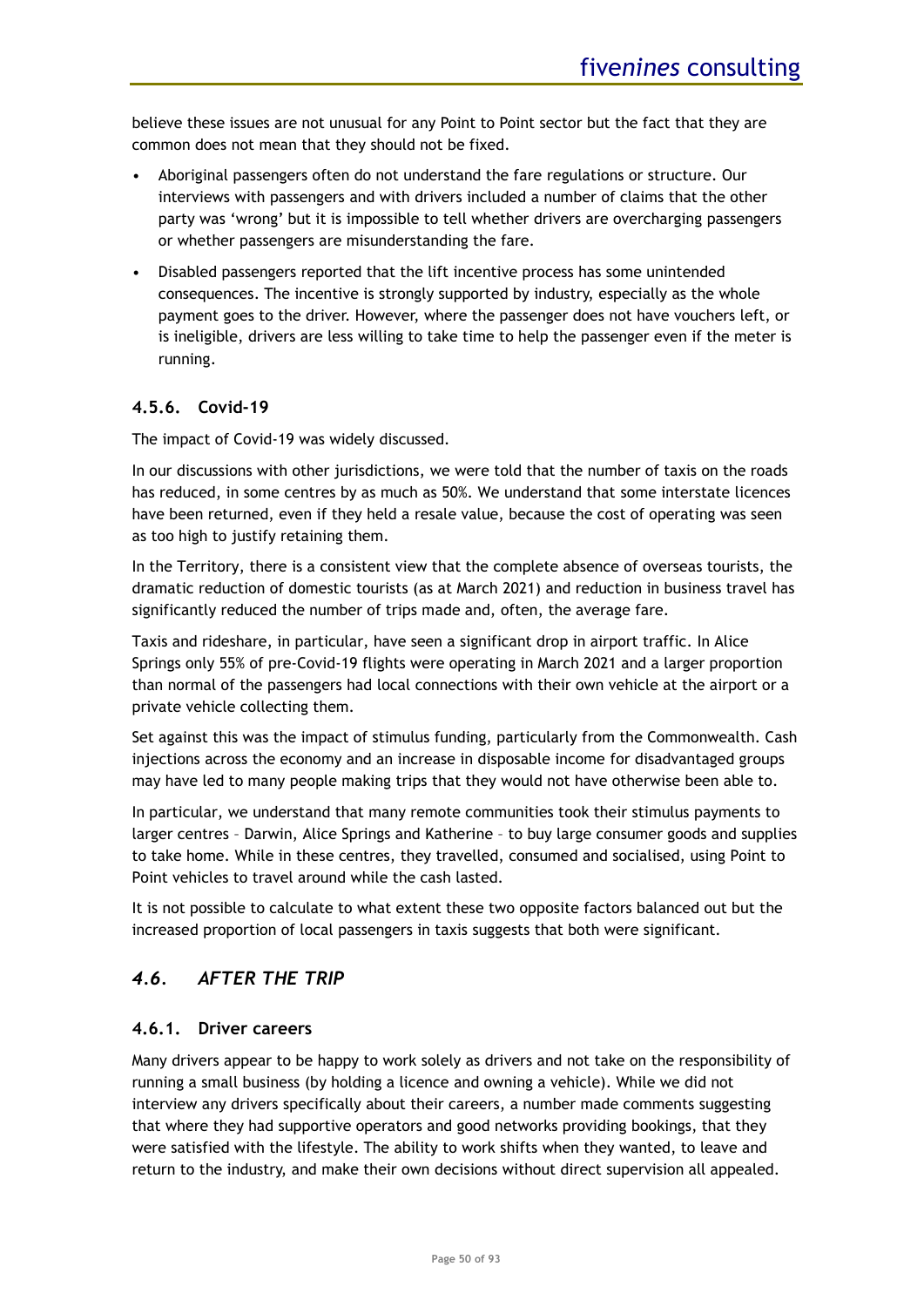Some drivers commented that they expected to get support by way of training and development, as well as recognition from their operators or networks. We note that one network (Blue Taxis in Darwin) has a long-service recognition programme which appears to build on this opportunity to raise standards and increase driver loyalty.

# **4.6.2. Entrepreneur opportunities**

In both Darwin and Alice Springs, where licence numbers are capped, there is a high level of frustration amongst vocal driver groups that their only opportunity in the industry is as bailed or shift contracted drivers. Progression to owner of a taxi business is closed unless the driver is successful in a future ballot.

There is a perception amongst these drivers (i.e. those who have not been successful in the ballot) that the ballot is 'unfair' as it does not reward service, skill or performance. Drivers appreciate that they require five years of service but that otherwise they just require luck. These drivers are of the view not only that they are being excluded unreasonably, but that the industry is missing out on vibrant new businesses. Their view is that 'the system' locks them out as part of a deliberate policy to reduce competition.

It is difficult to determine why these ambitious drivers do not pursue other, uncapped licence options. After some lengthy discussions it is apparent that these drivers see the taxi service and business model as materially different to the other categories – whether minibus, rideshare or private hire. We believe that this is largely a result of the rank and hail monopoly on top of a reliable baseload of network bookings, but also because these individuals have years of taxi experience and have been brought up in places with a traditional taxi model.

# **4.6.3. Industry structure and business sustainability**

The Point to Point industry responds to the opportunities presented by the Point to Point market as constrained by government legislation and regulation. As such, government policies and actions shape the industry rather than industry structure shaping policy. However, there are important findings about how industry has organised itself which have a bearing on the four purposes of regulation in Section [2.3.](#page-18-0)

### *Darwin*

A small number of large operations provide taxi and minibus services in Darwin. It is noticeable that, since 2008-9, these businesses have diversified and now offer a wider range of vehicle types and a much more sophisticated service offering. We believe that while these businesses are not in direct competition and seek to differentiate themselves, they are intensely competitive.

Darwin also hosts smaller operations which include operator only, operator and dispatch and rideshare services. Some of these are run locally, others (notably rideshare and 13Cabs) are largely interstate but with a local presence.

Darwin also has a number of small businesses and individual owner-operators across most licence types.

Darwin Point to Point services compete with disabled and Aboriginal community bus services, some of which operate at a significant scale.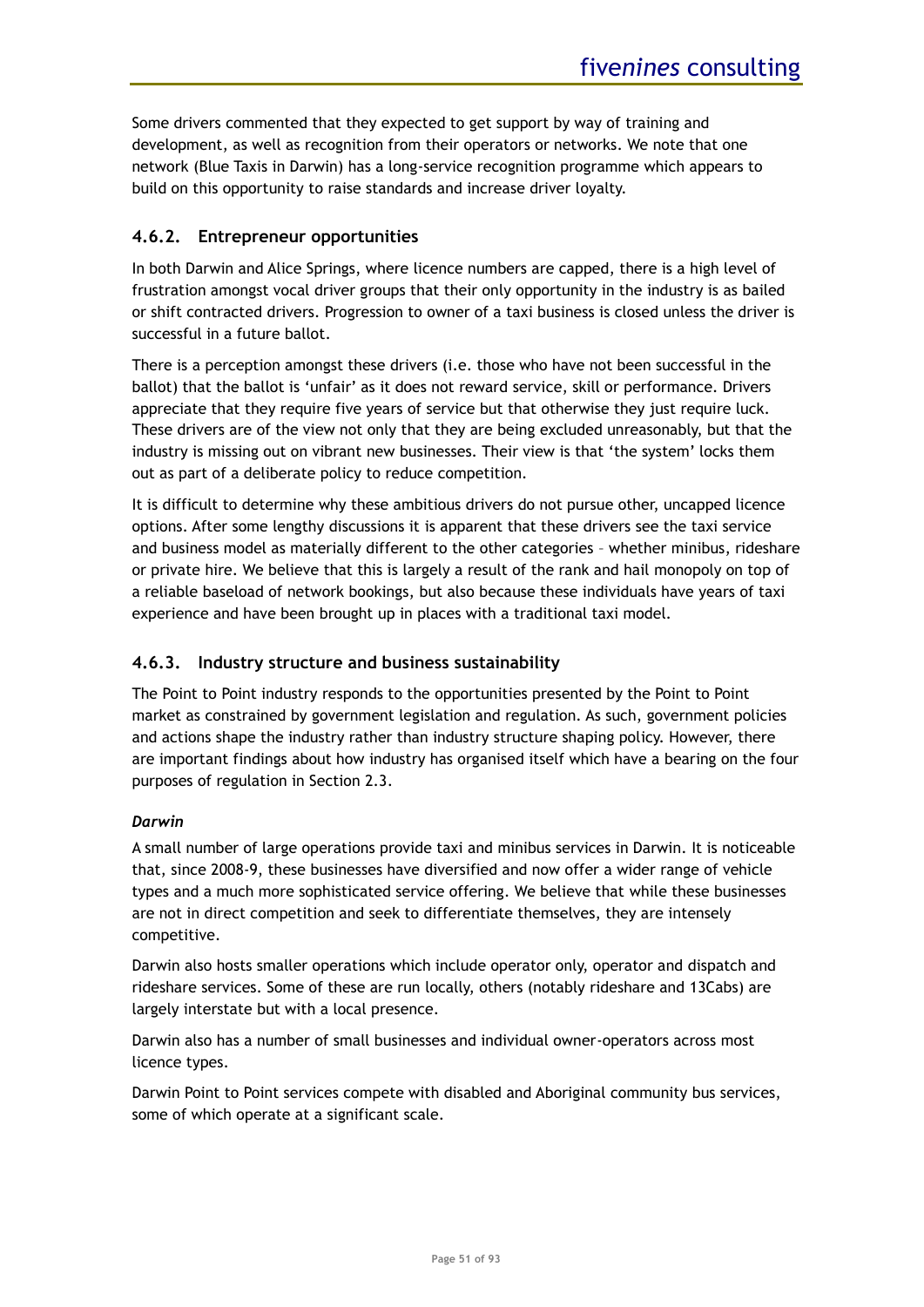### *Alice Springs*

While Alice Springs is smaller than Darwin, the same broad description applies, though on a smaller scale. It is our impression that the Alice Springs market is less fluid and that competition is more direct between the larger businesses.

Alice Springs also has numbers of community buses as well as being a hub for bush buses and other vehicles which operate over long distances between remote communities and the centre.

### *Katherine*

We ran workshops in Katherine with operators and drivers. Katherine has a minibus business with up to five vehicles and a number of taxi operators with one or two taxis each (to a total of 29 taxis). Local community buses provide services that would otherwise be the most profitable for the minibus and taxi service in socially desirable hours.

### *Tennant Creek*

We spoke at some length with a service operator in Tennant Creek by telephone. Tennant Creek is served by a daytime minibus (fixed fare) service operated by a single business. Tennant Creek also has competing community buses.

### *Nhulunbuy*

Despite a number of efforts we were unable to speak to an industry representative from Gove.

### *Structural findings*

A number of comments were made about the structure of the industry in each market, and we incorporate our observations and those of peer regulators about interstate Point to Point business structures.

- There are advantages and disadvantages in scale. Operators who maintain numbers of vehicles are able to support dedicated maintenance staff and buy in bulk. Single vehicle operators have more control over their vehicle and are better able to ensure they are treated well.
- Networks rely on operators and drivers signing up and remaining loyal. Competition between networks and the short term nature of the engagement means that licence holders have power over networks and by threatening to switch can extract concessions, particularly on standards.
- The nature of taxi network contracts means that vehicles need to work as close to 24/7 as possible to spread the monthly fee. This discourages operators from keeping their vehicle off the road in quiet times. Rideshare networks collect their fee on a per trip basis, meaning that rideshare owners incur most of their expenses when the vehicle has a trip and the cost of keeping the vehicle off the road is therefore lower. We suspect this is more easily sustainable for rideshare businesses that have a national presence as the business model is highly scalable.

### **4.6.4. Role of the regulator**

While the role of the regulator is defined in legislation and explained in policy documents, stakeholders often have different expectations of the role of government.

While we did not explore this topic in detail, a number of points emerged from discussions with stakeholders.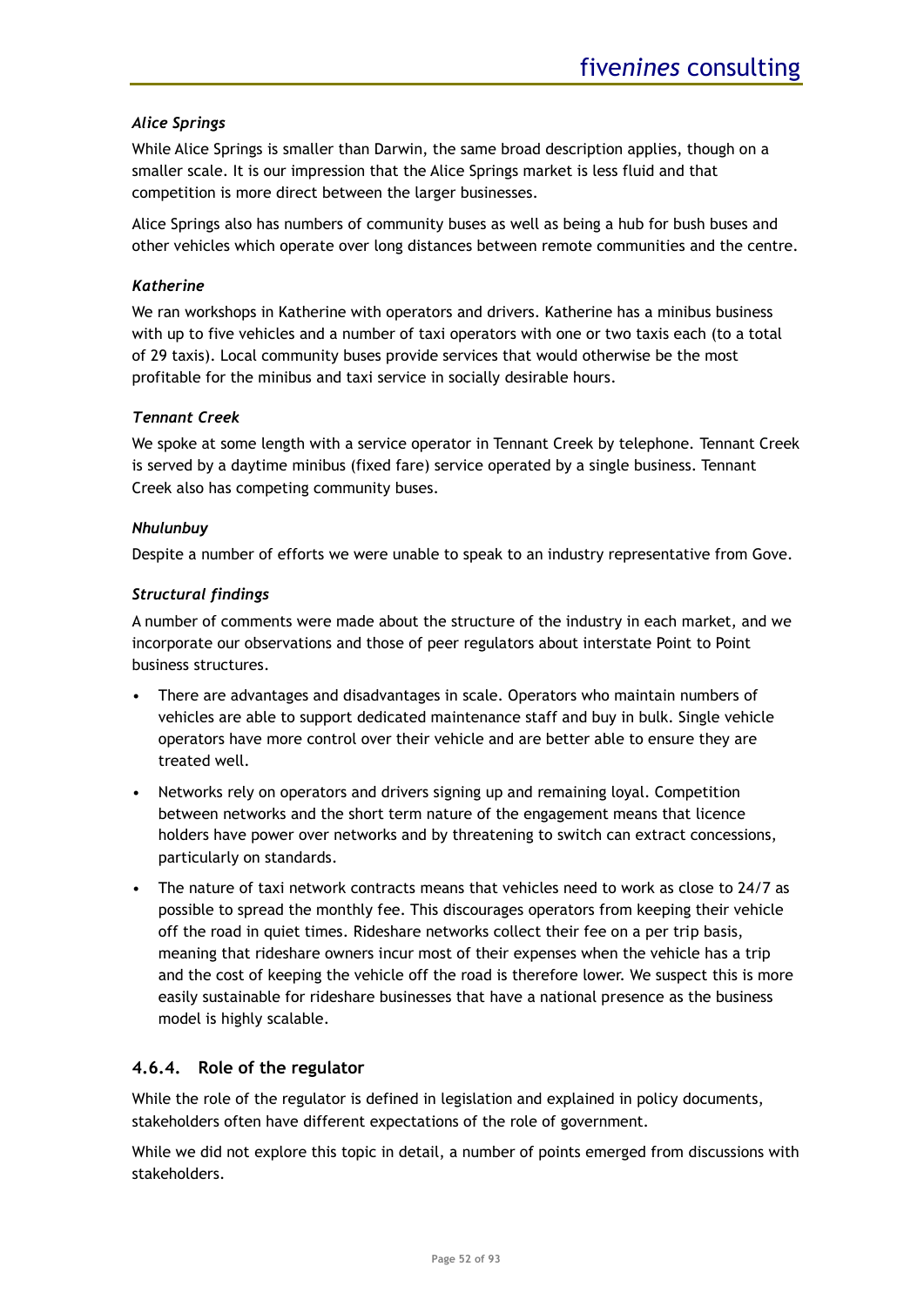- Networks and operators look to government both to oversee the sector fairly but also to protect their businesses from disruption. We don't believe that established businesses expect government to restrict competition to their own advantage, but they do believe government has a role in preventing market failure.
- Drivers are generally more strident that regulatory intervention is needed to ensure equity of opportunity within a suitably stable market.
- Passengers also have an expectation that the regulator will go beyond simply ensuring a safe service is offered. A number of passengers made comments about the poor presentation of some taxis or minibuses and would like regulatory intervention as an outcome of this Review. We believe that the rationale for this is based on a sense that market pressures are insufficient to maintain standards, or that the regulatory framework creates incentives to provide the lowest cost, lowest value service.

While less pronounced, we also became aware that different staff within DIPL have a different foundational understanding of the role of Government in shaping the industry. In brief, some staff hold the view that the purpose of regulation is now purely to ensure safety, while others take a more strategic view of how Government should be supporting Point to Point as a contributor to the Territory economy.

# **4.6.5. Sector sustainability**

The consultation process did not examine the viability of any businesses nor was any financial data shared with the consultant. Our observations about sector sustainability are therefore based on assertions by interested parties. Based on these discussions and our own observations, we formed the view that:

- From a general perspective, the sector is materially unchanged from 2008.
- There is healthy mix of businesses by size, licence type, service positioning and age.
- A large proportion of the sector generates sufficient returns for its owners to continue in business, noting that we have observed - in the Territory and elsewhere - an unusual reticence amongst Point to Point business proprietors to leave the sector even if they are making a loss.
- The quality of the taxi and minibus fleet appears to be little changed from 2008 and compliance officers suggest that vehicles are no worse maintained than at that time.
- Mystery Shopping evidence suggests that performance has slipped since 2018 while waiting times have increased. If it is correct that earnings have dropped but waiting times have increased, this would imply that the market is toughening.
- In Darwin, taxi demand has fallen by 29% comparing February 2021 with February 2018, though large monthly variations mean that the choice of months to compare affects the size of percentage reduction. Total trip numbers increased by 23% over the period. However, there is no doubt that taxi work has decreased very significantly, rideshare volumes have increased, while minibus and private hire are largely unchanged.
- Taxi demand in Alice Springs has only declined by 3% comparing February 2021 with February 2018 and the total number of trips in the two months was very similar. The only significant change in category share is an increase in minibus trips at the expense of private hire, probably reflecting the significant change in passenger demographic.
- We did not undertake a fare comparison survey but understand that the cost of rideshare is broadly comparable to other CPV categories. The payment model for drivers is, however, significantly different. This suggests that the rideshare – taxi mix will stabilise.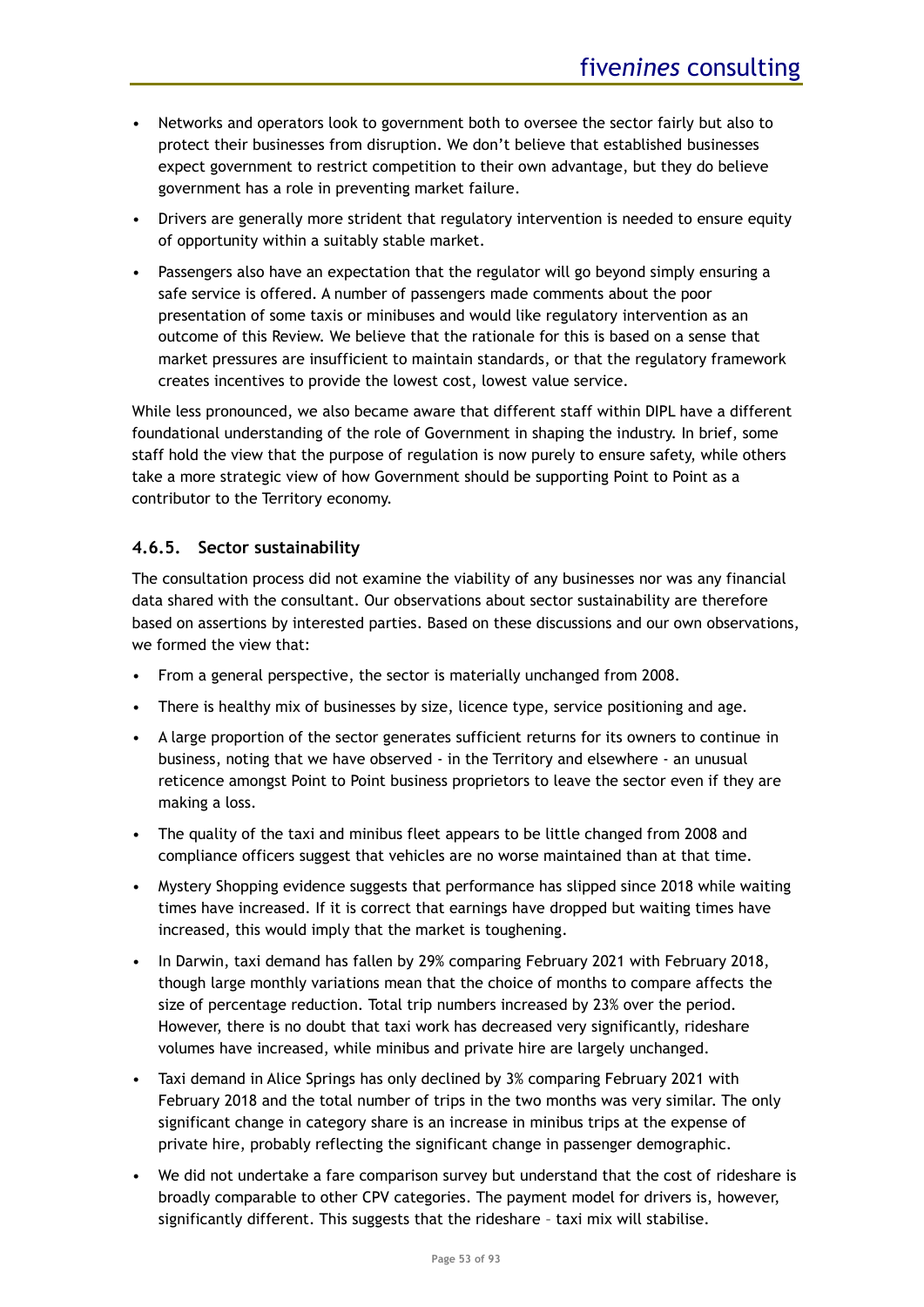- It was apparent that some industry participants are struggling to earn an adequate living. We could not verify whether this proportion has increased, though many stakeholders made this claim.
- In Darwin in particular, the traditional stability of driver shifts appears to be breaking down, with many drivers working 'profitable' shifts only, and perhaps working rideshare at other times. Licence holders and operators are therefore finding their income has declined but their fixed costs are unchanged.
- We did not see real evidence that CBD scooters have made a significant impact in Darwin, though many drivers would disagree with this. On cost the current scooter tariff legally provides a ride for a single passenger at a rate that is only slightly lower than a taxi ride in tariff 1, while the taxi can carry more than one passenger $^{24}$ .

Taken together, these points suggest that the industry overall is not in crisis, despite Covid, as some established industry participants aver.

However, we did see sufficient evidence to suggest that the sector is under considerable pressure and that the taxi category in particular has experienced a major downturn.

Regulatory change could cause significant disruption.

The return of tourists and an increase in economic activity may make a material difference to total trips and fares, restoring the sector to greater stability. However, if the reduction in trips as a flow on from Covid-19 continues, business failures may result, as in other economic sectors.

<sup>&</sup>lt;sup>24</sup> The Neuron scooter tariff is \$1 'flagfall' and \$0.38 per minute. Scooter speeds are limited to 10kph but in the CBD area to which they are largely restricted trips will be slower than this to allow for crossing junctions. Assuming one minute to unlock the scooter, one minute to return it and an average speed of 10kph, a 2km trip will cost \$6.32 and a 5km trip will cost \$13.16. By contrast, a Tariff 1 trip over the same distances will cost \$8.88 and \$14.70 respectively. This only compares the standard Neuron tariff with the maximum taxi fare and we note that Neuron offer 'season' tickets while taxis may negotiate a lower fare.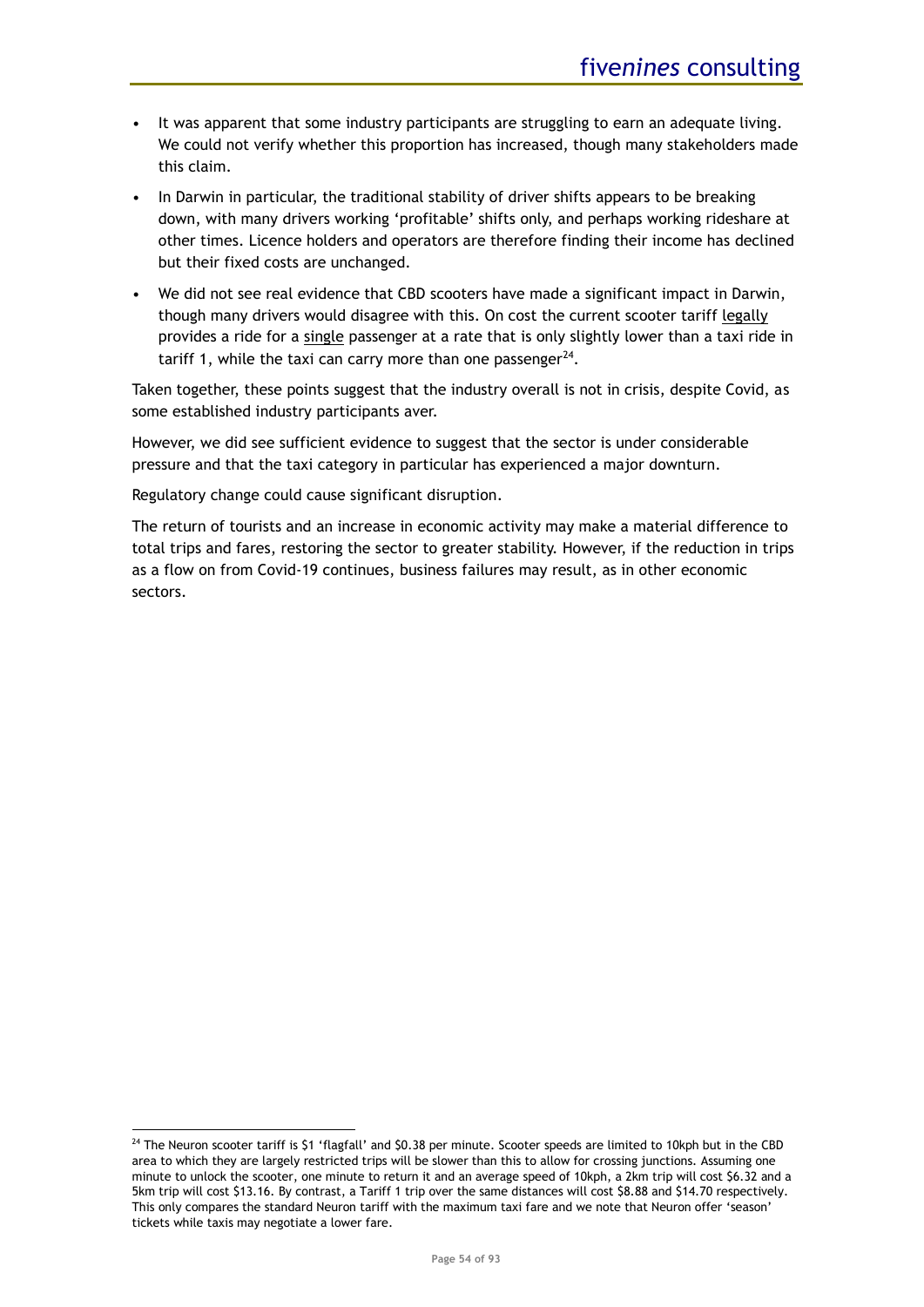# **5. CONCLUSIONS**

The Review was commissioned to answer three questions (see section [2.1\)](#page-12-0) which are paraphrased and restated here:

- *1. Does the transport service offered by Point to Point as a result of the introduction of rideshare and the continuation of the cap on taxi numbers do the following?*
	- *a) Provide options, quality service while continuing to be reliable and affordable*
	- *b) Provide a level playing field for each industry sector*
	- *c) Minimise the barriers to market entry*
	- *d) Provide an equitable, convenient and quality service to the disability community*
- *2. Is further work needed to deliver the above sustainably?*
- *3. How can this be achieved easily and cost effectively by Government and industry?*

Question 1 essentially assesses the status of the sector, at a high level, as it is at present. The conclusions drawn are about the extent to which it is currently achieves the stated objectives.

Question 2 asks what change is required and the conclusions address each of the elements in more detail in the same sequence as in the Findings section, concluding whether change is needed to sustain, or improve and then sustain, the objectives.

Question 3 seeks a plan for change and the report identifies major and minor recommendations to achieve the changes identified in Question 2. Question 3 is therefore covered in the Recommendations section following this one.

# *5.1. QUESTION 1A – OPTIONS, QUALITY AND RELIABILITY*

*Does the transport service offered by Point to Point as a result of the introduction of rideshare and the continuation of the cap on taxi numbers provide options, quality service while continuing to be reliable and affordable?*

### *Options*

The addition of rideshare services has broadened the options for passengers in Darwin where multiple providers add to the range of bookable services available. Rideshare has had little impact in Alice Springs with just one regularly operated vehicle, while there is no rideshare presence in other centres.

Rideshare has also increased the number of vehicles that are licensed, though it is not possible to establish whether more work is available to the industry since the detailed trip data now available to the Department only commenced with the \$1 levy.

Older passengers and Aboriginal passengers also appear to have additional options through a growing use of community buses in most centres.

The impact of the taxi cap on trip options is to limit the number of vehicles and this will lead to longer wait times which may push passengers towards a more reliable or rapid response provider.

Overall, while 'options' covers many dimensions, we conclude passengers have more options than in 2018.

### *Quality*

The clearest indicator of quality should be the average customer satisfaction rating. The Mystery Shopping survey asked passengers to rate overall quality. The data shows that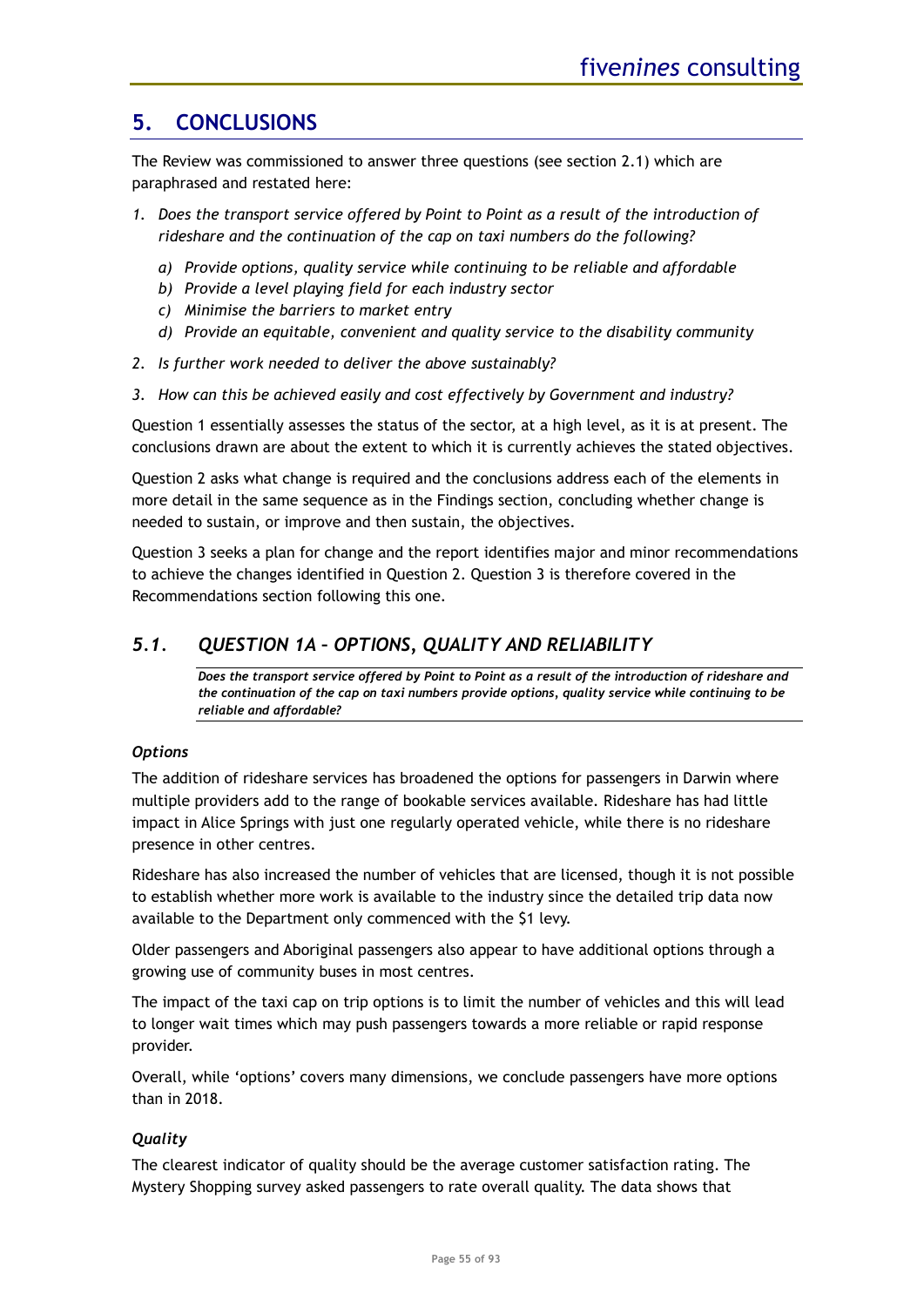customer satisfaction has declined for disabled passengers in both Darwin and Alice Springs and also for Alice Springs able bodied passengers.

Darwin able bodied passengers scored the service higher than in 2018 and gave rideshare a significantly higher rating than all taxis.

We conclude that service quality has fallen overall, particularly for disabled passengers.

However, the situation is more complex. While the wording of the questions in 2018 and 2021 was the same, it is possible that expectations have changed. In addition, the change in rating has not been dramatic and the relatively small sample size makes the initial conclusion unsound.

Finally, driver ratings, which are a core part of the service and were assessed in more detail, broadly showed an increase in satisfaction.

Our conclusion is that there is no strong evidence that the quality of service has declined significantly, though it is harder to claim that quality has improved.

### *Reliability*

Reliability is a multi-dimensional metric. Passengers talk initially about whether a vehicle will arrive or not as well as about wait times. The fundamental question is "Can I rely on making my trip in an acceptable timeframe?"

The Mystery Shopping survey did not identify a material reduction in passenger perceptions of reliability over the 2018-2021 period.

Neither our consultation, nor the quantitative analysis, provided evidence of a material deterioration in reliability over the period.

We conclude that the Point to Point sector has not experienced a decline in reliability as a result of rideshare or the maintenance of the taxi cap.

### *Affordability*

Affordability is a combined function of the price charged for the service and the ability of the passenger to pay.

The only rates set by regulation are taxi fares (strictly, maximum fares). These have been held steady over the period of interest, despite 2-3% inflation.

There is no evidence of the taxi industry discounting fares, though we understand that competition in the minibus market has led to a reduction in their set fares.

We conclude that trips have therefore become relatively more affordable though there is no meaningful metric to assess their affordability to all potential passengers.

This conclusion should be qualified in two ways:

- There has been a significant growth in the proportion of Aboriginal passengers carried, especially by taxis. Comparing the affordability of a given fare for an Aboriginal passenger (or group) with the affordability for an international tourist is complex.
- The introduction of rideshare has increased the number of commercially set or negotiated, rather than maximum, fares and these are not reported or monitored.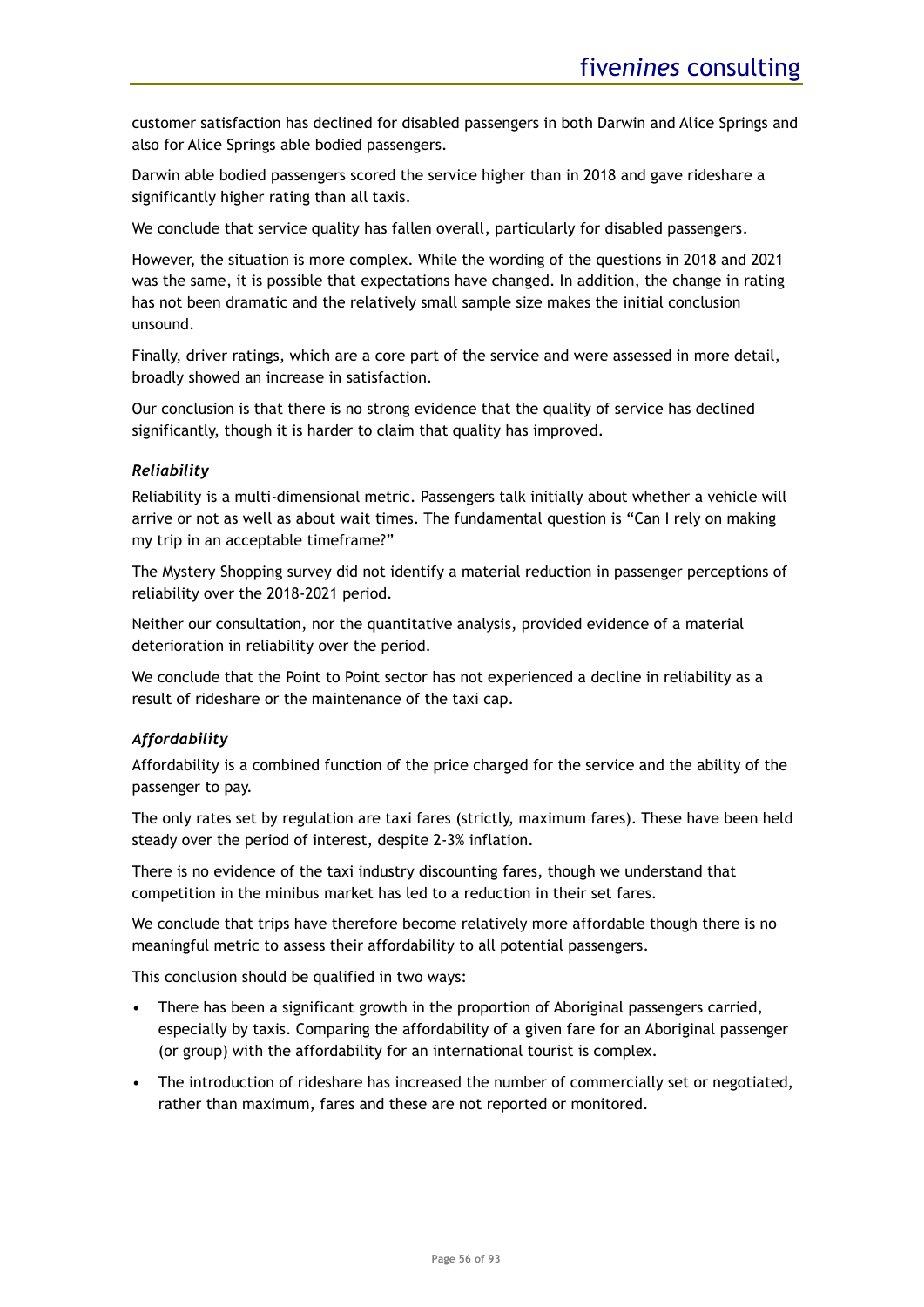# *5.2. QUESTION 1B – LEVEL PLAYING FIELD*

*Does the transport service offered by Point to Point as a result of the introduction of rideshare and the continuation of the cap on taxi numbers provide a level playing field for each industry sector?*

Section [2.2.1](#page-13-0) discusses what we infer is meant by a 'level playing field'. Our conclusions are drawn under the two perspectives described.

### *Competitive fairness between categories.*

It is particularly difficult to draw conclusions about fairness between categories. In practice, there is little information about the relative profitability of businesses, let alone in aggregate within categories. The fact that the current regulatory regime, particularly with reference to both rideshare and the taxi cap, has not led to a significant reduction in licence holders suggests that there is a competitive stability between categories.

We believe that the particular concern for this Review is whether the regulations for rideshare distort the Point to Point market to the disadvantage of taxis (in particular). We believe that restricting rideshare from rank and hail work, which make up half of all taxi trips, together with restrictions on payment and advertising on rideshare vehicles, creates a distinct category which can compete on different terms. However, it is also clear that the similarities in booked services have led to rideshare taking a large part of this market from taxis.

The distinctions between the regulations applying to each category are significant and industry does not consider the categories to be interchangeable. Industry players frequently observed that they were disadvantaged against other categories, but we noted that they rarely recognised the value of the regulatory advantages their own category carries.

There is a significant exception to this. There is clear evidence that rideshare has reduced the amount of taxi work and it has upset the driver market. Taxi drivers have the opportunity to use their own vehicles for rideshare when they choose not to drive a taxi, and we believe this has to a limited extent upset what was already an unstable driver pool for taxis. This point is picked up again later.

Overall we conclude that the Territory has arrived at a sustainably level playing field between sectors and that current regulations achieve the desired outcome. This includes the importance of the prohibition on advertising and promotion of rideshare as relaxing that would create the risk of illicit rank and hail activities which would be hard to police.

This conclusion additionally means that there is no particular merit in consolidating all Point to Point categories into one as it would cause structural disruption for little gain.

It should also be noted that the Point to Point categories covered by this review are also in direct competition with other types of transport. A particular example is the Neuron rental scooter fleet. We understand that these vehicles are not required to pay third party insurance premiums as they are not licensed on-road vehicles. However, we are told that claims are regularly made for medical costs arising from crashes involving scooters. This provides the rental scooters with a slight cost advantage. The different regulations for community buses may also allow a cost advantage to them, although the fact that their business model is entirely different makes it impossible to identify the consequences of this.

# *Competitive fairness within categories.*

Within the Territory Point to Point legislation, no distinction is made between licences within categories and all licence holders in each category are subject to the same requirements<sup>25</sup>.

 $25$  There are exceptions. For example, only multi-plate operators can justify or qualify for a substitute taxi licence, allowing them to operate their maximum permitted fleet while one or more vehicles are off the road. A single vehicle operator who takes their vehicle off the road without a substitute will lose the earnings for that time.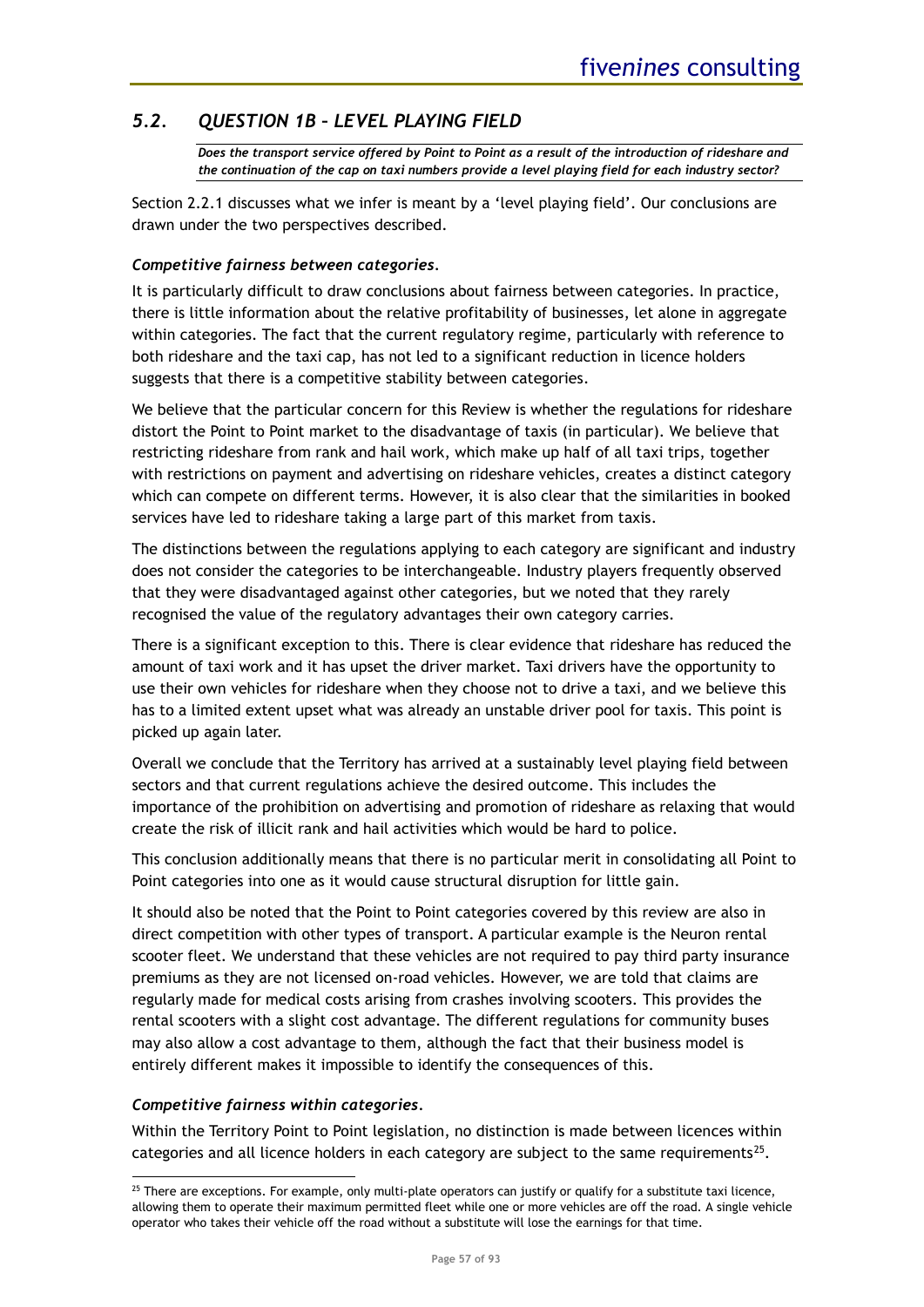This is not the case in other jurisdictions where, for example, perpetual and annual licences have different financial costs and rights.

It is also apparent that regulations generally do not favour scale. Indeed, the restrictions on taxi licences mean that individuals can operate profitably and have a choice of dispatch services in Darwin (including rideshare) and Alice (for taxis). This is a sector where the smallest player competes on a largely level playing field with large operators.

We do note two small distortions.

- Where regulations change, as for example has been the case with camera standards in taxis and minibuses, grandfathering arrangements may advantage those who acted prior to the change and a financial or operational advantage (or disadvantage) may continue while the grandfathering applies.
- Compliance effort is applied unevenly. Daytime taxi and minibus operations are most likely to experience an unexpected compliance interception, while remote centres are least likely. However, all vehicles in the same geographical area at the same time are treated equally.

We conclude that there is no significant unfairness within categories.

# *5.3. QUESTION 1C – BARRIERS TO ENTRY*

*Does the transport service offered by Point to Point as a result of the introduction of rideshare and the continuation of the cap on taxi numbers minimise the barriers to market entry?*

The two factors in this question– rideshare and the cap – affect barriers to entry in opposite directions.

Apart from the basic "fit and proper" test and the requirement to be accepted by a network, there are no restrictions on entry for rideshare.

Acquiring a taxi licence in Darwin and Alice Springs is only possible for applicants who are successful in the ballot and who must satisfy additional conditions. Those wishing to operate a taxi can otherwise only do so through a licence holder, the continuation of which is vulnerable to the continued eligibility of the licence holder and the nature of the sub-lease. These arrangements are not recognised by the department and the licence is at risk of cancellation by the Department if the arrangement is discovered.

There is no barrier to entry, apart from reasonable personal suitability and vehicle safety, for other categories and locations, nor for drivers in any category.

We conclude that the only significant barrier to entry is for the acquisition of a taxi licence in Darwin and Alice Springs.

# <span id="page-57-0"></span>*5.4. QUESTION 1D – DISABILITY SECTOR*

*Does the transport service offered by Point to Point as a result of the introduction of rideshare and the continuation of the cap on taxi numbers provide an equitable, convenient and quality service to the disability community?*

While extensive data is collected for taxi trips, the quality of disability data within this dataset is relatively poor. It is networks who report performance and they are not usually told whether a wheelchair is being carried nor whether the passenger has a non-wheelchair based disability. Some networks provide data about the type of vehicle requested but this is incomplete and only indicative.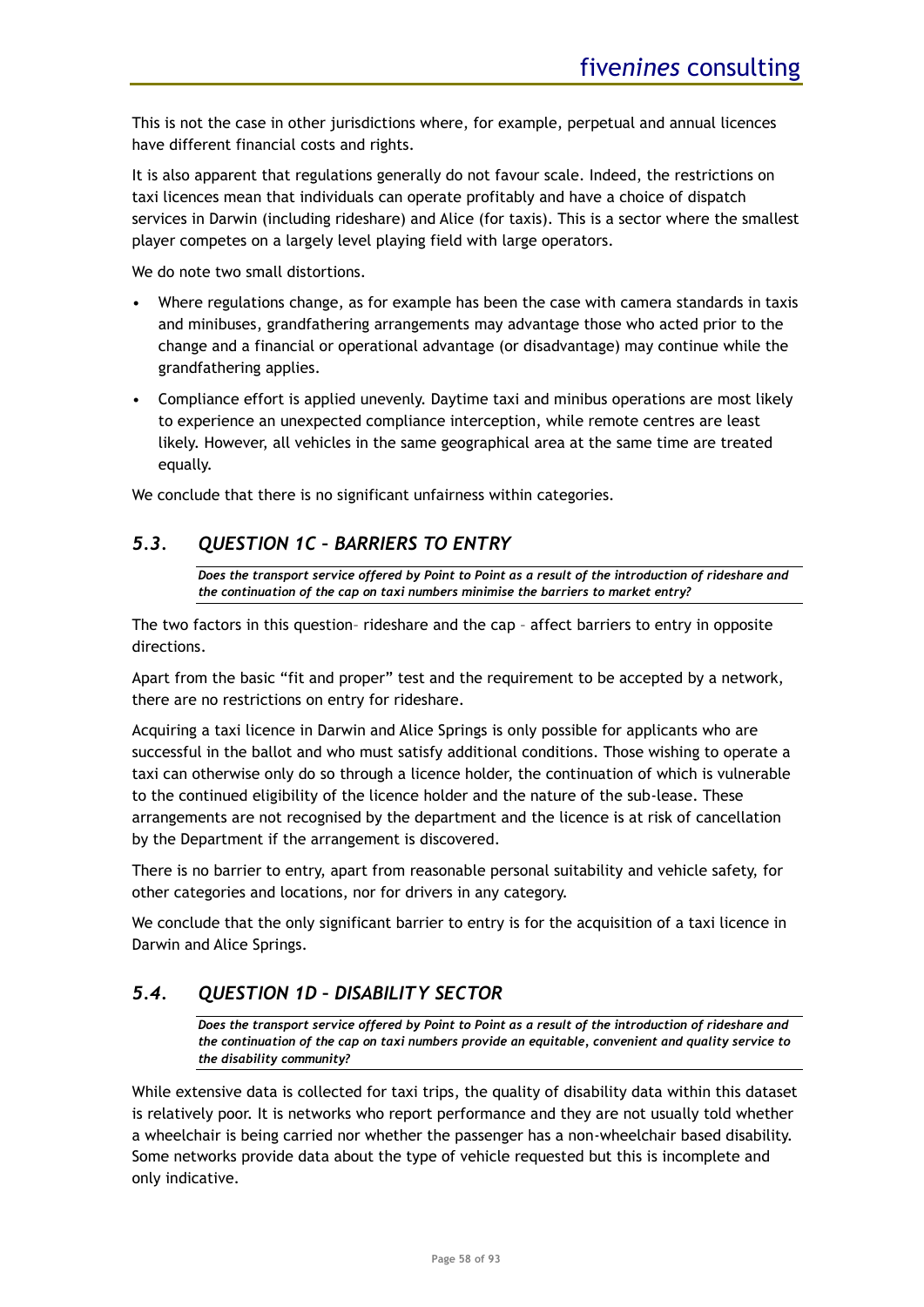The most useful evidence to determine whether access is equitable – which we infer to mean similar availability and similar quality of service for the same net price – is the Mystery Shopping survey. This shows that waiting times for disabled passengers are generally significantly longer than for able bodied passengers. The only exception was for booked trips in Darwin where vehicles arrived within 5 minutes. Wait time for immediate bookings in Darwin, as well as all bookings in Alice, were at least five minutes longer than for able bodied passengers and had deteriorated since the last survey.

Observations from industry and passengers, described elsewhere, suggests that the high occupancy tariff for taxis provides a financial incentive for drivers to preference large groups over wheelchair trips. This may explain trip refusals reported by some in the disability sector.

We therefore firstly conclude that disabled passengers do not have equitable access to a taxi service.

The most objective measure of convenience and quality is the overall Mystery Shopping satisfaction score. In both centres, the average score for disabled passengers was lower than the previous survey and lower than for able bodied passengers, though by less than 1 point out of a total of 10.

We therefore secondly conclude that there has probably been a deterioration in convenience and service quality for disabled passengers.

In addition, we understand that rideshare fleets do not include wheelchair accessible vehicles and so passengers who are reliant on a wheelchair for mobility are not currently able to take advantage of this new modal option. Similarly, the rental (Neuron) scooter fleet in central Darwin is not accessible to wheelchair users. Set against these is the increase in community bus trips which, we understand, commonly accommodate wheelchairs.

Overall, it is difficult to connect cause and effect, but our third conclusion in this section is that there has been a deterioration in the service offering for passengers living with a disability, noting that the evidence available only relates to wheelchair passengers. Later parts of this section break down the component causes.

Also within the scope of this question, the Department expressed an interest in whether the regulations should allow conversion of a standard licence to an MPT one 'as of right'. At present the Minister has the discretion, but no obligation, to approve such changes. In this situation the vehicle changeover would automatically reduce the annual licence fee and create a responsibility to respond to WAT jobs. There appears no reason why this should not be permitted, when comparing community benefits with the reduced revenue in licensing fees.

# *5.5. QUESTION 2 – NEED FOR CHANGE*

### *Is further work needed to deliver the above sustainably?*

Sustainable delivery of Point to Point services that meet the criteria above will require existing standards to be maintained or bettered, and falling standards to be raised.

We address this question using the same structure as is used for the Findings section.

### *Before the passenger*

### **LICENCE CATEGORIES**

There is a clear distinction between categories and, while there is considerable overlap between them, this provides virtuous choice for passengers. While industry voices say that it is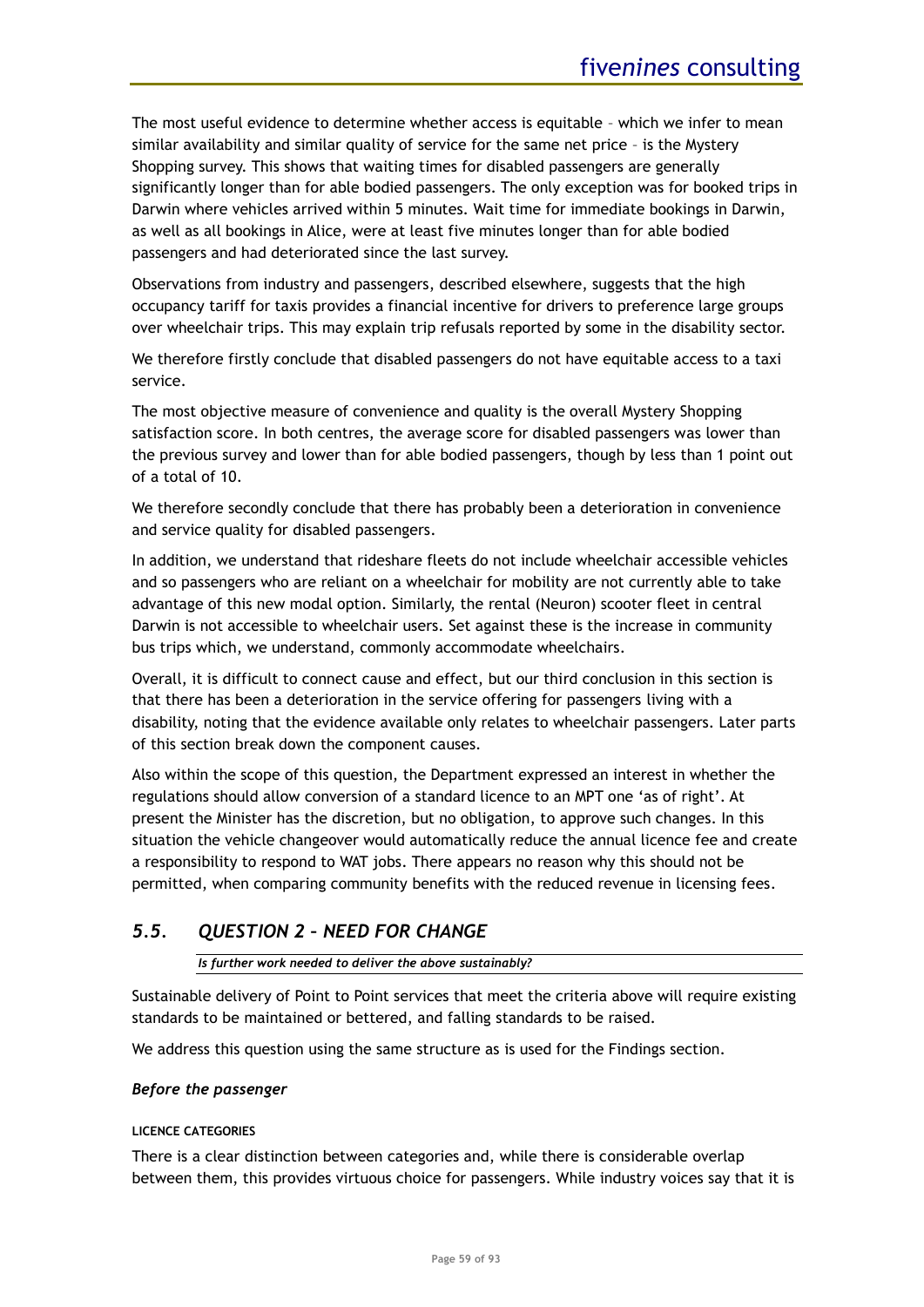difficult to make money in the sector, this is not necessarily new nor a reflection on all participants. If a category was not viable, participants would leave, even if not immediately.

We conclude that the current categories achieve a useful purpose and, in addition, that consolidating the categories would be disruptive to these individuals and businesses.

### **LICENCE CAP**

This is probably the most sensitive topic for the industry, and to some extent for passengers, in the Territory and elsewhere. The question is complex because:

- If demand is inelastic, the number (trip supply) of taxis on the road affects the viability of each taxi.
- Taxi numbers have been fairly static for many years in both capped centres. However, the growth in community buses, the advent of rental scooters (in Darwin) and the introduction of rideshare have significantly increased capacity. Overall trip supply across the Point to Point sector has therefore changed.
- In practice, demand is not inelastic. Trip demand is very complex to estimate accurately but the sudden 2020 decline in tourist numbers, rapidly followed by a surge in stimulus spending, makes it apparent that demand has changed in quantity and type. Additionally, price and other signals affect demand: a perceived safer trip may lead to a passenger making a Point to Point trip that might otherwise have been made via another mode or not at all.

We understand that the purpose of the cap is to provide a service which offers easy access to vehicles (enough taxis) for passengers and which allows service providers to be financially sustainable (not too many taxis). Importantly, the investment in a vehicle means that, subject to finance, someone can enter the industry easily, but they then need to operate profitably for an extended period to recoup the initial investment. Sustainability of the industry additionally depends on slow, rather than rapid, change in taxi numbers.

We conclude from wait times that for standard taxis, Darwin is relatively well serviced with wait times between 2.9 and 8.1 minutes. Alice Springs is less well served with daytime wait times up to 12 minutes for booked trips, though with early arrival for pre-booked. As noted above, this may result from different job allocation models. We conclude that the current number of taxis is broadly appropriate for current demand though continued alignment will require periodic analysis.

### **VEHICLE STANDARDS**

We received consistent feedback from industry and passengers that it would be important to reintroduce some limited form of 'cosmetic' minimum standard for all vehicles so that, for example, the interior was fit for the passenger.

In addition, the feedback from both industry and passengers was that vehicle age was less important than safety and presentation.

We conclude that the perception of Point to Point would improve, potentially increasing demand, if basic internal cosmetic requirements were added to the current safety ones, while the vehicle age could be relaxed where safety and presentation parameters can be satisfied.

### **NETWORK, LICENCE HOLDER AND OPERATOR STANDARDS**

We saw no evidence that the industry does not operate sustainably, safely and effectively due to poor standards. We do believe that some individuals currently transition from driving to operating without appreciating the significantly greater requirements placed on operators.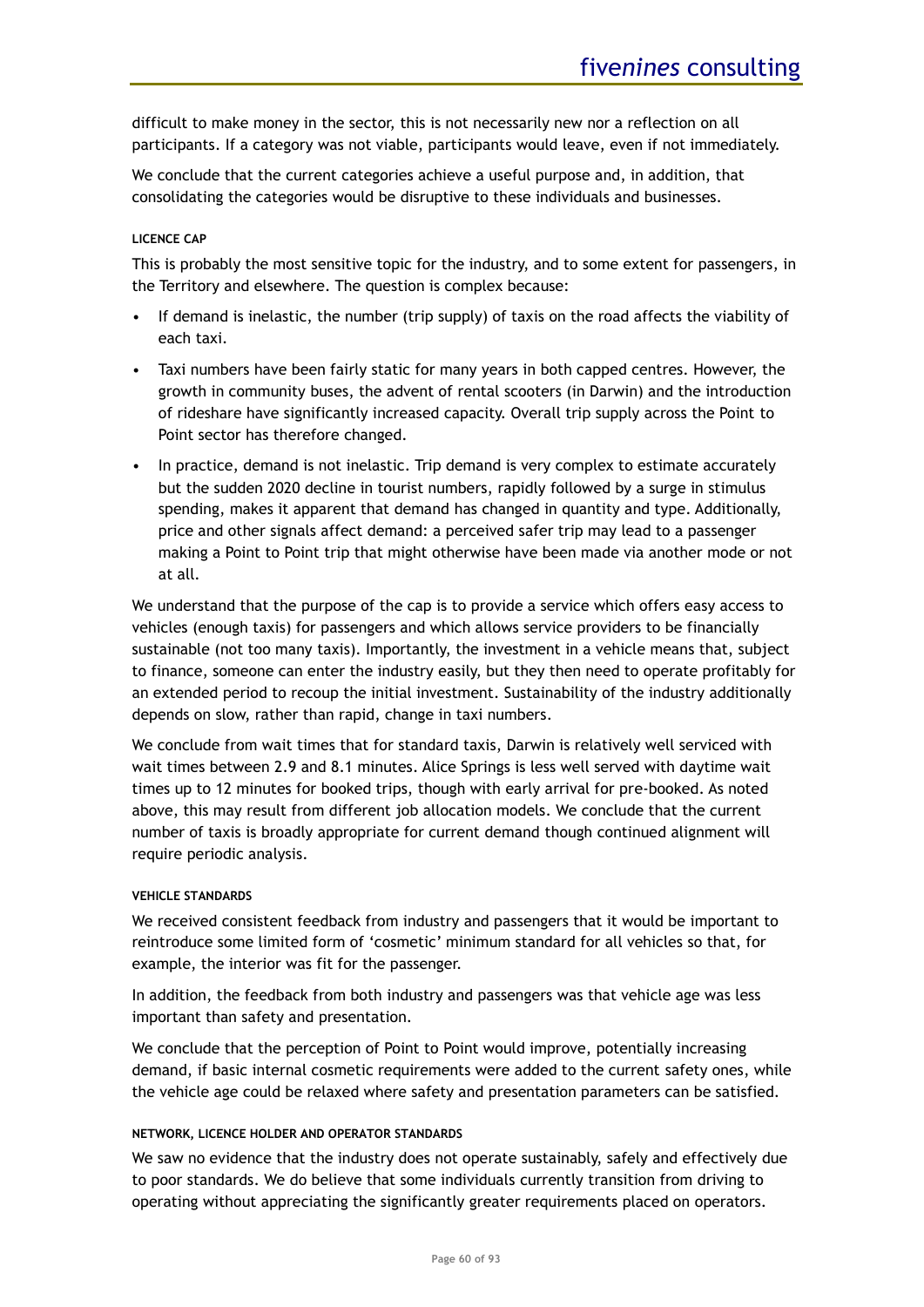Potential entrants would benefit from an awareness briefing (rather than training) on the responsibilities and business implications of taking on a licence. Post entry, training for industry could raise standards but is available privately and would be for the benefit of the recipient of the training. We conclude that mandated training of individuals running Point to Point businesses (as opposed to driving) should not be required by the regulator.

### **DRIVER AVAILABILITY**

The number of taxis on the road through a typical week is shown in **Error! Reference source not found.Error! Reference source not found.**. While this clearly shows that on-road vehicle numbers vary from just over 50 to over 250 at different times of the day and night and on different days, we believe this is largely a function of demand for trips rather than supply of drivers.

Wait times are discussed in [4.4.2.](#page-39-0) While wait times have deteriorated, we believe that wait times largely meet customer expectations based both on Mystery Shopping feedback and on a reasonable expectation about how close a vehicle would be when a booking is made.

However, there are specific times when there is evidence that driver shortage results in poor service and long waiting times. In particular, the reports of difficulty getting taxi drivers in the early evening and in the early hours when demand is light but not non-existent reduces the availability of taxis. It is important to note that rideshare, for passengers who have access to this, is believed to meet much of the early evening demand.

We conclude that the recruitment of drivers is a genuine issue for the industry and that this is partly a result of the perpetual recruiting challenge but also now affected by the perceived ability of drivers to earn sufficient money from some shifts.

### **DRIVER PREPARATION**

Driver skills and knowledge generally rated highly in the quantitative part of the Mystery Shopping survey, though narrative responses and our own consultation revealed some very poor experiences. Drivers can move easily between vehicles, operators and categories. With a very low barrier to entry, the regulator currently relies on operators and networks to provide training. The evidence we saw suggests that the quality and duration of training varies widely.

Trained or experienced drivers are able to operate safely. They know how to secure loads such as wheelchairs and luggage. They know what their compliance requirements are. They know the areas in which they are supposed to have expertise.

Our conclusion, based on the feedback, is that the current arrangements are sustainable at the current standard but that new, untrained drivers are unlikely to provide the quality of service in all dimensions that the market expects and the regulator requires.

On this basis, a sustainable industry needs a better approach to training new drivers. It needs to recognise that training time does not generate revenue and that there is little cost for a driver to move from an operator or network, or leave the industry for other jobs with a low barrier to entry.

### **FLEET MIX TO MEET DISABLED PASSENGER NEEDS**

The longer wait times for wheelchair passengers are noted above. However, the financial advantage for a driver in carrying a large group in a van-type vehicle over carrying a wheelchair appears to have led to MPTs being diverted from disabled users. While there is a financial incentive to pick up a wheelchair where there is a lift incentive, this may be less than the higher tariff incentive from carrying 5 or more passengers. The high occupancy tariff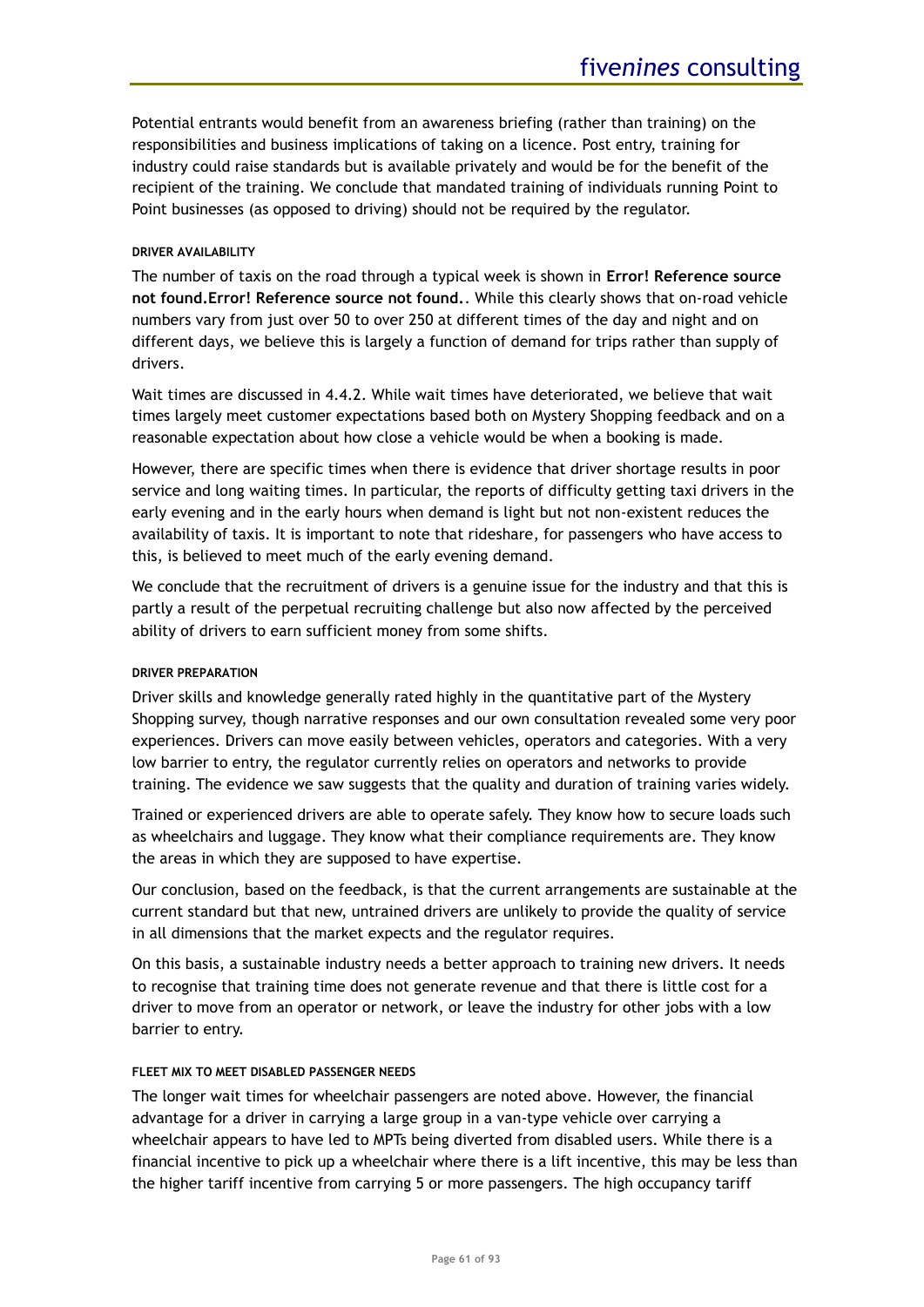therefore provides a clear disincentive for drivers to seek wheelchair jobs where there are high occupancy fares available.

In many cases, it appears that it is not the fleet mix that is the problem, but the willingness for, or pressure on, drivers to accept wheelchair trips. The wait time indicator shows deterioration so we cannot be sure that even the current situation is sustainable.

We conclude that action is required to deliver satisfactory disabled services and that commercial pressures are not sufficient.

### *Before the journey – Passenger decisions*

### **MODAL OPTIONS**

The current Point to Point categories provide at least as wide a modal choice as is available in other Australian jurisdictions and the minibus category provides a flexibility of service that is probably unique to the Territory. We conclude that there is sufficient sustainability in the current categories.

### **MODAL PREFERENCE**

Given sufficient modal choice, passengers need adequate information about these choices. The Department provides web based information about each category and both taxis and minibuses provide in-vehicle information for the passenger. The different businesses in each sector then have the opportunity to differentiate their service and attract more custom. We do not believe that the regulator has a role to play beyond this. We conclude that modal preferences are adequately satisfied by the regulatory framework.

### *Before the trip*

### **BOOKING PROCESSES**

The evidence available is that the booking services in centres operate effectively and, we believe, compare favourably with other jurisdictions. No booking system is ever perfect and both the Mystery Shopping survey and the direct consultation identified specific events that were unsatisfactory, however we accept that booking services can only offer jobs to drivers and cannot direct them to accept them. We conclude that the booking services operate satisfactorily and sustainably.

### **VEHICLE AVAILABILITY – RANK AND HAIL**

We only have evidence regarding ranking as hail is not covered by data nor was any useful information available from the project research.

Feedback regarding rank services was consistent with what we have seen in other jurisdictions. In Darwin, for instance, the 24 taxi rank spaces see a rotation of taxis and short waits for vehicles at most times of day. Their capacity to clear large events is also valued by venues and by the police.

The location of ranks raised concerns in Darwin and Alice Springs. Rank location is determined by local government but DIPL plays an important advisory role, as does the industry.

We conclude that the current proactive management of rank locations and spaces in conjunction with local government bodies ensures that changes continue to be made to align urban planning, passenger usage and industry requests.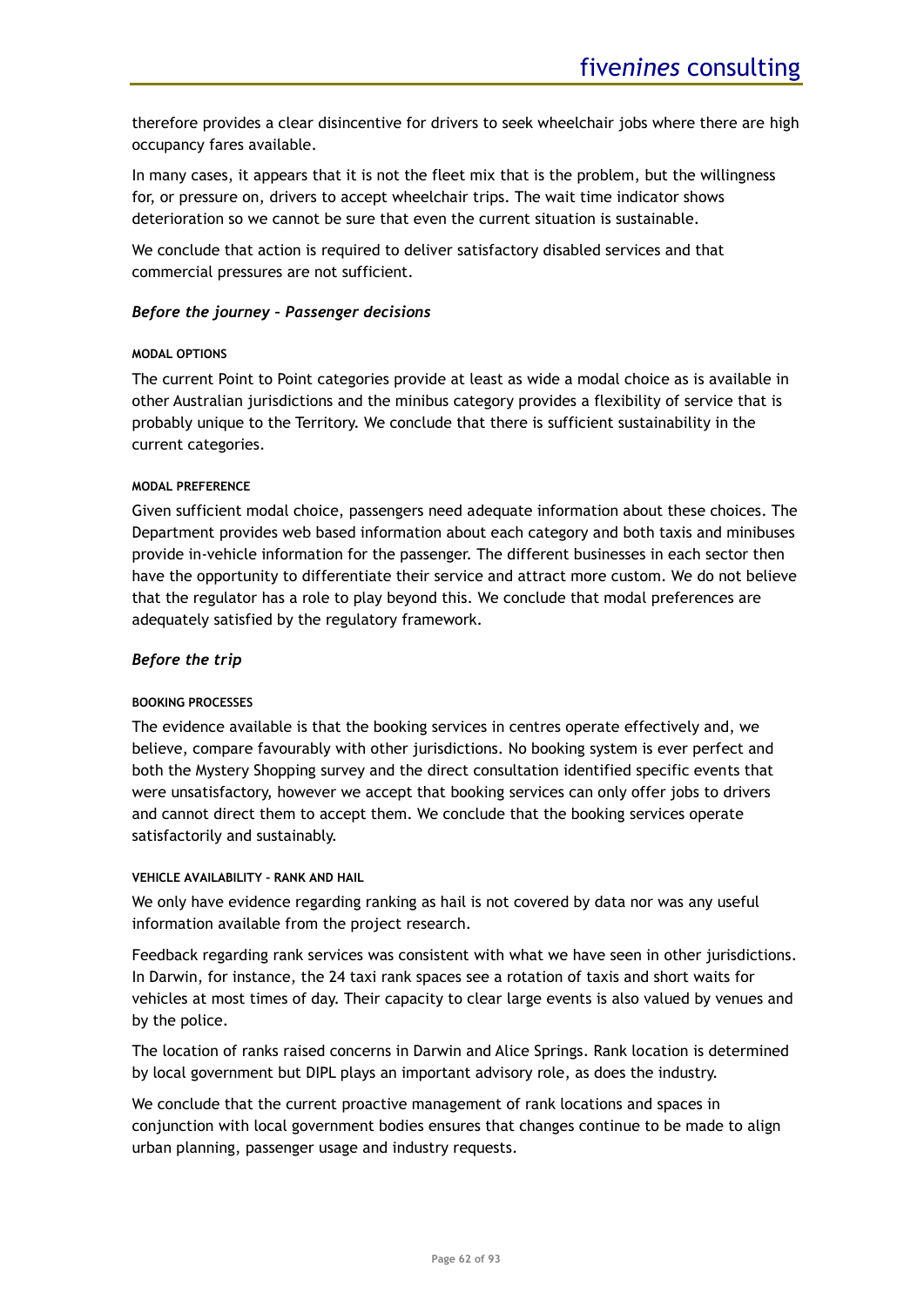### **VEHICLE AVAILABILITY – BOOKED SERVICES**

The key indicator, we believe, for booked service vehicle availability is wait time. Assuming passengers have made an informed choice about which booking service to use, the remaining measure of success for them is whether a vehicle is available and how long the wait is.

This wait time data in section [4.4.2](#page-39-0) is therefore important in understanding the service given to passengers.

- Given the likely distribution of available taxis, Darwin ASAP wait times are generally not unreasonable.
- Alice Springs ASAP day waiting times seem excessive, particularly given that networks and operators report that it is harder to get drivers at night than for day shifts.
- Good network management should minimise the wait time for specified time bookings, especially if they are prioritised over ASAP jobs. Alice Springs wait times demonstrate this. However, Darwin networks show longer wait times at night for ASAP than pre-booked, though still acceptable. This may reflect differences in business processes in one or more networks or a lack of night drivers. Note that the number of timed bookings at night is relatively small.

The Mystery Shopping data broadly aligns with these observations, confirming that there is no dramatic increase in wait times.

However, there are some indications (both in data extracts and reported by a variety of stakeholders) that at particular times it is difficult to get a taxi or that bookings are unreliable.

However, we are unable to conclude that the situation has become materially worse since 2018. We conclude that, overall, the availability of vehicles has deteriorated slightly despite the advent of rideshare.

### **ACCESSIBLE VEHICLES**

This topic is covered in more detail in Section [5.4.](#page-57-0)

### **IDENTIFICATION OF VEHICLES, DRIVERS AND PASSENGERS**

In principle, passengers of booked services should be able to retrospectively identify their vehicle and their driver via the booking service. Rank and hail trips in taxis are also identifiable via the booking service provided the passenger has the taxi plate number which is displayed externally and internally.

In practice, networks can be deceived about the identity of drivers if a surrogate uses a legitimate driver's logon. The identity card is back up evidence of the driver's identity, but miscreants are able to make it hard for passengers to see their card, it is often difficult to know whether the photo is of the driver or someone similar, and rideshare drivers do not need to display their card. In addition, a distressed passenger may not have the presence of mind to record details and few passengers will confront a driver over a missing ID card.

Only a fraud-resistant<sup>26</sup> biometric check on the driver of the vehicle by the network or the operator will ensure drivers can be identified. Since it is harder to fake the identity of the vehicle, we conclude that identity cards could be replaced by biometric monitoring of the

<sup>&</sup>lt;sup>26</sup> There is a risk that a biometric logon step might not be sufficient. If the driver has to satisfy iris or fingerprint technology at the start of the shift, the solution would need to prevent another driver from taking over after that. Technologies to test for alcohol levels in driver breath may provide a model.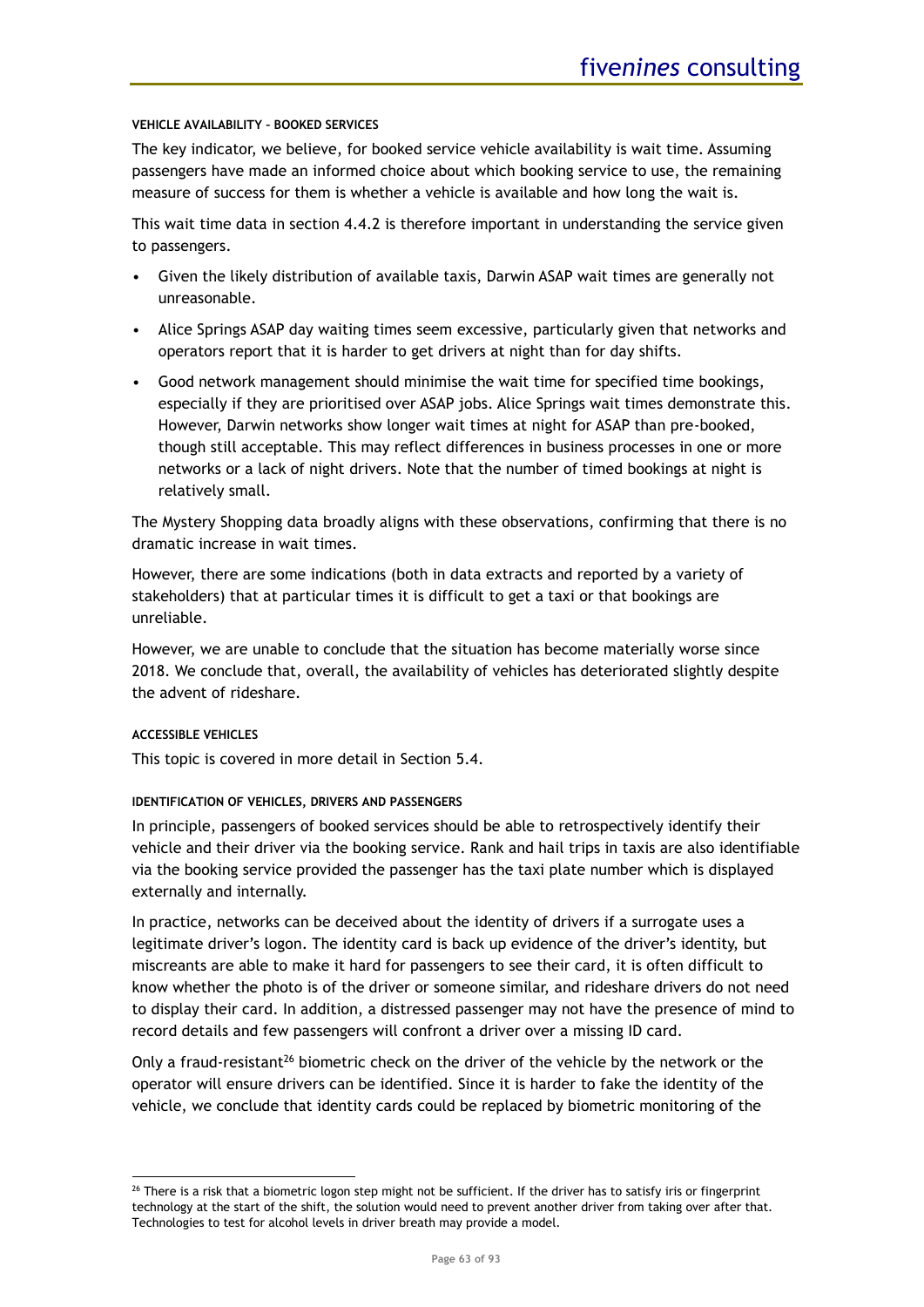driver by the network provided that information was immediately available to DIPL and the police.

Identifying the passenger is also fraught. Cameras in taxis and minibuses appear to be highly regarded by the industry, especially when using the latest technology. These not only help identify the passenger but also capture misbehaviour. Other categories claim to have passenger details, but it is, in practice, less easy to trace the booker, and it may be impossible to trace other passengers.

To the extent that it is important to identify the vehicle, the driver and the passenger, we conclude that the current arrangements are imperfect and will continue to result in instances where insufficient evidence is available to pursue an offence and, as a result, an unwillingness by police to follow up.

### **TRIP REFUSAL**

We found that direct trip refusal by driver or passenger – where a trip is not offered by the driver or cancelled after acceptance by the passenger - is not a significant issue.

However, we do have a concern that wheelchair passengers are regularly ignored by drivers who either lack confidence in securing them or believe they can find more lucrative jobs elsewhere. The high occupancy tariff contributes to this. It is difficult to tell to what extent drivers of WATs are refusing offered wheelchair fares, although there is clear evidence that this happens. It may also be that drivers are unwilling to accept fares from ambulant but otherwise disabled or elderly passengers because of perceived difficulties in carrying them.

We conclude that a variety of inequities might be resolved if trip offers and trip refusal practices were addressed.

### *On the trip*

### **SAFETY – COMPLIANCE AND WHEELCHAIR SECURITY**

The competitive and commercial nature of the Point to Point industry creates, by its nature, the risk that some operators and drivers will carry passengers in vehicles they know to be unsafe or which have not been properly maintained. There were also a number of reports of trips where wheelchair passengers were not secured.

We conclude that there is scope for improvement, partly through education and partly through stronger compliance to ensure knowledge is applied.

### **FARES**

The regulator only sets maximum taxi fares and has no formal information on booked fares in other categories. However, the taxi fares do set a benchmark for all other Point to Point.

This Review has not looked at affordability but it is interesting that the evidence we have seen suggests that most Point to Point modes, including scooters, are priced at broadly similar levels.

There are specific issues with discounting taxi fares that reflect on the structure of bailment agreements rather than regulation, and on fare evasion. These issues need to be addressed but do not significantly affect the sustainability of the industry.

We conclude that the current approach to fare setting and the level of fares is sustainable.

Differential profitability of different trips is a separate and important issue. For able passengers, a driver perception that a long trip is more profitable than a short trip is generally a commercial decision. However, where there is a perception that carrying a disabled or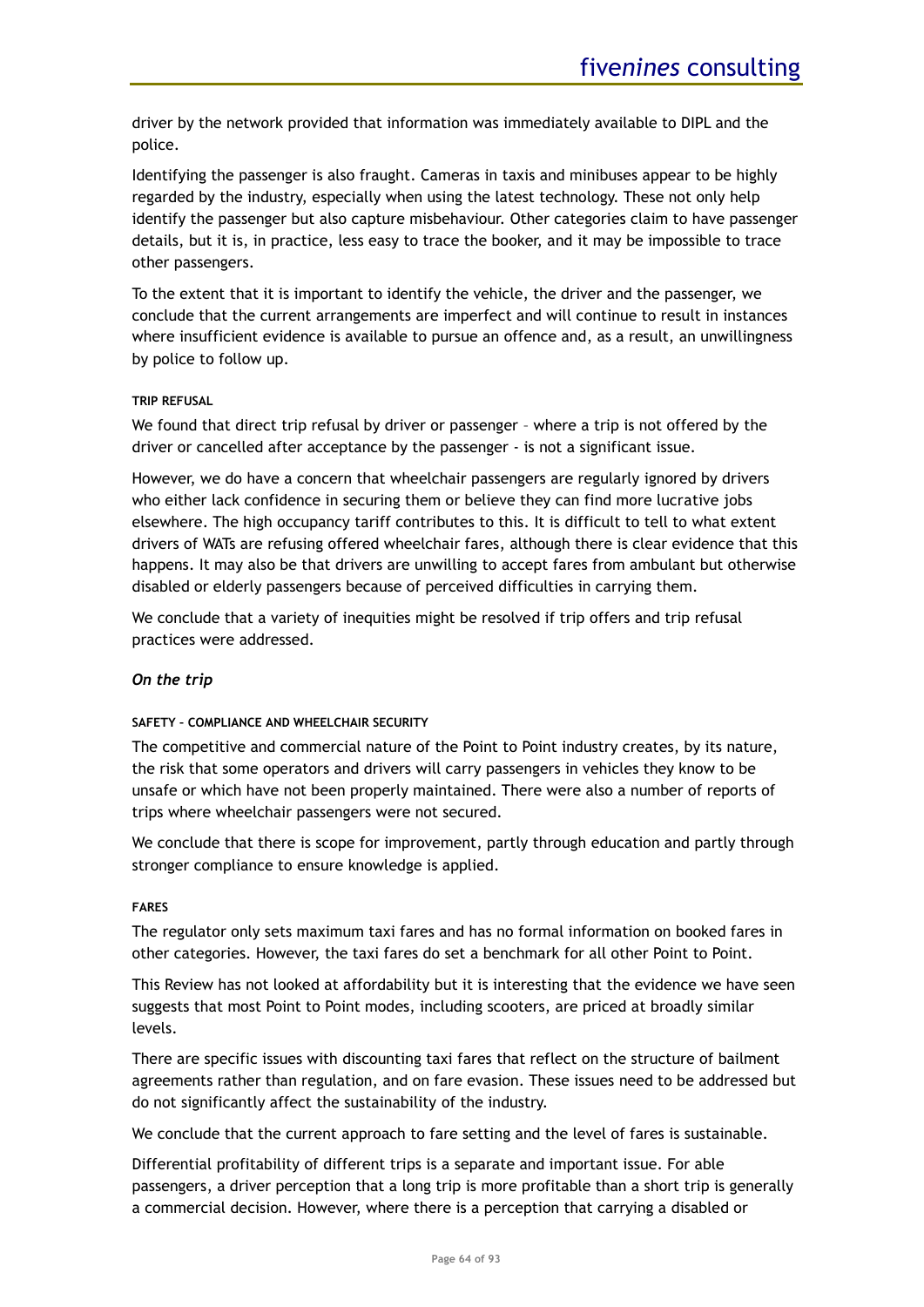disadvantaged passenger is less profitable, this becomes a social equity issue. The lift incentive appears to provide a significant fare levelling for wheelchair passengers. While imperfect, it is well regarded by passengers and the industry. However, the high occupancy tariff competes with the lift incentive scheme, apparently providing sufficient financial incentive for drivers to avoid, or refuse, wheelchair jobs. We conclude that the high occupancy tariff disadvantages wheelchair passengers.

The \$1 levy provides an explicit and relevant cross subsidy for this purpose as it is universally charged across all categories and can be directed to an objectively defined group. It would be more difficult to cross subsidise less well defined groups, such as ambulant disabled. We conclude that the levy is reasonably effective and equitable.

### **TRIP EXPERIENCE**

The Mystery Shopper survey provides the strongest information about passenger experience. The survey provides mixed evidence. Overall satisfaction is slightly declining outside Darwin (able bodied) but not significantly. On the other hand, customer satisfaction with drivers is high on most dimensions. The interpretation of scores, small sample size and different business environments may mean that the changes since the previous survey are not significant.

We conclude that trip experience has not deteriorated sufficiently - if at all - to justify targeted change, though the recommendations include opportunities for improvement.

### **FLEET UTILISATION**

We believe that fleet utilisation is not relevant to any category other than taxis. Whether categories that do not have a cap on licences are on road or off road is a business decision for their operators.

In principle, the same might apply to taxis. Provided sufficient vehicles are on the road to meet reasonable demand, it is then a business decision for an individual operator to decide whether it is better value to drive, to put a driver in a vehicle, or to leave it idle.

In practice, having vehicles off the road for economic reasons undermines the viability of taxi businesses and may affect the sustainability of the sector. This may also lead to periods where there are no taxis available but where non-licence holders would like to offer a service.

It is important to note that some drivers report that they make reasonable money at any time of day, while others say that they cannot earn a living at all.

Low demand should be an economic message to the least successful operators that they should exit the market.

We conclude that fleet utilisation is largely a self-adjusting market factor which will not reduce long term sustainability.

### **EQUITY**

Both disabled and Aboriginal passengers have issues on trips that are not experienced to the same extent by the wider public. We conclude that there is a need for improvement in this area.

### **COVID-19**

We believe that despite the dramatic loss of tourists, Covid-19 has been less damaging to Territory Point to Point than the results of the pandemic have been in other jurisdictions. There is little evidence that sufficient damage has been done to the sustainability of the local industry to justify regulatory changes, though as the recovery in 2021 and beyond progresses, this may change.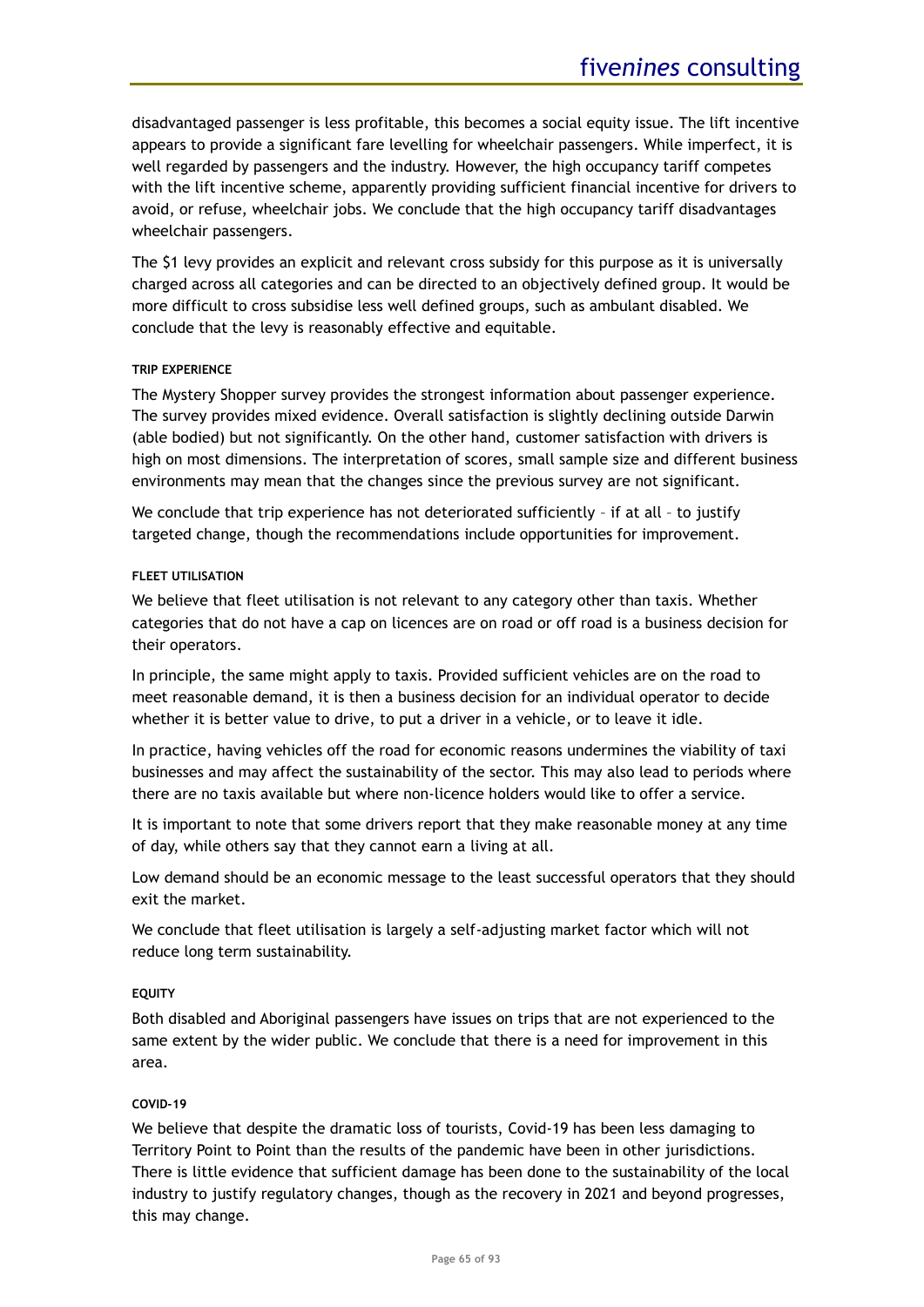We conclude that at this stage no systemic changes are required to deal with what is expected to be a relatively short term disruption.

### *After the trip*

### **DRIVER CAREERS**

The reported driver shortage and the lack of commitment by drivers who mix taxi and rideshare shifts might be addressed by a focus on driver careers. However, driver recruitment is essentially a responsibility of licence holders and operators.

While we conclude that an industry effort to create better driver careers would significantly boost the sustainability of the sector, the potential role for government is unclear.

### **ENTREPRENEUR OPPORTUNITIES**

The Territory Government imposes very few barriers to entry into any category other than taxis. The primary barriers are funding for a vehicle and sufficient knowledge to operate. Network access is offered by a number of providers and vehicle maintenance is a well established sector, while the particular equipment for each vehicle category is commercially available. In non-taxi categories, we therefore conclude that the sector offers extensive and sustainable opportunities for entrepreneurs.

The reverse applies to the taxi sector. The cap locks out all but those who are successful in rare ballots. It is also difficult for an existing or established operator to grow their business and exploit either their growing experience or economies of scale. It is hard to make a case that this is desirable, and the intensity of the meeting with aspiring drivers in Alice Springs shows how strong the desire to move from casual employees to business owners is. As discussed elsewhere, this must be tempered with the need to maintain a stable and sustainable sector. Keeping potential new operators (licence holders) out and preventing successful larger operators from growing constrains the industry while suppressing beneficial competition and encourages illegal trading of licences.

We conclude that it is important to provide some relaxation of the restrictions on market entry while not causing other damage to the Point to Point market.

### **INDUSTRY STRUCTURE AND BUSINESS SUSTAINABILITY**

Industry structure and business sustainability essentially flow from other factors in this section. The industry responds to this and to wider business trends. For instance, rideshare has become established in Darwin but not elsewhere.

The evidence suggests that, while individual businesses operate with varying degrees of success, we conclude there is no evidence of structural market failure.

### **ROLE OF THE REGULATOR**

The variety of views of the role of the regulator is to some extent surprising. The variety partly reflects social and political perspectives on the role of government but also on levels of awareness of the legislative framework within which DIPL, other Territory agencies, and local government operate.

We conclude that there is scope for DIPL to review and clarify their intended role so that both industry and passengers develop more realistic expectations about what interventions and support can reasonably be expected from Government and identify where the market makes the rules.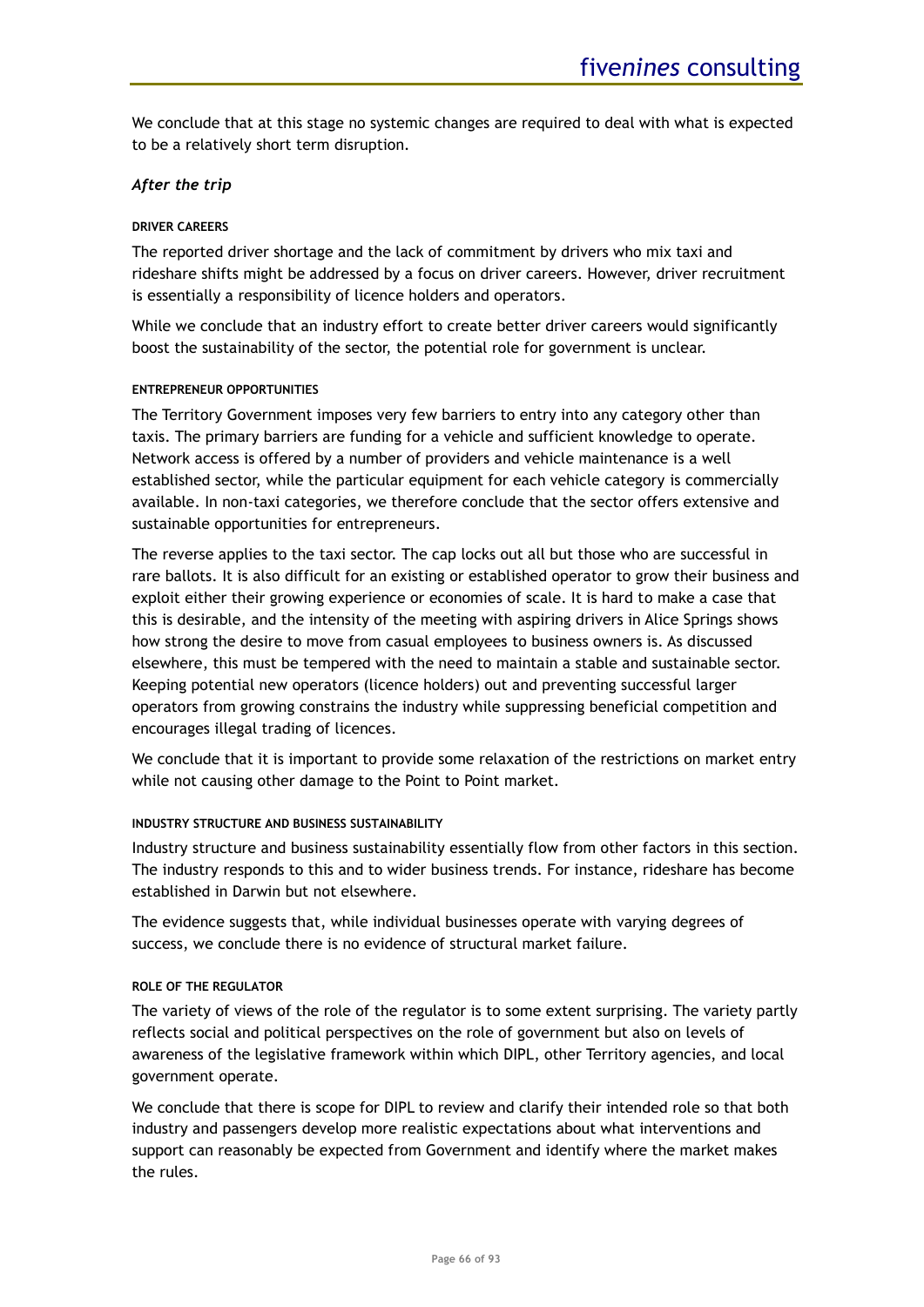### **SECTOR SUSTAINABILITY**

Our overall conclusion is that the sector is under stress from changes in demand for Point to Point and from driver shortages. It is not clear that either demand or driver supply will revert to past levels so the sustainability of the sector overall cannot be guaranteed.

As a commercially delivered, largely unsubsidised, public transport service, the market can be expected to adjust to changes in its key factors. We conclude that the sector is fundamentally sound but that the regulator has a number of opportunities to improve the sector for the benefit of passengers and the sustainability of the industry.

Sustainability does not mean that all current businesses or individuals have a future in their current role. The market will change and industry will respond, meaning that the total number of people and businesses may rise or decline without affecting the ongoing sustainability of the sector.

Structurally, we conclude that the sector is sustainable in the long term in its current form, provided that demand volumes are at or above pre-Covid-19 levels.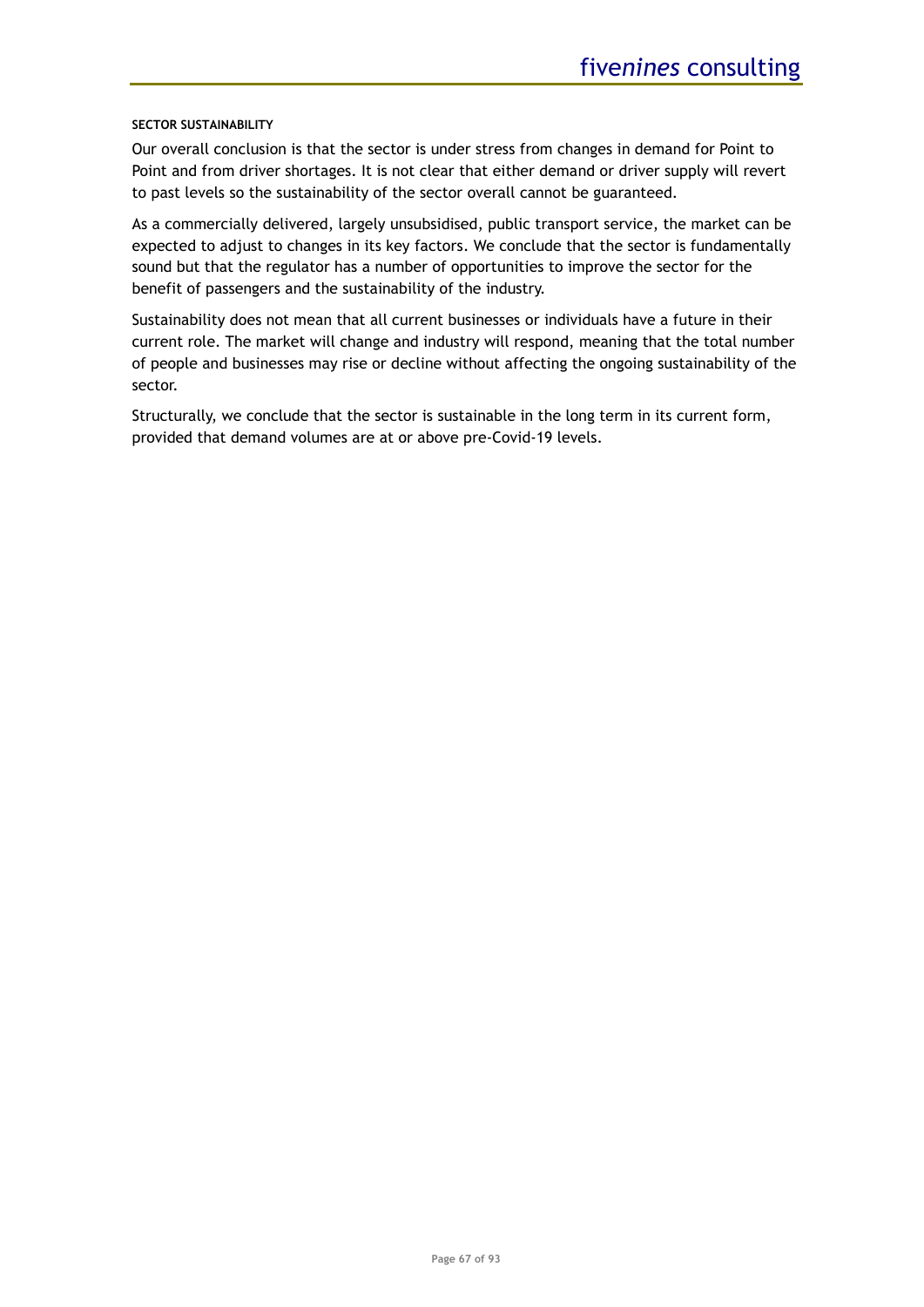# *5.6. SUMMARY OF CONCLUSIONS*

The table below lists the questions and issues which form the brief for the Review and the conclusions that we have drawn in regard to each. Where we believe action is required to make or encourage change, the Action Required cell is marked 'yes' and the row is shaded.

| <b>Serial</b> | <b>Question or issue</b>                          | <b>Conclusions</b>                                                                                                                                                                                                                                                                                                                                                                                                                                                                    | <b>Action required</b> |
|---------------|---------------------------------------------------|---------------------------------------------------------------------------------------------------------------------------------------------------------------------------------------------------------------------------------------------------------------------------------------------------------------------------------------------------------------------------------------------------------------------------------------------------------------------------------------|------------------------|
| 1.            | Question 1a - Options,<br>quality and reliability | We conclude passengers have more options than in<br>2018.<br>Our conclusion is that there is no strong evidence<br>that the quality of service has declined significantly,<br>though it is harder to claim that quality has<br>improved.<br>We conclude that the Point to Point sector has not<br>experienced a decline in reliability as a result of<br>rideshare or the maintenance of the taxi cap.<br>We conclude that trips have therefore become<br>relatively more affordable. | No                     |
| 2.            | Question 1b - Level<br><b>Playing Field</b>       | Overall we conclude that the Territory has arrived at<br>a sustainably level playing field between sectors and<br>that current regulations achieve the desired<br>outcome.<br>We conclude that there is no significant unfairness<br>within categories.                                                                                                                                                                                                                               | No                     |
| 3.            | <b>Question 1c - Barriers</b><br>to entry         | We conclude that the only significant barrier to<br>entry is for the acquisition of a taxi licence in<br>Darwin and Alice Springs.                                                                                                                                                                                                                                                                                                                                                    | Yes                    |
| 4.            | Question 1d - Disability<br>Sector                | We conclude that disabled passengers do not have<br>equitable access to a taxi service.<br>We conclude that there has probably been a<br>deterioration in convenience and service quality for<br>disabled passengers.<br>We conclude that there has been a deterioration in<br>the service offering for disabled passengers                                                                                                                                                           | Yes                    |
| 5.            | Licence categories                                | We conclude that the current categories achieve a<br>useful purpose and, in addition, that consolidating<br>the categories would be disruptive to these<br>individuals and businesses.                                                                                                                                                                                                                                                                                                | No                     |
| 6.            | Licence cap                                       | We conclude that the current number of taxis is<br>broadly appropriate for current demand though<br>continued alignment will require periodic analysis.                                                                                                                                                                                                                                                                                                                               | No                     |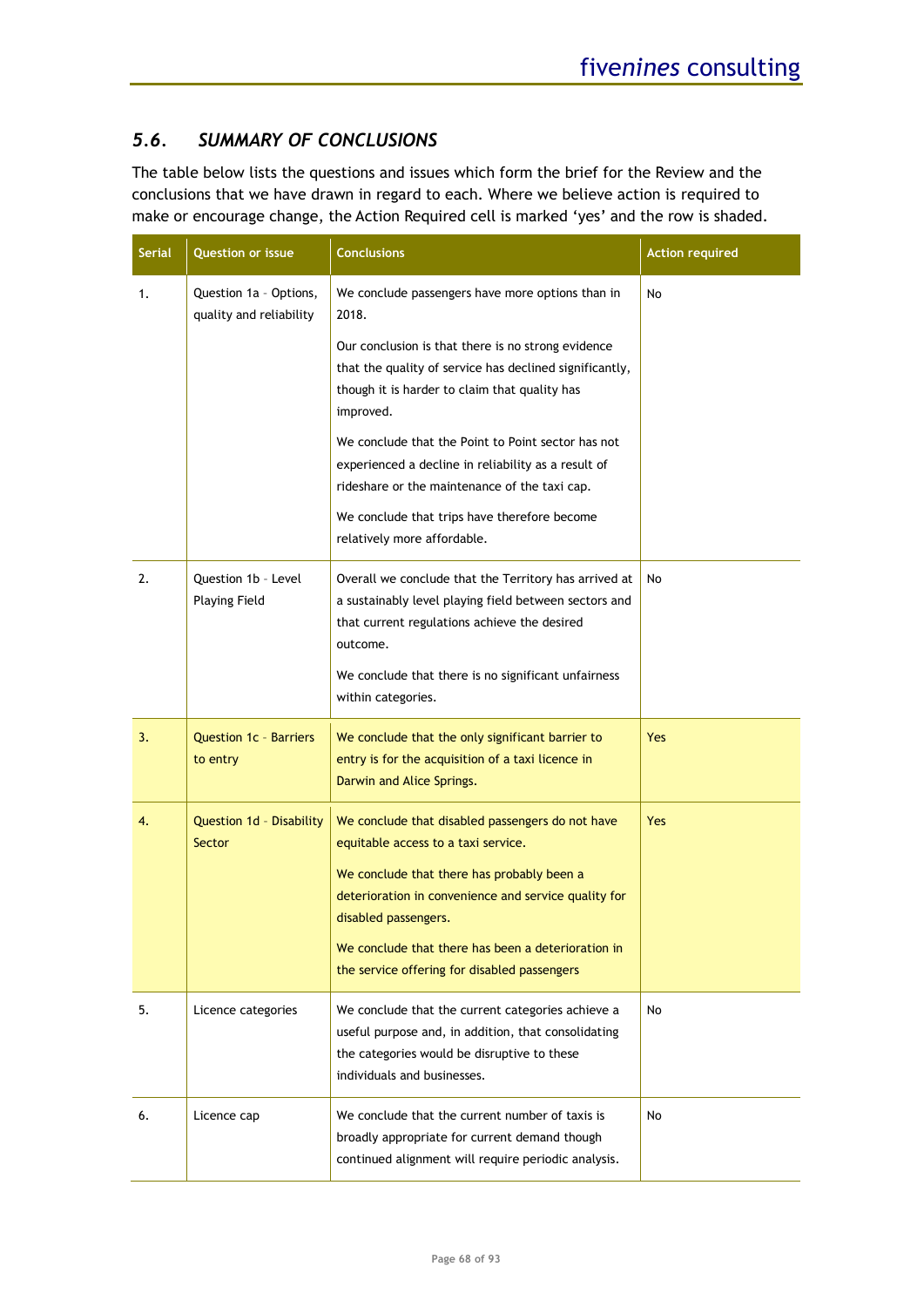# five*nines* consulting

| <b>Serial</b> | <b>Question or issue</b>                                 | <b>Conclusions</b>                                                                                                                                                                                                                                                                              | <b>Action required</b> |
|---------------|----------------------------------------------------------|-------------------------------------------------------------------------------------------------------------------------------------------------------------------------------------------------------------------------------------------------------------------------------------------------|------------------------|
| 7.            | <b>Vehicle standards</b>                                 | We conclude that the perception of Point to Point<br>would improve, potentially increasing demand, if<br>basic internal cosmetic requirements were added to<br>the current safety ones, while the vehicle age could<br>be relaxed where safety and presentation<br>parameters can be satisfied. | <b>Yes</b>             |
| 8.            | Network, licence<br>holder and operator<br>standards     | We conclude that mandated training of individuals<br>running Point to Point businesses (as opposed to<br>driving) should not be required by the regulator.                                                                                                                                      | No                     |
| 9.            | <b>Driver Availability</b>                               | We conclude that the recruitment of drivers is a<br>genuine issue for the industry and that this is partly<br>a result of the perpetual recruiting challenge but<br>also now affected by the perceived ability of drivers<br>to earn sufficient money from some shifts.                         | <b>Yes</b>             |
| 10.           | <b>Driver preparation</b>                                | We conclude that the current arrangements are<br>sustainable at the current standard but that new,<br>untrained drivers are unlikely to provide the quality<br>of service in all dimensions that the market expects<br>and the regulator requires.                                              | Yes                    |
| 11.           | <b>Fleet mix to meet</b><br>disabled passenger<br>needs  | We conclude that action is required to deliver<br>satisfactory disabled services and that commercial<br>pressures are not sufficient.                                                                                                                                                           | Yes                    |
| 12.           | Modal options                                            | We conclude that there is sufficient sustainability in<br>the current categories.                                                                                                                                                                                                               | No                     |
| 13.           | Modal preference                                         | We conclude that modal preferences are adequately<br>satisfied by the regulatory framework.                                                                                                                                                                                                     | No                     |
| 14.           | Booking processes                                        | We conclude that the booking services operate<br>satisfactorily and sustainably.                                                                                                                                                                                                                | No                     |
| 15.           | Vehicle availability -<br>Rank and Hail                  | We conclude that the current proactive management<br>of rank locations and spaces in conjunction with<br>local government bodies ensures that changes<br>continue to be made to align urban planning,<br>passenger usage and industry requests.                                                 | No                     |
| 16.           | Vehicle availability -<br><b>Booked services</b>         | We conclude that, overall, the availability of<br>vehicles has deteriorated slightly despite the advent<br>of rideshare.                                                                                                                                                                        | Yes                    |
| 17.           | Identification of<br>vehicles, drivers and<br>passengers | To the extent that it is important to identify the<br>vehicle, the driver and the passenger, we conclude<br>that the current arrangements are imperfect and<br>will continue to result in instances where                                                                                       | Yes                    |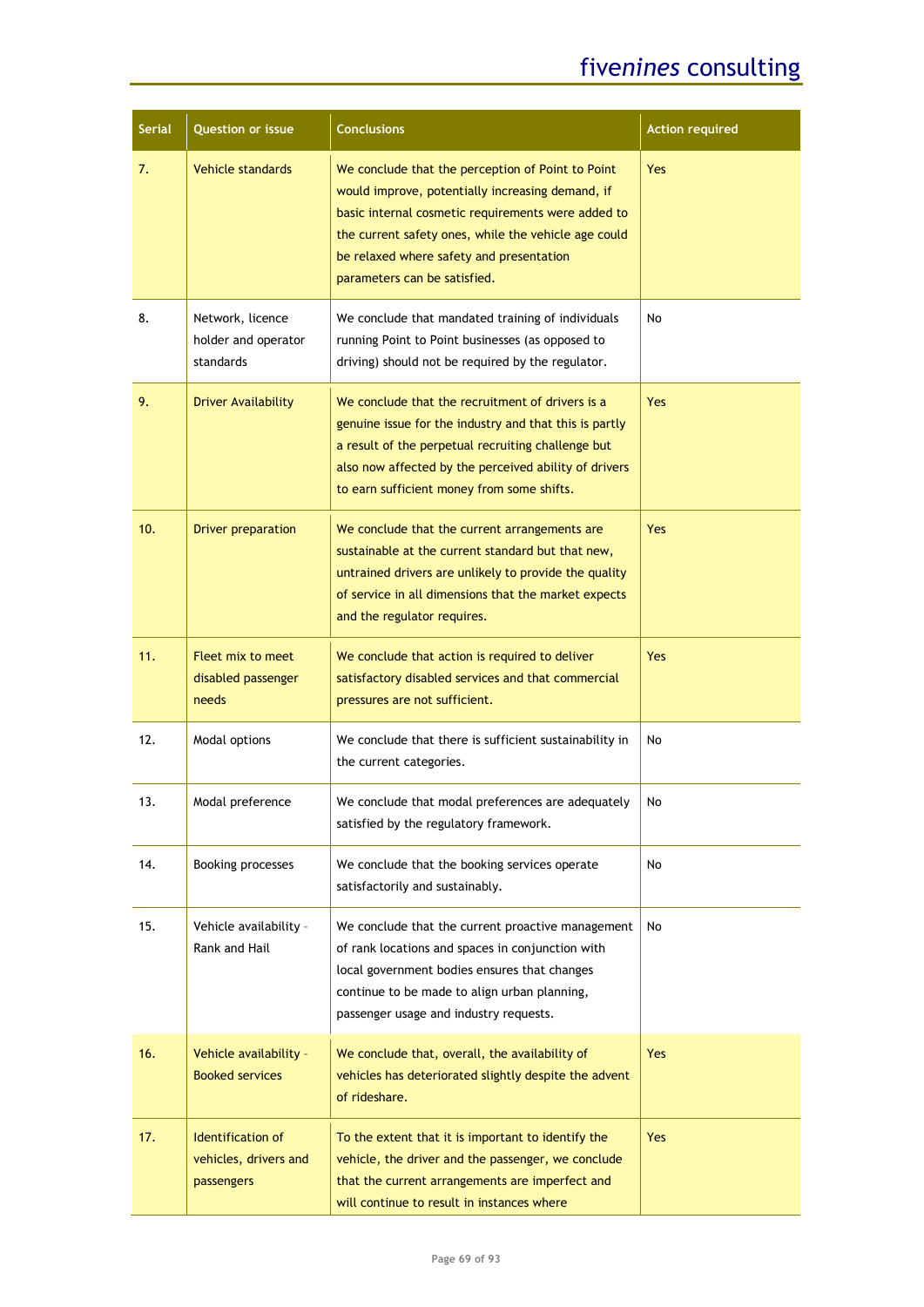# five*nines* consulting

| <b>Serial</b> | <b>Question or issue</b>                          | <b>Conclusions</b>                                                                                                                                                                                                                                           | <b>Action required</b> |
|---------------|---------------------------------------------------|--------------------------------------------------------------------------------------------------------------------------------------------------------------------------------------------------------------------------------------------------------------|------------------------|
|               |                                                   | insufficient evidence is available to pursue an<br>offence and, as a result, an unwillingness by police<br>to follow up.                                                                                                                                     |                        |
| 18.           | <b>Trip refusal</b>                               | We conclude that a variety of inequities might be<br>resolved if trip offers and trip refusal practices were<br>addressed.                                                                                                                                   | <b>Yes</b>             |
| 19.           | Safety - compliance<br>and wheelchair<br>security | We conclude that there is scope for improvement,<br>partly through education and partly through stronger<br>compliance to ensure knowledge is applied.                                                                                                       | <b>Yes</b>             |
| 20.           | <b>Fares</b>                                      | We conclude that the current approach to fare<br>setting and the level of fares is sustainable.<br>We conclude that the high occupancy tariff<br>disadvantages wheelchair passengers.<br>We conclude that the levy is reasonably effective<br>and equitable. | <b>Yes</b>             |
| 21.           | Trip experience                                   | We conclude that trip experience has not<br>deteriorated sufficiently - if at all - to justify<br>targeted change, though the recommendations<br>include opportunities for improvement.                                                                      | No                     |
| 22.           | Fleet utilisation                                 | We conclude that fleet utilisation is largely a self-<br>adjusting market factor which will not reduce long<br>term sustainability.                                                                                                                          | No                     |
| 23.           | <b>Equity</b>                                     | We conclude that there is a need for improvement in<br>this area.                                                                                                                                                                                            | Yes                    |
| 24.           | Covid-19                                          | We conclude that at this stage no systemic changes<br>are required to deal with what is expected to be a<br>relatively short term disruption.                                                                                                                | No                     |
| 25.           | Driver careers                                    | While we conclude that an industry effort to create<br>better driver careers would significantly boost the<br>sustainability of the sector, the potential role for<br>government is unclear.                                                                 | No                     |
| 26.           | Entrepreneur<br>opportunities                     | We conclude that it is important to provide some<br>relaxation of the restrictions on market entry while<br>not causing other damage to the Point to Point<br>market.                                                                                        | <b>Yes</b>             |
| 27.           | Industry structure and<br>Business sustainability | The evidence suggests that, while individual<br>businesses operate with varying degrees of success,<br>we conclude there is no evidence of structural<br>market failure.                                                                                     | No                     |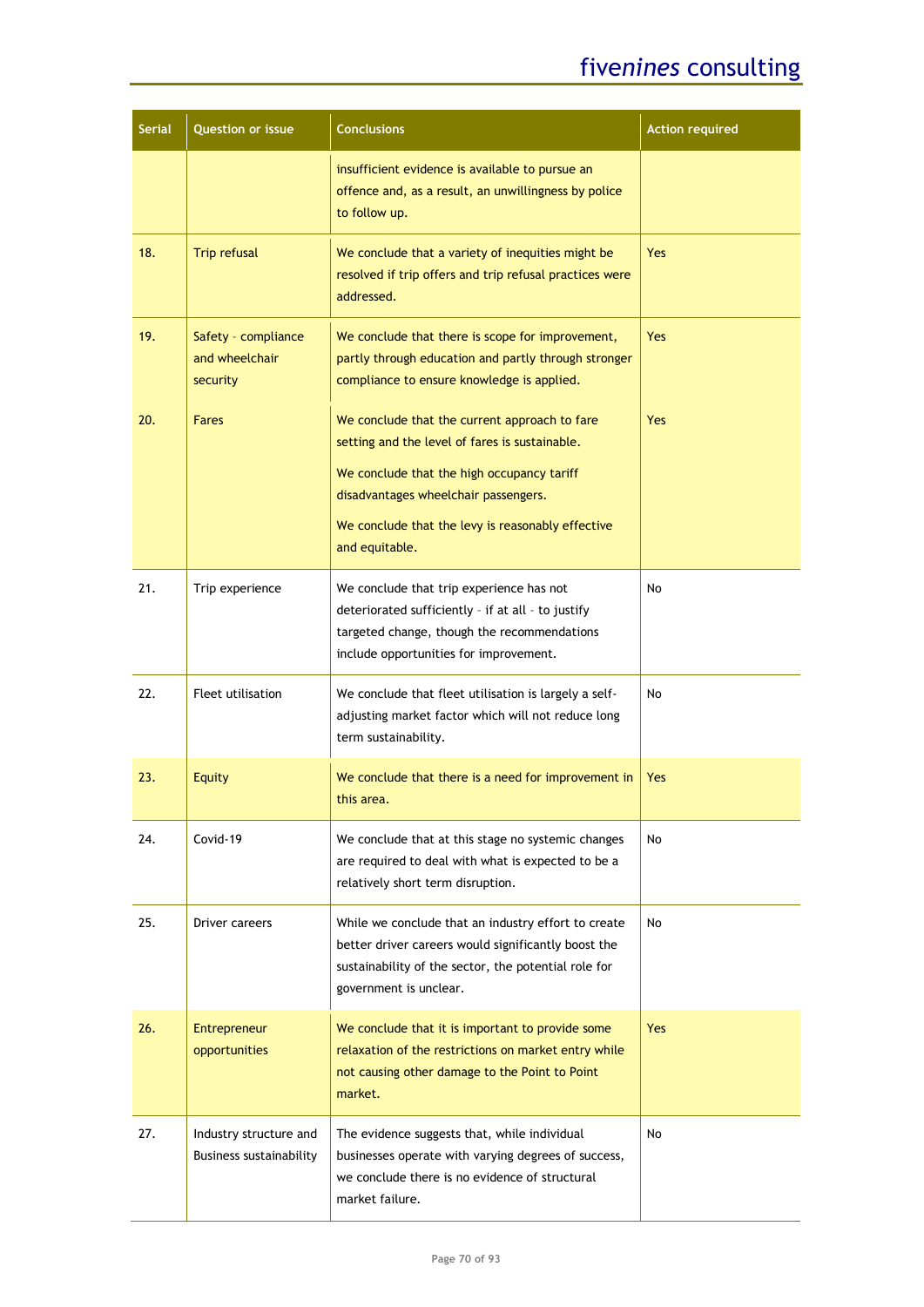# five*nines* consulting

| <b>Serial</b> | <b>Question or issue</b> | <b>Conclusions</b>                                                                                                                                                                                                                                                                                        | <b>Action required</b> |
|---------------|--------------------------|-----------------------------------------------------------------------------------------------------------------------------------------------------------------------------------------------------------------------------------------------------------------------------------------------------------|------------------------|
| 28.           | Role of the regulator    | We conclude that there is scope for DIPL to review<br>and clarify their intended role so that both industry<br>and passengers develop more realistic expectations<br>about what interventions and support can reasonably<br>be expected from Government and identify where<br>the market makes the rules. | Yes.                   |
| 29.           | Sector sustainability    | Structurally, we conclude that the sector is<br>sustainable in the long term in its current form,<br>provided that demand volumes are at or above pre-<br>Covid-19 levels.                                                                                                                                | No.                    |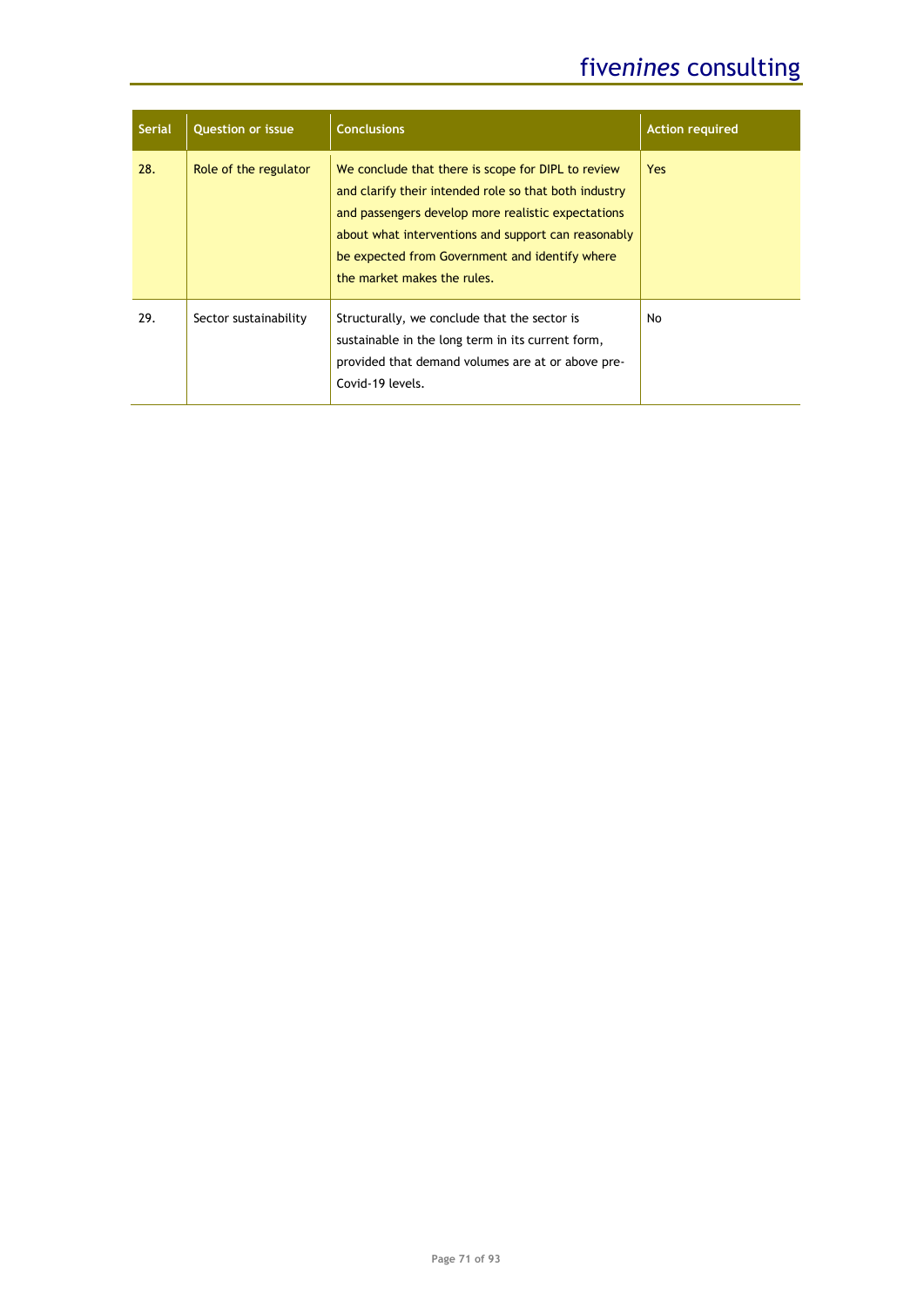# **6. RECOMMENDATIONS FOR CHANGE**

# *QUESTION 3 –*

*How can this be achieved easily and cost effectively by Government and industry?*

The brief for this Review covered a large number of issues, many of which are inter-related. The approach to analysing these has been to consider them individually while noting how they impact each other. As a result the previous section identifies no less than 29 discrete groups of conclusions (some contain more than one individual conclusion).

Of the 29 groups of conclusions, we believe 14 merit some action if the issues identified are to be resolved or the situation either improved or restored to the 2018 position.

Given the complexity of the issues covered, we make seven groups of recommendations which, together, address the conclusions which we believe merit some action in the 14 groups.

# *6.1. RECOMMENDATION GROUP 1 – TAXI SUPPLY AND MARKET ENTRY*

**Major Recommendation 1** – We recommend that the cap on taxi numbers in both Darwin and Alice Springs be relaxed in a controlled manner over the medium term and removed in the longer term.

**Minor Recommendation 1a** – We recommend that a limited number of new licences be issued in each centre in any single year during the transition period.

**Minor Recommendation 1b** – We recommend that all taxi and minibus licence holders should be required to provide service for a set proportion of available hours, including at specific times of the week and times of day.

**Minor Recommendation 1c** – We recommend that potential licence applicants in all categories be required to attend a government specified entrepreneur briefing to improve the awareness and industry-readiness of individuals seeking a licence to operate a vehicle $^{27}$ .

# *Discussion*

We accept the proposition that the cap does deliver a stable number of taxis in Darwin and Alice Springs. We also note that no other category is capped in the Territory and that rideshare in Darwin, in particular, appears to have significantly eroded taxi demand there.

We do not believe that the cap will preserve the business of existing licence holders in the longer term as other categories are uncapped and will further reduce the market share of taxis, nor that Government has any obligation to maintain these existing businesses.

We do believe over the longer term that the market will adjust to demand, as is happening in other jurisdictions.

Finally, we believe that the loss of fare box money to investors will continue to be a cost that provides no benefit to active industry participants and that the removal of the cap is the only sustainable way to overcome this.

The cap is cherished by licence holders and despised by non-licence holders who want to enter the industry. If it is important to prevent short term "market failure" through rapid growth in

 $27$  This would apply specifically to vehicle operators as first time entrants are typically committing to significant capital expenditure but often without any prior experience, or merely experience as a driver. More than one operator commented that despite prior service as a driver, they found this had not prepared them for the realities of running a vehicle as a business. This requirement may be replaced with a discretionary briefing and existing licence holders would be exempt from any requirement to attend.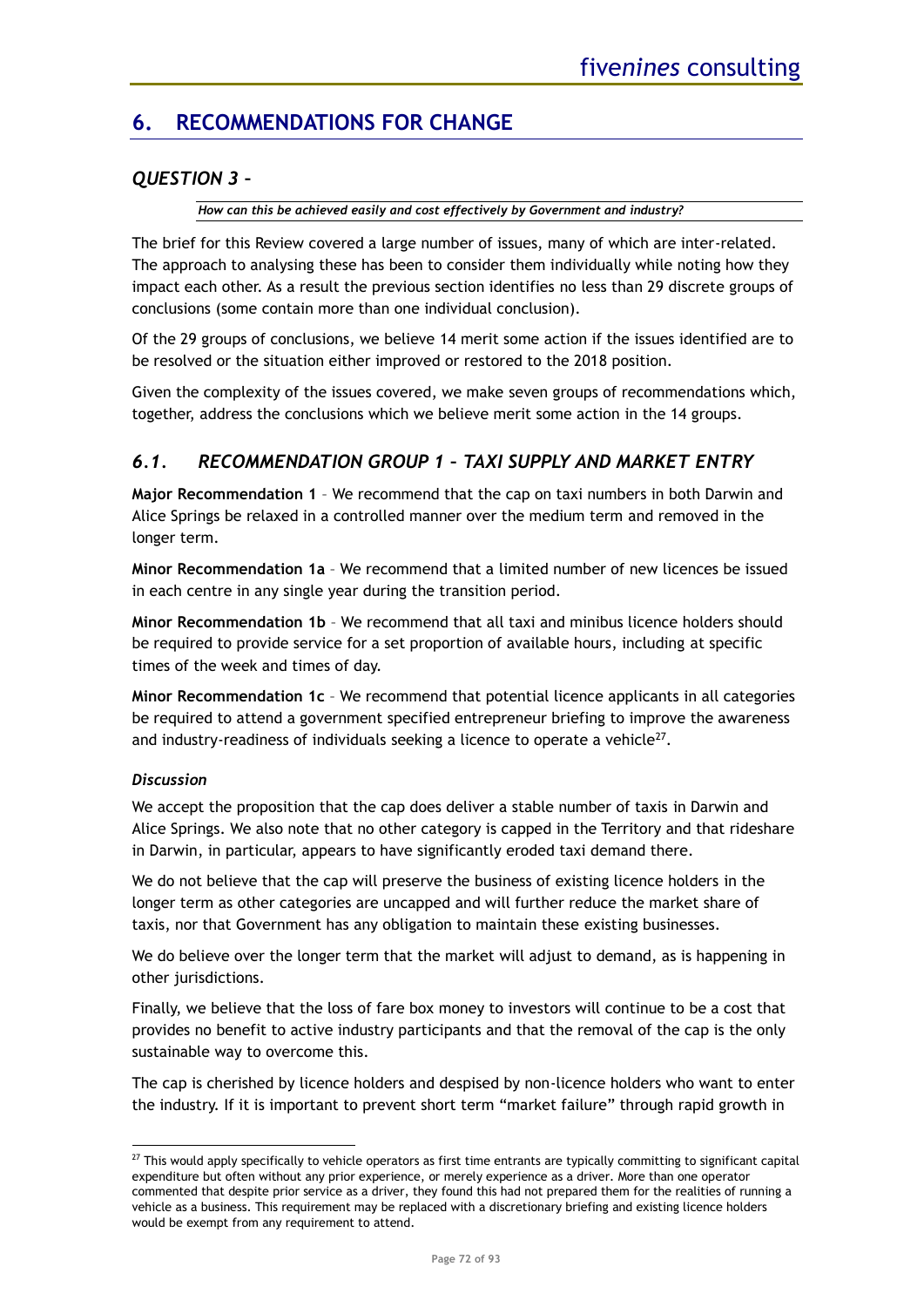taxi numbers and to allow efficient industry players time to adjust, the key to lifting the cap is to do so in a gradual, managed and fair way.

In the medium term (one to five years) we believe that the market should have the opportunity to adapt gradually so that new entrants can acquire annual licences while not flooding the market with so many vehicles that the viability of all operators is jeopardised and unacceptable quality outcomes result.

There are at least three ways of setting the interim licence numbers:

- 1. Linking numbers to a surrogate demand indicator, such as the resident population
- 1. Linking numbers to a performance indicator such as wait times, which takes account of both supply and demand
- 2. Allowing the market to set a price for new licences which takes account of the market's view of the value of holding the licence, as is the case in New South Wales

In the first two options, the number of licences is likely to increase slowly and if measured periodically, say annually, the industry would have sufficient notice to respond.

The third option as applied in NSW does not provide for unlimited new licences in any year and is currently linked to a demand based metric.

We note that it would be possible to configure the third option to make a return of value to the Government allowing this to be reinvested in the industry to the direct benefit of the fare paying passenger.

Bearing in mind that, although total trip demand has not declined in Darwin or Alice Springs, the response to falling demand for taxis in Darwin has been for owners to drive their taxis in the daytime and garage them at night. As a consequence, the rank and hail market, which is restricted to taxis and minibuses, is not being well serviced in anti-social hours.

A number of unsuccessful applicants in past licence ballots have complained that the lottery approach produces random outcomes rather than either 'fairness' or best service outcomes. The requirement for applicants to have five years of driving experience reduces the occurrences of long serving drivers missing out to brand new entrants but we see the ballot system as a means of making an arbitrary rather than an optimal decision. NSW has introduced a tendering system for new licences and, while Covid-19 has meant this has not been extensively tested, the concept could provide for the market to set a price and for competition to award each licence to the applicant who sees the greatest value in it.

As a condition of holding a privileged licence to take rank and hail work, we propose requiring a proportion of total hours for each taxi in a given year be worked during night periods. The detail of this will need to be carefully designed, but will place pressure on licence holders to find drivers or drive night shifts themselves. It is not suggested that this will resolve the problem in full, but it is a simple way of improving the position using existing data, existing vehicles and drivers, while not placing additional restrictions on the industry.

The risk of unacceptable deterioration in service quality that might arise from more taxis on the road is also addressed in other recommendations.

### *Practical implementation*

The number of new licences to be issued in each centre should be notified to industry no less than one year in advance to allow applicants time to make appropriate decisions and preparations while also allowing for industry to adjust.

New licences should be allocated on an auction basis rather than a lottery.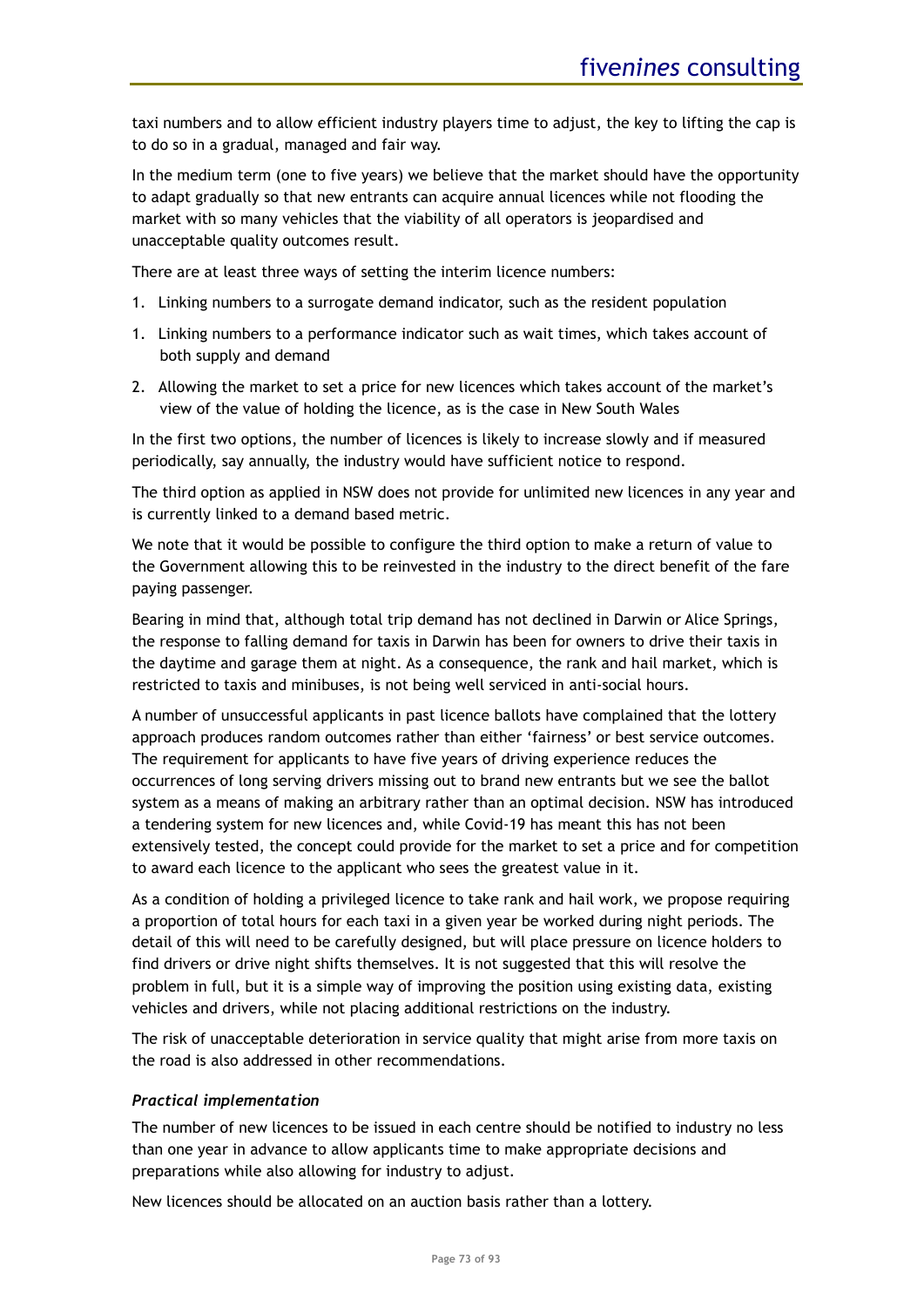The number of licences issued should be based on a detailed analysis of demand and wait time data.

The hours of operation requirement should be based on analysis of demand and wait times and seek to encourage delivery of service in anti-social working hours. Performance should be monitored via network or operator reporting against KPIs and breaches should be subject to sanction.

Individuals interested in applying for a new taxi or minibus licence should be provided with an entrepreneur briefing on business models, costs and obligations. This industry development education should be specified but not necessarily provided by the Department.

### *Links to conclusions*

Recommendation Group 1 addresses the following conclusions that merit responsive action:

| <b>Serial</b> | <b>Question or issue</b>                         | <b>Conclusions</b>                                                                                                                                                                                                                                                                                                          | Comment                                                                                                                                                              |
|---------------|--------------------------------------------------|-----------------------------------------------------------------------------------------------------------------------------------------------------------------------------------------------------------------------------------------------------------------------------------------------------------------------------|----------------------------------------------------------------------------------------------------------------------------------------------------------------------|
| 3.            | Question 1c - Barriers<br>to entry               | We conclude that the only significant barrier to<br>entry is for the acquisition of a taxi licence in<br>Darwin and Alice Springs.                                                                                                                                                                                          | The relaxation and<br>eventual removal of the<br>cap will remove the<br>barrier to entry.                                                                            |
| 4.            | Question 1d - Disability<br>Sector               | We conclude that disabled passengers do not have<br>equitable access to a taxi service.<br>We conclude that there has probably been a<br>deterioration in convenience and service quality for<br>disabled passengers.<br>We conclude that there has been a deterioration in<br>the service offering for disabled passengers | Additional taxis will<br>increase capacity.                                                                                                                          |
| 6.            | Licence cap                                      | We conclude that the current number of taxis is<br>broadly appropriate for current demand though<br>continued alignment will require periodic analysis.                                                                                                                                                                     | While the cap is<br>maintained, demand and<br>performance will need to<br>be periodically monitored<br>to avoid the release of<br>disruptive numbers of<br>licences. |
| 16.           | Vehicle availability -<br><b>Booked services</b> | We conclude that, overall, the availability of<br>vehicles has deteriorated slightly despite the advent<br>of rideshare.                                                                                                                                                                                                    | As 4.                                                                                                                                                                |
| 26.           | Entrepreneur<br>opportunities                    | We conclude that it is important to provide some<br>relaxation of the restrictions on market entry while<br>not causing other damage to the Point to Point<br>market.                                                                                                                                                       | The relaxation and<br>eventual removal of the<br>cap will create<br>opportunities for<br>entrepreneurs.                                                              |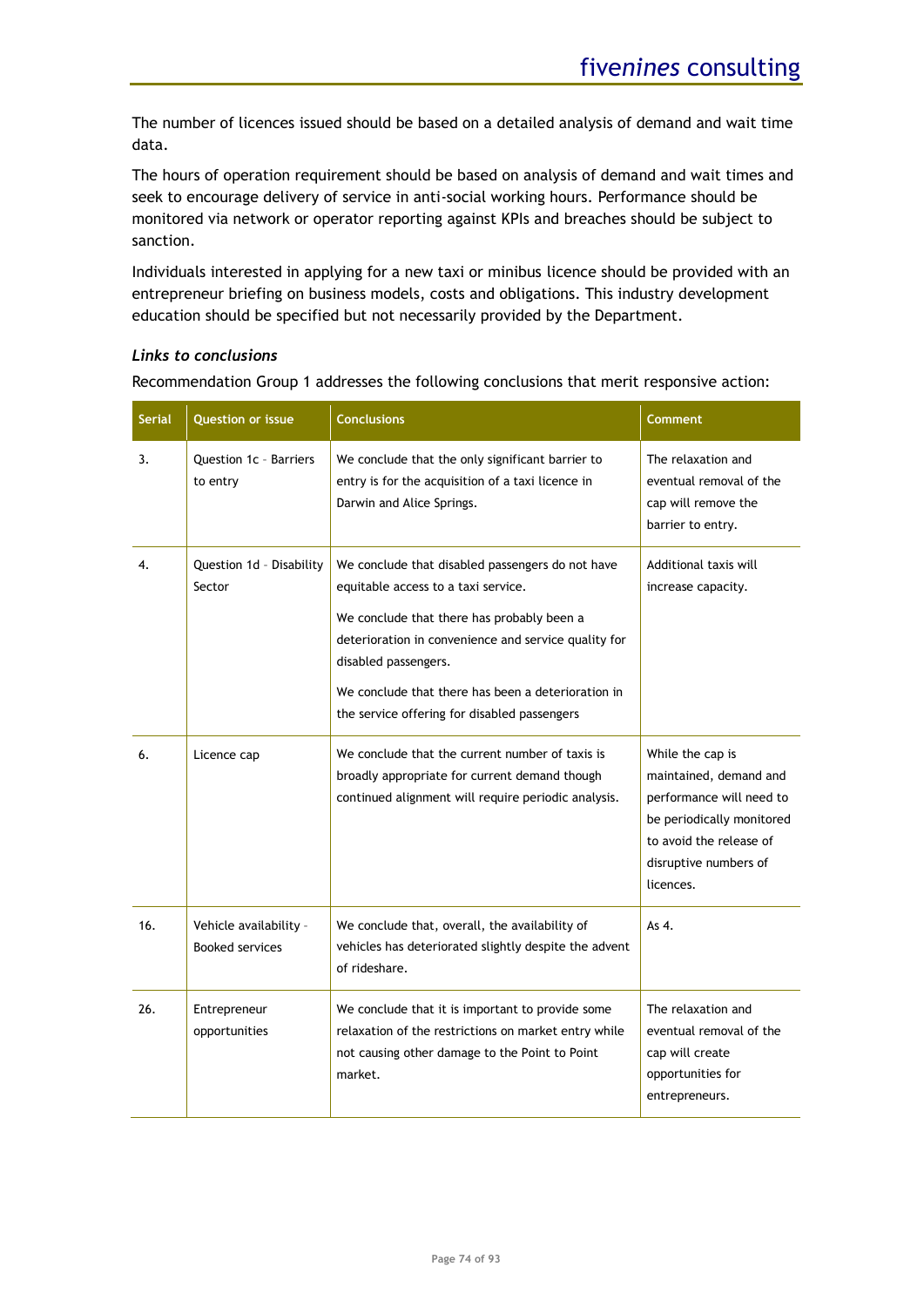# *6.2. RECOMMENDATION GROUP 2 – EQUITY AND DISABLED ACCESS*

Major Recommendation 2 - We recommend that the KPI for dispatched MPT jobs<sup>28</sup> be enforced and sanctions applied for breaches.

**Minor Recommendation 2a** – We recommend that the high occupancy tariff be reduced or removed.

**Minor Recommendation 2b -** We recommend that the proportion of WAT vehicles in the MPT fleet be maintained at present levels or higher.

**Minor Recommendation 2c** – We recommend that rideshare networks should be required to provide WAT vehicles.

**Minor Recommendation 2d** – We recommend that some capital subsidy be provided to equip WAT vehicles.

**Minor Recommendation 2e** – We recommend that drivers only be permitted to operate a WAT vehicle if they have received training in, and can demonstrate an understanding of, how to secure a wheelchair in that vehicle.

**Minor Recommendation 2f** – We recommend that the Department consider providing additional information and education for disadvantaged passengers to help them understand their rights and responsibilities as passengers.

### *Discussion*

There appears to be an increasing gap in the quality of service between able bodied and disabled passengers. These recommendations contribute to the maintenance of sufficient supply of taxis, adequate responsiveness to all forms of demand (booking, rank, hail) and competent service.

Additionally, it appears that taxis have shouldered more of the burden of carrying disadvantaged and Aboriginal passengers during the pandemic and since the introduction of rideshare in Darwin. This may not change post-pandemic. It is important that all passengers are aware of their rights and responsibilities.

We believe that the current high occupancy<sup>29</sup> tariff, particularly for longer trips, encourages drivers to preference such trips over wheelchair trips and that reducing or removing this incentive would make the lift incentive relatively more attractive, hence increasing disability access.

Draft Information Bulletin CPV45 provides measures for dispatched jobs completed by MPTs each month for both Darwin and Alice Springs. The specific targets should be reviewed periodically to reflect actual demand and monitored through KPI reporting. Financial sanctions should be imposed on licence holders and/or networks which do not accept sufficient offered jobs, perhaps lifting the MPT licence fee for the period to that of a standard taxi.

The significant reduction in annual licence fees for taxis has reduced the differential advantage for MPTs. It is no longer clear that the additional cost of fitting wheelchair ramps and securing devices, together with higher running costs, are now recoverable from the annual

Darwin - Minimum 30 jobs per month

<sup>&</sup>lt;sup>28</sup> The KPI is shown as:

Number of dispatched jobs completed by each MPT taxi per month [Average number of MPT jobs are based on 2014 reported network issued jobs]

Alice Springs - Minimum 40 jobs per month

Network and Driver responsibility: No jobs are to be rejected and are subject to the passenger waiting time KPI criteria.

 $29$  The term 'high occupancy' refers to tariffs 5 and 6 which provides a 50% higher per kilometre rate where 5 or more passengers are travelling in one taxi.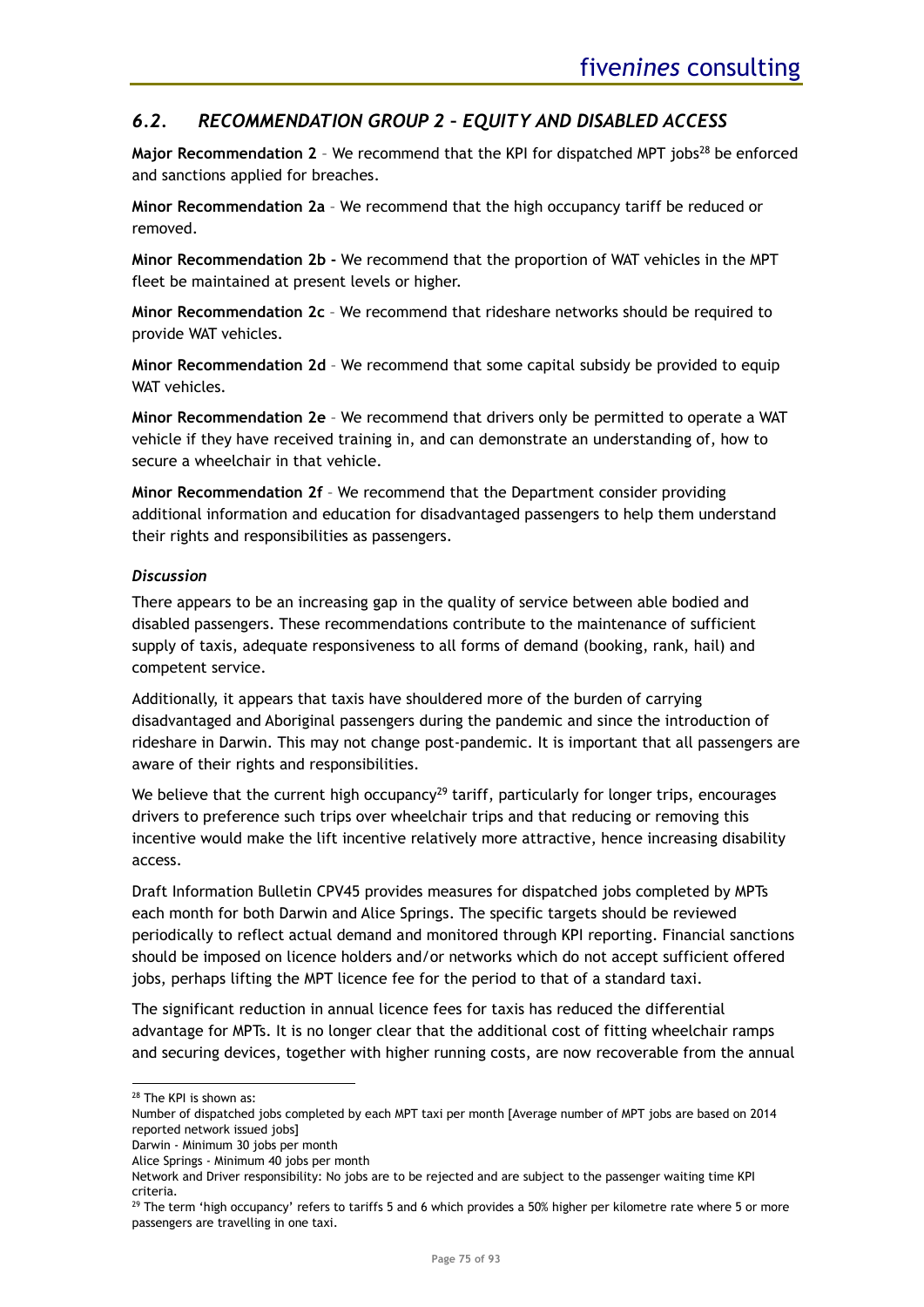licence fee saving. This is a disincentive for potential MPT applicants and may lead to a lower level of service for wheelchair passengers.

Training in how to secure a wheelchair in a WAT is not onerous but, in practice, the current arrangement allows drivers to operate an MPT without training. Requiring every driver of an MPT to be trained in securing wheelchairs will require only limited organisation and training by licence holders as well as some compliance oversight. This might be done via operator issued certificates of competence on each installation and/or on the spot testing by compliance officers during checks.

Limited additional information in vehicle, in public places and through media would deliver a higher level of understanding amongst disabled, disadvantaged and Aboriginal passengers, some of whom have important misconceptions about their rights and their responsibilities.

### *Practical implementation*

The enforcement of booking acceptance will need to take account of demand variations. Networks, operators and drivers will require a mechanism to show that there was no demand in the period. This requirement will need to be enforced sensitively.

Consultation will be required with the taxi sector to determine how to address the high occupancy tariff issue. This, in conjunction with quantitative modelling, would be intended to lead to its reduction or removal and, possibly a compensating adjustment in tariff 1 and 2.

Rideshare platforms should be required to provide WAT vehicles in their fleets in a similar proportion to that within the taxi fleet. This should apply once a network manages more than a set number of vehicles.

The proposed capital subsidy for WAT equipment would need to be carefully configured. We propose that the payment would be subject to the selection of a single industry-agreed wheelchair restraint method, the use of that restraint in the vehicle seeking the subsidy, and the continued use of that vehicle over a set period.

### *Links to conclusions*

Recommendation Group 2 addresses the following conclusions that merit responsive action:

| <b>Serial</b> | <b>Question or issue</b>                         | <b>Conclusions</b>                                                                                                                                                                                                                                                                                                          | <b>Comment</b>                                                                                                                       |
|---------------|--------------------------------------------------|-----------------------------------------------------------------------------------------------------------------------------------------------------------------------------------------------------------------------------------------------------------------------------------------------------------------------------|--------------------------------------------------------------------------------------------------------------------------------------|
| 4.            | Question 1d - Disability<br>Sector               | We conclude that disabled passengers do not have<br>equitable access to a taxi service.<br>We conclude that there has probably been a<br>deterioration in convenience and service quality for<br>disabled passengers.<br>We conclude that there has been a deterioration in<br>the service offering for disabled passengers | Mandated KPIs will<br>provide sanction-backed<br>incentive for the industry,<br>including rideshare, to<br>provide equitable access. |
| 11.           | Fleet mix to meet<br>disabled passenger<br>needs | We conclude that action is required to deliver<br>satisfactory disabled services and that commercial<br>pressures are not sufficient.                                                                                                                                                                                       | As 4.                                                                                                                                |
| 16.           | Vehicle availability -<br>Booked services        | We conclude that, overall, the availability of<br>vehicles has deteriorated slightly despite the advent<br>of rideshare.                                                                                                                                                                                                    | As 4.                                                                                                                                |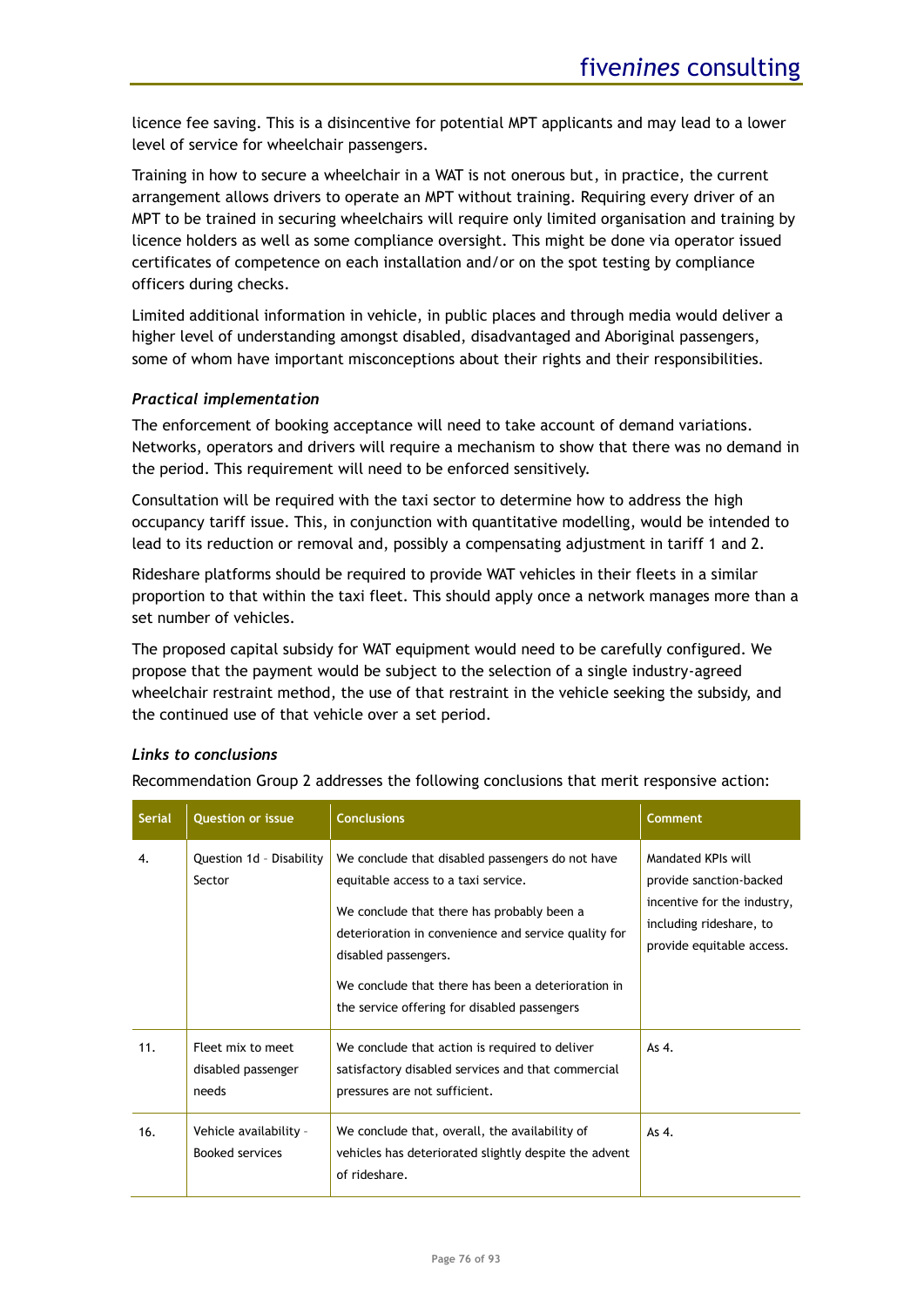| <b>Serial</b> | <b>Question or issue</b>                                 | <b>Conclusions</b>                                                                                                                                                                                                                                                                                                                    | Comment                                                                                                                                                       |
|---------------|----------------------------------------------------------|---------------------------------------------------------------------------------------------------------------------------------------------------------------------------------------------------------------------------------------------------------------------------------------------------------------------------------------|---------------------------------------------------------------------------------------------------------------------------------------------------------------|
| 17.           | Identification of<br>vehicles, drivers and<br>passengers | To the extent that it is important to identify the<br>vehicle, the driver and the passenger, we conclude<br>that the current arrangements are imperfect and<br>will continue to result in instances where<br>insufficient evidence is available to pursue an<br>offence and, as a result, an unwillingness by police<br>to follow up. | While there is a<br>requirement to display ID,<br>driver education will<br>encourage clearer display<br>of identification.                                    |
| 18.           | Trip refusal                                             | We conclude that a variety of inequities might be<br>resolved if trip offers and trip refusal practices were<br>addressed.                                                                                                                                                                                                            | As 4.                                                                                                                                                         |
| 19.           | Safety - compliance<br>and wheelchair<br>security        | We conclude that there is scope for improvement,<br>partly through education and partly through stronger<br>compliance to ensure knowledge is applied.                                                                                                                                                                                | Driver training and the<br>requirement for specific<br>equipment training will<br>reduce the risk of unsafe<br>securing of wheelchairs.                       |
| 20.           | Fares                                                    | We conclude that the current approach to fare<br>setting and the level of fares is sustainable.<br>We conclude that the high occupancy tariff<br>disadvantages wheelchair passengers.<br>We conclude that the levy is reasonably effective<br>and equitable.                                                                          | Reduction or removal of<br>the high occupancy tariff<br>will improve the<br>availability of wheelchair<br>accessible taxis to<br>passengers who need<br>them. |
| 23.           | Equity                                                   | We conclude that there is a need for improvement in<br>this area.                                                                                                                                                                                                                                                                     | Better education and<br>enforcement will put<br>pressure on the industry<br>to provide equity of<br>access.                                                   |

### *6.3. RECOMMENDATION GROUP 3 – SAFETY AND COMPLIANCE*

**Major Recommendation 3** – Mandate in-vehicle cameras where there is a foreseeable risk that no passenger on a trip can be identified.

**Minor Recommendation 3a** – Fund regular and frequent out-of-business-hours compliance activities.

**Minor Recommendation 3b** – Actively monitor driver trip refusal, educate drivers and impose sanctions where refusal is not legal.

### *Discussion*

The absence of cameras in rideshare vehicles is just one difference between that category and taxis. There is no reason to require rideshare vehicles to be fitted with cameras to satisfy a perceived levelling of the playing field.

The nature of rank and hail makes it essential for driver safety that every taxi has a camera, even though this often does not provide adequate identification of offenders.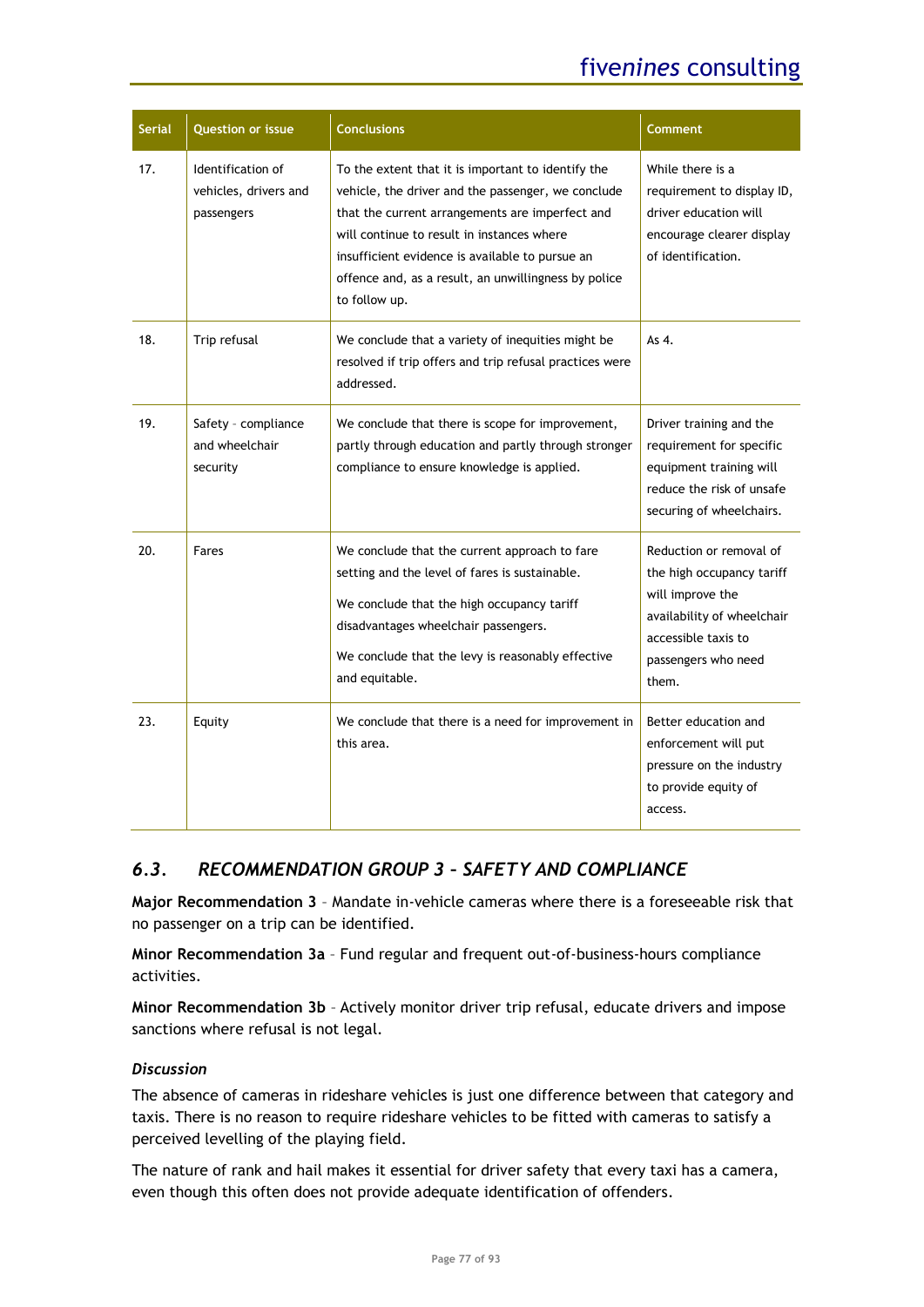Provided rideshare networks can trace one passenger on a trip through their booking system, there should be no requirement for a camera to be fitted and requiring this would impose an unreasonable additional cost.

However, the taxi industry observes that not all rideshare passengers can be identified through booking systems. Hence the recommendation that rideshare demonstrate through process and performance that their businesses are generally able to identify one passenger<sup>30</sup>.

It is worth noting that rideshare proponents might argue that cameras in taxis are funded through the basket of costs which has historically guided fare levels and seek a subsidy to install their own cameras. However, the market trip fares are partly set in reflection of taxi fare levels and so rideshare rates benefit indirectly from any camera cost built into taxi fares.

Compliance activities are currently concentrated in office hours. There is significant extra cost and inconvenience in operating throughout the 24 hour cycle but effective compliance requires effective oversight and checking. While surprise will rarely be achievable, regular presence will mean that compliant behaviours will be required across industry for some of the time, and the vital educational and informative role of compliance officers with night shift drivers should raise standards.

### *Practical implementation*

The operation of the recommendation will require compliance oversight of booking processes, perhaps through process review and audit to ensure that anonymous or untraceable bookings are hard to make.

Trip refusal will most likely be constrained by complaint management and on-road enforcement as well as the monitoring of the acceptance of notified wheelchair or special needs jobs. It is proposed that this function will be primarily educational with sanctions only applied for repeated discriminatory trip refusal.

The recommendation about out of hours compliance would see more officers working shifts in anti-social hours in both Darwin and Alice Springs, noting that in any centre other than Darwin, the presence of inspectors is quickly communicated within the industry.

### *Links to conclusions*

Recommendation Group 3 addresses the following conclusions that merit responsive action:

| <b>Serial</b> | <b>Question or issue</b>                                 | <b>Conclusions</b>                                                                                                                                                                                                                                                                                                                    | <b>Comment</b>                                                                                                                                                                |
|---------------|----------------------------------------------------------|---------------------------------------------------------------------------------------------------------------------------------------------------------------------------------------------------------------------------------------------------------------------------------------------------------------------------------------|-------------------------------------------------------------------------------------------------------------------------------------------------------------------------------|
| 17.           | Identification of<br>vehicles, drivers and<br>passengers | To the extent that it is important to identify the<br>vehicle, the driver and the passenger, we conclude<br>that the current arrangements are imperfect and<br>will continue to result in instances where<br>insufficient evidence is available to pursue an<br>offence and, as a result, an unwillingness by police<br>to follow up. | Ensuring that passengers<br>can be identified, or<br>requiring cameras where<br>this is not possible, will<br>reduce the number of<br>offences that cannot be<br>followed up. |
| 18.           | Trip refusal                                             | We conclude that a variety of inequities might be.<br>resolved if trip offers and trip refusal practices were<br>addressed.                                                                                                                                                                                                           | Strong compliance will<br>influence drivers to<br>accept trips.                                                                                                               |

<sup>&</sup>lt;sup>30</sup> We appreciate that passengers who are determined not to be identified will be able to circumvent any system.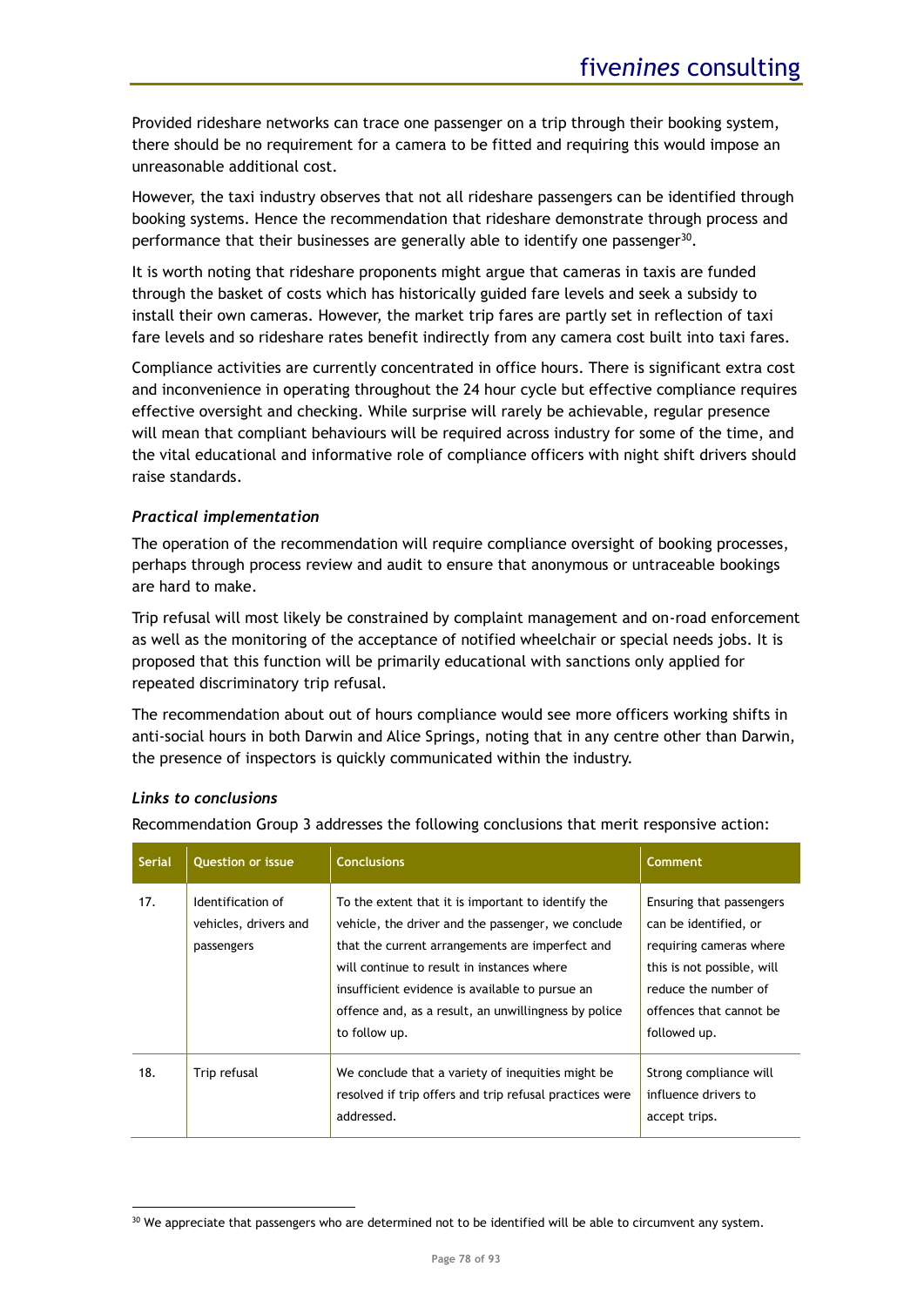| <b>Serial</b> | <b>Question or issue</b>                          | <b>Conclusions</b>                                                                                                                                     | Comment                                                                                                |
|---------------|---------------------------------------------------|--------------------------------------------------------------------------------------------------------------------------------------------------------|--------------------------------------------------------------------------------------------------------|
| 19.           | Safety - compliance<br>and wheelchair<br>security | We conclude that there is scope for improvement,<br>partly through education and partly through stronger<br>compliance to ensure knowledge is applied. | Wider Compliance Officer<br>activities, including out of<br>hours, will improve<br>overall compliance. |

# *6.4. RECOMMENDATION GROUP 4 – DRIVER PROFESSIONALISM AND IDENTIFICATION*

**Major Recommendation 4** – Upgrade training requirements for all drivers.

**Minor Recommendation 4a** – Select or develop a detailed core knowledge and capability syllabus for all drivers.

**Minor Recommendation 4b** – Provide limited funding to support taxi and minibus drivers during training, subject to satisfactory course completion.

**Minor Recommendation 4c** - Require networks (rather than the Department) to issue identity cards to drivers and take reasonable steps to monitor who the actual driver is.

**Minor Recommendation 4d** – Negotiate acceptable biometric solutions with networks to replace identity cards in the longer term.

### *Discussion*

While feedback about taxi drivers is largely positive (and broadly improving) there are drivers who do not deliver satisfactory service. In some cases, this is conscious on their part and compliance activities should remove them from the industry. In other cases, lack of detailed training is more likely to be the cause.

The delegation of training to networks by providing a skeleton topic list has resulted in significant differences in the duration and quality of training. In addition, larger networks are better able to consolidate training costs while small operations must either bear a higher percapita cost or deliver a more lightweight training package.

The challenge of training applies to all categories and the ability of drivers to move between categories means that there is virtue in ensuring that all Point to Point drivers undertake comparable training.

While we do not propose that the Department should intervene directly in training content and approach, more detailed training materials provided across industry would ensure a consistent minimum standard of training. We gather that the best industry training in the Territory is very good and the purpose of these recommendations is to raise the standard of all training to that level.

Drivers and taxi networks (or licence holders) fund driver training at present by way of paid labour for trainers and unpaid labour for trainees. Some payment to taxi drivers to cover living costs, subject to satisfactory completion, might attract some drivers who could otherwise not afford to commence the training. It seems reasonable for the taxi industry to bear the cost of delivery as this is a strong motivator for careful selection which subsidies might otherwise undermine.

We note that rideshare has similar challenges in identifying and on-boarding drivers. The inclusion of rideshare businesses in industry-wide training would eliminate a potential and unjustified inter-category distinction while supporting rideshare businesses of all sizes in assuring driver standards.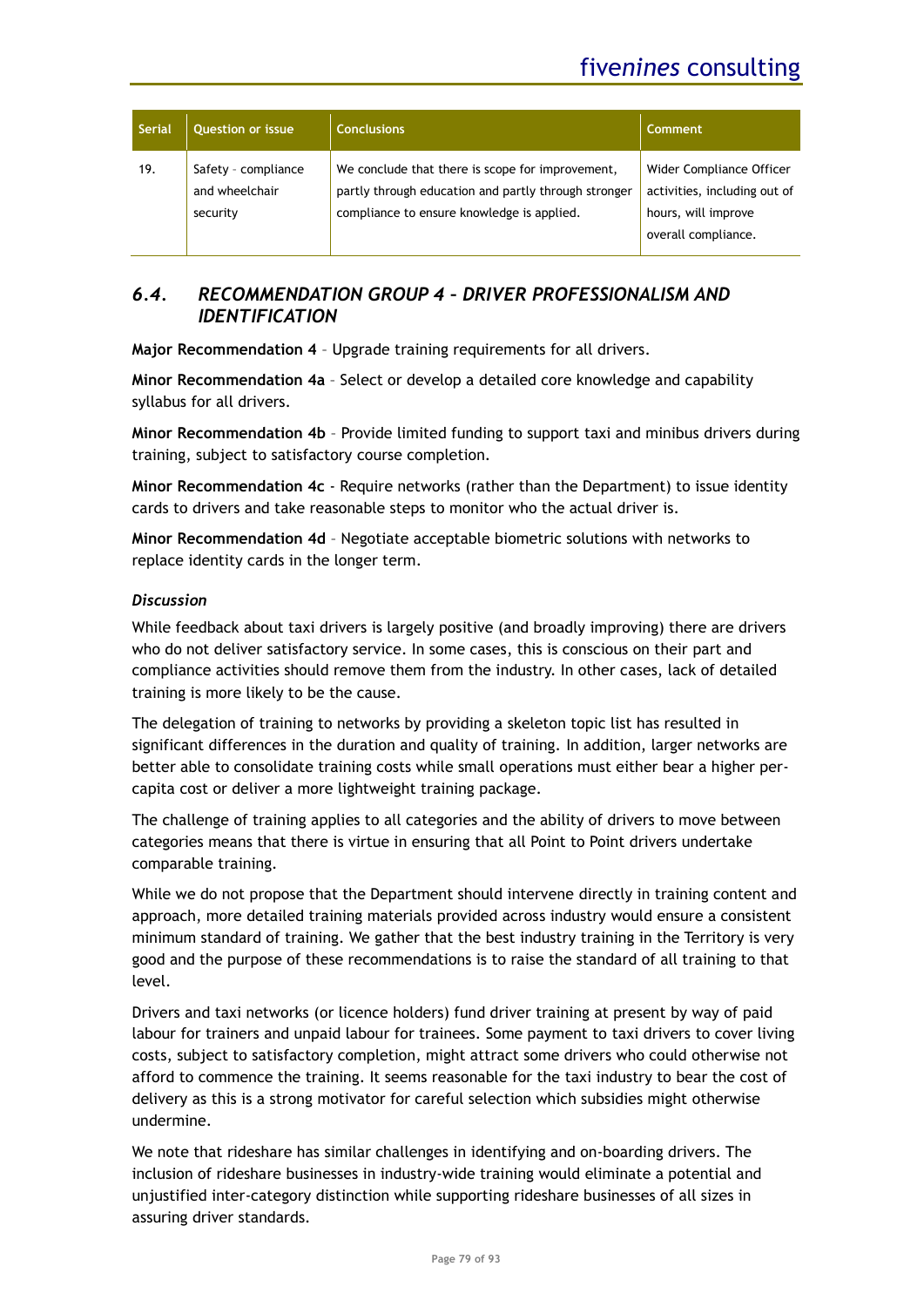Identification of drivers is important for passenger safety. The process of issuing driver identity cards at present is problematic for industry and is not fraud proof as it relies on passengers matching the driver to the picture. Networks and licence holders are better placed to correctly identify the actual driver of a vehicle at a point in time and this then allows the passenger and compliance to trace the driver through the vehicle registration and then the network. Hence we propose a short term solution of requiring networks to issue their own cards while instituting mechanisms to reliably identify drivers at all times (with material penalties where this is not done) together with longer term planning to introduce biometric solutions across all categories.

### *Practical implementation*

An industry task force should be formed to consider training options and propose a best practice framework. This task force might recommend commissioning or buying a training package that would be standardised across the sector and be delivered either by networks or third parties. This might be funded by the industry and/or supported by the Department.

Network issued identity cards would need to comply with specified formats. The Department would need to develop a policy to deal with drivers working for more than one network. The Department would also need to develop a compliance plan to manage implementation, transition, education and ongoing operation of the approach.

The requirement for all networks to reliably identify drivers of all vehicles at all times means that each network would need to propose an auditable identification procedure. In the longer term, a technology based biometric system is most likely to deliver this affordably and effectively, but in the interim the imposition of meaningful sanctions for breaches and monitoring through CPV Compliance and the Police would provide more confidence to the public.

| <b>Serial</b> | <b>Question or issue</b>                                 | <b>Conclusions</b>                                                                                                                                                                                                                                                                                                                    | <b>Comment</b>                                                                                        |
|---------------|----------------------------------------------------------|---------------------------------------------------------------------------------------------------------------------------------------------------------------------------------------------------------------------------------------------------------------------------------------------------------------------------------------|-------------------------------------------------------------------------------------------------------|
| 9.            | Driver Availability                                      | We conclude that the recruitment of drivers is a<br>genuine issue for the industry and that this is partly<br>a result of the perpetual recruiting challenge but<br>also now affected by the perceived ability of drivers<br>to earn sufficient money from some shifts.                                                               | Consistently high training<br>standards will improve<br>driver recruitment,<br>retention and success. |
| 10.           | Driver preparation                                       | We conclude that the current arrangements are.<br>sustainable at the current standard but that new,<br>untrained drivers are unlikely to provide the quality<br>of service in all dimensions that the market expects<br>and the regulator requires.                                                                                   | As 9.                                                                                                 |
| 17.           | Identification of<br>vehicles, drivers and<br>passengers | To the extent that it is important to identify the<br>vehicle, the driver and the passenger, we conclude<br>that the current arrangements are imperfect and<br>will continue to result in instances where<br>insufficient evidence is available to pursue an<br>offence and, as a result, an unwillingness by police<br>to follow up. | Driver identification<br>actions will resolve this<br>issue.                                          |

### *Links to conclusions*

Recommendation Group 4 addresses the following conclusions that merit responsive action: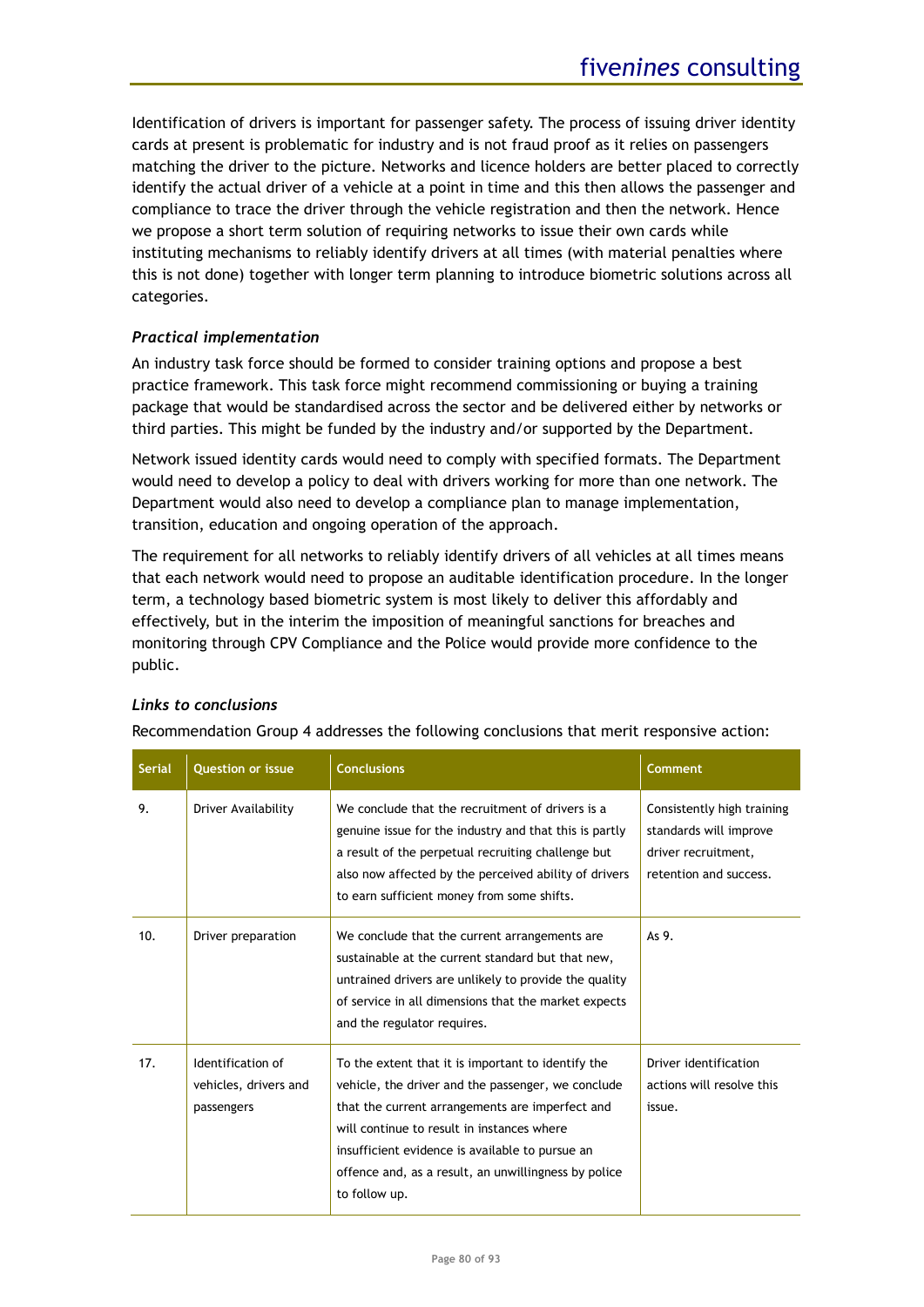# *6.5. RECOMMENDATION GROUP 5 – VEHICLE REGULATIONS*

**Major Recommendation 5** – Introduce core 'cosmetic' requirements for CPVs.

**Minor Recommendation 5a** – Review and relax vehicle age limits.

### *Discussion*

Territory CPVs operate in some of the harshest conditions in the world yet, in many cases, are immaculate. Issues raised with vehicle regulations relate to a minority of vehicles.

Neither industry nor passengers consider it reasonable for Point to Point vehicles, perhaps other than private hire cars, to be in showroom condition. However, passengers have a reasonable expectation that their vehicle will not have litter, torn or damp seats, or significant driver belongings in luggage space that they require.

Current vehicle condition requirements focus on passenger, driver and third party safety. We propose that additional, basic cosmetic requirements that are focused on passenger comfort should be developed, introduced and enforced.

The application of an age limit to Point to Point vehicles is common in other jurisdictions but it is only an indicator of the state of a vehicle. While it is true that newer vehicles generally meet higher safety standards, different manufacturers and different models do not necessarily progress the introduction of safety features at the same speed so, again, age is not a reliable indicator of safety features.

### *Practical implementation*

We propose that, while a general upper age limit should be maintained, two changes should be considered.

Firstly, while taxi and rideshare networks are increasingly national in operation, there is no consistency in vehicle age limits. For example, South Australia sets an eight year age limit while Queensland has no specific age limit. We propose that industry be consulted to determine a preferred age limit that continues to meet satisfactory safety standards and which takes account of business operations in other jurisdictions.

Secondly, the Department should set an inspection regime to allow vehicles in excellent condition to continue to operate for an additional, limited period. This would entail additional cost for the vehicle owner, including one or more inspections, and would most likely mean that the exemption would only be sought in exceptional circumstances.

### *Links to conclusions*

Recommendation Group 5 addresses the following conclusions that merit responsive action:

| <b>Serial</b> | <b>Question or issue</b> | <b>Conclusions</b>                                                                                                                                                                                                                                                                              | <b>Comment</b>                                       |
|---------------|--------------------------|-------------------------------------------------------------------------------------------------------------------------------------------------------------------------------------------------------------------------------------------------------------------------------------------------|------------------------------------------------------|
| 7.            | Vehicle standards        | We conclude that the perception of Point to Point<br>would improve, potentially increasing demand, if<br>basic internal cosmetic requirements were added to<br>the current safety ones, while the vehicle age could<br>be relaxed where safety and presentation<br>parameters can be satisfied. | The two<br>recommendations directly<br>address this. |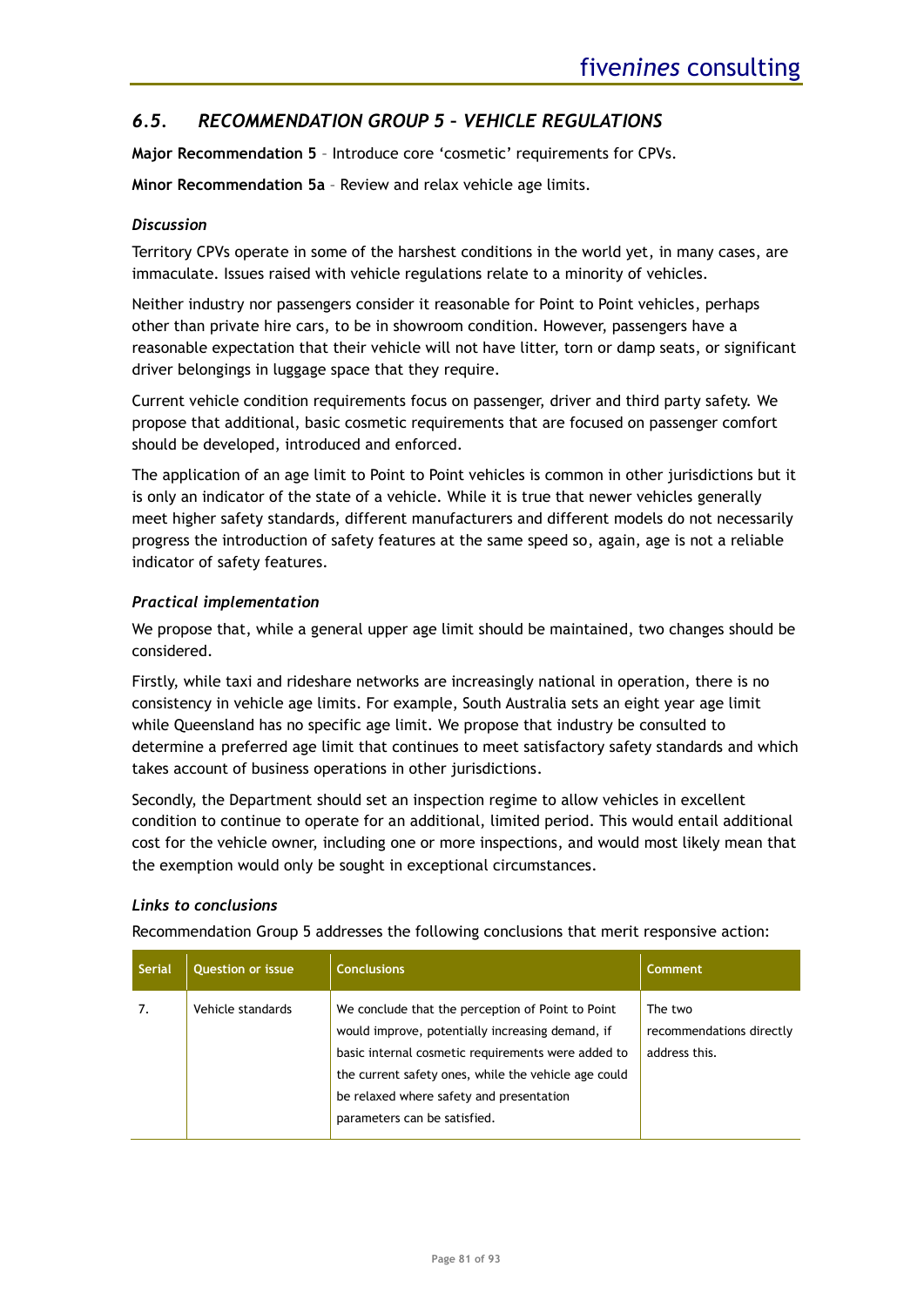# *6.6. RECOMMENDATION GROUP 6 – REGULATORY*

**Major Recommendation 6** – Strengthen data gathering and apply sanctions to KPI model.

**Minor Recommendation 6a** – Review role of Department as service regulator, sector advocate and facilitator of economic development through the Point to Point industry.

### *Discussion*

The Department receives comprehensive data from the taxi, minibus and private hire networks as part of the data collection for KPIs. Informed and considered use of this data is vital for enforcement and also for industry monitoring. This is potentially of benefit to the industry as well as the Department, noting that data may have competitive significance for industry participants.

The data provided by networks has some inconsistent field definitions and, in some cases, is clearly not accurate. Coverage of rideshare is limited or non-existent despite the substantial contribution of that sector to total trips.

We believe that the data sets are, perhaps, 90% complete and accurate based on our analysis of some data extracts and that limited work would be needed in most cases to rectify current data issues.

The KPI framework provides meaningful performance targets for networks, licence holders and drivers. The current framework is not backed by sanctions for non-compliance. We believe that industry would support the gradual introduction of mandatory standards as this would reduce the incentive to lower quality and strengthen the 'level playing field' within and between categories.

Our general discussions during the consultation work suggest that the role of the Department is largely seen by industry and passengers as rule making and enforcement. The Territory Government has an interest in promoting the use of public transport, including Point to Point, for social, environmental and economic reasons. In practice, Departmental staff see themselves as advocates for Point to Point transport and for its use to support economic development. The Department actively assists businesses in the sector and, through its work, supports general economic development in the Territory. These roles are not clear to many stakeholders.

### *Practical Implementation*

We propose that the Department undertakes or commissions a review of data collection to identify aspects that need improvement including local and national consistency, data definitions, data collection methods, data accuracy, data consolidation and reporting. This is vital if data is used to underpin sanctions.

We propose that the Department progressively introduce financial or other penalties for failure to deliver KPI outcomes. This will need to be done sensitively and in close consultation with industry to ensure that the performance standards are reasonably achievable in practice and to avoid the creation of perverse incentives.

We propose that the Department review its strategic and operational role in regulating and supporting the Point to Point industry as well as its relationship with other parts of Government. The outcome of this should be clearly communicated to stakeholders so that realistic expectations are set for all involved with the sector.

### *Links to conclusions*

Recommendation Group 6 addresses the following conclusions that merit responsive action: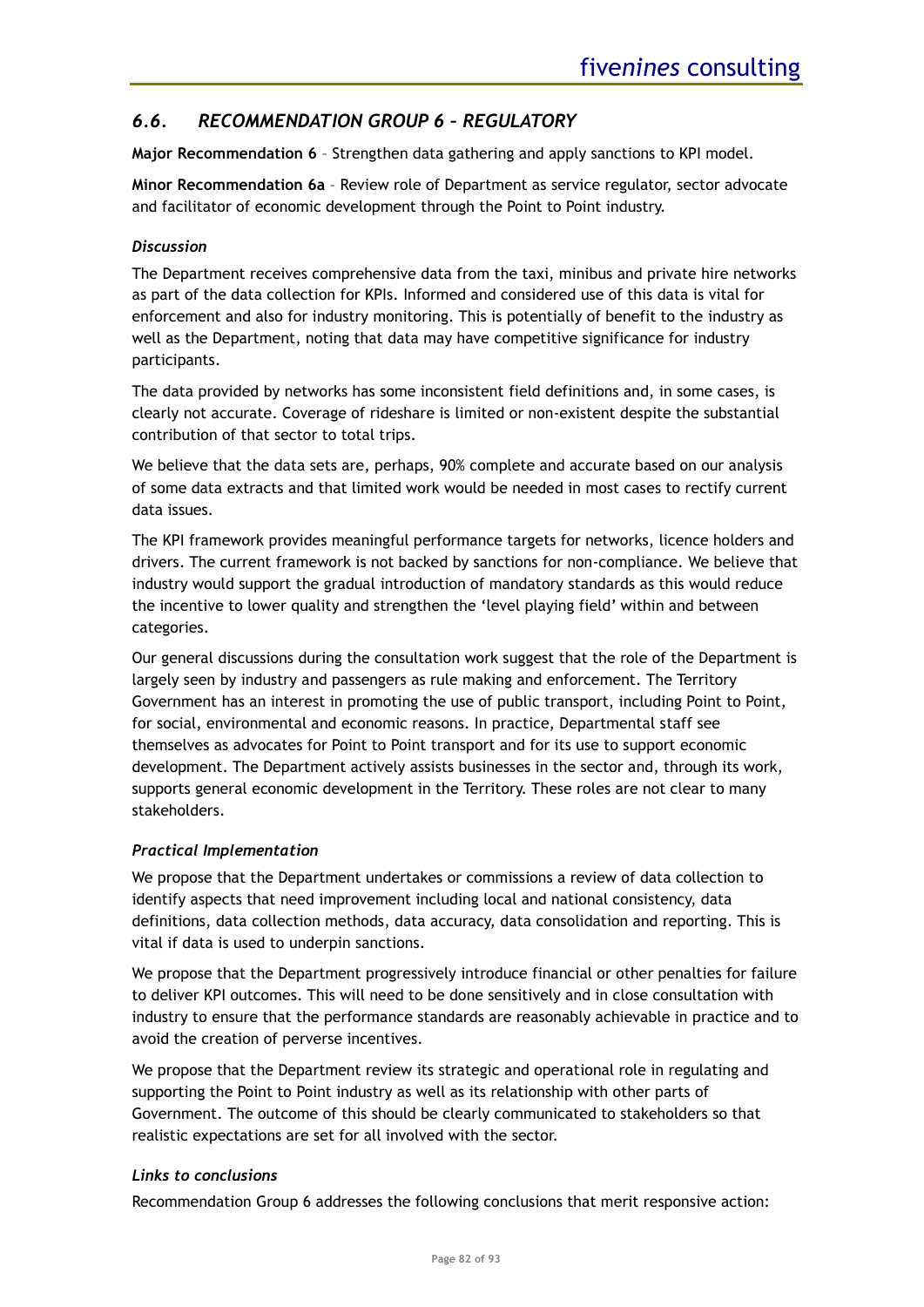| <b>Serial</b> | <b>Question or issue</b>                                 | <b>Conclusions</b>                                                                                                                                                                                                                                                                                                                    | <b>Comment</b>                                                                                                                                 |
|---------------|----------------------------------------------------------|---------------------------------------------------------------------------------------------------------------------------------------------------------------------------------------------------------------------------------------------------------------------------------------------------------------------------------------|------------------------------------------------------------------------------------------------------------------------------------------------|
| 16.           | Vehicle availability -<br><b>Booked services</b>         | We conclude that, overall, the availability of<br>vehicles has deteriorated slightly despite the advent<br>of rideshare.                                                                                                                                                                                                              | Improving the quality of<br>data and introducing<br>sanctions for breaches is<br>a vital pre-requisite for<br>action on this issue.            |
| 17.           | Identification of<br>vehicles, drivers and<br>passengers | To the extent that it is important to identify the<br>vehicle, the driver and the passenger, we conclude<br>that the current arrangements are imperfect and<br>will continue to result in instances where<br>insufficient evidence is available to pursue an<br>offence and, as a result, an unwillingness by police<br>to follow up. | As $16.$                                                                                                                                       |
| 18.           | Trip refusal                                             | We conclude that a variety of inequities might be<br>resolved if trip offers and trip refusal practices were<br>addressed.                                                                                                                                                                                                            | As 16.                                                                                                                                         |
| 28.           | Role of the regulator                                    | We conclude that there is scope for DIPL to review<br>and clarify their intended role so that both industry<br>and passengers develop more realistic expectations<br>about what interventions and support can reasonably<br>be expected from Government and identify where<br>the market makes the rules.                             | A review and clarification<br>of the role of the<br>Department, with<br>appropriate<br>communication, will<br>contribute to resolving<br>this. |

# *6.7. RECOMMENDATION GROUP 7 – CHAIN OF RESPONSIBILITY*

**Major Recommendation 7** – Investigate a Chain of Responsibility legal model across the Point to Point sector.

### *Discussion*

Most breaches of regulations are detected at the point of delivery which means that the compliance interface is with drivers and drivers typically bear the penalty. We appreciate that this is not universally the case, but also note that often the driver has limited control over the state of the vehicle they are provided with and may be put under financial and other pressure by the licence holder or the network to do things that lead to breaches of regulations.

Fivenines Consulting cannot provide legal advice, but we note the adoption of a Chain of Responsibility model for legislation within both the National Heavy Vehicle Law and Rail Safety National Law. Such a model would allow all parties to have some responsibility for any regulatory breach and, vitally, provide an incentive for those not directly delivering on-road service to be held accountable for their negligence or wilful misconduct.

We believe that such a reform might enable a more nuanced approach to penalties. At present, we understand that penalties for drivers can exceed their expected earnings for a week, while the licence holder and network is not penalised (except, for the licence holder, through loss of their own share of the earnings). A reformed penalty approach might combine direct fines with a demerit point model or a constraint on licence renewal.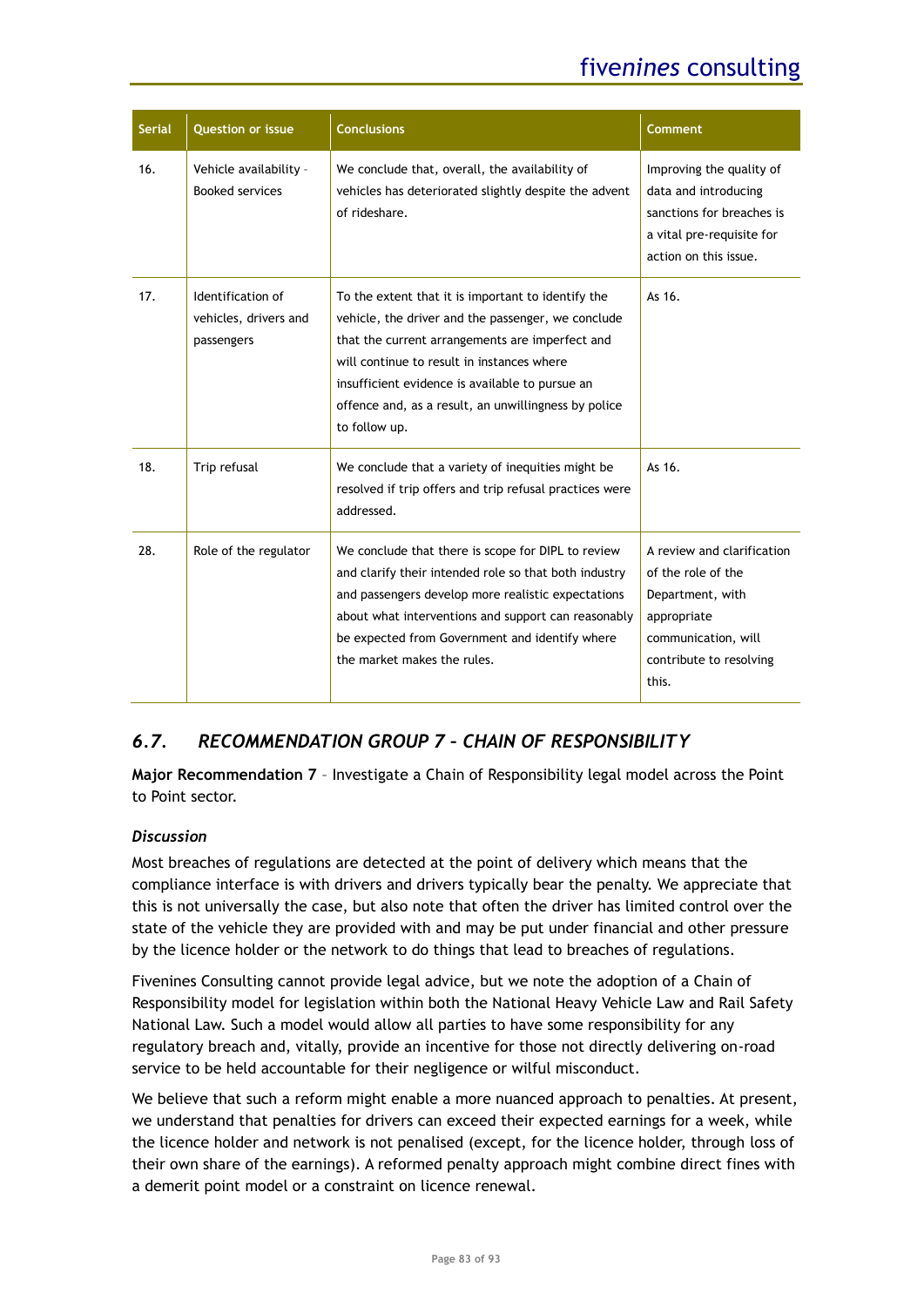### *Practical Implementation*

The adoption of this recommendation would be relatively long term and would require extensive consultation with industry as well as detailed advice from legislative drafting experts, perhaps informed by experience in national transport legislation.

The transition to a chain of responsibility model would then require industry education as well as reviews of departmental processes, industry training and KPIs so that responsibility is appropriately attributed and perverse incentives are not created.

### *Links to conclusions*

Recommendation Group 7 addresses the following conclusions that merit responsive action:

| <b>Serial</b> | <b>Question or issue</b>                                 | <b>Conclusions</b>                                                                                                                                                                                                                                                                                                                    | Comment                                                                                                                                                                                                                 |
|---------------|----------------------------------------------------------|---------------------------------------------------------------------------------------------------------------------------------------------------------------------------------------------------------------------------------------------------------------------------------------------------------------------------------------|-------------------------------------------------------------------------------------------------------------------------------------------------------------------------------------------------------------------------|
| 4.            | Question 1d - Disability<br>Sector                       | We conclude that disabled passengers do not have<br>equitable access to a taxi service.<br>We conclude that there has probably been a<br>deterioration in convenience and service quality for<br>disabled passengers.<br>We conclude that there has been a deterioration in<br>the service offering for disabled passengers           | The introduction of a<br>Chain of Responsibility<br>model will contribute to<br>all issues in this section<br>by better attributing<br>responsibility to those<br>who influence actions and<br>permitting more targeted |
| 7.            | Vehicle standards                                        | We conclude that the perception of Point to Point<br>would improve, potentially increasing demand, if<br>basic internal cosmetic requirements were added to<br>the current safety ones, while the vehicle age could<br>be relaxed where safety and presentation<br>parameters can be satisfied.                                       | sanctions to be<br>developed. It will also<br>mitigate situations where<br>the 'wrong' person is<br>fined or punished and<br>encourage all those with<br>relevant influence to act                                      |
| 10.           | Driver preparation                                       | We conclude that the current arrangements are<br>sustainable at the current standard but that new,<br>untrained drivers are unlikely to provide the quality<br>of service in all dimensions that the market expects<br>and the regulator requires.                                                                                    | appropriately.                                                                                                                                                                                                          |
| 11.           | Fleet mix to meet<br>disabled passenger<br>needs         | We conclude that action is required to deliver<br>satisfactory disabled services and that commercial<br>pressures are not sufficient.                                                                                                                                                                                                 |                                                                                                                                                                                                                         |
| 16.           | Vehicle availability -<br><b>Booked services</b>         | We conclude that, overall, the availability of<br>vehicles has deteriorated slightly despite the advent<br>of rideshare.                                                                                                                                                                                                              |                                                                                                                                                                                                                         |
| 17.           | Identification of<br>vehicles, drivers and<br>passengers | To the extent that it is important to identify the<br>vehicle, the driver and the passenger, we conclude<br>that the current arrangements are imperfect and<br>will continue to result in instances where<br>insufficient evidence is available to pursue an<br>offence and, as a result, an unwillingness by police<br>to follow up. |                                                                                                                                                                                                                         |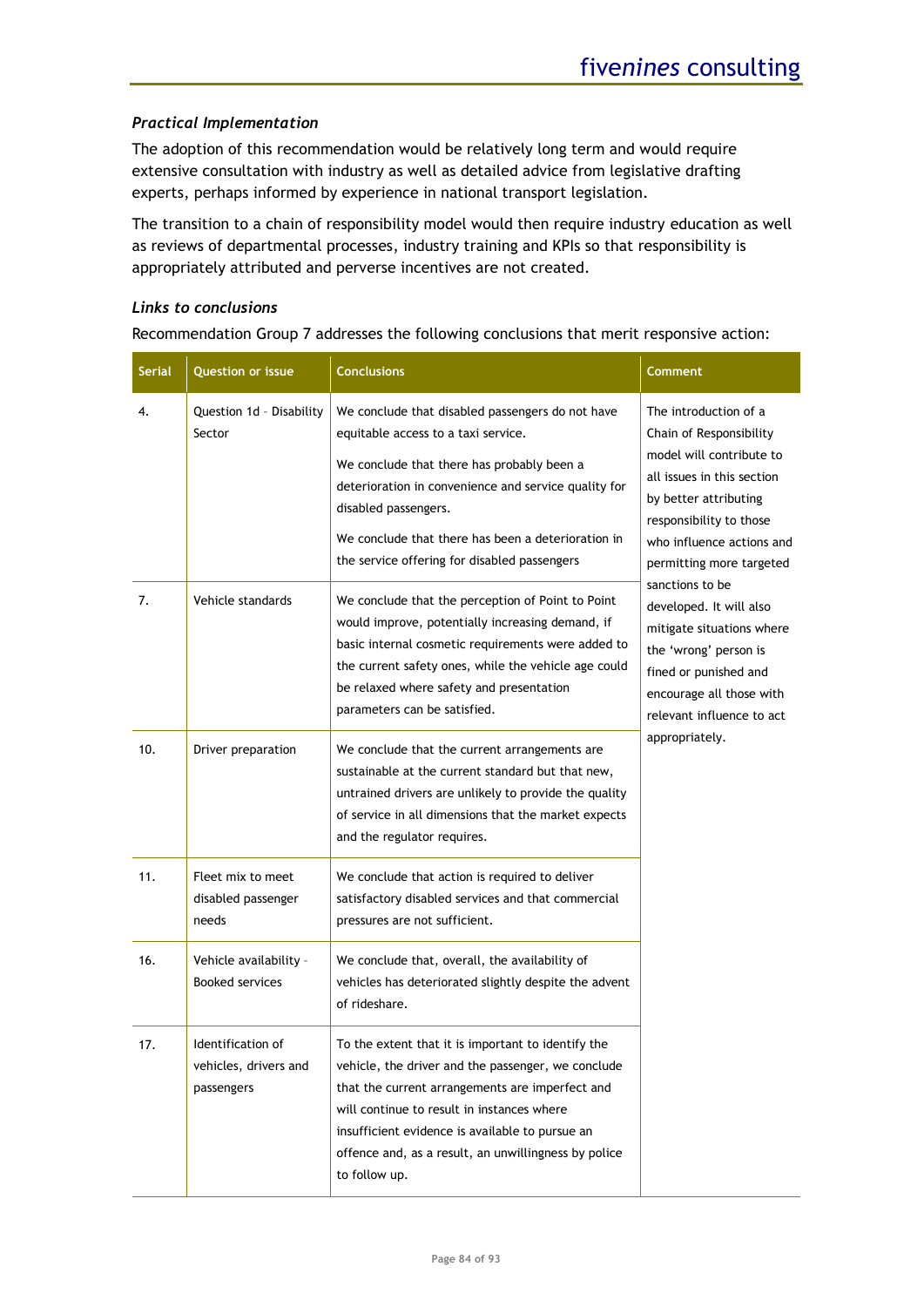| <b>Serial</b> | <b>Question or issue</b>                          | <b>Conclusions</b>                                                                                                                                                                                                                                                                                        | <b>Comment</b> |
|---------------|---------------------------------------------------|-----------------------------------------------------------------------------------------------------------------------------------------------------------------------------------------------------------------------------------------------------------------------------------------------------------|----------------|
| 18.           | Trip refusal                                      | We conclude that a variety of inequities might be.<br>resolved if trip offers and trip refusal practices were<br>addressed.                                                                                                                                                                               |                |
| 19.           | Safety - compliance<br>and wheelchair<br>security | We conclude that there is scope for improvement,<br>partly through education and partly through stronger<br>compliance to ensure knowledge is applied.                                                                                                                                                    |                |
| 23.           | Equity                                            | We conclude that there is a need for improvement in<br>this area.                                                                                                                                                                                                                                         |                |
| 26.           | Entrepreneur<br>opportunities                     | We conclude that it is important to provide some<br>relaxation of the restrictions on market entry while<br>not causing other damage to the Point to Point<br>market.                                                                                                                                     |                |
| 28.           | Role of the regulator                             | We conclude that there is scope for DIPL to review<br>and clarify their intended role so that both industry<br>and passengers develop more realistic expectations<br>about what interventions and support can reasonably<br>be expected from Government and identify where<br>the market makes the rules. |                |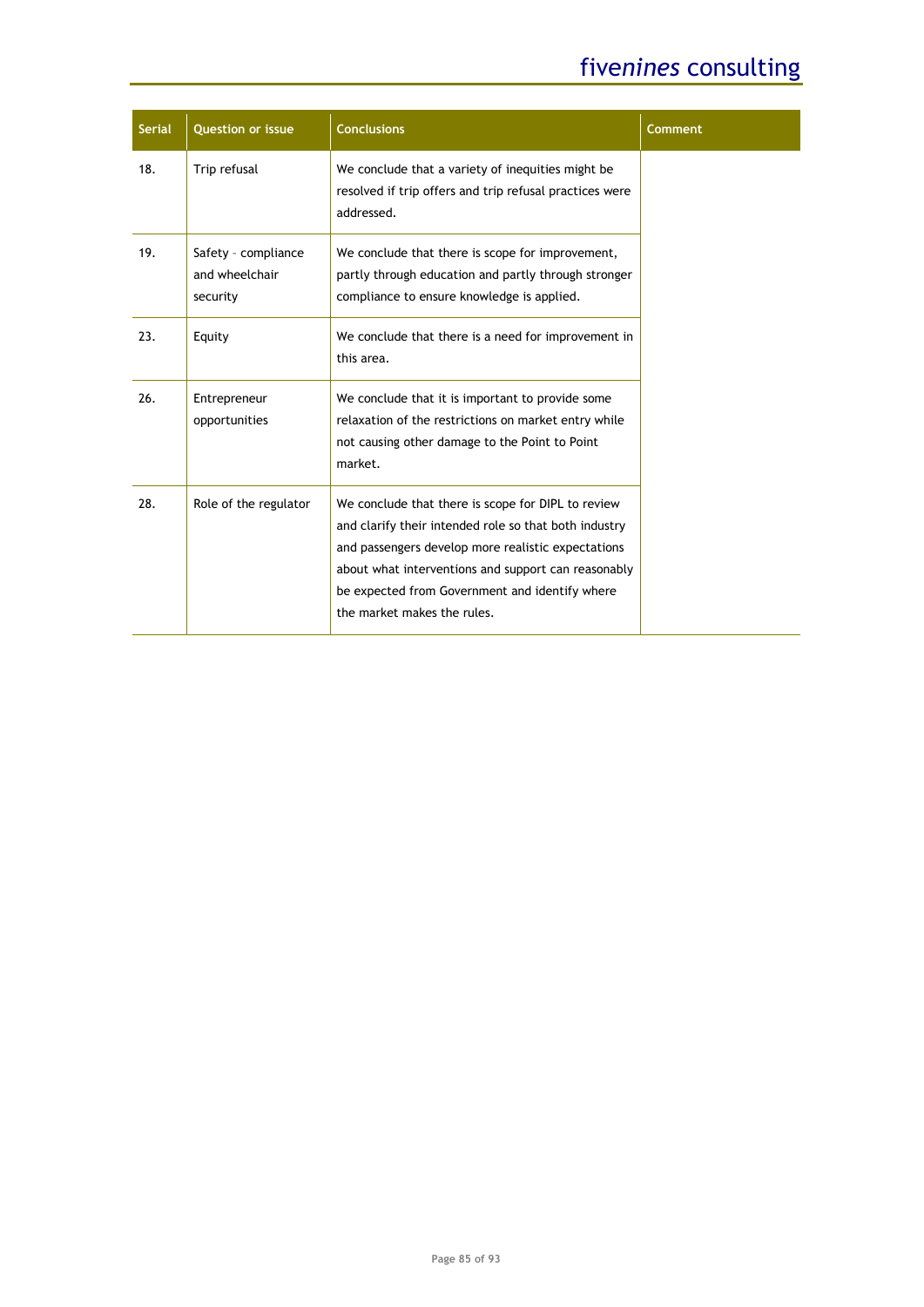# **7. APPENDICES**

# *7.1. REFERENCE DOCUMENTS*

The following documents were sighted and considered by Fivenines Consulting in undertaking this review (sourced from DIPL).

| <b>Date</b>       | <b>Document/s</b>                                                                                                                                                                           | <b>Summary</b>                                                                                                                                                                                                                                                                                                                                                                  |
|-------------------|---------------------------------------------------------------------------------------------------------------------------------------------------------------------------------------------|---------------------------------------------------------------------------------------------------------------------------------------------------------------------------------------------------------------------------------------------------------------------------------------------------------------------------------------------------------------------------------|
| September<br>2018 | Taxi customer service survey<br>report, True North and<br>appendices.                                                                                                                       | Findings of survey of taxi services in<br>Darwin and Alice Springs conducted over<br>two weeks in August 2018.                                                                                                                                                                                                                                                                  |
| May 2018          | Ridesharing In-Service Vehicle<br>Maintenance Standards,<br>Department of Infrastructure,<br><b>Planning and Logistics</b>                                                                  | Advice on minimum standards and<br>licence conditions for ridesharing<br>vehicles.                                                                                                                                                                                                                                                                                              |
| November<br>2017  | Inquiry into Taxi Licensing and<br>Subleasing<br>(and related documents including<br>DIPL's submission), Public<br>Accounts Committee, Legislative<br>Assembly of the Northern<br>Territory | Inquiry and report into the efficiency,<br>effectiveness and probity of the<br>regulation and licensing of the<br>Northern Territory Taxi industry, having<br>particular regard to:<br>the allocation of taxi licenses by the<br>1.<br>Department of Transport<br>the sub-leasing of taxi licenses<br>2.<br>the future of the taxi industry in the<br>3.<br>Northern Territory. |
| <b>June 2017</b>  | Supplementary information<br>provided by DIPL to the Inquiry<br>into Taxi Licensing and<br>Subleasing, Public Accounts<br>Committee, Legislative Assembly<br>of the Northern Territory.     | Email clarifying matters of accreditation<br>under the Commercial Passenger (Road)<br>Transport Act.                                                                                                                                                                                                                                                                            |
| February 2017     | Ridesharing Steering Committee<br>Position Paper, Department of<br>Infrastructure, Planning and<br>Logistics                                                                                | Position paper on introducing Ridesharing<br>in the NT.                                                                                                                                                                                                                                                                                                                         |
| August 2016       | Mystery Shopping Taxi Service<br>2016 Darwin and Alice Springs,<br>Michels Warren Munday                                                                                                    | Findings of mystery shopping program<br>prepared on behalf of DIPL.                                                                                                                                                                                                                                                                                                             |
| February 2016     | Come along for the ride:<br>Commercial Passenger Industry<br><b>Review Report</b>                                                                                                           | Summary of review process undertaken<br>in November 2014                                                                                                                                                                                                                                                                                                                        |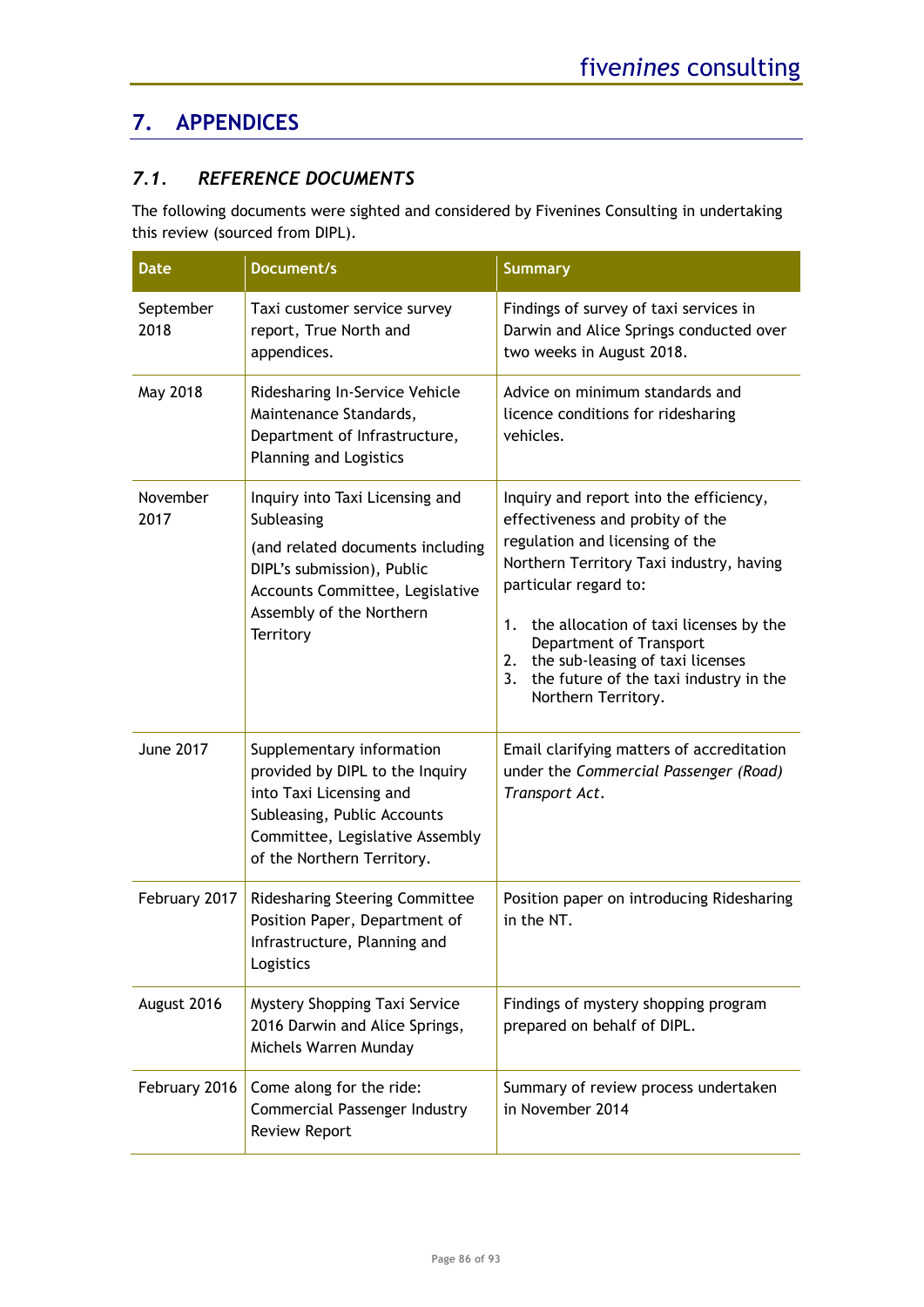| December<br>2015 | Come along for the ride:<br>Commercial Passenger Industry<br><b>Review Report</b>                                                                   | Summary of review process undertaken<br>in November 2014                                                                                            |
|------------------|-----------------------------------------------------------------------------------------------------------------------------------------------------|-----------------------------------------------------------------------------------------------------------------------------------------------------|
| November<br>2014 | Come along for the ride: NT<br>Commercial Passenger Industry<br>Review, Department of Transport                                                     | Review to instigate major and enduring<br>improvements to service, safety and<br>competition to the NT CPV industry.                                |
| April 2009       | Synopsis of the Fivenines Review<br>of Northern Territory Commercial<br>Passenger Vehicle Industry,<br>Department of Planning and<br>Infrastructure | Synopsis of issues and recommendations<br>from the consultancy review by Fivenines<br>Consulting.                                                   |
| February 2009    | Commercial Passenger Industry<br>Review, Fivenines Consulting                                                                                       | Review and recommendations into the<br>Commercial Passenger Vehicle Industry in<br>the Northern Territory.                                          |
| February 2003    | The Impact of Deregulation on<br>the Northern Territory<br><b>Commercial Passenger Vehicle</b><br>Industry, Australian National<br>University.      | Review of the Northern Territory CPV<br>Industry and response to the Northern<br>Territory Government's CPV Review<br>Discussion Paper of May 2002. |
| May 2002         | Review of the Commercial<br>Passenger Vehicle Industry<br>Discussion Paper, Minister for<br>Infrastructure, Planning and<br>Logistics.              | Recommends structural changes to the<br>CPV industry.                                                                                               |
| May 1996         | Taxi Number Assessment in<br>Darwin and Alice Springs, Ernst &<br>Young                                                                             | Investigates and recommends a model to<br>assess the number of taxi licences that<br>should be issued in Darwin and Alice<br>Springs.               |
| Various          | Information bulletins and forms,<br>Department of Instructure,<br>Planning and Logistics                                                            | Various information regarding CPV<br>operations.                                                                                                    |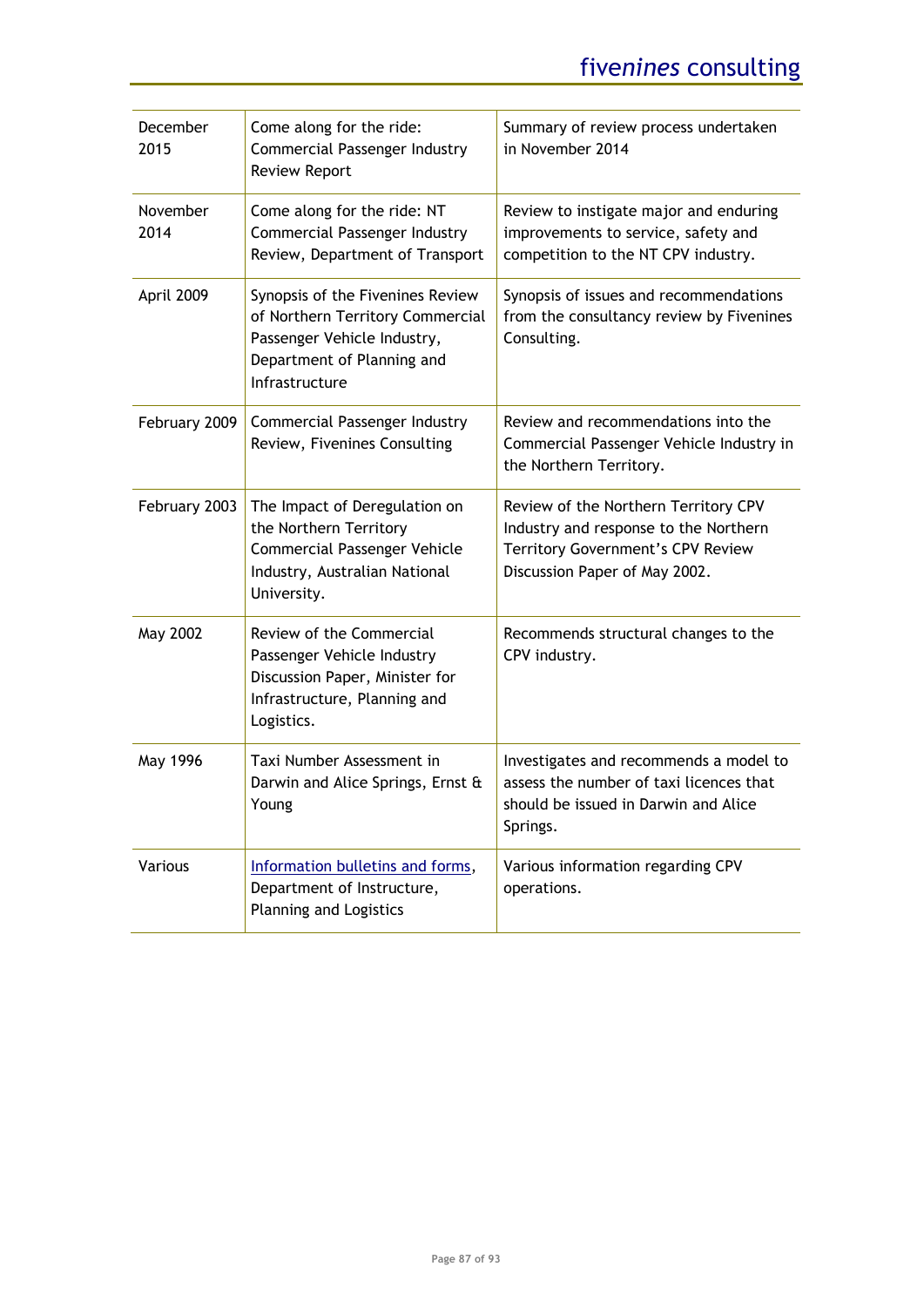# *7.2. DEPARTMENTAL PRIORITIES*

The CPV unit provided the following list of priority issues for the review to consider.

- 1. **Taxi cap** Determine whether there is a public interest or other benefits in maintaining the cap on taxi licence numbers (also refer to PAC findings). This will involve analysis of the quality and reliability of taxi services being delivered to the public and the effect of the removal of the caps on industry, including the ability for industry to maintain a reliable service to passengers travelling in a wheelchair. Where any outcomes recommend the removal of the cap, a detailed report is to be presented which provides solutions addressing the potential reduction in services to the disability sector, e.g. likelihood of reduced numbers of wheelchair accessible taxis. Consideration needs to be given to possible staging of the removal of the cap such as removal on the cap on wheelchair accessible taxis and one taxi per driver (similar requirements to 2019 taxi ballot);
- 2. **Driver training** Examine the current CPV driver training regime and whether this should remain an industry led role or whether Government still has a role to play beyond ensuring drivers are vetted as fit and proper, noting some industries will prefer to maintain their own training.
- 3. **Standard to wheelchair conversion** Where a capped licence market continues to exists, examine the effects of permitting industry to convert standard taxi licences to wheelchair accessible licences. This should consider existing services being delivered to the disability sector, impacts on funding industry regulation and the sustainability of industry;
- 4. **Annual licence fees** Review the current annual licence fee structure to determine its appropriateness to each category and whether it maintains a level operating environment for industry, while achieving Government funding objectives. This should include examining the current regulatory approach in relation to the established categories, market access and public and industry expectations;
- 5. **Passenger Service Levy**  review whether the current passenger services levy is the most appropriate method of funding the regulation of industry. It should be noted that the levy in the NT is to help fund industry regulation and the Transport Subsidy Scheme; it is not to generate monies for industry compensation or hardship assistance;
- 6. **Vehicle age limits** Examine current vehicle age limits to ensure appropriateness, with consideration of safety outcomes, vehicle operational costs for industry and public expectation;
- 7. **Impact of ridesharing** Analyse available data to determine whether the current Point to Point industry provides modern, passenger focussed options which are sustainable for industry, and whether new markets have been created;
- 8. **Advertising on rideshare vehicles -** Examine issues and options relating to advertising on ridesharing vehicles; currently rideshare vehicles are prohibited from displaying signage that may indicate the vehicle is for hire or reward;
- 9. **Rank and Hail -** Review the current regulatory framework relating to access to the rank and hail market. Analysis should qualify the rank and hail market and its impact on industry, public expectations and the current licensing structure;
- 10. **Taxi fares –** Examine the current fare setting regime and provide options on alternate methods, including industry determined fare levels, particularly booked fares. Consideration should include any impact on the disability and elderly sectors and persons on low income, as well as the capacity of industry to set fares;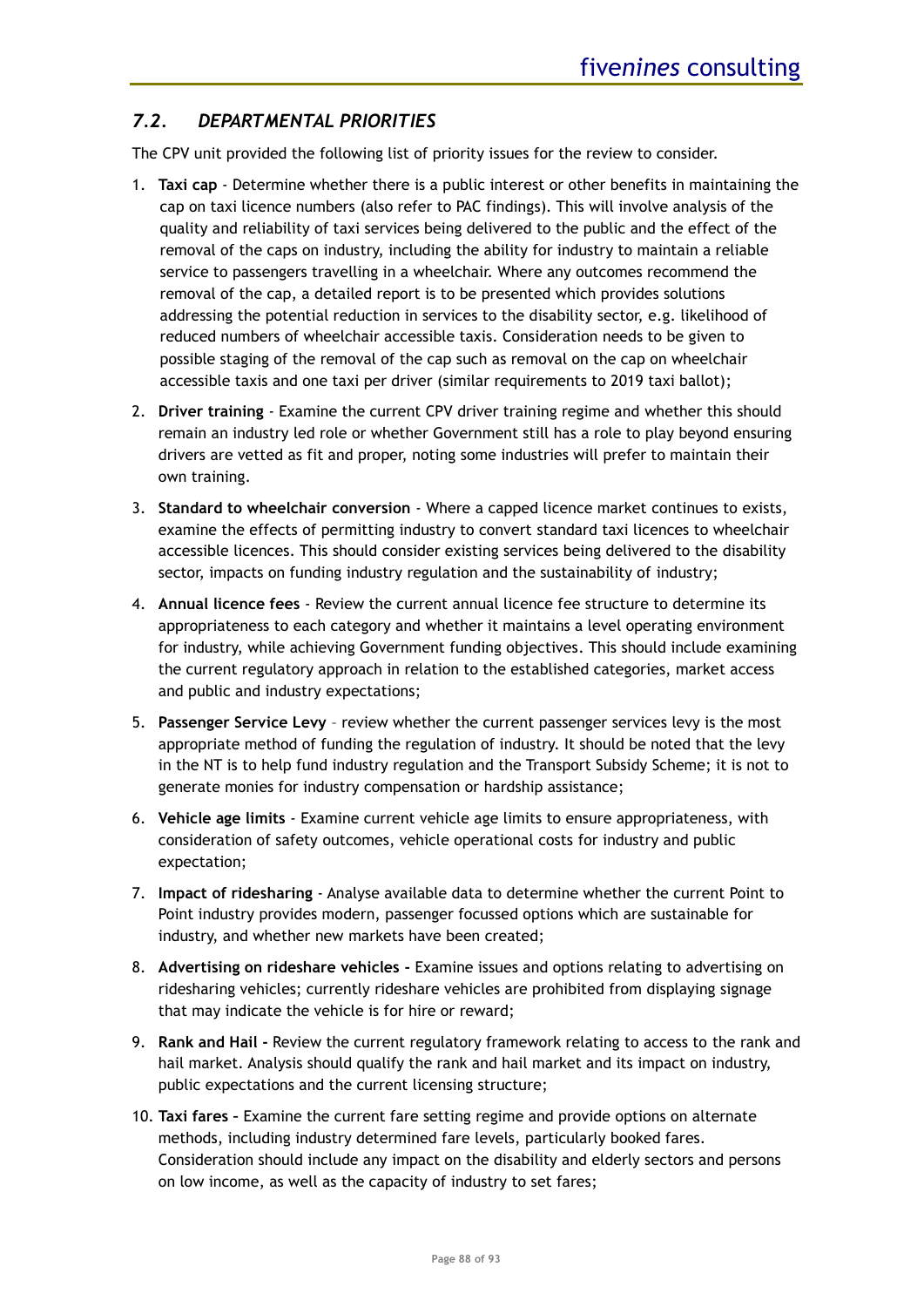- 11. **Vehicle condition and safety -** Investigate and determine whether the current regulatory framework is sufficient to ensure a high level of vehicle safety is afforded to the travelling public;
- 12. **Rideshare vehicle signage** Examine benefits and issues relating to mandating physical identification of all ridesharing vehicles as a means of passenger identification, such as signage representing the company under which the vehicle is operating. Research of practices used in other jurisdictions should be included in the findings;
- 13. **ID Cards**  Consider the benefits of permitting industry to self-manage driver identity cards in place of the Department issued cards (for in-vehicle display purposes). This would be similar to the NSW framework where the Department is only responsible for determining the appropriateness of an individual to work within the CPV industry, and not to licence individuals for specific roles e.g. Govt approve persons as 'fit and proper' and allow industry to determine their individual roles, such as taxi driver;
- 14. **Amalgamation of the Point to Point industry**  examine the benefits of amalgamating all Point to Point services into one single Point to Point category (similar to Victorian framework). This could be included in the examination of access to the rank and hail market (point 9), with consideration to requirements of CCTV cameras.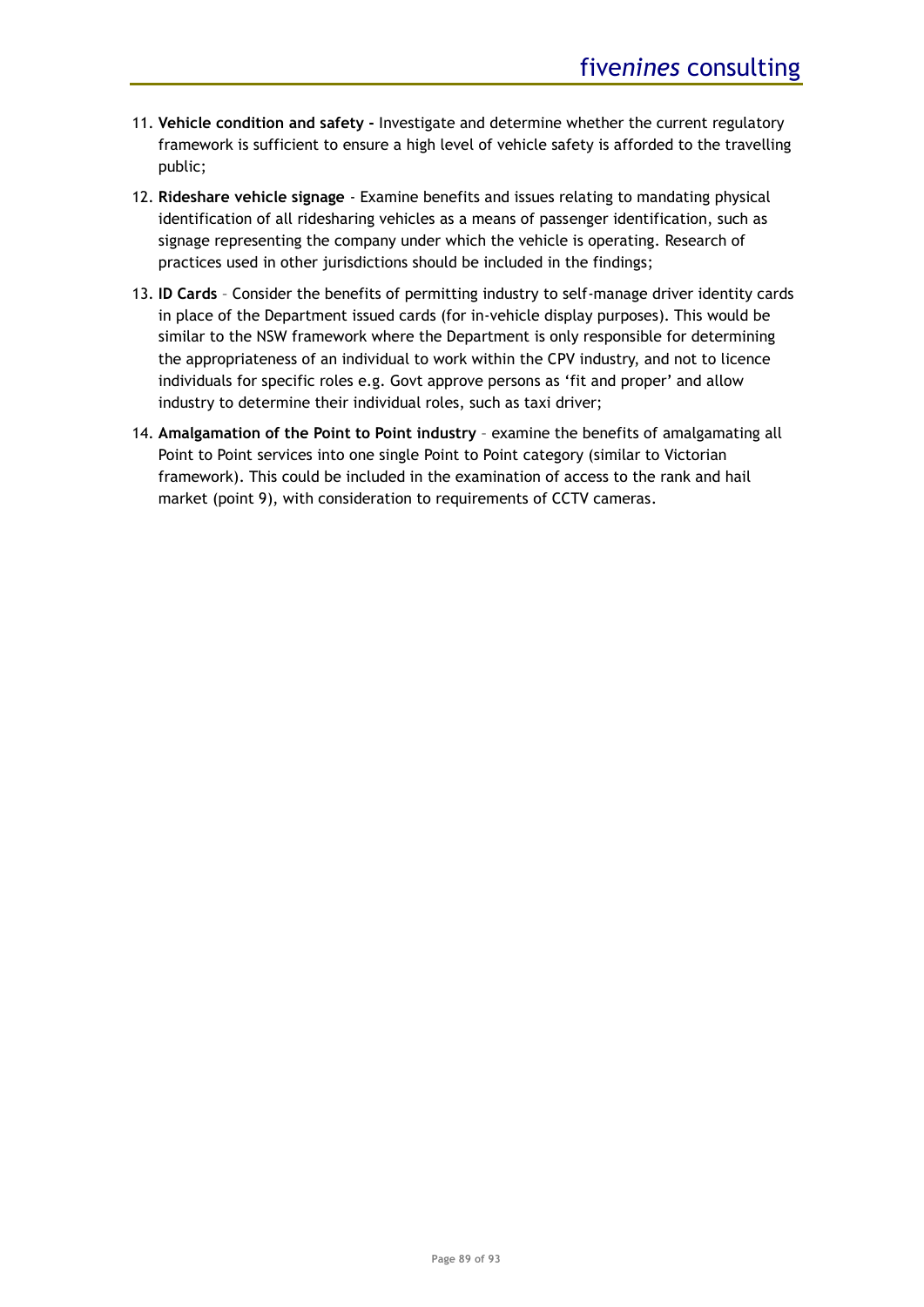### *7.3. CONSULTATION TOPIC LIST*

### **1. Before the passenger – Industry structure**

- a) Vehicle specification
- b) Licensing
- c) Fares
- d) Governance and ownership
- e) Skills and competence
- f) Regulation and regulatory oversight
- g) Technology

### **2. Before the trip – passenger choices**

- a) Choice of mode and service
- b) Cost
- c) Choice of vehicle

### **3. On the trip – service experience**

- a) Safety
- b) Equity
- c) Quality of experience
- d) Convenience

### **4. Beyond the trip – Point to Point in the community**

- a) Barriers to entry for providers
- b) Sustainability for providers
- c) Community confidence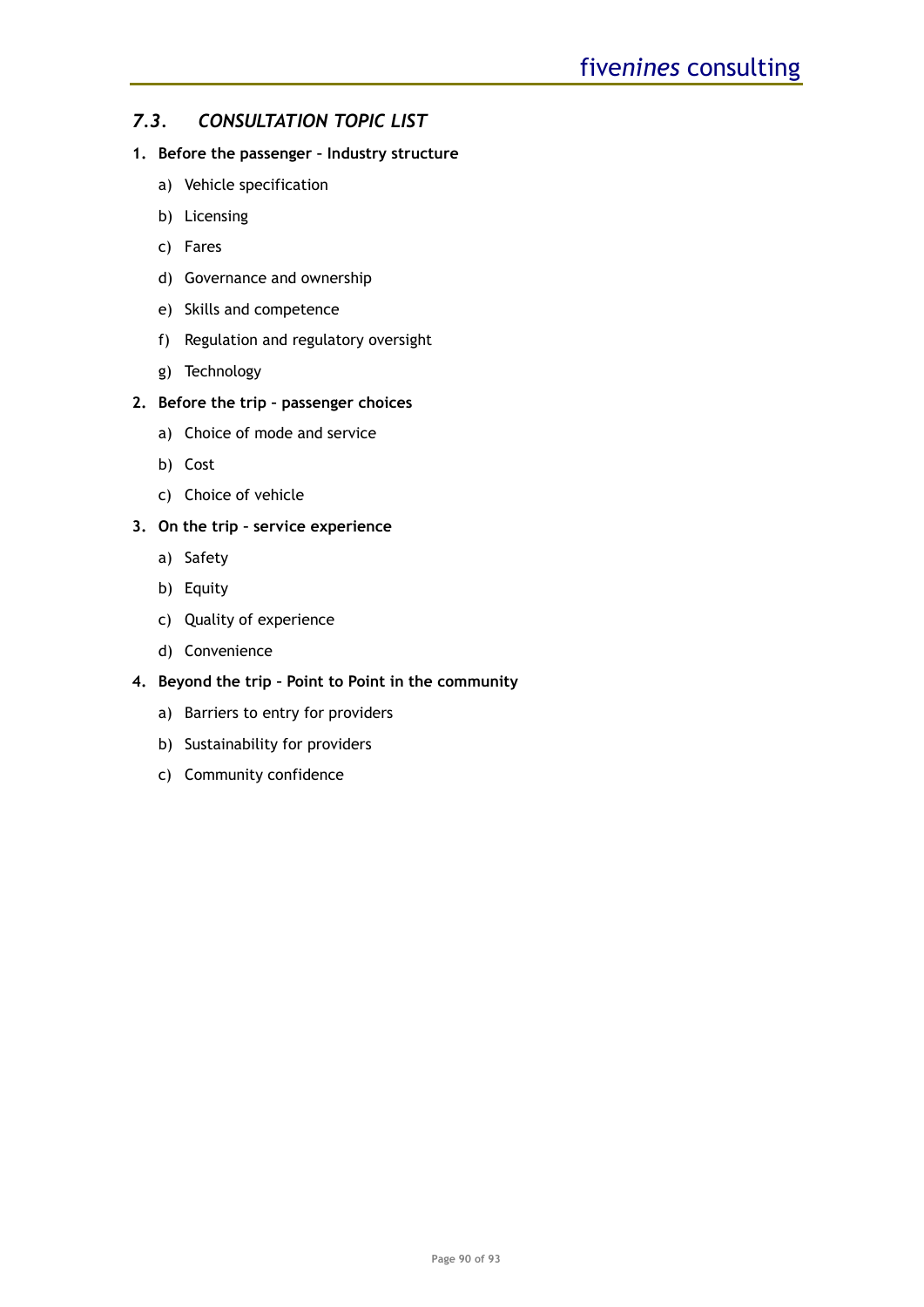# *7.4. CONSULTATION SUMMARY*

Fivenines Consulting spoke to or received email submissions from a very large number of stakeholders and interested parties. This section summarises this consultation. For reasons of confidentiality and privacy, the identity of those we spoke to is generally not given and transcripts or copies of discussion are not included.

### *Industry representatives*

13CABS (Budget Taxis) Alice Springs Drivers Association Alice Springs Taxis Central Australian Commercial Passenger Vehicle Forum Sheebah Uber Blue Taxi Company Pty Ltd City Radio Taxis Darwin Radio Taxis Des's Cabs Darwin Metro Minibus Top End Commercial Passenger Vehicle Forum Katherine Green Taxi Katherine Taxis Hire Star Bush Taxis Australian Taxi Industry Association Meetings with taxi drivers and taxi operators in Darwin and Alice Springs

### *Drivers and operators*

Over 20 phone calls and emails from individual drivers and licence holders

### *Passenger representatives and advocates*

Council of the Ageing Disability Broker and Advocate Integrated disAbility Action Inc National Disability Services Disability Advocacy Service Inc (Alice Springs) Access & Inclusion Advisory Committee The Accessible Point to Point Transport Working Group Larrakia Nation

*Visitors and tourism* Darwin Airport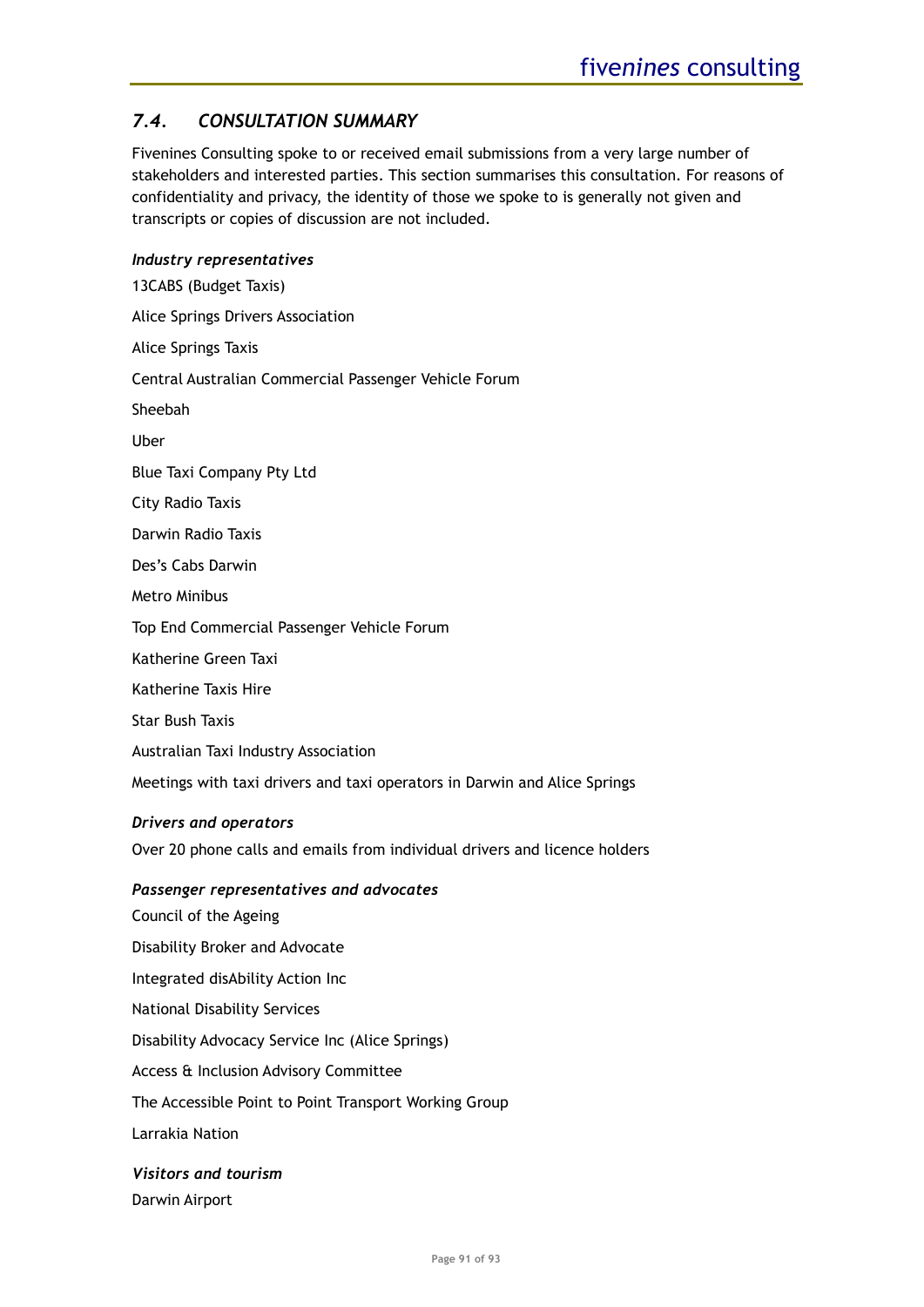#### Alice Springs Airport

*Peer regulators*

New South Wales

Queensland

South Australia

Victoria

Western Australia

### *Department of Infrastructure, Planning and Lands*

Director Passenger Transport

Manager, Commercial Passenger Vehicles (Project Manager)

Project Officers

CPV Compliance Officers

Regional Director, Transport & Civil Services, Alice Springs

### *Other Government*

Territory Police

City of Darwin

Alice Springs Town Council